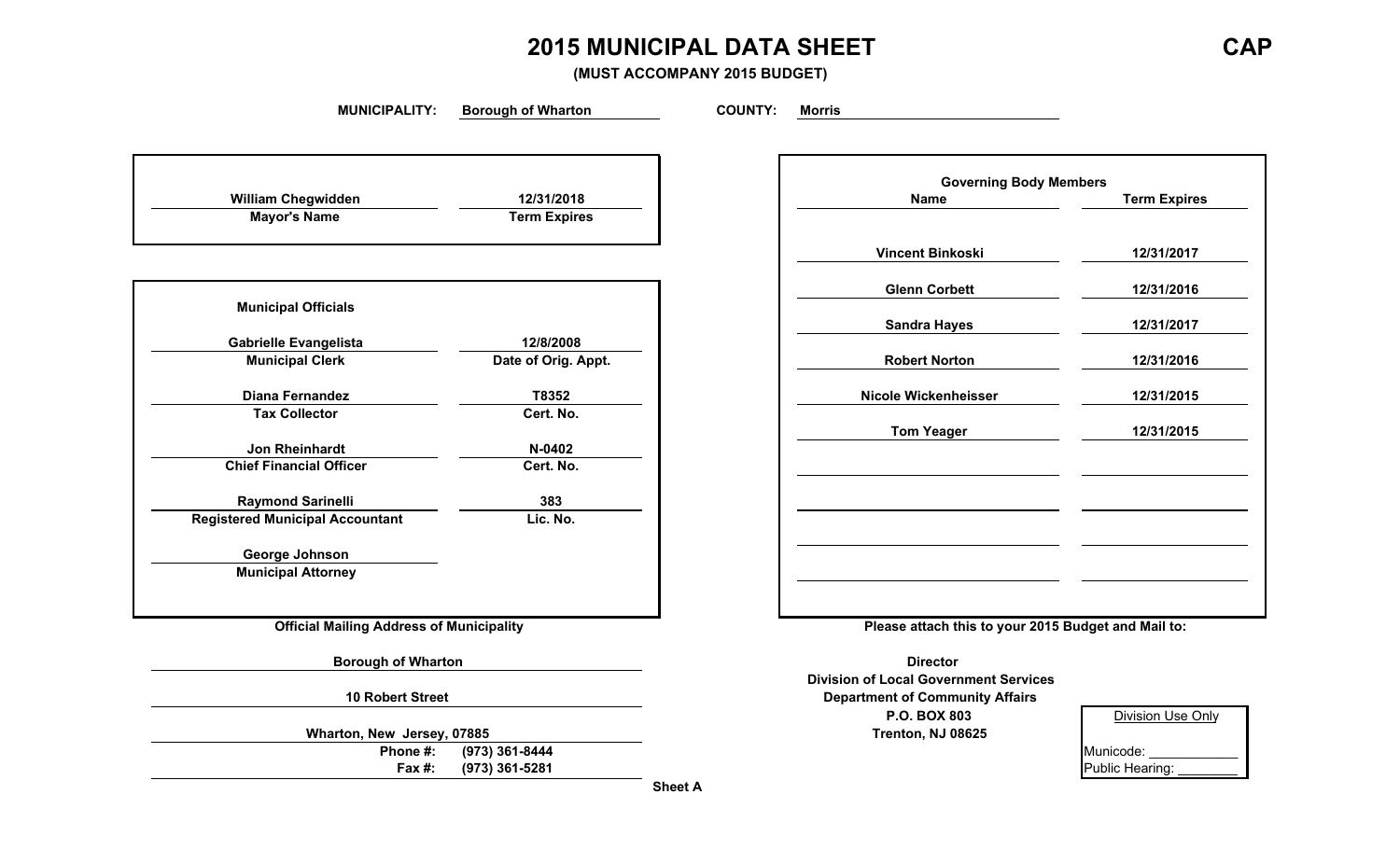# **2015 MUNICIPAL BUDGET**

| Municipal Budget of the                                                                                                                                                                                                                                                                                                              | Borough                                                                                                                       | of     | Wharton                    | , County of             | Morris                                               | for the Fiscal Year 2015                                                                                                                                                                                                                                                                                                                                                                                                      |                                         |      |
|--------------------------------------------------------------------------------------------------------------------------------------------------------------------------------------------------------------------------------------------------------------------------------------------------------------------------------------|-------------------------------------------------------------------------------------------------------------------------------|--------|----------------------------|-------------------------|------------------------------------------------------|-------------------------------------------------------------------------------------------------------------------------------------------------------------------------------------------------------------------------------------------------------------------------------------------------------------------------------------------------------------------------------------------------------------------------------|-----------------------------------------|------|
| It is hereby certified that the Budget and Capital Budget annexed hereto and hereby made a part<br>hereof is a true copy of the Budget and Capital Budget approved by resolution of the Governing Body on the                                                                                                                        |                                                                                                                               |        |                            |                         |                                                      | Gabrielle Evangelista<br>Clerk                                                                                                                                                                                                                                                                                                                                                                                                |                                         |      |
| 23rd<br>day of                                                                                                                                                                                                                                                                                                                       | March                                                                                                                         | 2015   |                            |                         |                                                      | 10 Robert Street<br>Address                                                                                                                                                                                                                                                                                                                                                                                                   |                                         |      |
| and that public advertisement will be made in accordance with the provisions of N.J.S.A. 40A:4-6 and                                                                                                                                                                                                                                 |                                                                                                                               |        |                            |                         |                                                      | Wharton, New Jersey, 07885                                                                                                                                                                                                                                                                                                                                                                                                    |                                         |      |
| N.J.A.C. 5:30-4.4(d).                                                                                                                                                                                                                                                                                                                |                                                                                                                               |        |                            |                         |                                                      | Address                                                                                                                                                                                                                                                                                                                                                                                                                       |                                         |      |
| Certified by me, this                                                                                                                                                                                                                                                                                                                | 23rd                                                                                                                          | day of | March                      | 2015                    |                                                      | (973) 361-8444                                                                                                                                                                                                                                                                                                                                                                                                                |                                         |      |
|                                                                                                                                                                                                                                                                                                                                      |                                                                                                                               |        |                            |                         |                                                      | <b>Phone Number</b>                                                                                                                                                                                                                                                                                                                                                                                                           |                                         |      |
| It is hereby certified that the approved Budget annexed hereto and hereby made<br>a part is an exact copy of the original on file with the Clerk of the Governing Body, that all<br>additions are correct, all statements contained herein are in proof and the total of<br>anticipated revenues equals the total of appropriations. |                                                                                                                               |        |                            |                         |                                                      | It is hereby certified that the approved Budget annexed hereto and hereby made<br>a part is an exact copy of the original on file with the Clerk of the Governing Body, that<br>all additions are correct, all statements contained herein are in proof and the total of<br>anticipated revenues equals the total of appropriations and the budget is in full<br>compliance with the Local Budget Law, N.J.S. 40A:4-1 et seq. |                                         |      |
| Certified by me, this                                                                                                                                                                                                                                                                                                                | 23rd                                                                                                                          | day of | March                      | 2015                    | Certified by me, this                                | 23rd                                                                                                                                                                                                                                                                                                                                                                                                                          | day of<br>March                         | 2015 |
| Raymond Sarinelli of Nisivoccia LLP                                                                                                                                                                                                                                                                                                  |                                                                                                                               |        | 200 Valley Road, Suite 300 |                         |                                                      |                                                                                                                                                                                                                                                                                                                                                                                                                               |                                         |      |
| Registered Municipal Accountant                                                                                                                                                                                                                                                                                                      |                                                                                                                               |        | Address                    |                         |                                                      |                                                                                                                                                                                                                                                                                                                                                                                                                               |                                         |      |
| Mt. Arlington, NJ 07856                                                                                                                                                                                                                                                                                                              |                                                                                                                               |        | (973) 328-1825             |                         | Jon Rheinhardt                                       |                                                                                                                                                                                                                                                                                                                                                                                                                               |                                         |      |
| Address                                                                                                                                                                                                                                                                                                                              |                                                                                                                               |        | <b>Phone Number</b>        |                         | <b>Chief Financial Officer</b>                       |                                                                                                                                                                                                                                                                                                                                                                                                                               |                                         |      |
|                                                                                                                                                                                                                                                                                                                                      |                                                                                                                               |        |                            | DO NOT USE THESE SPACES |                                                      |                                                                                                                                                                                                                                                                                                                                                                                                                               |                                         |      |
|                                                                                                                                                                                                                                                                                                                                      |                                                                                                                               |        |                            |                         |                                                      |                                                                                                                                                                                                                                                                                                                                                                                                                               |                                         |      |
|                                                                                                                                                                                                                                                                                                                                      |                                                                                                                               |        |                            |                         |                                                      |                                                                                                                                                                                                                                                                                                                                                                                                                               |                                         |      |
|                                                                                                                                                                                                                                                                                                                                      | <b>CERTIFICATION OF ADOPTED BUDGET</b>                                                                                        |        |                            |                         | (Do not advertise this Certification form)           |                                                                                                                                                                                                                                                                                                                                                                                                                               | <b>CERTIFICATION OF APPROVED BUDGET</b> |      |
| It is hereby certified that the amount to be raised by taxation for local purposes has been compared with                                                                                                                                                                                                                            |                                                                                                                               |        |                            |                         |                                                      | It is hereby certified that the Approved Budget made part hereof complies with the requirements of law, and                                                                                                                                                                                                                                                                                                                   |                                         |      |
| the approved Budget previously certified by me and any changes required as a condition to such approval                                                                                                                                                                                                                              |                                                                                                                               |        |                            |                         | and approval is given pursuant to N.J.S.A. 40A:4-79. |                                                                                                                                                                                                                                                                                                                                                                                                                               |                                         |      |
| have been made. The adopted budget is certified with respect to the foregoing only.                                                                                                                                                                                                                                                  |                                                                                                                               |        |                            |                         |                                                      |                                                                                                                                                                                                                                                                                                                                                                                                                               |                                         |      |
|                                                                                                                                                                                                                                                                                                                                      | <b>STATE OF NEW JERSEY</b><br><b>Department of Community Affairs</b><br>Director of the Division of Local Government Services |        |                            |                         |                                                      | <b>STATE OF NEW JERSEY</b><br><b>Department of Community Affairs</b><br>Director of the Division of Local Government Services                                                                                                                                                                                                                                                                                                 |                                         |      |
| Dated:<br>2015 By:                                                                                                                                                                                                                                                                                                                   |                                                                                                                               |        |                            |                         | 2015<br><b>Dated:</b>                                | By:                                                                                                                                                                                                                                                                                                                                                                                                                           |                                         |      |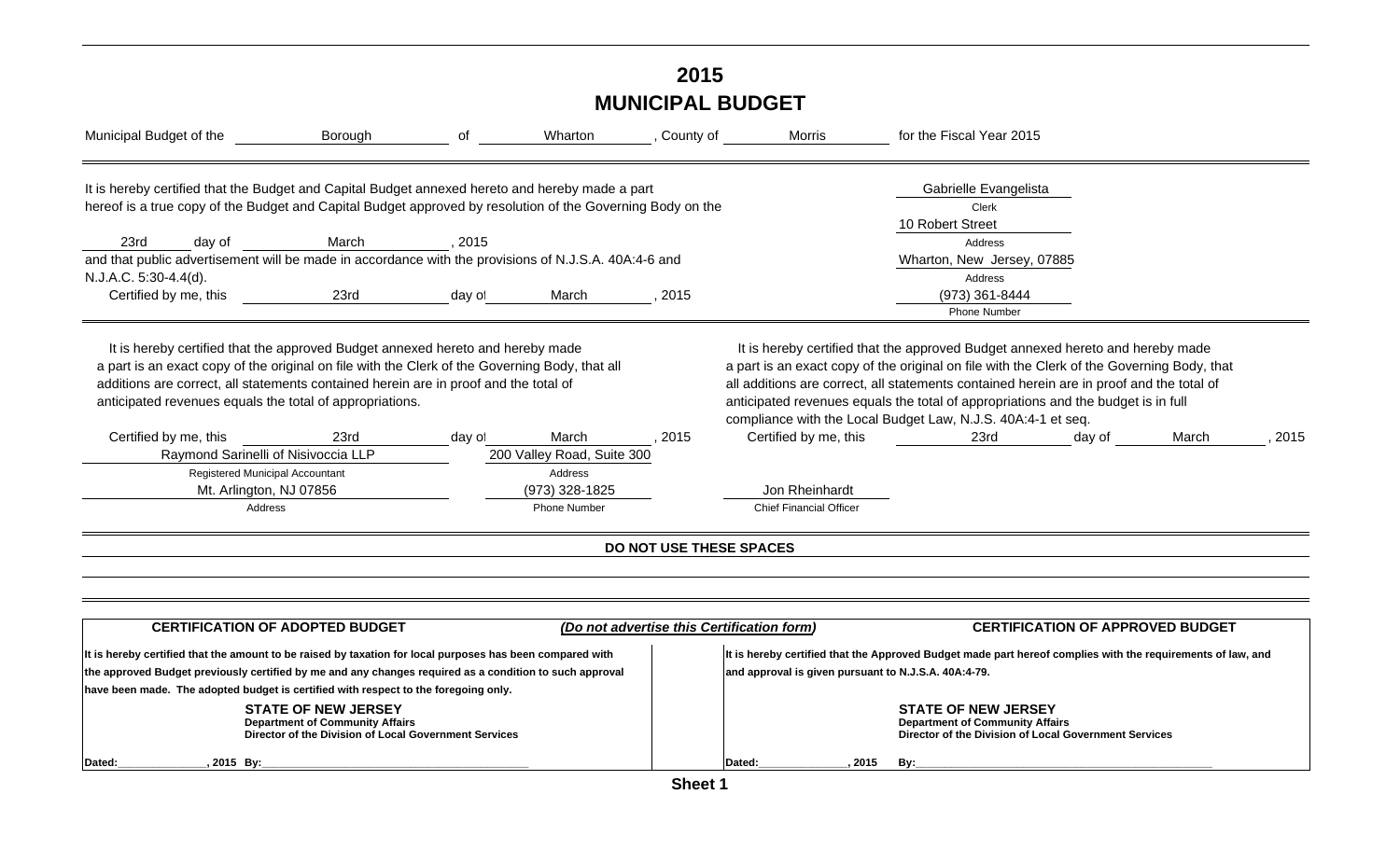### **COMMENTS OR CHANGES REQUIRED AS A CONDITION OF CERTIFICATION OF DIRECTOR OF LOCAL GOVERNMENT SERVICES**

**The changes or comments which follow must be considered in connection with further action on this budget.**

| -- | - 2000.00 |  | Wh | ---<br>. | мо |  |
|----|-----------|--|----|----------|----|--|
|----|-----------|--|----|----------|----|--|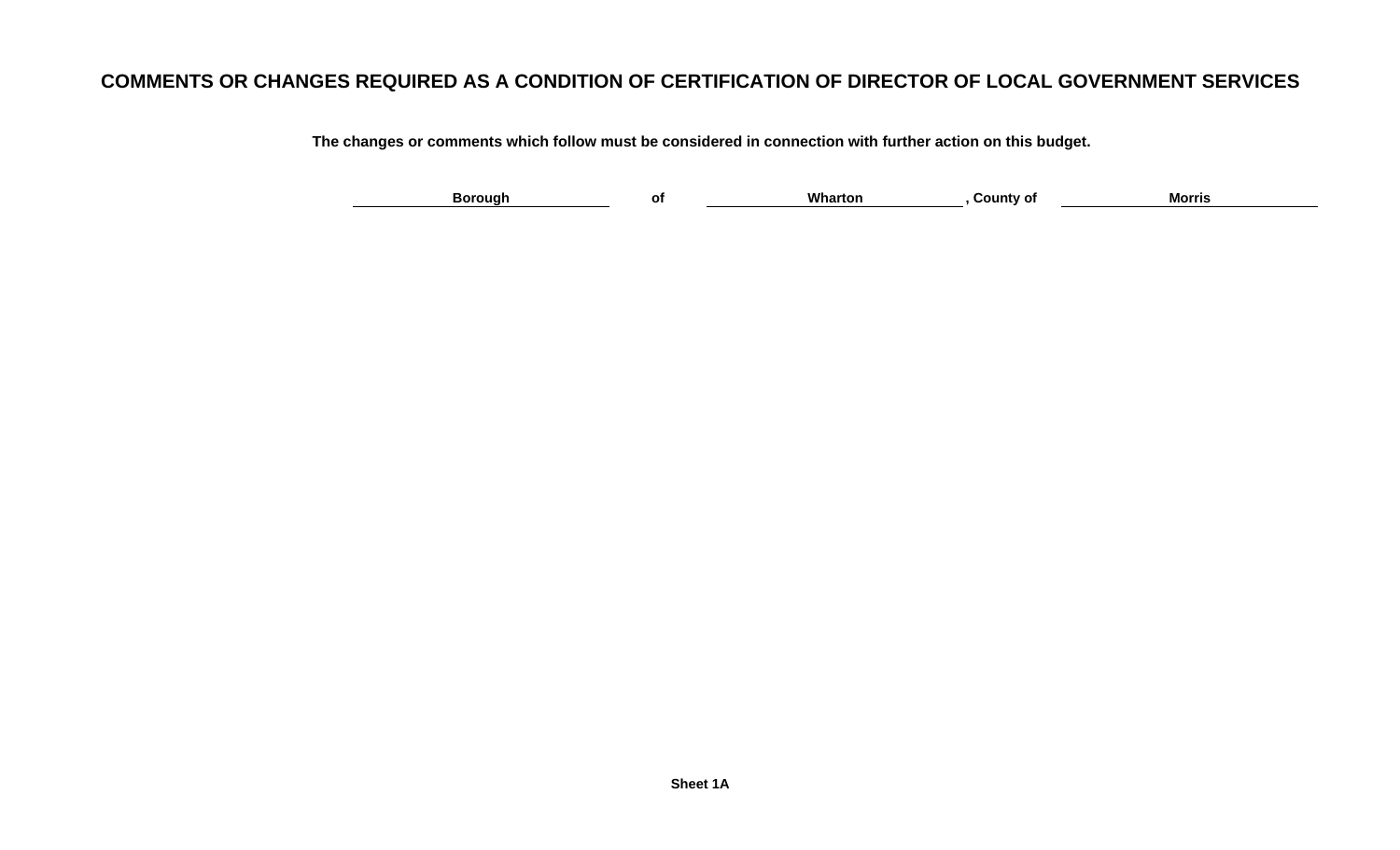#### **MUNICIPAL BUDGET NOTICE**

| Section 1.                                                                                                                            |                                      |           |                        |                     |                       |                                                                                        |                |
|---------------------------------------------------------------------------------------------------------------------------------------|--------------------------------------|-----------|------------------------|---------------------|-----------------------|----------------------------------------------------------------------------------------|----------------|
| <b>Municipal Budget of the</b>                                                                                                        | <b>Borough</b>                       | of        | Wharton                | , County of         | <b>Morris</b>         | for the Fiscal Year 2015                                                               |                |
| Be it Resolved, that the following statements of revenues and appropriations shall constitute the Municipal Budget for the year 2015; |                                      |           |                        |                     |                       |                                                                                        |                |
| Be it Further Resolved, that said Budget be published in the                                                                          |                                      |           |                        | <b>Daily Record</b> |                       |                                                                                        |                |
| in the issue of                                                                                                                       |                                      | April 9th |                        | , 2015.             |                       |                                                                                        |                |
| The Governing Body of the                                                                                                             | <b>Borough</b>                       | of        | Wharton                |                     |                       | does hereby approve the following as the Budget for the year 2015.                     |                |
| <b>RECORDED VOTE</b><br>(Insert last name)                                                                                            | Ayes                                 |           |                        | <b>Nays</b>         |                       | <b>Abstained</b>                                                                       |                |
|                                                                                                                                       |                                      |           |                        |                     |                       | <b>Absent</b>                                                                          |                |
| Notice is hereby given that the Budget and the Tax Resolution was approved by the                                                     |                                      |           |                        |                     | <b>Governing Body</b> | of the                                                                                 | <b>Borough</b> |
| of<br>Wharton                                                                                                                         | , County of                          |           | <b>Morris</b>          | , on                | March 23rd            | , 2015.                                                                                |                |
| A Hearing on the Budget and Tax Resolution will be held at                                                                            |                                      |           | the Municipal Building | , on                | April 20th            | , 2015 at                                                                              |                |
| 7:30                                                                                                                                  | o'clock<br>(P.M.)<br>(Cross out one) |           |                        |                     |                       | at which time and place objections to said Budget and Tax Resolution for the year 2015 |                |

**may be presented by taxpayers or other interested persons.**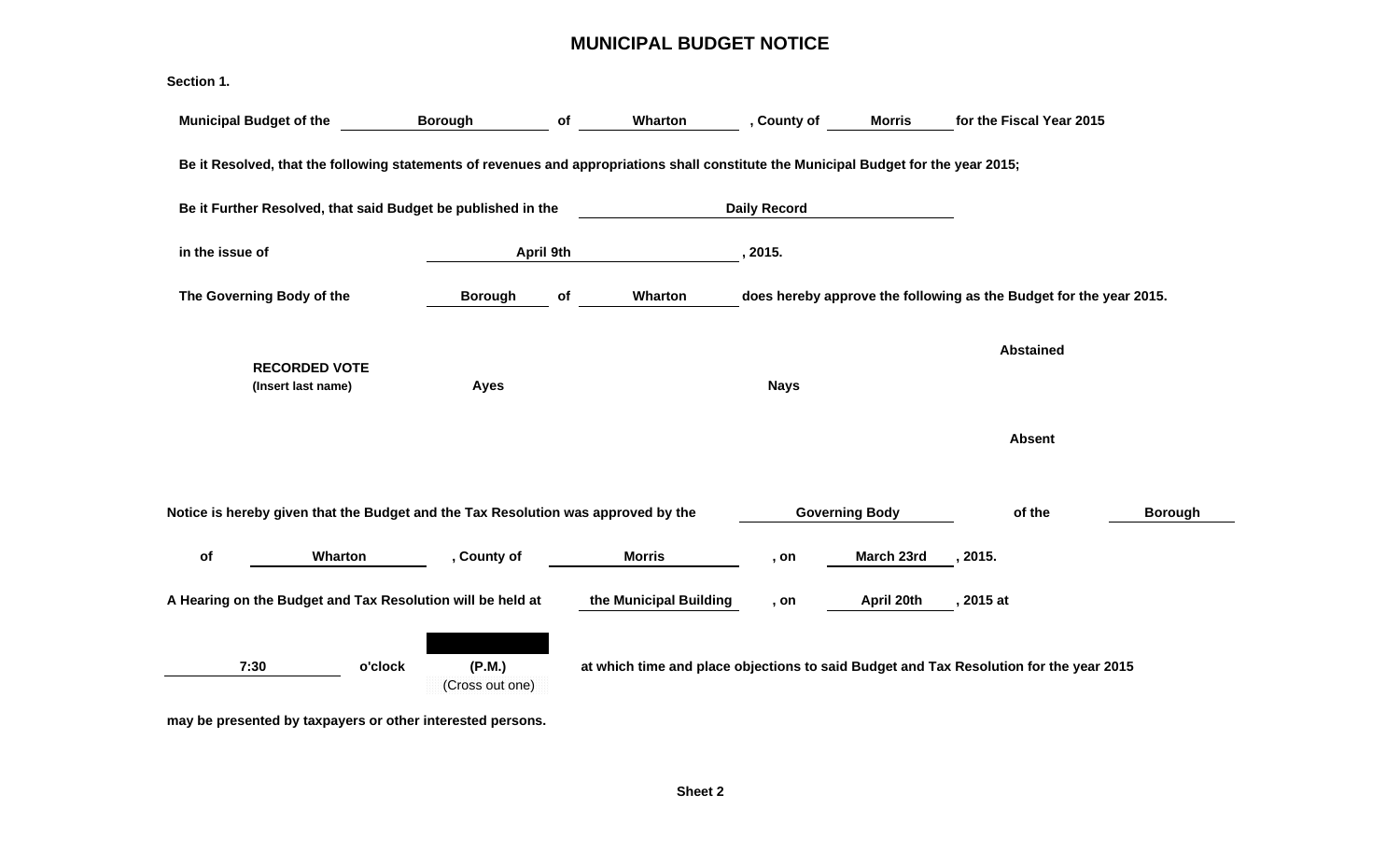### **EXPLANATORY STATEMENT**

#### **SUMMARY OF CURRENT FUND SECTION OF APPROVED BUDGET**

|                                                                                                                                                               | <b>YEAR 2015</b>       |
|---------------------------------------------------------------------------------------------------------------------------------------------------------------|------------------------|
| General Appropriations For : (Reference to Item and sheet number should be omitted in advertised budget)                                                      | XXXXXXXXXXXXXXX        |
| 1. Appropriations within "CAPS"                                                                                                                               | XXXXXXXXXXXXXXX        |
| (a) Municipal Purposes {(Item H-1, Sheet 19) (N.J.S.A. 40A:4-45.2)}                                                                                           | 4,607,770.97           |
| 2. Appropriations excluded from "CAPS"                                                                                                                        | xxxxxxxxxxxxxx         |
| (a) Municipal Purposes {(Item H-2, Sheet 28) (N.J.S.A. 40A:4-45.3 as amended)}                                                                                | 2,641,917.03           |
| (b) Local District School Purposes in Municipal Budget (Item K, Sheet 29)                                                                                     |                        |
| Total General Appropriations excluded from "CAPS" (Item O, Sheet 29)                                                                                          | 2,641,917.03           |
| 3. Reserve for Uncollected Taxes (Item M, Sheet 29)- Based on Estimated<br><b>Percent of Tax Collections</b><br>96.19%                                        | 750,312.00             |
| <b>Building Aid Allowance</b><br>$2015 - S$<br>$2014 - $$<br>4. Total General Appropriations (Item 9, Sheet 29)<br>for Schools-State Aid                      | 8,000,000.00           |
| 5. Less: Anticipated Revenues Other Than Current Property Tax (Item 5, Sheet 11)<br>(i.e. Surplus, Miscellaneous Revenues and Receipts from Delinquent Taxes) | 4,146,190.67           |
| 6. Difference: Amount to be Raised by Taxes for Support of Municipal Budget (as follows)                                                                      | <b>XXXXXXXXXXXXXXX</b> |
| (a) Local Tax for Municipal Purposes Including Reserve for Uncollected Taxes (Item 6(a), Sheet 11)                                                            | 3,630,606.11           |
| (b) Addition to Local District School Tax (Item 6(b), Sheet 11)                                                                                               |                        |
| (c) Minimum Liability Tax (Item6 (c), Sheet 11)                                                                                                               | 223,203.22             |
|                                                                                                                                                               |                        |
|                                                                                                                                                               |                        |
|                                                                                                                                                               |                        |
|                                                                                                                                                               |                        |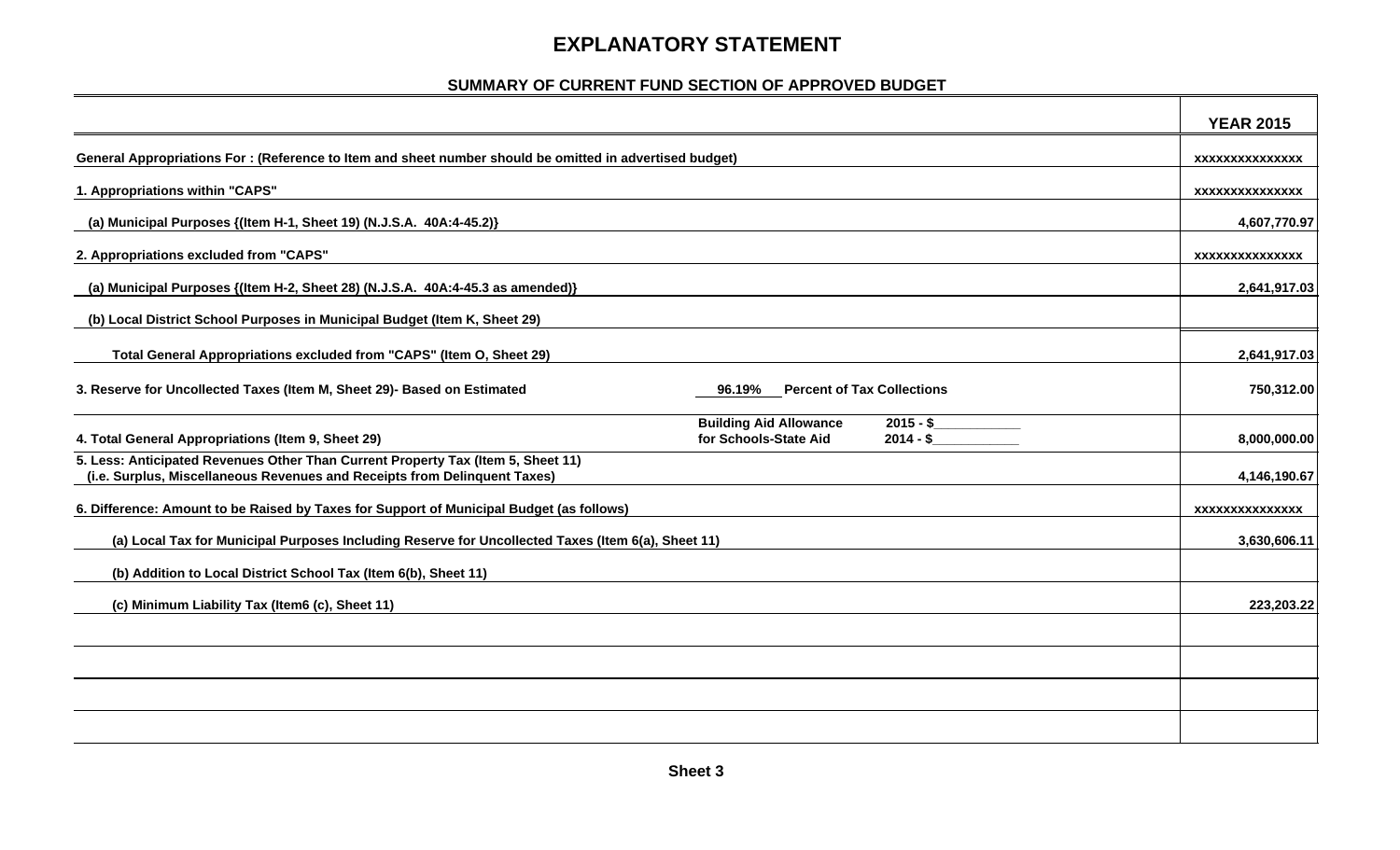#### **SUMMARY OF 2014 APPROPRIATIONS EXPENDED AND CANCELLED**

|                                                  | General       | Water          | <b>Sewer</b>   |                | <b>Explanations of Appropriations for</b>              |
|--------------------------------------------------|---------------|----------------|----------------|----------------|--------------------------------------------------------|
|                                                  | <b>Budget</b> | <b>Utility</b> | <b>Utility</b> | <b>Utility</b> | "Other Expenses"                                       |
| <b>Budget Appropriations - Adopted Budget</b>    | 7,826,100.30  | 2,205,926.00   | 1,615,702.00   |                |                                                        |
|                                                  |               |                |                |                | The amounts appropriated under the                     |
| Budget Appropriations Added by N.J.S.A. 40A:4-87 | 26,559.36     |                |                |                | title of "Other Expenses" are for operating            |
|                                                  |               |                |                |                | costs other than "Salaries & Wages".                   |
| <b>Emergency Appropriations</b>                  |               |                |                |                |                                                        |
| <b>Total Appropriations</b>                      | 7,852,659.66  | 2,205,926.00   | 1,615,702.00   |                | Some of the items included in "Other<br>Expenses" are: |
| <b>Expenditures:</b>                             |               |                |                |                |                                                        |
| Paid or Charged (Including Reserve for           |               |                |                |                | Materials, supplies and non-bondable                   |
| <b>Uncollected Taxes)</b>                        | 6,792,435.30  | 1,720,755.10   | 1,248,025.53   |                | equipment;                                             |
| <b>Reserved</b>                                  | 1,060,143.76  | 464,616.43     | 356,226.59     |                | Repairs and maintenance of buildings,                  |
|                                                  |               |                |                |                | equipment, roads, etc.;                                |
| <b>Unexpended Balances Cancelled</b>             | 80.60         | 20,554.47      | 11,449.88      |                |                                                        |
| <b>Total Expenditures and Unexpended</b>         |               |                |                |                | <b>Contractual Services for garbage and</b>            |
| <b>Balances Cancelled</b>                        | 7,852,659.66  | 2,205,926.00   | 1,615,702.00   |                | trash removal, fire hydrant service, aid to            |
|                                                  |               |                |                |                | volunteer fire companies, etc.;                        |
| Overexpenditures*                                |               |                |                |                |                                                        |

\* See Budget Appropriation Items so marked to the right of column "Expended 2014 Reserved." **See Budget Appropriation Items** other items

 **Printing and advertising, utility essential to the services rendered by municipal government.**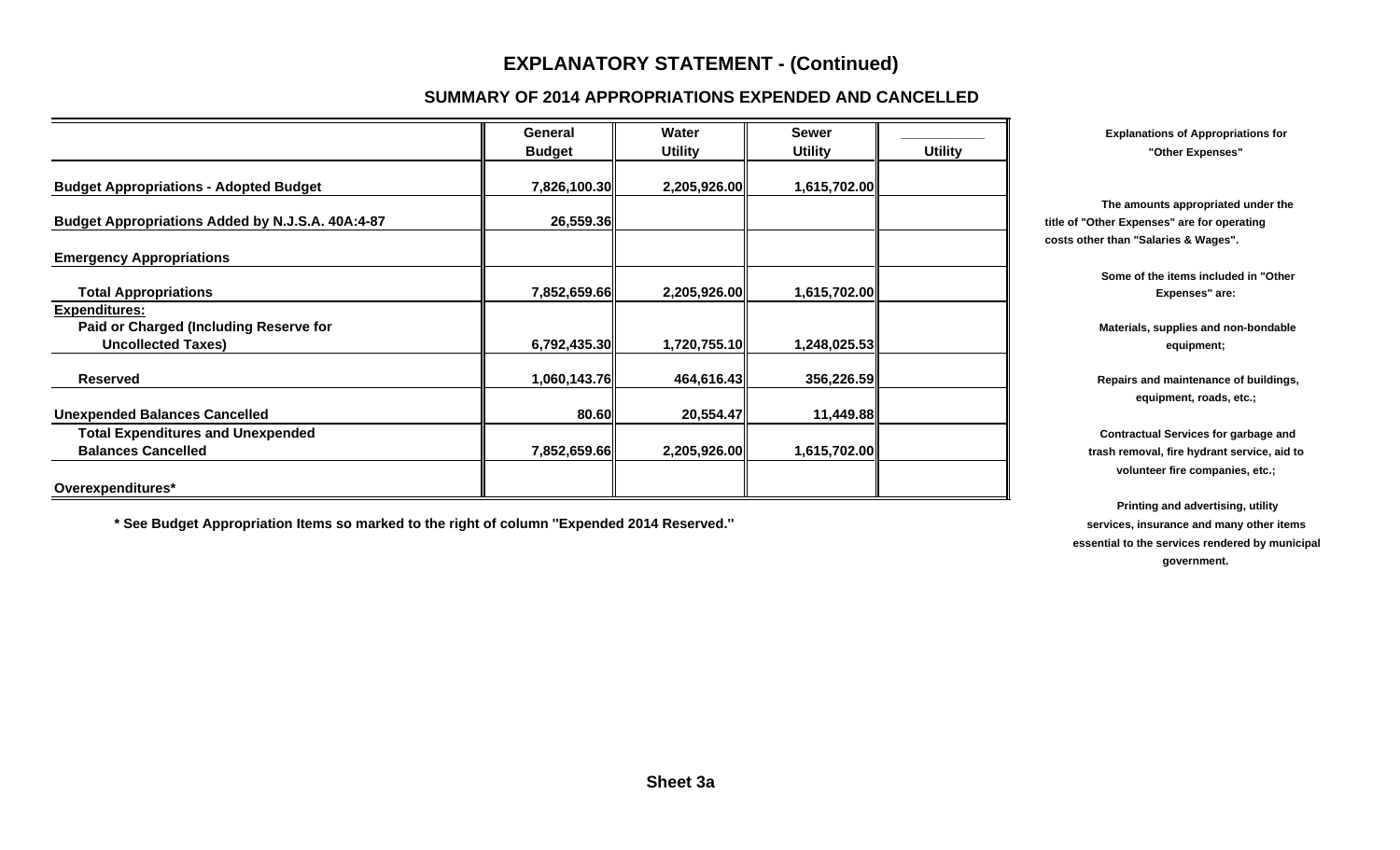

**Sheet 3b(1)a**

#### **NOTE:**

 **MANDATORY MINIMUM BUDGET MESSAGE MUST INCLUDE A SUMMARY OF:**

- **1. HOW THE 1977 "CAP" WAS CALCULATED. (Explain in words what the "CAPS" mean and show the figures.)**
- **2. 2010 "CAP" LEVY CAP WORKBOOK SUMMARY**
- **3. A SUMMARY BY FUNCTION OF THE APPROPRIATIONS THAT ARE SPREAD AMONG MORE THAN ONE OFFICIAL LINE ITEM**
- **(e.g. If Police S&W appears in the regular section and also under "Operations Excluded from "CAPS" section, combine the figures for purposes of citizen understanding.)**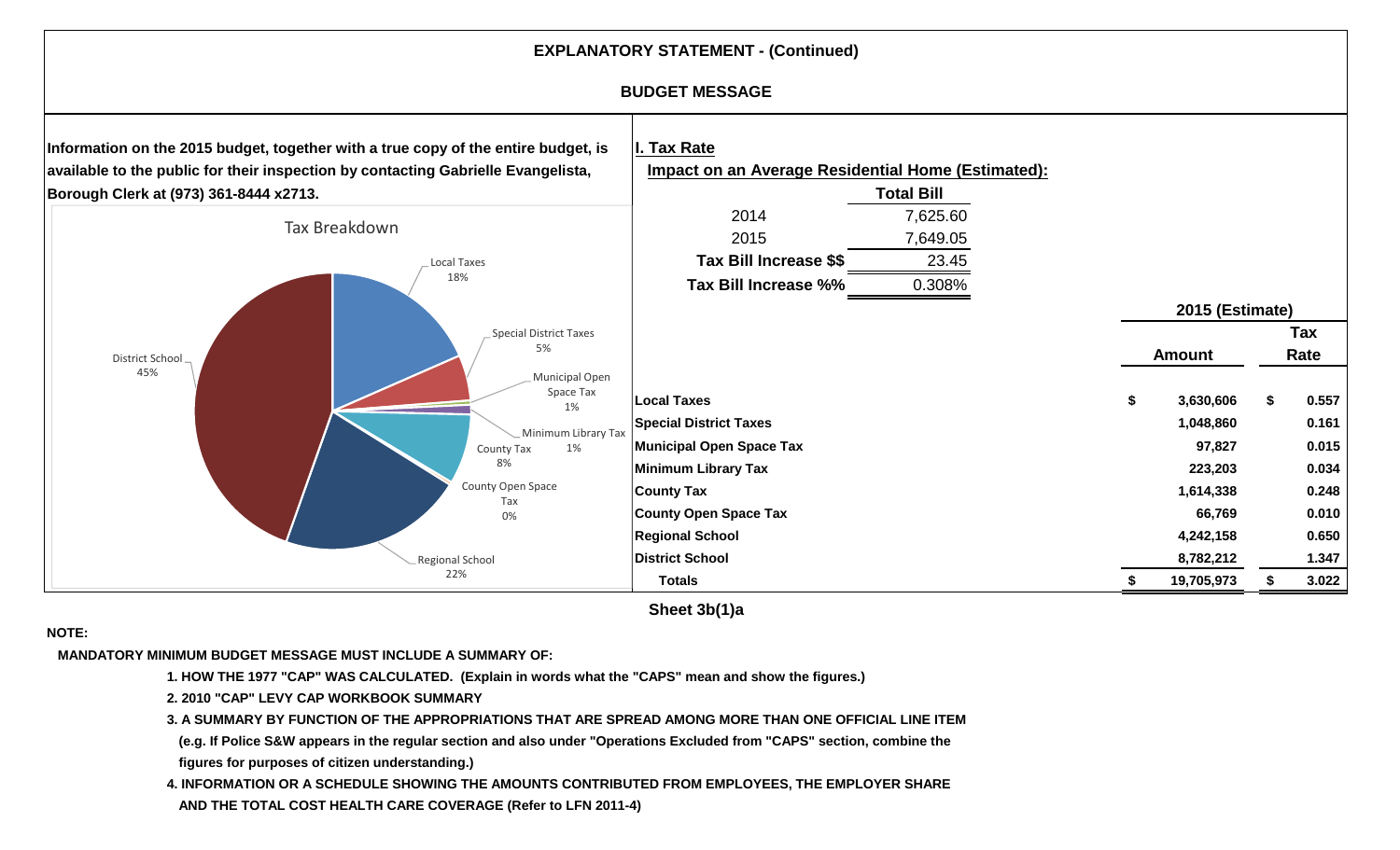#### **BUDGET MESSAGE**

| <b>II. Appropriation "CAPS"</b>                                                             | <b>CAP Calculation</b>                            |              |                    |
|---------------------------------------------------------------------------------------------|---------------------------------------------------|--------------|--------------------|
| The following "CAP" calculation as required by the Division of Local Government Services,   | <b>Total Appropriations for 2014</b>              |              | \$<br>7,826,100.00 |
| Department of Community Affairs, is based on the Cost of Living Adjustment (COLA) ordinance | <b>Cap Base Adjustment</b>                        |              | 0.00               |
| adopted by the Borough Council                                                              | <b>Exceptions:</b>                                |              | 7,826,100.00       |
|                                                                                             | <b>Other Operations</b>                           | 276,119.00   |                    |
|                                                                                             | <b>Capital Improvements</b>                       | 139,904.00   |                    |
|                                                                                             | <b>Debt Service</b>                               | 596,000.00   |                    |
|                                                                                             | <b>Public &amp; Private Programs</b>              | 12,663.00    |                    |
|                                                                                             | <b>Interlocal Service Agreements</b>              | 1,582,580.00 |                    |
|                                                                                             | <b>Deferred Charges</b>                           |              |                    |
|                                                                                             | <b>Reserve for Uncollected Taxes</b>              | 735,600.00   |                    |
|                                                                                             | <b>Total Exceptions</b>                           |              | 3,342,866.00       |
|                                                                                             | Amount on Which 3.5% CAP is Applied               |              | 4,483,234.00       |
|                                                                                             | CAP (3.5%)                                        |              | 156,913.19         |
|                                                                                             | <b>Allowable Appropriations before Additional</b> |              |                    |
|                                                                                             | Exceptions per N.J.S.A. 40A:45.3                  |              | 4,640,147.19       |
|                                                                                             | <b>Modifications:</b>                             |              |                    |
|                                                                                             | <b>CAP Bank - 2013</b>                            |              | 0.00               |
|                                                                                             | <b>CAP Bank - 2014</b>                            |              | 275,634.46         |
|                                                                                             | <b>Assessed Value of New Construction at</b>      |              |                    |
|                                                                                             | 2014 Local Tax Rate                               |              |                    |
|                                                                                             | (\$955,000 x .547 per hundred)                    |              | 5,223.85           |
|                                                                                             | <b>Maximum Allowable General Appropriations</b>   |              |                    |
|                                                                                             | for Municipal Purposes Within "CAPS"              |              | 4,921,005.50       |
|                                                                                             | <b>Total Appropriations within CAP</b>            |              | 4,607,770.97       |
|                                                                                             | Non Utilitized Appropriation CAP Amount           |              | 313,234.53         |
|                                                                                             |                                                   |              |                    |

**Sheet 3b(1)b**

**NOTE:**

 **MANDATORY MINIMUM BUDGET MESSAGE MUST INCLUDE A SUMMARY OF:** 

**1. HOW THE 1977 "CAP" WAS CALCULATED. (Explain in words what the "CAPS" mean an** 

**2. 2010 "CAP" LEVY CAP WORKBOOK SUMMARY**

**3. A SUMMARY BY FUNCTION OF THE APPROPRIATIONS THAT ARE SPREAD AMONG MO**

**(e.g. If Police S&W appears in the regular section and also under "Operations Excluded f**

**figures for purposes of citizen understanding.)**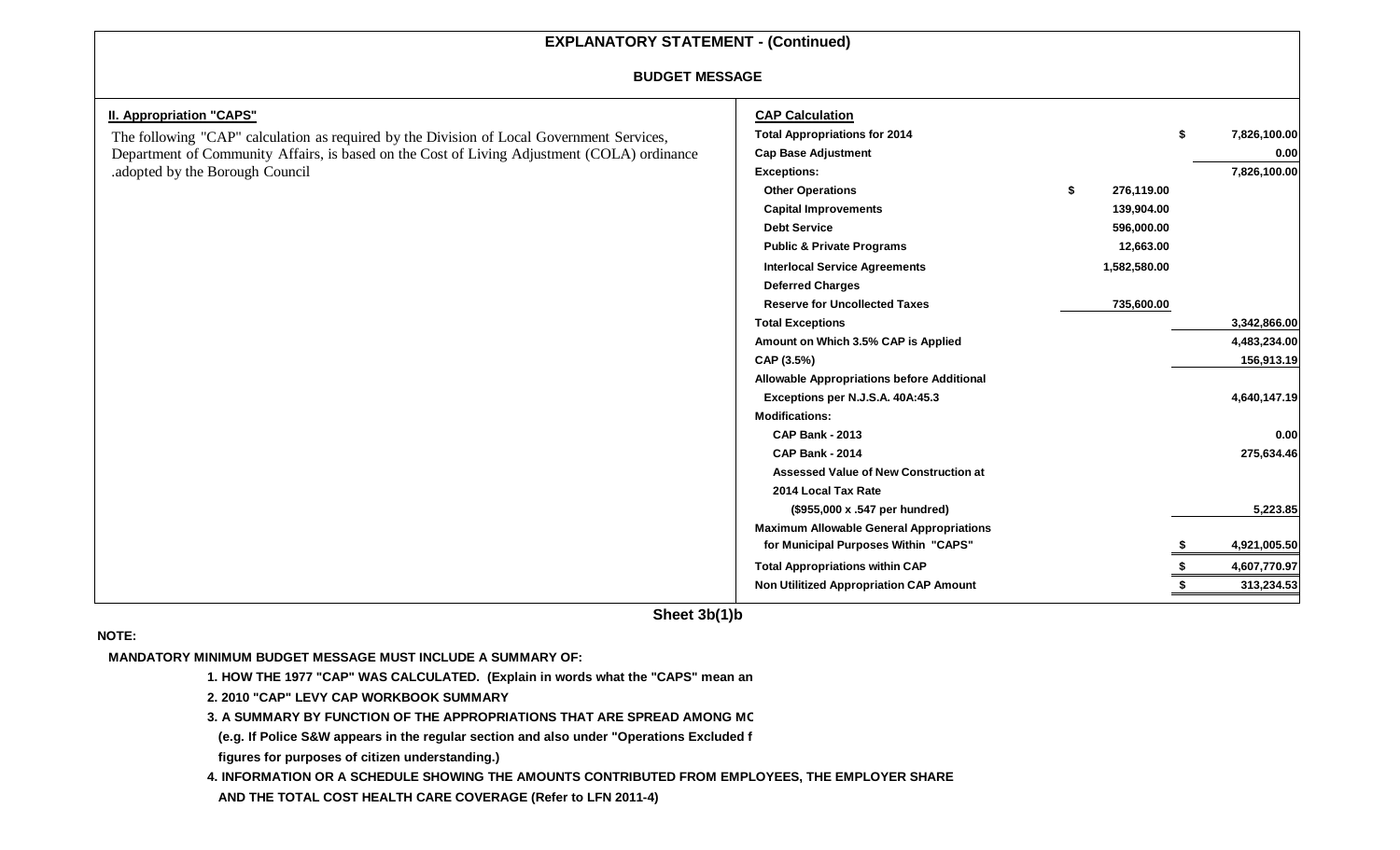#### **BUDGET MESSAGE**

| <b>BUDGET MESSAGE</b>                                                                                                                                                                                   |                                                                                                                                                                       |        |           |  |  |  |
|---------------------------------------------------------------------------------------------------------------------------------------------------------------------------------------------------------|-----------------------------------------------------------------------------------------------------------------------------------------------------------------------|--------|-----------|--|--|--|
| III. Levy "CAPS"                                                                                                                                                                                        | Levy "CAP" Calculation:                                                                                                                                               |        |           |  |  |  |
| N.J.S.A. 40A:4-45.44 through 45.47 established a formula that limits increase in each local units<br>"Amount to be Raised by Taxation". The Borough's Tax Levy Cap for 2015 is calculated as<br>follows | Prior Year Amount to be Raised by Taxation for Municipal Purpose<br>Less: Change in Service Provider<br>Less: Prior Year Deferred Charges to Future Taxation Unfunded | -SS    | 3,547,519 |  |  |  |
|                                                                                                                                                                                                         | Net Prior Year Tax Levy for Municipal Purposes Tax for Cap Calculation                                                                                                |        | 3,547,519 |  |  |  |
|                                                                                                                                                                                                         | Plus: 2% CAP Increase                                                                                                                                                 |        | 70,950    |  |  |  |
|                                                                                                                                                                                                         | Adjusted Tax Levy Prior to Exclusion                                                                                                                                  |        | 3,618,469 |  |  |  |
|                                                                                                                                                                                                         | Exlusions:                                                                                                                                                            |        |           |  |  |  |
|                                                                                                                                                                                                         | Allowable Debt Service and Capital Lease Incr.<br>\$<br>12,081                                                                                                        |        |           |  |  |  |
|                                                                                                                                                                                                         | Allowable Pension Increases<br>39,656                                                                                                                                 |        |           |  |  |  |
| Allowable Health Insurance Cost Increases<br>9,310<br>Capital Imprvmnt Fund and/or Down Pmt on Impr.<br>2,596<br>Deferred Charges to Future Taxation Unfunded<br>$\sim$<br><b>Total Exclusions</b>      |                                                                                                                                                                       |        |           |  |  |  |
|                                                                                                                                                                                                         |                                                                                                                                                                       |        |           |  |  |  |
|                                                                                                                                                                                                         |                                                                                                                                                                       |        |           |  |  |  |
|                                                                                                                                                                                                         |                                                                                                                                                                       | 63,643 |           |  |  |  |
|                                                                                                                                                                                                         | Less Cancelled or Unexpended Exlusions                                                                                                                                |        | (81)      |  |  |  |
|                                                                                                                                                                                                         | Adjusted Tax Levy                                                                                                                                                     |        | 3,682,031 |  |  |  |
|                                                                                                                                                                                                         | Additions:                                                                                                                                                            |        |           |  |  |  |
|                                                                                                                                                                                                         | New Ratables - Increase on Valuations (New Construction & Additions)                                                                                                  |        |           |  |  |  |
|                                                                                                                                                                                                         | Prior Year's Local Municipal Purpose Tax Rate (Per \$100)                                                                                                             |        |           |  |  |  |
|                                                                                                                                                                                                         | $($955,000 \times $0.547/\$100)$                                                                                                                                      |        | 5,224     |  |  |  |
|                                                                                                                                                                                                         | CAP Bank Utilized in Budget                                                                                                                                           |        |           |  |  |  |
|                                                                                                                                                                                                         | Maximum Allowable Amount to be Raised by Taxation                                                                                                                     |        | 3,687,255 |  |  |  |
|                                                                                                                                                                                                         | Amount to be Raised by Taxation for Municipal Purposes                                                                                                                |        | 3,630,606 |  |  |  |
|                                                                                                                                                                                                         | Amount of Levy CAP Remaining                                                                                                                                          |        | 56,649    |  |  |  |
|                                                                                                                                                                                                         |                                                                                                                                                                       |        |           |  |  |  |

**Sheet 3b(1)c**

#### **NOTE:**

 **MANDATORY MINIMUM BUDGET MESSAGE MUST INCLUDE A SUMMARY OF:**

**1. HOW THE 1977 "CAP" WAS CALCULATED. (Explain in words what the "CAPS" mean and show the figures.)**

**2. 2010 "CAP" LEVY CAP WORKBOOK SUMMARY**

**3. A SUMMARY BY FUNCTION OF THE APPROPRIATIONS THAT ARE SPREAD AMONG MORE THAN ONE OFFICIAL LINE ITEM** 

**(e.g. If Police S&W appears in the regular section and also under "Operations Excluded from "CAPS" section, combine the figures for purposes of citizen understanding.)**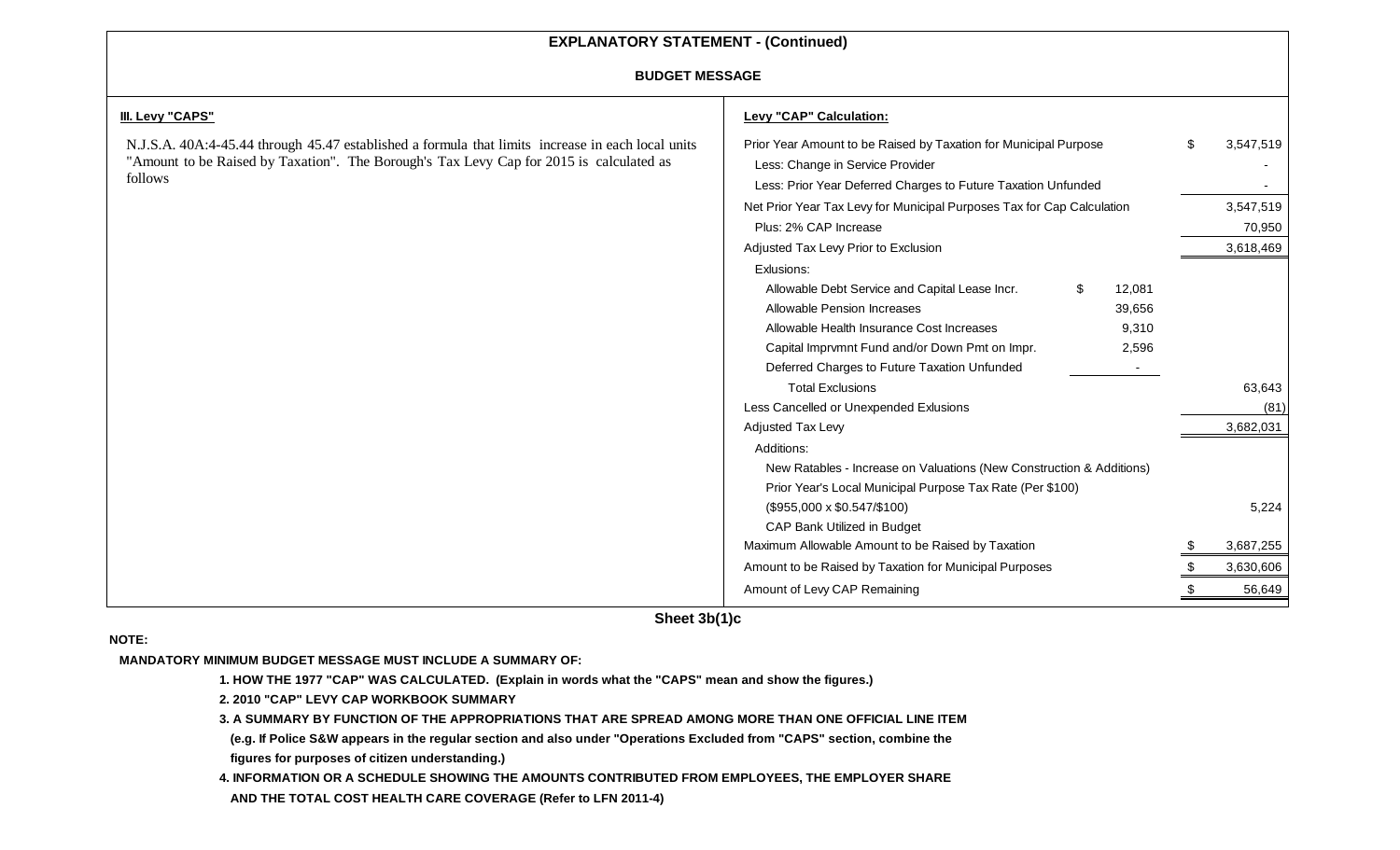#### **BUDGET MESSAGE**

| <b>BUDGET MESSAGE</b>                                                                                                                                                            |                                                                                                        |                                       |  |  |
|----------------------------------------------------------------------------------------------------------------------------------------------------------------------------------|--------------------------------------------------------------------------------------------------------|---------------------------------------|--|--|
| <b>IV. Health Benefits:</b>                                                                                                                                                      | <b>Health Benefit Calculation:</b>                                                                     |                                       |  |  |
| Chapter 78, PL 2011, effective June 28, 2011, mandated a standardized employee contribution<br>.to health benefit costs which is to be phased in over a four year period of time | Gross Amount of Health Benefits<br><b>Employee Contributions</b><br>Net Amount of Budget Appropriation | 1,124,655<br>\$<br>160,000<br>964,655 |  |  |
|                                                                                                                                                                                  | Note: The amounts above are for Current, Water, Sewer & Special District                               |                                       |  |  |
|                                                                                                                                                                                  |                                                                                                        |                                       |  |  |
|                                                                                                                                                                                  |                                                                                                        |                                       |  |  |
|                                                                                                                                                                                  |                                                                                                        |                                       |  |  |
|                                                                                                                                                                                  |                                                                                                        |                                       |  |  |
|                                                                                                                                                                                  |                                                                                                        |                                       |  |  |
|                                                                                                                                                                                  |                                                                                                        |                                       |  |  |
|                                                                                                                                                                                  |                                                                                                        |                                       |  |  |
|                                                                                                                                                                                  |                                                                                                        |                                       |  |  |

**Sheet 3b(1)d**

**NOTE:**

 **MANDATORY MINIMUM BUDGET MESSAGE MUST INCLUDE A SUMMARY OF:**

**1. HOW THE 1977 "CAP" WAS CALCULATED. (Explain in words what the "CAPS" mean and show the figures.)**

**2. 2010 "CAP" LEVY CAP WORKBOOK SUMMARY**

**3. A SUMMARY BY FUNCTION OF THE APPROPRIATIONS THAT ARE SPREAD AMONG MORE THAN ONE OFFICIAL LINE ITEM** 

**(e.g. If Police S&W appears in the regular section and also under "Operations Excluded from "CAPS" section, combine the figures for purposes of citizen understanding.)**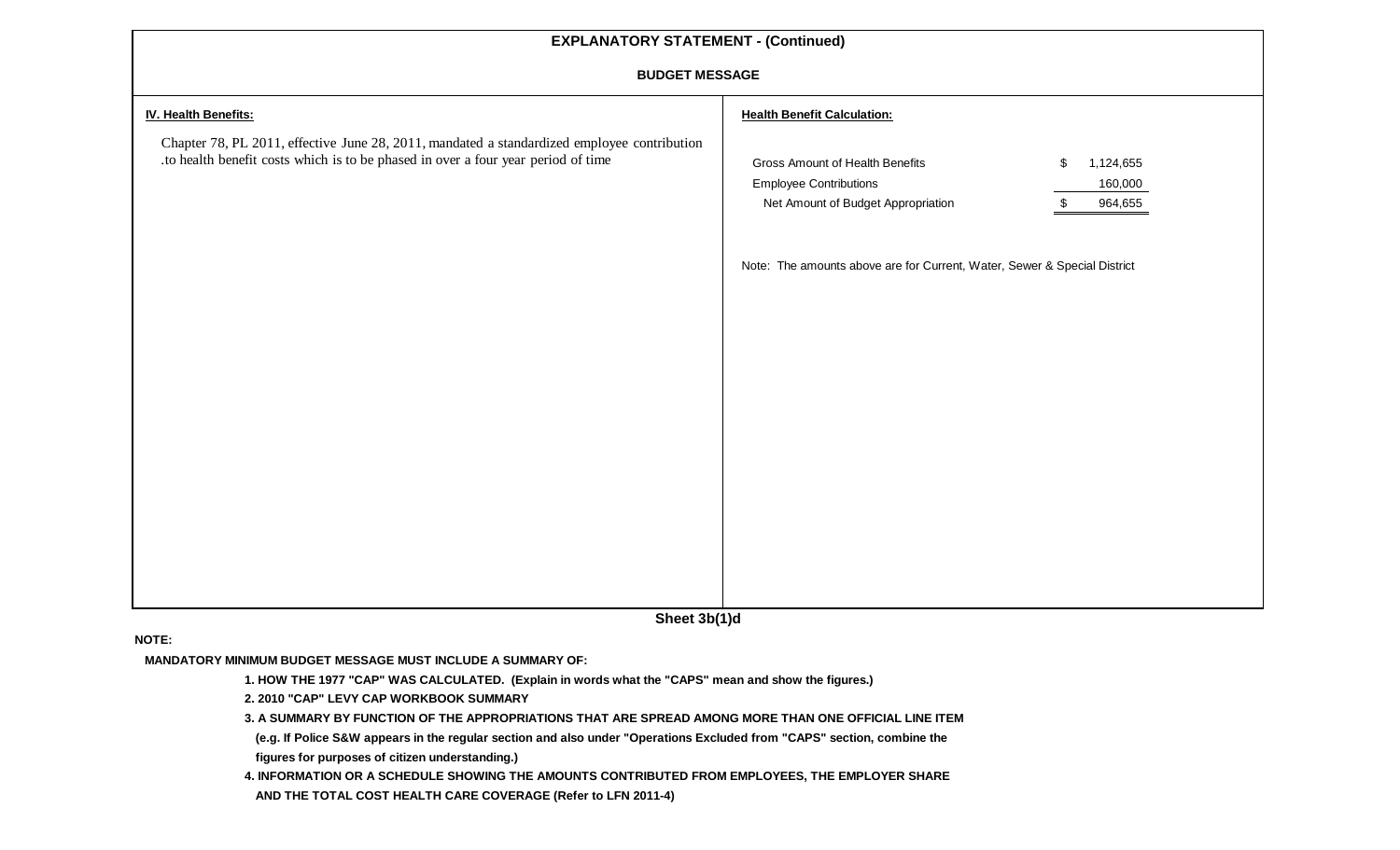### **EXPLANATORY STATEMENT BUDGET MESSAGE - STRUCTURAL BUDGET IMBALANCES**

|   | Revenues at Rist | Non-recurring current appropriations | Future Year Appropriation Increases<br>Siructural Imbalance Ortsets<br>Line Item.<br>Put "X" in cell to the left that<br>corresponds to the type of imbalance. | <b>Amount</b> | <b>Comment/Explanation</b>                                                                    |
|---|------------------|--------------------------------------|----------------------------------------------------------------------------------------------------------------------------------------------------------------|---------------|-----------------------------------------------------------------------------------------------|
| X |                  |                                      | State Aid - Energy Tax Receipts/CMPTRA                                                                                                                         | $\mathbb{S}$  | 549,711.00 The State of NJ continues to divert our local revenues for their own use           |
|   |                  | X                                    | Pension Payments (PERS & PFRS & DCRP)                                                                                                                          |               | 694,746.00 The State of NJ fails to properly fund their own obligations which puts us at risk |
|   |                  | X                                    | Collective Bargaining Agreements (CBA)                                                                                                                         | <b>NA</b>     | CBA for both unions expired in 2014 and are still being negotiated                            |
|   |                  |                                      |                                                                                                                                                                |               |                                                                                               |
|   |                  |                                      | <b>General Comment</b>                                                                                                                                         |               | The Borough of Wharton takes a conservative approach to the development                       |
|   |                  |                                      |                                                                                                                                                                |               | of its operating budget. The budget is developed with a long term approach                    |
|   |                  |                                      |                                                                                                                                                                |               | to all activities inclusive of capital and debt management. For these reasons                 |
|   |                  |                                      |                                                                                                                                                                |               | the budget does not experience peaks or valleys. The revenues and                             |
|   |                  |                                      |                                                                                                                                                                |               | appropriations listed above are those that cannot be planned for properly                     |
|   |                  |                                      |                                                                                                                                                                |               | as they are outside of the control of the Mayor and Governing Body.                           |
|   |                  |                                      |                                                                                                                                                                |               | Absent those cost factors above the Borough's budget has been stable                          |
|   |                  |                                      |                                                                                                                                                                |               | and meets the needs of our residents and the services that they desire.                       |
|   |                  |                                      |                                                                                                                                                                |               |                                                                                               |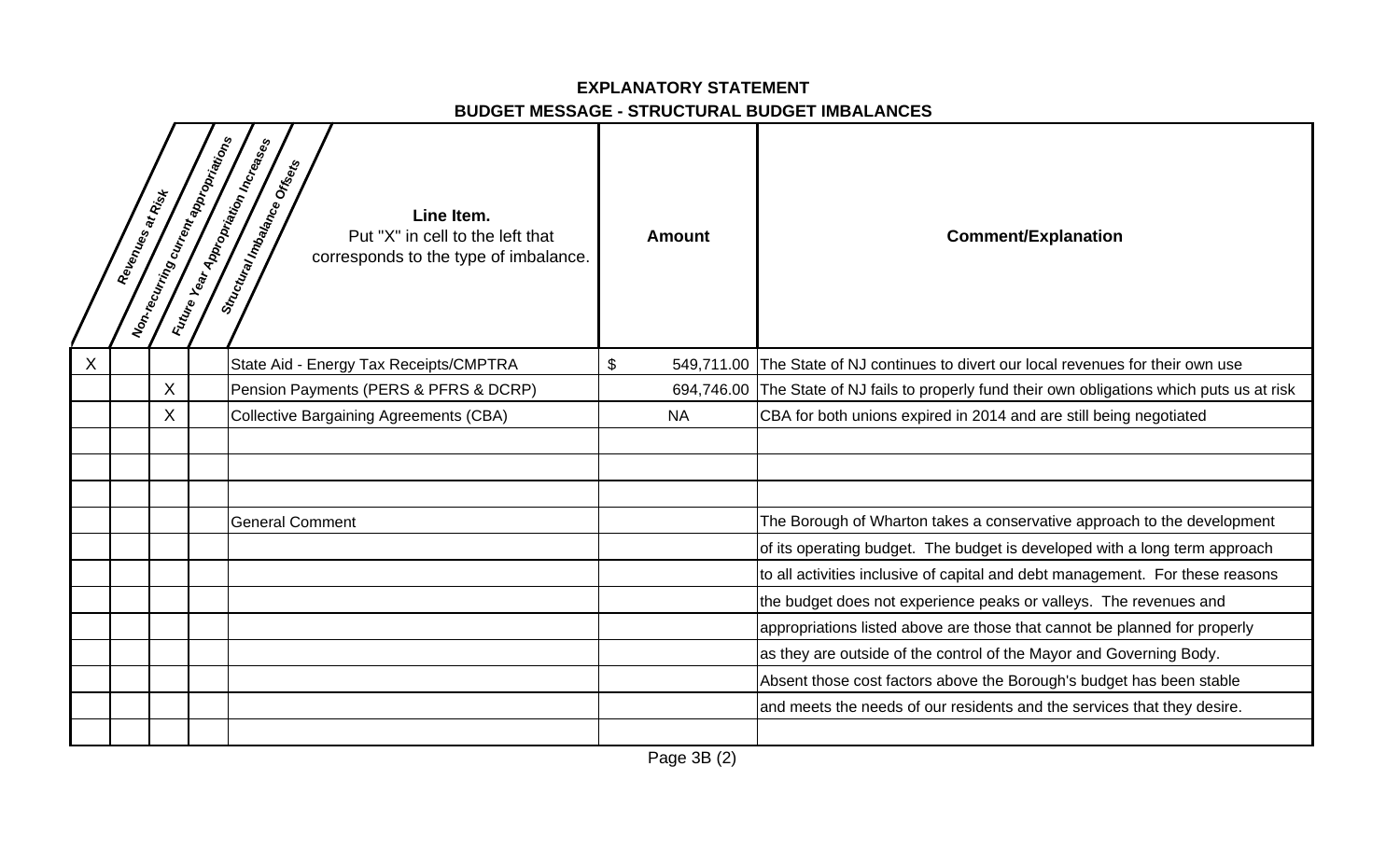# **CURRENT FUND - ANTICIPATED REVENUES**

|                                                                                            | <b>FCOA</b>     |                   |                   |                    |
|--------------------------------------------------------------------------------------------|-----------------|-------------------|-------------------|--------------------|
| <b>GENERAL REVENUES</b>                                                                    | <b>Account</b>  |                   | Anticipated       | <b>Realized in</b> |
|                                                                                            | <b>Number</b>   | 2015              | 2014              | Cash in 2014       |
| 1. Surplus Anticipated                                                                     | 08-101          | 1,157,794.00      | 1,073,094.00      | 1,073,094.00       |
| 2. Surplus Anticipated with Prior Written Consent of Director of Local Government Services | 08-102          |                   |                   |                    |
| <b>Total Surplus Anticipated</b>                                                           | 08-100          | 1,157,794.00      | 1,073,094.00      | 1,073,094.00       |
| 3. Miscellaneous Revenues - Section A: Local Revenues                                      | <b>XXXXXXXX</b> | <b>XXXXXXXXXX</b> | <b>XXXXXXXXXX</b> | <b>XXXXXXXXXX</b>  |
| Licenses:                                                                                  | <b>XXXXXXXX</b> | <b>XXXXXXXXXX</b> | <b>XXXXXXXXXX</b> | <b>XXXXXXXXXX</b>  |
| <b>Alcoholic Beverages</b>                                                                 | 08-103          | 7,000.00          | 8,400.00          | 7,080.00           |
| Other                                                                                      | 08-104          | 8,625.00          | 10,125.00         | 8,654.71           |
| <b>Fees and Permits</b>                                                                    | 08-105          | 21,450.00         | 34,250.00         | 21,487.17          |
| <b>Fines and Costs:</b>                                                                    | <b>XXXXXXXX</b> | <b>XXXXXXXXXX</b> | <b>XXXXXXXXXX</b> | <b>XXXXXXXXXX</b>  |
| <b>Municipal Court</b>                                                                     | 08-110          | 184,300.00        | 141,700.00        | 184,304.83         |
| Other                                                                                      | 08-109          |                   |                   |                    |
| <b>Interest and Costs on Taxes</b>                                                         | 08-112          | 31,660.00         | 63,160.00         | 31,707.53          |
| <b>Interest and Costs on Assessments</b>                                                   | 08-115          |                   |                   |                    |
| <b>Parking Meters</b>                                                                      | 08-111          |                   |                   |                    |
| <b>Interest of Investments and Deposits</b>                                                | 08-113          | 10,050.00         | 8,250.00          | 10,146.92          |
| <b>Anticipated Utility Operating Surplus</b>                                               | 08-114          |                   |                   |                    |
| <b>Rents - Borough Lease</b>                                                               | 08-116          | 55,000.00         | 53,900.00         | 55,006.22          |
|                                                                                            |                 |                   |                   |                    |
|                                                                                            |                 |                   |                   |                    |
|                                                                                            |                 |                   |                   |                    |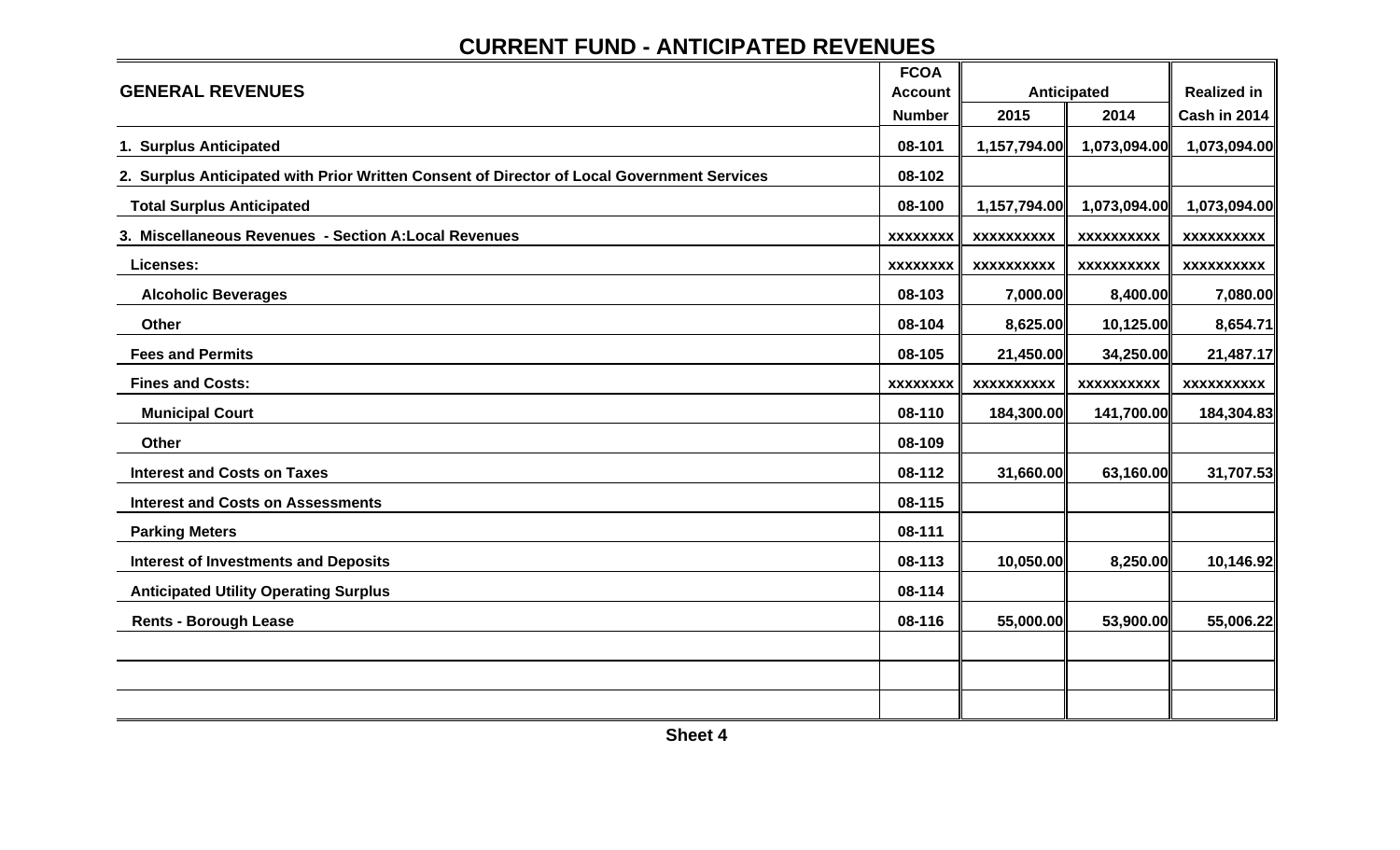|                                                                    | <b>FCOA</b>    |            |                    |                     |
|--------------------------------------------------------------------|----------------|------------|--------------------|---------------------|
|                                                                    | <b>Account</b> |            | <b>Anticipated</b> | <b>Realized in</b>  |
|                                                                    | <b>Number</b>  | 2015       | 2014               | <b>Cash in 2014</b> |
| 3. Miscellaneous Revenues - Section A: Local Revenues (Continued): |                |            |                    |                     |
|                                                                    |                |            |                    |                     |
|                                                                    |                |            |                    |                     |
|                                                                    |                |            |                    |                     |
|                                                                    |                |            |                    |                     |
|                                                                    |                |            |                    |                     |
|                                                                    |                |            |                    |                     |
|                                                                    |                |            |                    |                     |
|                                                                    |                |            |                    |                     |
|                                                                    |                |            |                    |                     |
|                                                                    |                |            |                    |                     |
|                                                                    |                |            |                    |                     |
|                                                                    |                |            |                    |                     |
|                                                                    |                |            |                    |                     |
|                                                                    |                |            |                    |                     |
|                                                                    |                |            |                    |                     |
|                                                                    |                |            |                    |                     |
|                                                                    |                |            |                    |                     |
|                                                                    |                |            |                    |                     |
|                                                                    |                |            |                    |                     |
| <b>Total Section A: Local Revenues</b>                             | 08-001         | 318,085.00 | 319,785.00         | 318,387.38          |

**Sheet 4a**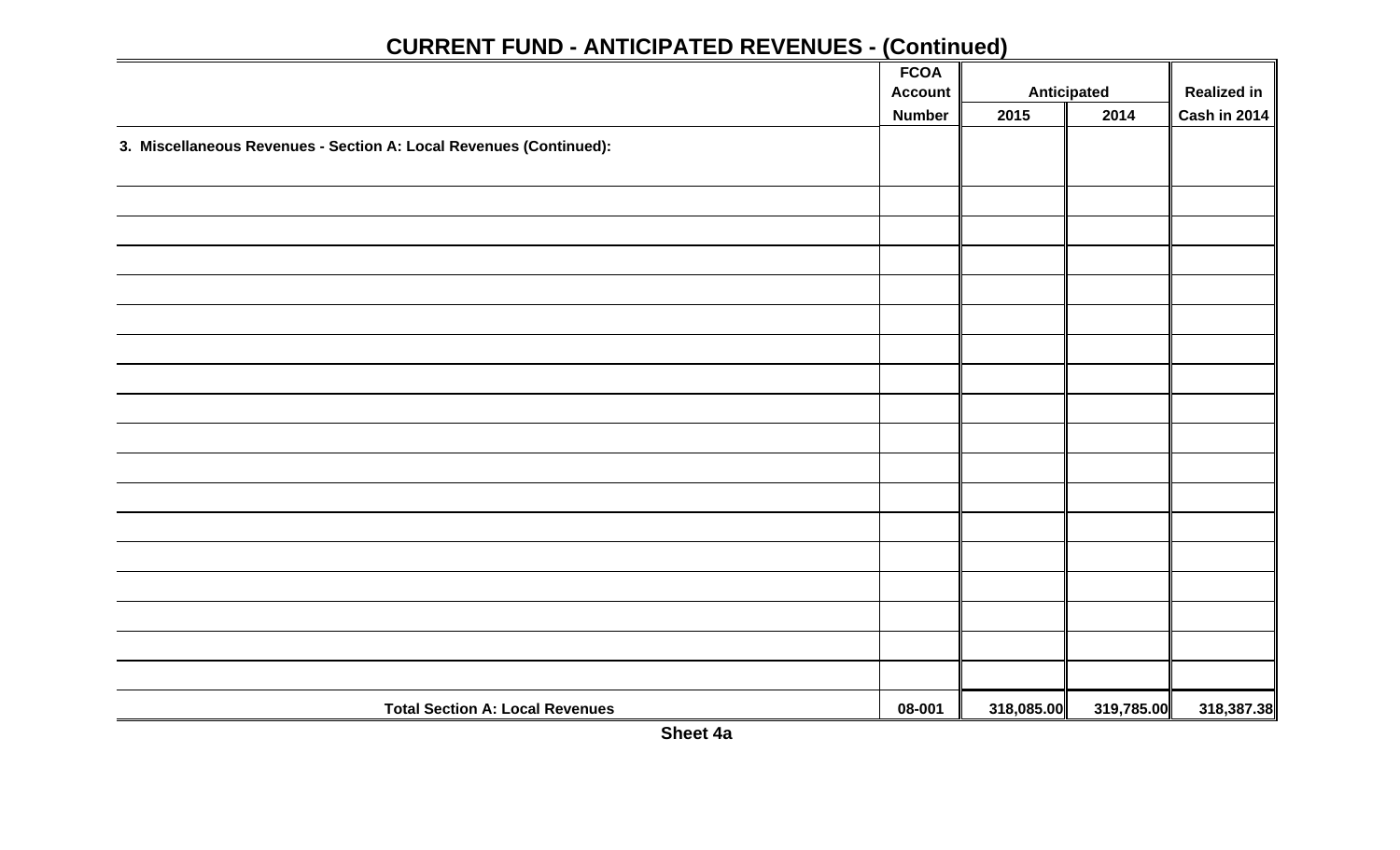|                                                                                    | <b>FCOA</b>    |            |                    |                     |
|------------------------------------------------------------------------------------|----------------|------------|--------------------|---------------------|
| <b>GENERAL REVENUES</b>                                                            | <b>Account</b> |            | <b>Anticipated</b> | <b>Realized in</b>  |
|                                                                                    | <b>Number</b>  | 2015       | 2014               | <b>Cash in 2014</b> |
| 3. Miscellaneous Revenues - Section B: State Aid Without Offsetting Appropriations |                |            |                    |                     |
|                                                                                    |                |            |                    |                     |
|                                                                                    |                |            |                    |                     |
| <b>Transitional Aid</b>                                                            | 09-212         |            |                    |                     |
| <b>Consolidated Municipal Property Tax Relief Aid</b>                              | 09-200         | 10,965.00  | 19,209.00          | 19,209.00           |
| Energy Receipts Tax (P.L. 1997, Chapters 162 & 167)                                | 09-202         | 538,746.00 | 530,502.00         | 530,502.00          |
|                                                                                    |                |            |                    |                     |
|                                                                                    |                |            |                    |                     |
|                                                                                    |                |            |                    |                     |
|                                                                                    |                |            |                    |                     |
|                                                                                    |                |            |                    |                     |
|                                                                                    |                |            |                    |                     |
|                                                                                    |                |            |                    |                     |
|                                                                                    |                |            |                    |                     |
|                                                                                    |                |            |                    |                     |
|                                                                                    |                |            |                    |                     |
|                                                                                    |                |            |                    |                     |
|                                                                                    |                |            |                    |                     |
|                                                                                    |                |            |                    |                     |
| <b>Total Section B: State Aid Without Offsetting Appropriations</b>                | 09-001         | 549,711.00 | 549,711.00         | 549,711.00          |

**Sheet 5**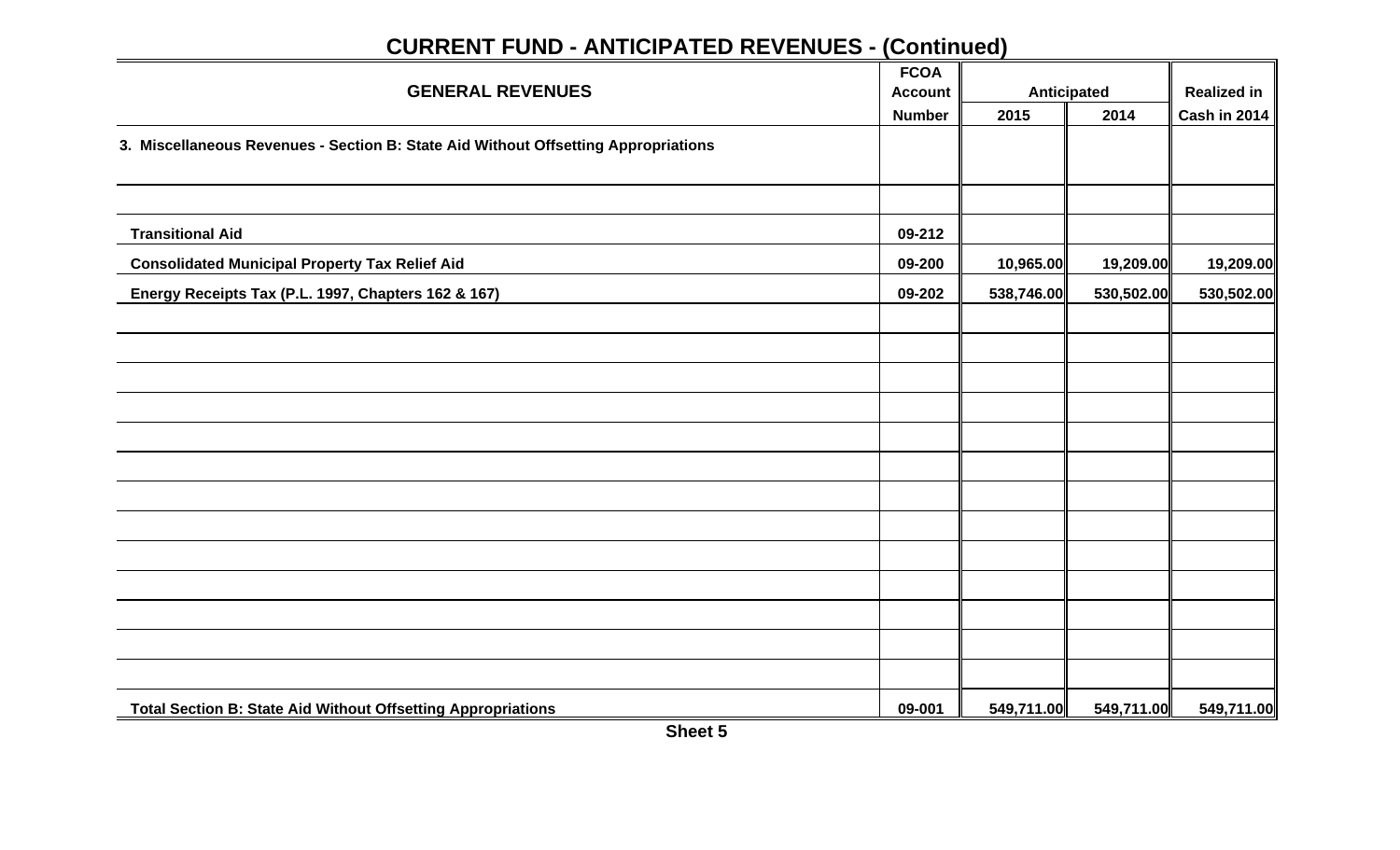|                                                                                      | <b>FCOA</b>      |                  |                    |                    |
|--------------------------------------------------------------------------------------|------------------|------------------|--------------------|--------------------|
| <b>GENERAL REVENUES</b>                                                              | <b>Account</b>   |                  | <b>Anticipated</b> | <b>Realized in</b> |
|                                                                                      | <b>Number</b>    | 2015             | 2014               | Cash in 2014       |
| 3. Miscellaneous Revenues - Section C: Dedicated Uniform Construction Code Fees      |                  |                  |                    |                    |
| Offset with Appropriations (N.J.S. 40A:4-36 and N.J.A.C.5:23-4.17)                   | <b>XXXXXXXX</b>  | <b>XXXXXXXXX</b> | <b>XXXXXXXXX</b>   | <b>XXXXXXXXX</b>   |
| <b>Uniform Construction Code Fees</b>                                                | 08-160           | 54,300.00        | 65,000.00          | 79,903.00          |
|                                                                                      |                  |                  |                    |                    |
|                                                                                      |                  |                  |                    |                    |
|                                                                                      |                  |                  |                    |                    |
|                                                                                      |                  |                  |                    |                    |
|                                                                                      |                  |                  |                    |                    |
|                                                                                      |                  |                  |                    |                    |
| Special Item of General Revenue Anticipated With Prior Written                       |                  |                  |                    |                    |
| <b>Consent of Director of Local Government Services:</b>                             | <b>XXXXXXXXX</b> | <b>XXXXXXXXX</b> | <b>XXXXXXXXX</b>   | <b>XXXXXXXXX</b>   |
| Additional Dedicated Uniform Construction Code Fees Offset with Appropriations       |                  |                  |                    |                    |
| (N.J.S. 40A:4-45.3h and N.J.A.C. 5:23-4.17):                                         | <b>XXXXXXXXX</b> | <b>XXXXXXXXX</b> | <b>XXXXXXXXX</b>   | <b>XXXXXXXXX</b>   |
| <b>Uniform Construction Code Fees</b>                                                | 08-160           |                  |                    |                    |
|                                                                                      |                  |                  |                    |                    |
|                                                                                      |                  |                  |                    |                    |
|                                                                                      |                  |                  |                    |                    |
|                                                                                      |                  |                  |                    |                    |
|                                                                                      |                  |                  |                    |                    |
|                                                                                      |                  |                  |                    |                    |
|                                                                                      |                  |                  |                    |                    |
| Total Section C: Dedicated Uniform Construction Code Fees Offset with Appropriations | 08-002           | 54,300.00        | 65,000.00          | 79,903.00          |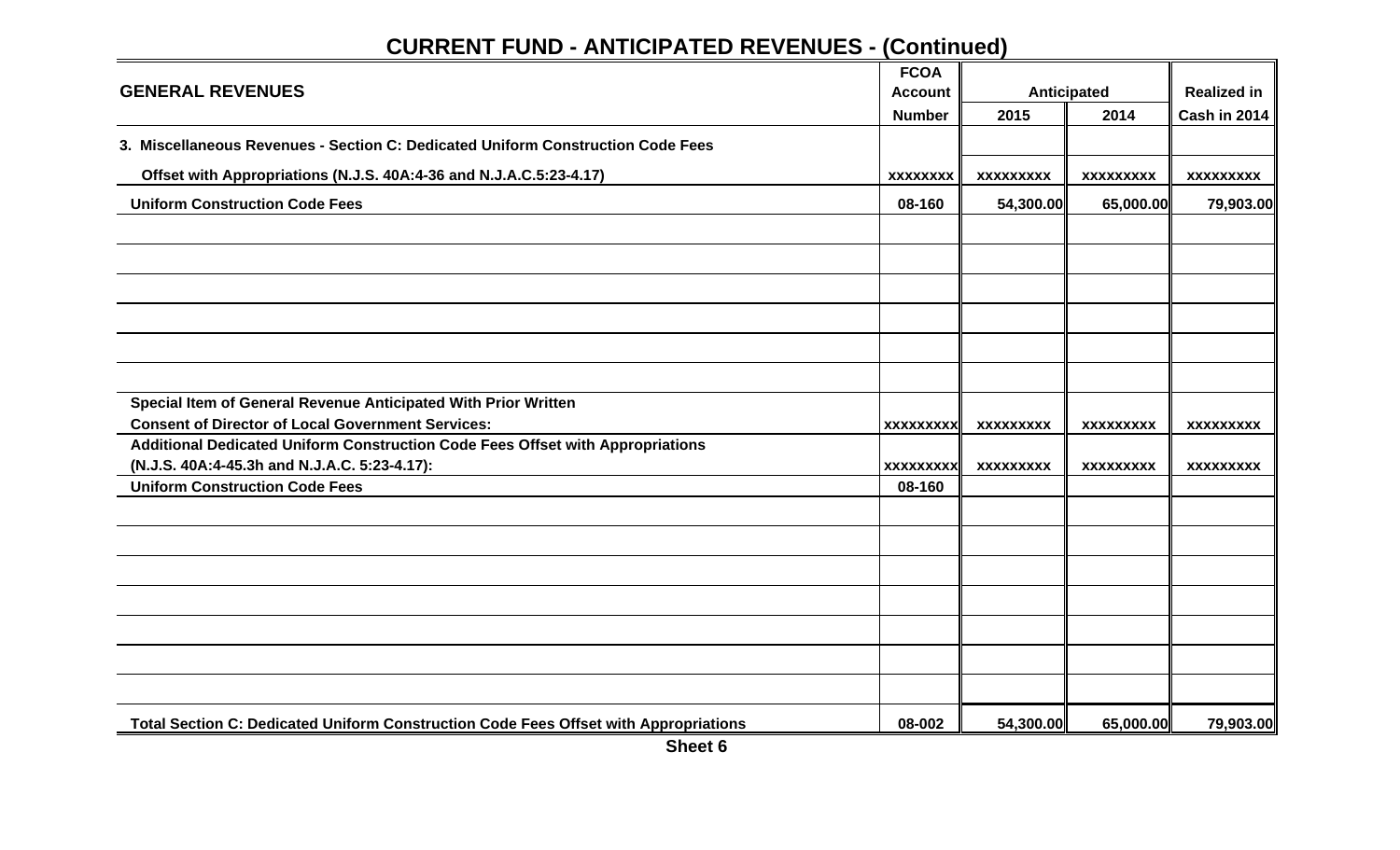|                                                                                     | <b>FCOA</b>    |                  |                           |                    |
|-------------------------------------------------------------------------------------|----------------|------------------|---------------------------|--------------------|
| <b>GENERAL REVENUES</b>                                                             | <b>Account</b> |                  | <b>Anticipated</b>        | <b>Realized in</b> |
|                                                                                     | <b>Number</b>  | 2015             | 2014                      | Cash in 2014       |
| 3. Miscellaneous Revenues - Section D: Special Items of Revenue Anticipated         |                |                  |                           |                    |
| With Prior Written Consent of the Director of Local Government Services- Interlocal |                |                  |                           |                    |
| <b>Municipal Service Agreements Offset With Appropriations:</b>                     | <b>XXXXXXX</b> | <b>XXXXXXXXX</b> | <b>XXXXXXXXX</b>          | <b>XXXXXXXXX</b>   |
| <b>Interlocal Service Agreement - Mine Hill Township</b>                            | 11-100         | 1,506,145.00     | 1,472,080.00              | 1,472,080.00       |
|                                                                                     |                |                  |                           |                    |
|                                                                                     |                |                  |                           |                    |
|                                                                                     |                |                  |                           |                    |
|                                                                                     |                |                  |                           |                    |
|                                                                                     |                |                  |                           |                    |
|                                                                                     |                |                  |                           |                    |
|                                                                                     |                |                  |                           |                    |
|                                                                                     |                |                  |                           |                    |
|                                                                                     |                |                  |                           |                    |
|                                                                                     |                |                  |                           |                    |
|                                                                                     |                |                  |                           |                    |
|                                                                                     |                |                  |                           |                    |
|                                                                                     |                |                  |                           |                    |
|                                                                                     |                |                  |                           |                    |
|                                                                                     |                |                  |                           |                    |
|                                                                                     |                |                  |                           |                    |
| Total Section D: Interlocal Municipal Service Agreements Offset With Appropriations | 11-001         |                  | 1,506,145.00 1,472,080.00 | 1,472,080.00       |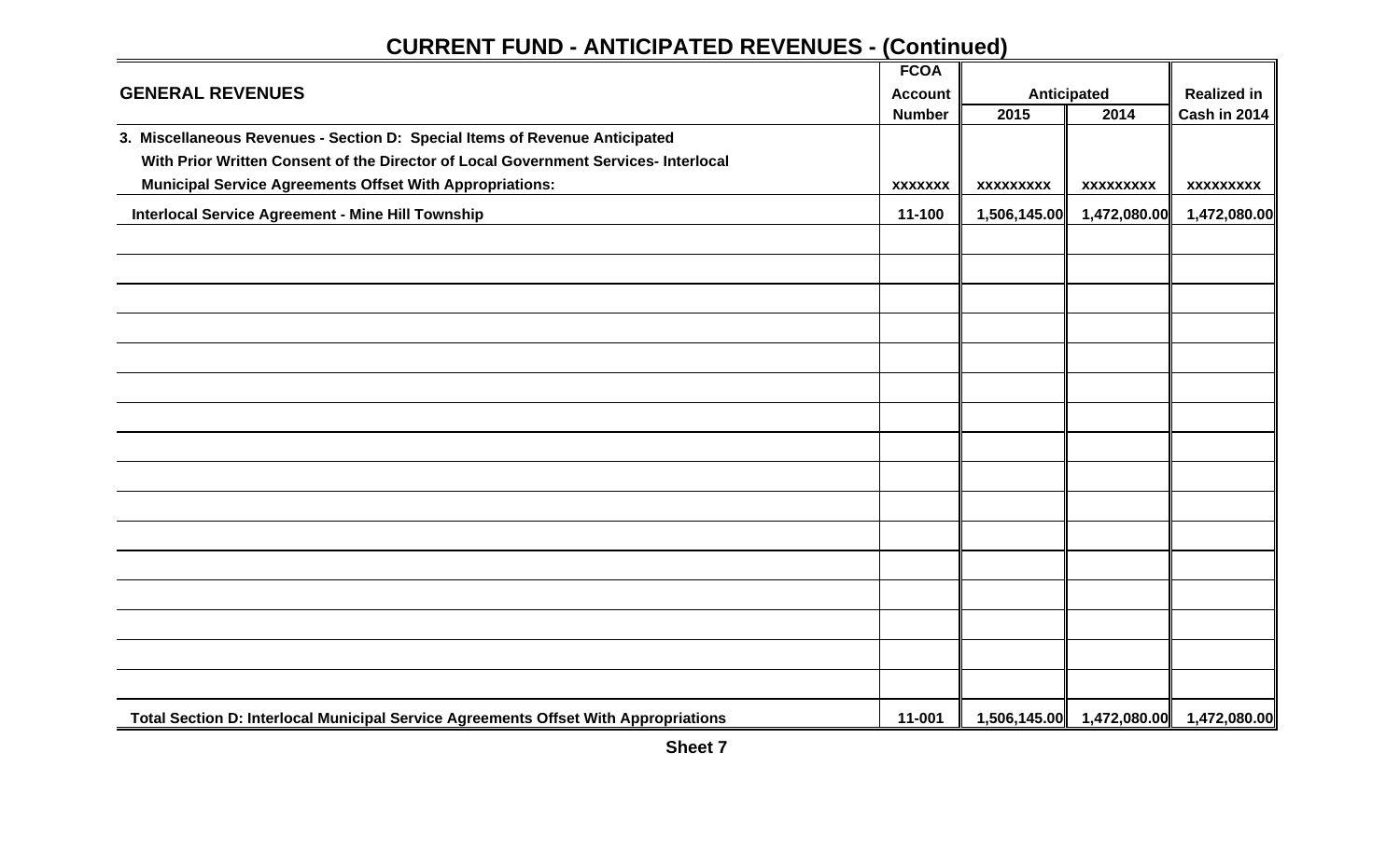|                                                                                     | <b>FCOA</b>      |                  |                    |                    |
|-------------------------------------------------------------------------------------|------------------|------------------|--------------------|--------------------|
| <b>GENERAL REVENUES</b>                                                             | <b>Account</b>   |                  | <b>Anticipated</b> | <b>Realized in</b> |
|                                                                                     | <b>Number</b>    | 2015             | 2014               | Cash in 2014       |
| 3. Miscellaneous Revenues - Section E: Special Items of General Revenue Anticipated |                  |                  |                    |                    |
| with Prior Written Consent of Director of Local Government Services - Additional    |                  |                  |                    |                    |
| Revenues Offset with Appropriations (N.J.S. 40A:4-45.3h):                           | <b>XXXXXXXXX</b> | <b>XXXXXXXXX</b> | <b>XXXXXXXXX</b>   | <b>XXXXXXXXX</b>   |
|                                                                                     |                  |                  |                    |                    |
|                                                                                     |                  |                  |                    |                    |
|                                                                                     |                  |                  |                    |                    |
|                                                                                     |                  |                  |                    |                    |
|                                                                                     |                  |                  |                    |                    |
|                                                                                     |                  |                  |                    |                    |
|                                                                                     |                  |                  |                    |                    |
|                                                                                     |                  |                  |                    |                    |
|                                                                                     |                  |                  |                    |                    |
|                                                                                     |                  |                  |                    |                    |
|                                                                                     |                  |                  |                    |                    |
|                                                                                     |                  |                  |                    |                    |
|                                                                                     |                  |                  |                    |                    |
|                                                                                     |                  |                  |                    |                    |
|                                                                                     |                  |                  |                    |                    |
| Total Section E: Special Items of General Revenue Anticipated with Prior Written    | <b>XXXXXXXX</b>  | <b>XXXXXXXXX</b> | <b>XXXXXXXXX</b>   | <b>XXXXXXXXX</b>   |
| <b>Consent of Director of Local Government Services - Additional Revenues</b>       | 08-003           |                  |                    |                    |

**Sheet 8**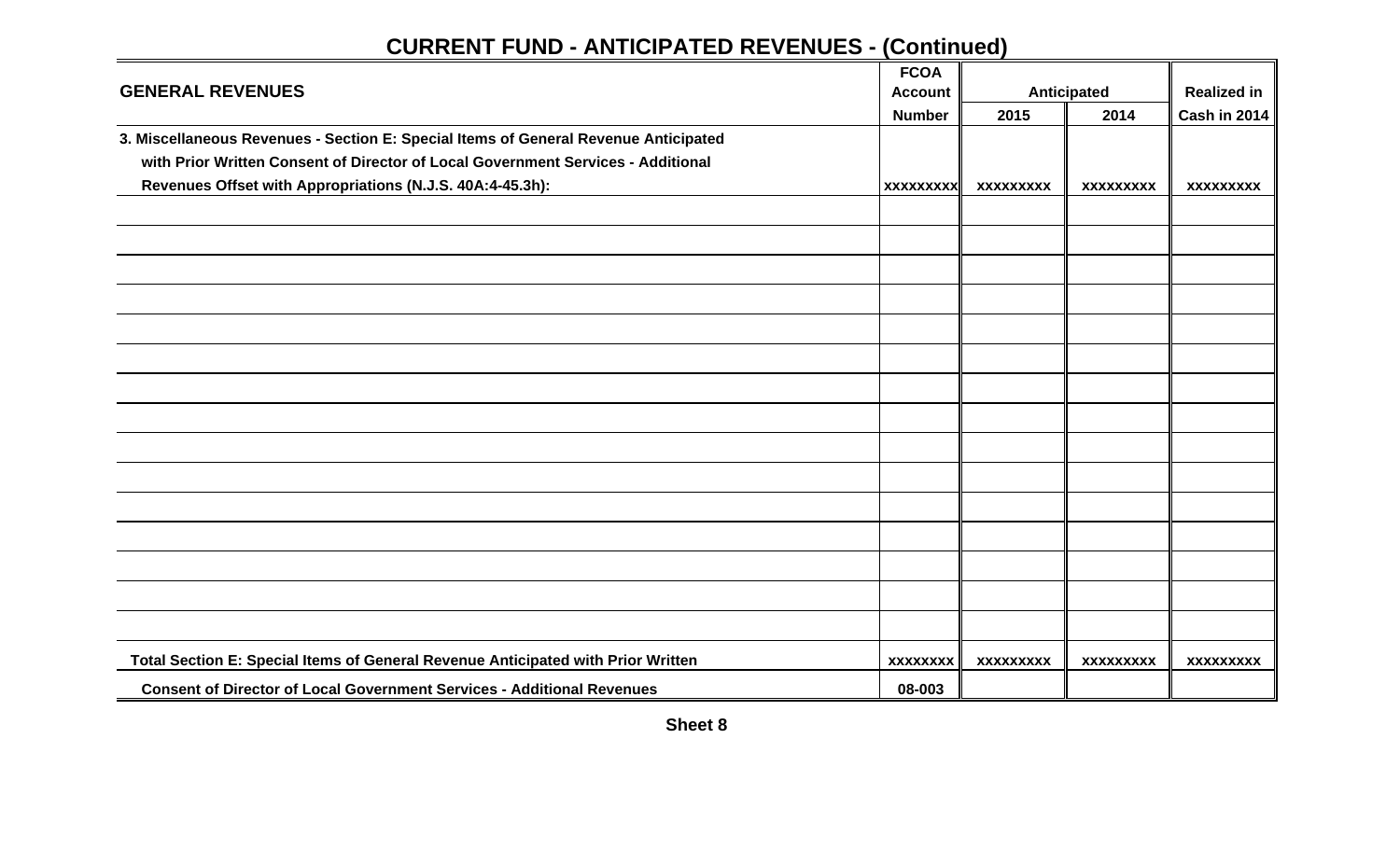|                                                                                          | <b>FCOA</b>      |                  |                    |                    |
|------------------------------------------------------------------------------------------|------------------|------------------|--------------------|--------------------|
| <b>GENERAL REVENUES</b>                                                                  | <b>Account</b>   |                  | <b>Anticipated</b> | <b>Realized in</b> |
|                                                                                          | <b>Number</b>    | 2015             | 2014               | Cash in 2014       |
| 3. Miscellaneous Revenues - Section F: Special Items of General Revenue Anticipated with |                  |                  |                    |                    |
| Prior Written Consent of Director of Local Government Services - Public and              |                  |                  |                    |                    |
| <b>Private Revenues Offset with Appropriations:</b>                                      | <b>XXXXXXXXX</b> | <b>XXXXXXXXX</b> | <b>XXXXXXXXX</b>   | <b>XXXXXXXXX</b>   |
|                                                                                          |                  |                  |                    |                    |
| <b>Drunk Driving Enforcement Fund</b>                                                    | 10-745           |                  |                    |                    |
| <b>Clean Communities Program</b>                                                         | 10-770           |                  | 9,781.30           | 9,781.30           |
| <b>Alcohol Education and Rehabilitation Fund</b>                                         | 10-702           |                  | 413.56             | 413.56             |
| Municipal Alliance on Alcoholism and Drug Abuse                                          | 10-703           |                  | 16,364.50          | 16,364.50          |
| <b>Body Armor Replacement Fund</b>                                                       | 10-708           | 2,187.03         | 2,783.30           | 2,783.30           |
| <b>New Jersey Historical Commission Grant</b>                                            | 10-709           |                  | 5,000.00           | 5,000.00           |
|                                                                                          |                  |                  |                    |                    |
|                                                                                          |                  |                  |                    |                    |
|                                                                                          |                  |                  |                    |                    |
|                                                                                          |                  |                  |                    |                    |
|                                                                                          |                  |                  |                    |                    |
|                                                                                          |                  |                  |                    |                    |
|                                                                                          |                  |                  |                    |                    |
|                                                                                          |                  |                  |                    |                    |
|                                                                                          |                  |                  |                    |                    |
|                                                                                          |                  |                  |                    |                    |
|                                                                                          |                  |                  |                    |                    |

**Sheet 9**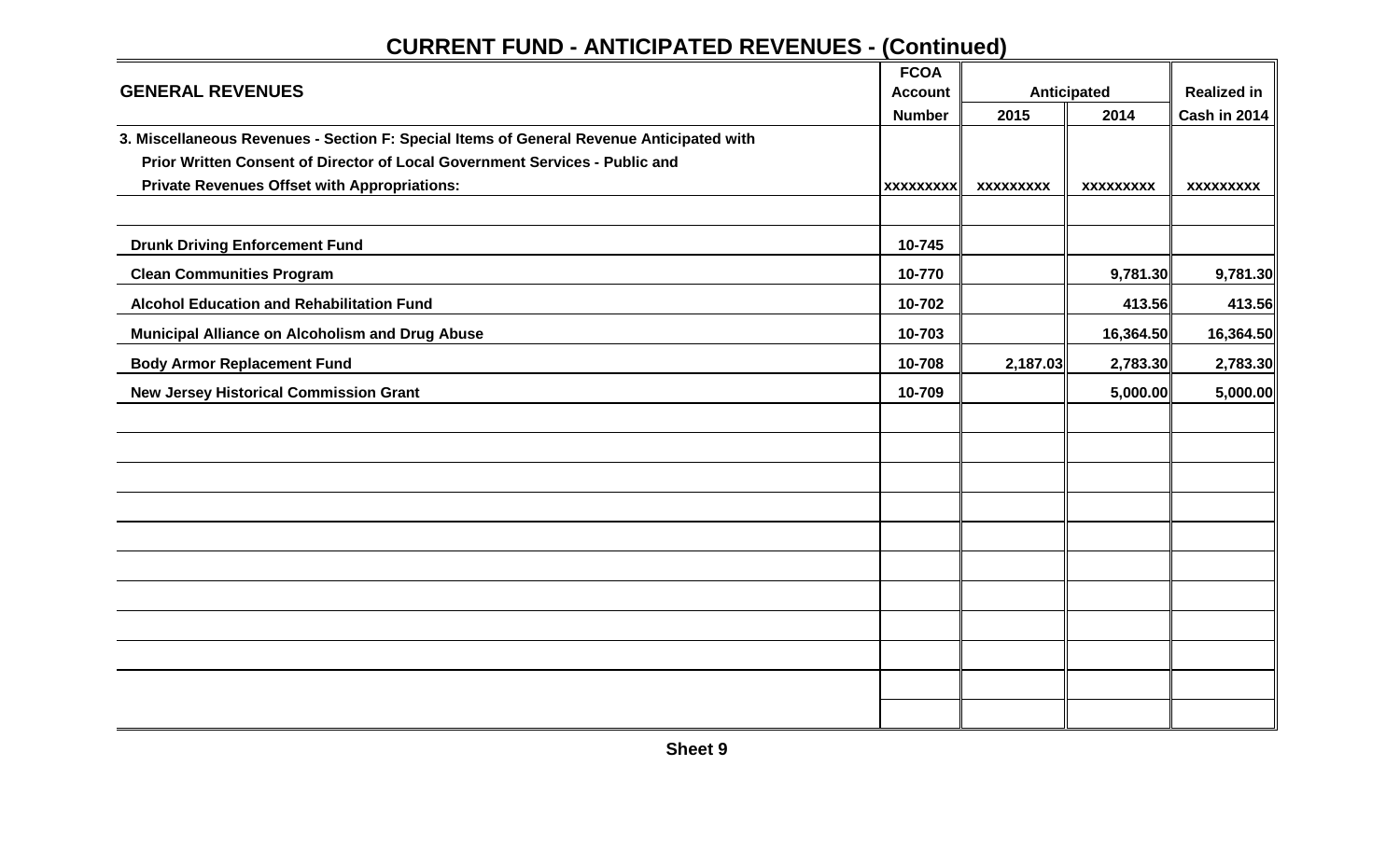|                                                                                          | <b>FCOA</b>      |                  |                    |                    |
|------------------------------------------------------------------------------------------|------------------|------------------|--------------------|--------------------|
| <b>GENERAL REVENUES</b>                                                                  | <b>Account</b>   |                  | <b>Anticipated</b> | <b>Realized in</b> |
|                                                                                          | <b>Number</b>    | 2015             | 2014               | Cash in 2014       |
| 3. Miscellaneous Revenues - Section F: Special Items of General Revenue Anticipated with |                  |                  |                    |                    |
| Prior Written Consent of Director of Local Government Services - Public and              |                  |                  |                    |                    |
| Private Revenues Offset with Appropriations (Continued):                                 | <b>XXXXXXXXX</b> | <b>XXXXXXXXX</b> | XXXXXXXXX          | <b>XXXXXXXXX</b>   |
|                                                                                          |                  |                  |                    |                    |
|                                                                                          |                  |                  |                    |                    |
|                                                                                          |                  |                  |                    |                    |
|                                                                                          |                  |                  |                    |                    |
|                                                                                          |                  |                  |                    |                    |
|                                                                                          |                  |                  |                    |                    |
|                                                                                          |                  |                  |                    |                    |
|                                                                                          |                  |                  |                    |                    |
|                                                                                          |                  |                  |                    |                    |
|                                                                                          |                  |                  |                    |                    |
|                                                                                          |                  |                  |                    |                    |
|                                                                                          |                  |                  |                    |                    |
|                                                                                          |                  |                  |                    |                    |
|                                                                                          |                  |                  |                    |                    |
|                                                                                          |                  |                  |                    |                    |
|                                                                                          |                  |                  |                    |                    |
|                                                                                          |                  |                  |                    |                    |
| Total Section F: Special Items of General Revenue Anticipated with Prior Written         | <b>XXXXXXXXX</b> | <b>XXXXXXXXX</b> | <b>XXXXXXXXX</b>   | <b>XXXXXXXXX</b>   |
| <b>Consent of Director of Local Government Services - Public and Private Revenues</b>    | 10-001           |                  |                    |                    |
|                                                                                          |                  | 2,187.03         | 34,342.66          | 34,342.66          |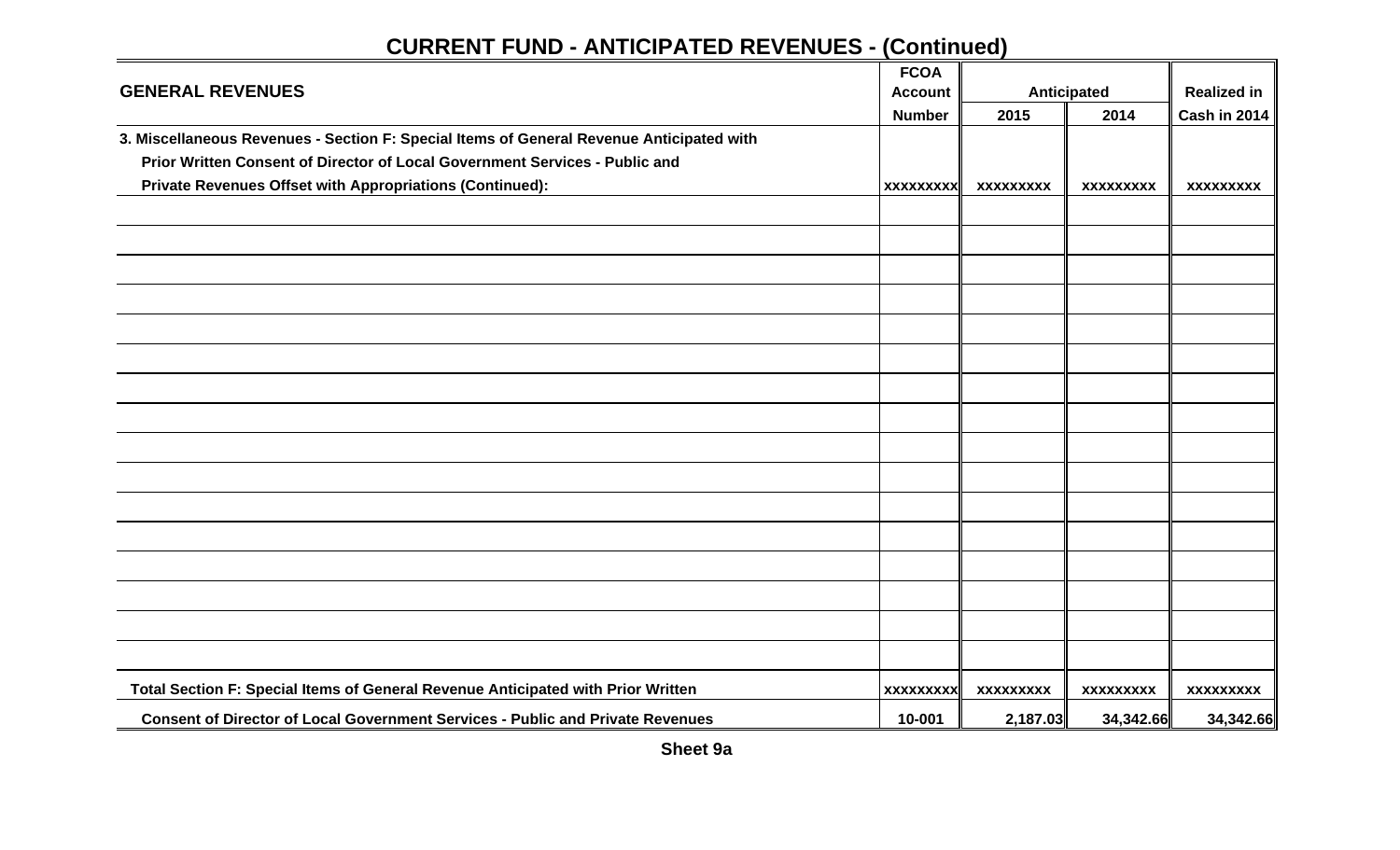|                                                                                          | <b>FCOA</b>      |                  |                  |                     |
|------------------------------------------------------------------------------------------|------------------|------------------|------------------|---------------------|
| <b>GENERAL REVENUES</b>                                                                  | <b>Account</b>   |                  | Anticipated      | <b>Realized in</b>  |
|                                                                                          | <b>Number</b>    | 2015             | 2014             | <b>Cash in 2014</b> |
| 3. Miscellaneous Revenues - Section G: Special Items of General Revenue Anticipated with |                  |                  |                  |                     |
| Prior Written Consent of Director of Local Government Services - Other Special           |                  |                  |                  |                     |
| Items:                                                                                   | <b>XXXXXXXXX</b> | <b>XXXXXXXXX</b> | <b>XXXXXXXXX</b> | <b>XXXXXXXXX</b>    |
| Utility Operating Surplus of Prior Year - Water                                          | 08-116           | 150,000.00       | 150,000.00       | 150,000.00          |
| <b>Uniform Fire Safety Act</b>                                                           | 08-106           |                  |                  |                     |
| Utility Operating Surplus of Prior Year - Sewer                                          | 08-116           | 172,000.00       | 172,000.00       | 172,000.00          |
| <b>Reserve for Library Appropriation</b>                                                 | 08-121           | 21,968.64        | 21,968.64        | 21,968.64           |
| <b>Reserve for UCC Inspection Fees</b>                                                   | 08-122           |                  | 50,000.00        | 50,000.00           |
|                                                                                          |                  |                  |                  |                     |
|                                                                                          |                  |                  |                  |                     |
|                                                                                          |                  |                  |                  |                     |
|                                                                                          |                  |                  |                  |                     |
|                                                                                          |                  |                  |                  |                     |
|                                                                                          |                  |                  |                  |                     |
|                                                                                          |                  |                  |                  |                     |
|                                                                                          |                  |                  |                  |                     |
|                                                                                          |                  |                  |                  |                     |
|                                                                                          |                  |                  |                  |                     |
|                                                                                          |                  |                  |                  |                     |
|                                                                                          |                  |                  |                  |                     |
|                                                                                          |                  |                  |                  |                     |

**Sheet 10**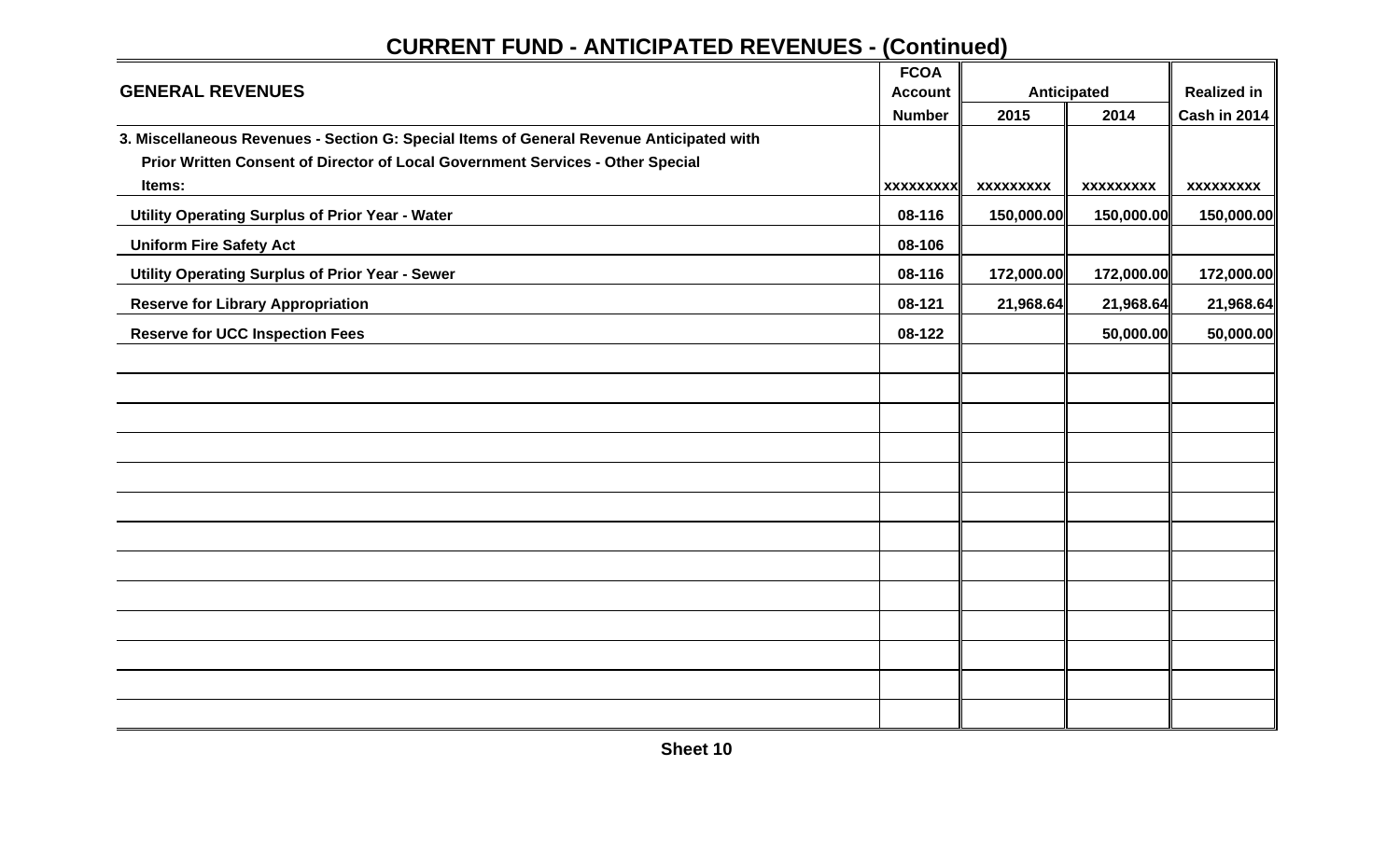|                                                                                          | <b>FCOA</b>      |                  |                    |                    |
|------------------------------------------------------------------------------------------|------------------|------------------|--------------------|--------------------|
| <b>GENERAL REVENUES</b>                                                                  | <b>Account</b>   |                  | <b>Anticipated</b> | <b>Realized in</b> |
|                                                                                          | <b>Number</b>    | 2015             | 2014               | Cash in 2014       |
| 3. Miscellaneous Revenues - Section G: Special Items of General Revenue Anticipated with |                  |                  |                    |                    |
| Prior Written Consent of Director of Local Government Services - Other Special           |                  |                  |                    |                    |
| <b>Items (Continued):</b>                                                                | <b>XXXXXXXXX</b> | <b>XXXXXXXXX</b> | XXXXXXXXX          | <b>XXXXXXXXX</b>   |
|                                                                                          |                  |                  |                    |                    |
|                                                                                          |                  |                  |                    |                    |
|                                                                                          |                  |                  |                    |                    |
|                                                                                          |                  |                  |                    |                    |
|                                                                                          |                  |                  |                    |                    |
|                                                                                          |                  |                  |                    |                    |
|                                                                                          |                  |                  |                    |                    |
|                                                                                          |                  |                  |                    |                    |
|                                                                                          |                  |                  |                    |                    |
|                                                                                          |                  |                  |                    |                    |
|                                                                                          |                  |                  |                    |                    |
|                                                                                          |                  |                  |                    |                    |
|                                                                                          |                  |                  |                    |                    |
|                                                                                          |                  |                  |                    |                    |
|                                                                                          |                  |                  |                    |                    |
|                                                                                          |                  |                  |                    |                    |
|                                                                                          |                  |                  |                    |                    |
| Total Section G: Special Items of General Revenue Anticipated with Prior Written         | <b>XXXXXXXXX</b> | <b>XXXXXXXXX</b> | <b>XXXXXXXXX</b>   | <b>XXXXXXXXX</b>   |
| Consent of Director of Local Government Services - Other Special Items                   | 08-004           | 343,968.64       | 393,968.64         | 393,968.64         |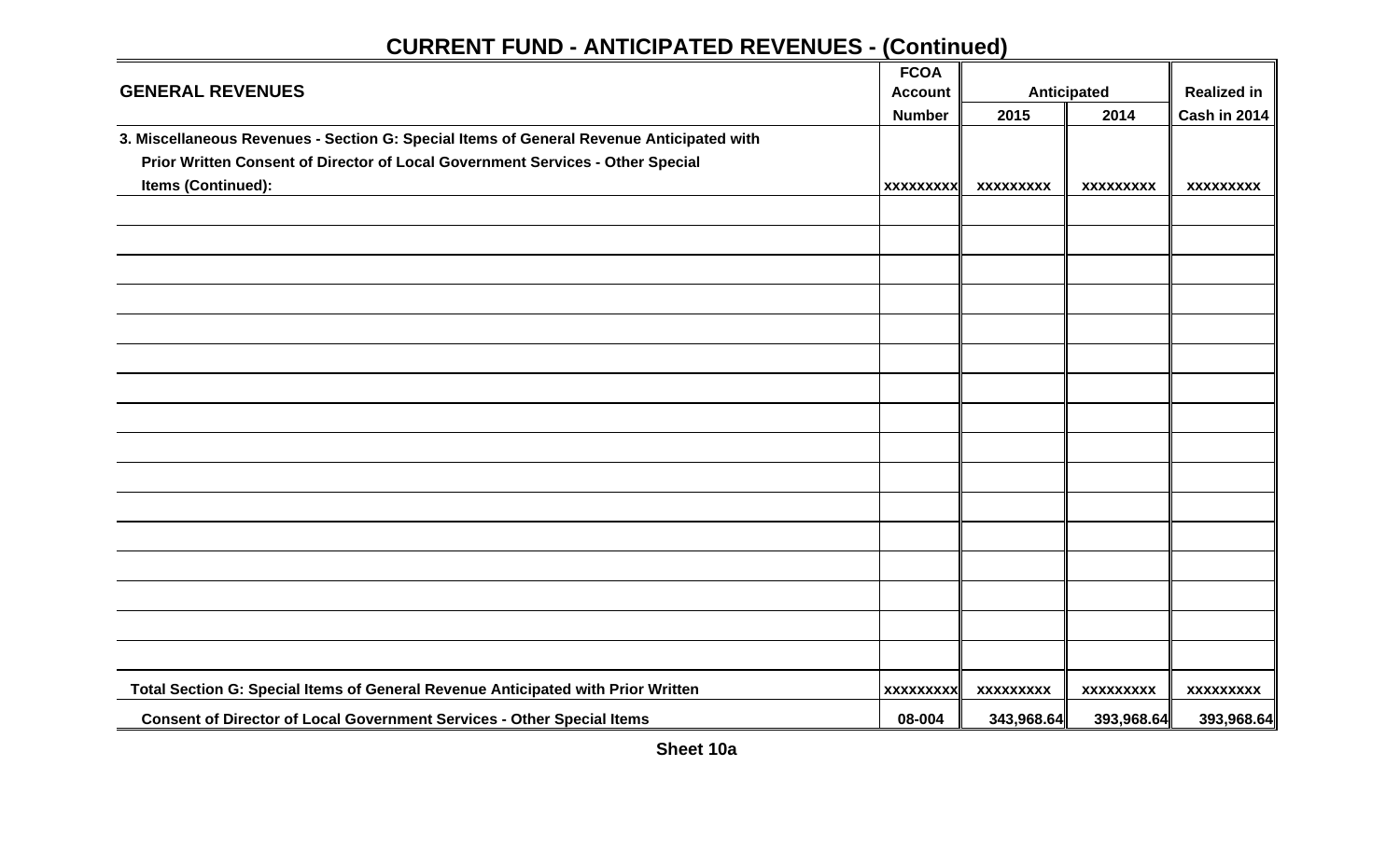|                                                                                                                                                                            | <b>FCOA</b>   |                    |                    |                     |
|----------------------------------------------------------------------------------------------------------------------------------------------------------------------------|---------------|--------------------|--------------------|---------------------|
| <b>GENERAL REVENUES</b>                                                                                                                                                    | Account       |                    | <b>Anticipated</b> | <b>Realized in</b>  |
|                                                                                                                                                                            | <b>Number</b> | 2015               | 2014               | <b>Cash in 2014</b> |
| <b>Summary of Revenues</b>                                                                                                                                                 | <b>XXXXXX</b> | <b>XXXXXXXXXXX</b> | <b>XXXXXXXXXXX</b> | <b>XXXXXXXXXXX</b>  |
| 1. Surplus Anticipated (Sheet 4, #1)                                                                                                                                       | 08-101        | 1,157,794.00       | 1,073,094.00       | 1,073,094.00        |
| 2. Surplus Anticipated with Prior Written consent of Director of Local Government Services (Sheet 4, #2)                                                                   | 08-102        |                    |                    |                     |
| 3. Miscellaneous Revenues                                                                                                                                                  | <b>XXXXXX</b> | <b>XXXXXXXXX</b>   | <b>XXXXXXXXX</b>   | <b>XXXXXXXXX</b>    |
| <b>Total Section A: Local Revenues</b>                                                                                                                                     | 08-001        | 318,085.00         | 319,785.00         | 318,387.38          |
| Total Section B: State Aid Without Offsetting Appropriations                                                                                                               | 09-001        | 549,711.00         | 549,711.00         | 549,711.00          |
| Total Section C: Dedicated Uniform Construction Code Fees Offset with Appropriations                                                                                       | 08-002        | 54,300.00          | 65,000.00          | 79,903.00           |
| Special Items of General Revenue Anticipated with Prior Written Consent of<br>Total Section D: Director of Local Government Services - Interlocal Muni. Service Agreements | 11-001        | 1,506,145.00       | 1,472,080.00       | 1,472,080.00        |
| Special Items of General Revenue Anticipated with Prior Written Consent of<br>Total Section E: Director of Local Government Services - Additional Revenues                 | 08-003        |                    |                    |                     |
| Special Items of General Revenue Anticipated with Prior Written Consent of<br>Total Section F: Director of Local Government Services - Public and Private Revenues         | 10-001        | 2,187.03           | 34,342.66          | 34,342.66           |
| Special Items of General Revenue Anticipated with Prior Written Consent of<br>Total Section G: Director of Local Government Services - Other Special Items                 | 08-004        | 343,968.64         | 393,968.64         | 393,968.64          |
| <b>Total Miscellaneous Revenues</b>                                                                                                                                        | 13-099        | 2,774,396.67       | 2,834,887.30       | 2,848,392.68        |
| 4. Receipts from Delinquent Taxes                                                                                                                                          | 15-499        | 214,000.00         | 165,000.00         | 177,981.42          |
| 5. Subtotal General Revenues (Items 1,2,3 and 4)                                                                                                                           | 13-199        | 4,146,190.67       | 4,072,981.30       | 4,099,468.10        |
| 6. Amount to be Raised by Taxes for Support of Municipal Budget:                                                                                                           | <b>XXXXXX</b> |                    |                    |                     |
| a) Local Tax for Municipal Purposes Including Reserve for Uncollected Taxes                                                                                                | 07-190        | 3,630,606.11       | 3,547,519.36       | 4,072,417.35        |
| b) Addition to Local District School Tax                                                                                                                                   | 07-191        |                    |                    |                     |
| c) Minimum Library Tax                                                                                                                                                     | 07-192        | 223,203.22         | 232,159.00         | 232,159.00          |
| Total Amount to be Raised by Taxes for Support of Municipal Budget                                                                                                         | 07-199        | 3,853,809.33       | 3,779,678.36       | 4,304,576.35        |
| 7. Total General Revenues                                                                                                                                                  | 13-299        | 8,000,000.00       | 7,852,659.66       | 8,404,044.45        |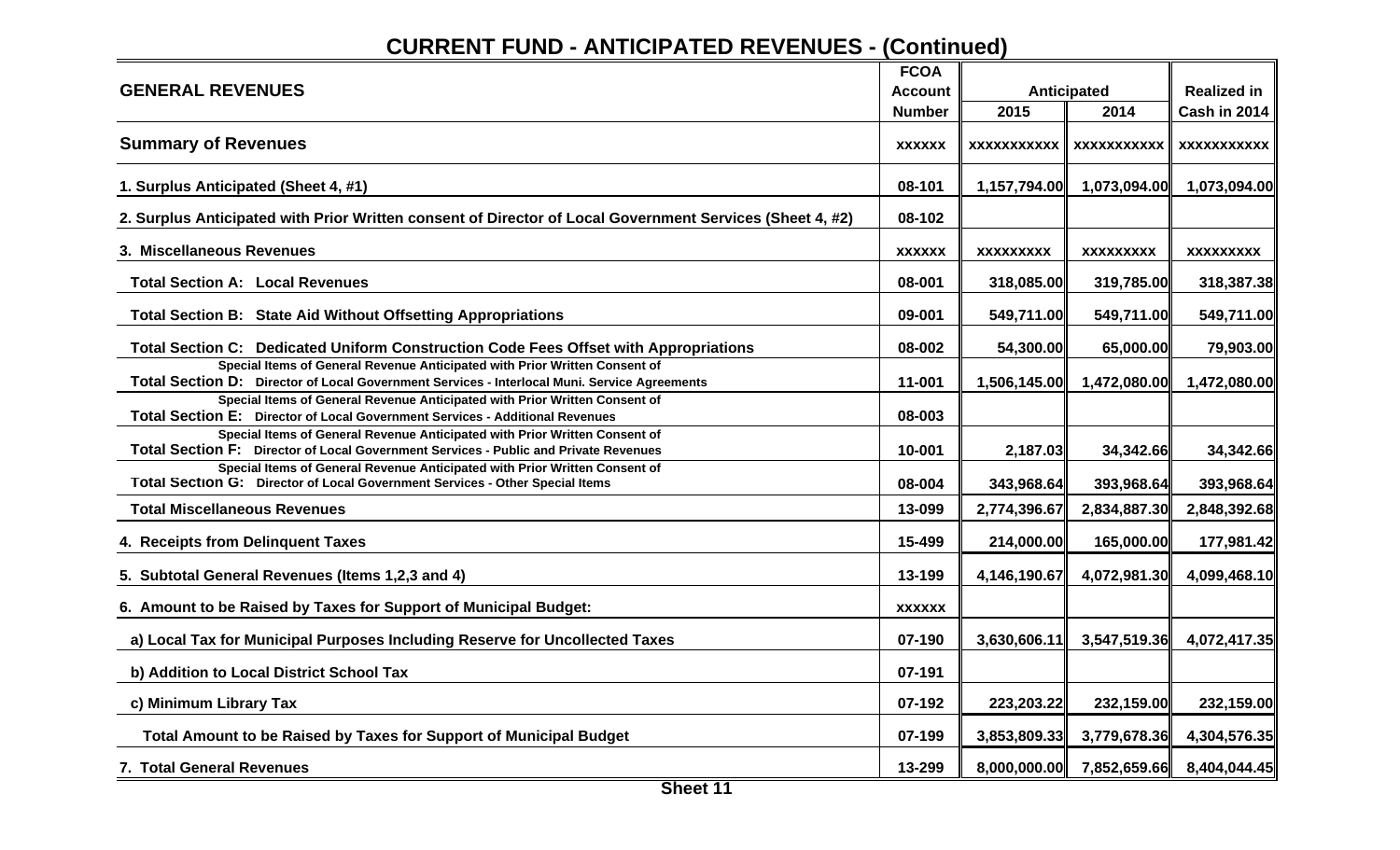| 8. | <b>GENERAL APPROPRIATIONS</b>                        |                                                |            |            | Appropriated                                     |                                                                 | <b>Expended 2014</b> |                 |
|----|------------------------------------------------------|------------------------------------------------|------------|------------|--------------------------------------------------|-----------------------------------------------------------------|----------------------|-----------------|
|    | (A) Operations - Within "CAPS"                       | <b>FCOA</b><br><b>Account</b><br><b>Number</b> | for 2015   | for 2014   | for 2014 By<br><b>Emergency</b><br>Appropriation | Total for 2014<br><b>As Modified By</b><br><b>All Transfers</b> | Paid or<br>Charged   | <b>Reserved</b> |
|    | <b>GENERAL GOVERNMENT:</b>                           |                                                |            |            |                                                  |                                                                 |                      |                 |
|    | <b>General Administration:</b>                       |                                                |            |            |                                                  |                                                                 |                      |                 |
|    | <b>Salaries &amp; Wages</b>                          | 20-100-1                                       | 115,155.00 | 114,375.00 |                                                  | 114,375.00                                                      | 108,918.02           | 5,456.98        |
|    | <b>Other Expenses</b>                                | 20-100-2                                       | 36,850.00  | 36,850.00  |                                                  | 36,850.00                                                       | 30,198.48            | 6,651.52        |
|    | <b>Mayor and Council:</b>                            |                                                |            |            |                                                  |                                                                 |                      |                 |
|    | <b>Salaries &amp; Wages</b>                          | 20-110-1                                       | 72,000.00  | 36,000.00  |                                                  | 36,000.00                                                       | 35,999.88            | 0.12            |
|    | <b>Other Expense</b>                                 | 20-110-2                                       | 21,500.00  | 21,500.00  |                                                  | 21,500.00                                                       | 20,184.12            | 1,315.88        |
|    | <b>Municipal Clerk:</b>                              |                                                |            |            |                                                  |                                                                 |                      |                 |
|    | <b>Salaries &amp; Wages</b>                          | 20-120-1                                       | 39,600.00  | 38,415.00  |                                                  | 38,415.00                                                       | 33,350.73            | 5,064.27        |
|    | <b>Other Expenses</b>                                | 20-120-2                                       | 11,450.00  | 11,450.00  |                                                  | 11,450.00                                                       | 11,353.79            | 96.21           |
|    | <b>Financial Administration:</b>                     |                                                |            |            |                                                  |                                                                 |                      |                 |
|    | <b>Salaries &amp; Wages</b>                          | 20-130-1                                       | 48,860.00  | 43,130.00  |                                                  | 43,130.00                                                       | 40,751.90            | 2,378.10        |
|    | <b>Other Expenses</b>                                | 20-130-2                                       | 23,355.00  | 23,355.00  |                                                  | 23,355.00                                                       | 22,903.77            | 451.23          |
|    | <b>Other Expenses - Computer Maintenance/Support</b> | 20-135-2                                       | 15,000.00  | 15,000.00  |                                                  | 15,000.00                                                       | 14,801.58            | 198.42          |
|    | <b>Annual Audit</b>                                  | 20-135-2                                       | 27,081.00  | 26,550.00  |                                                  | 26,550.00                                                       |                      | 26,550.00       |
|    | <b>Workers' Compensation Insurance</b>               | 23-215-2                                       | 25,391.00  | 30,000.00  |                                                  | 30,000.00                                                       | 25,095.77            | 4,904.23        |
|    | <b>Liability Insurance</b>                           | 23-210-2                                       | 58,849.00  | 54,879.00  |                                                  | 54,879.00                                                       | 47,809.10            | 7,069.90        |
|    | <b>Group Insurance for Employees</b>                 | 23-220-2                                       | 576,280.00 | 555,853.00 |                                                  | 555,853.00                                                      | 287,558.69           | 268,294.31      |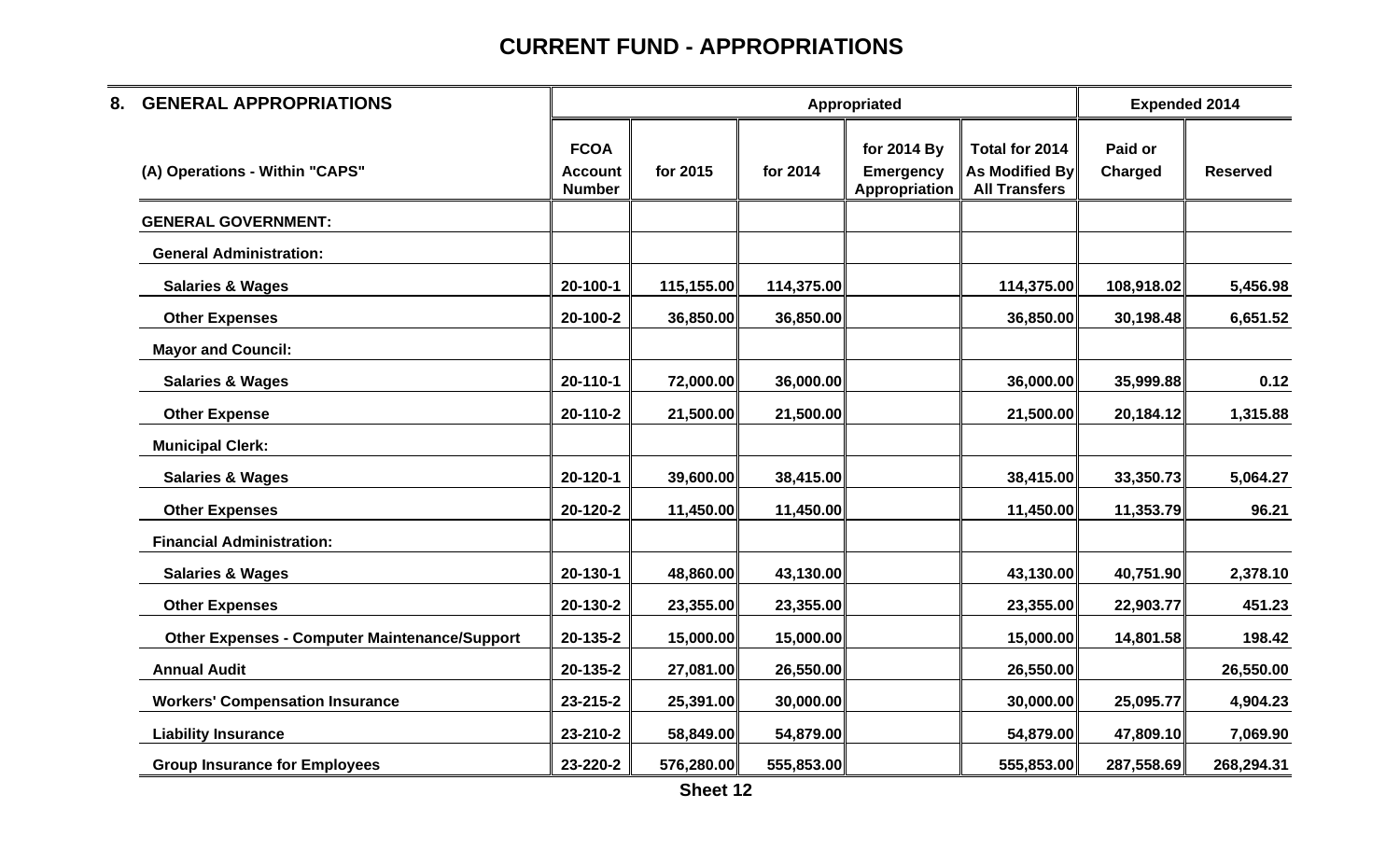| 8. | <b>GENERAL APPROPRIATIONS</b>                   |                                                |           |           | Appropriated                                     |                                                                 | <b>Expended 2014</b> |                 |
|----|-------------------------------------------------|------------------------------------------------|-----------|-----------|--------------------------------------------------|-----------------------------------------------------------------|----------------------|-----------------|
|    | (A) Operations - Within "CAPS"                  | <b>FCOA</b><br><b>Account</b><br><b>Number</b> | for 2015  | for 2014  | for 2014 By<br><b>Emergency</b><br>Appropriation | Total for 2014<br><b>As Modified By</b><br><b>All Transfers</b> | Paid or<br>Charged   | <b>Reserved</b> |
|    | <b>GENERAL GOVERNMENT (Continued):</b>          |                                                |           |           |                                                  |                                                                 |                      |                 |
|    | <b>Tax Assessment Administration:</b>           |                                                |           |           |                                                  |                                                                 |                      |                 |
|    | <b>Salaries &amp; Wages</b>                     | 20-150-1                                       | 38,970.00 | 38,515.00 |                                                  | 38,515.00                                                       | 37,554.99            | 960.01          |
|    | <b>Other Expenses</b>                           | 20-150-2                                       | 2,700.00  | 2,700.00  |                                                  | 2,700.00                                                        | 1,926.19             | 773.81          |
|    | <b>Revision of Tax Map</b>                      | 20-150-2                                       | 9,900.00  | 9,900.00  |                                                  | 9,900.00                                                        |                      | 9,900.00        |
|    |                                                 |                                                |           |           |                                                  |                                                                 |                      |                 |
|    | <b>Other Expenses - Tax Appeals</b>             | 20-150-2                                       | 70,000.00 | 66,200.00 |                                                  | 66,200.00                                                       | 11,420.00            | 54,780.00       |
|    | <b>Revenue Administration (Tax Collection):</b> |                                                |           |           |                                                  |                                                                 |                      |                 |
|    | <b>Salaries &amp; Wages</b>                     | 20-145-1                                       | 35,465.00 | 35,380.00 |                                                  | 35,380.00                                                       | 30,029.77            | 5,350.23        |
|    | <b>Other Expenses</b>                           | 20-145-2                                       | 6,250.00  | 6,250.00  |                                                  | 6,250.00                                                        | 5,761.88             | 488.12          |
|    | <b>Engineering Services and Costs:</b>          |                                                |           |           |                                                  |                                                                 |                      |                 |
|    | <b>Other Expenses</b>                           | 20-165-2                                       | 32,000.00 | 32,000.00 |                                                  | 32,000.00                                                       | 11,878.57            | 20,121.43       |
|    | <b>Legal Services and Costs:</b>                |                                                |           |           |                                                  |                                                                 |                      |                 |
|    | <b>Other Expenses</b>                           | 20-155-2                                       | 57,210.00 | 56,500.00 |                                                  | 56,500.00                                                       | 41,468.90            | 15,031.10       |
|    | <b>Codification of Ordinances</b>               | 20-155-2                                       | 6,500.00  | 6,500.00  |                                                  | 6,500.00                                                        | 2,531.35             | 3,968.65        |
|    |                                                 |                                                |           |           |                                                  |                                                                 |                      |                 |
|    |                                                 |                                                |           |           |                                                  |                                                                 |                      |                 |
|    |                                                 |                                                |           |           |                                                  |                                                                 |                      |                 |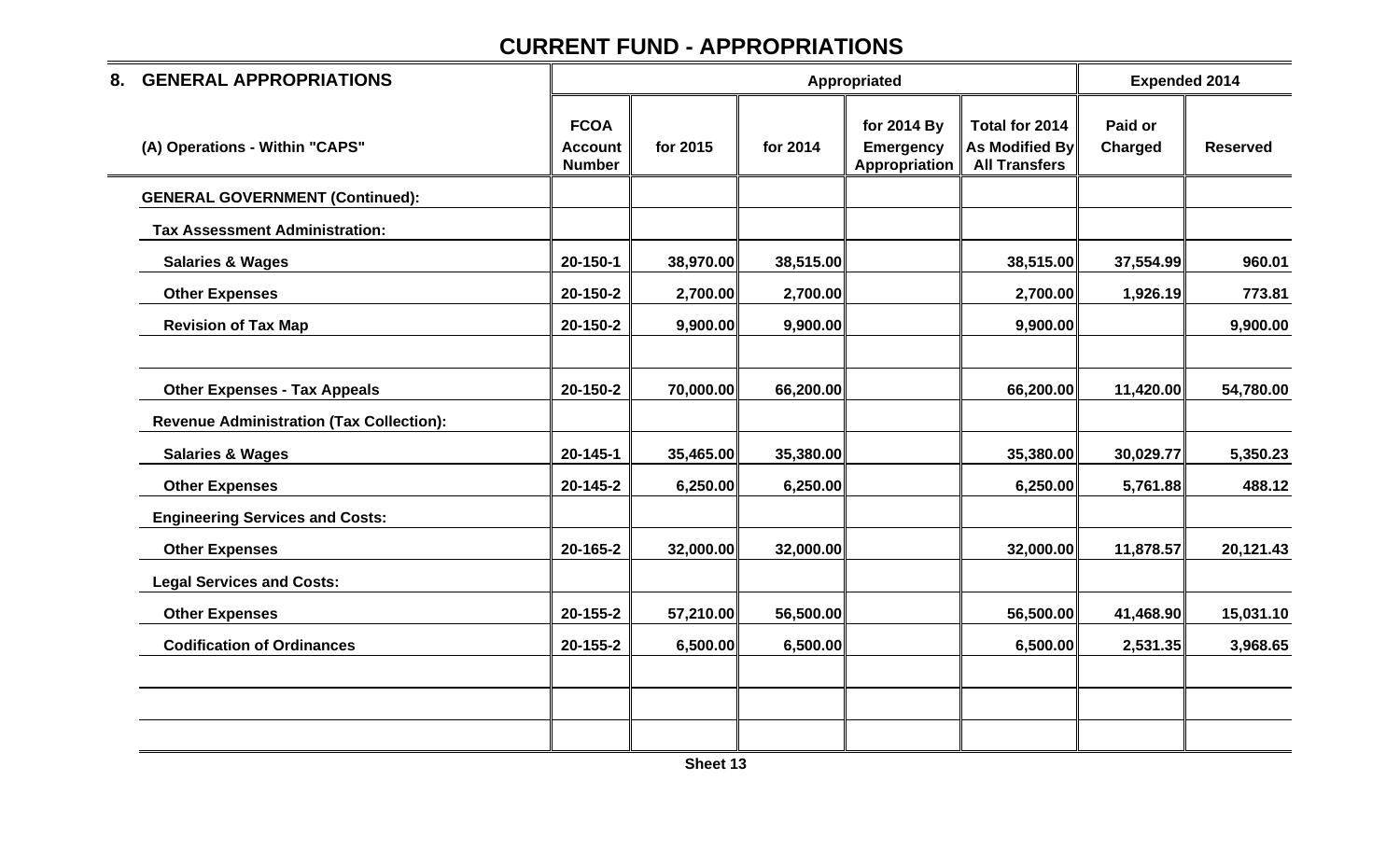| 8. | <b>GENERAL APPROPRIATIONS</b>               |                                                |           |           | Appropriated                                     |                                                          | <b>Expended 2014</b> |                 |
|----|---------------------------------------------|------------------------------------------------|-----------|-----------|--------------------------------------------------|----------------------------------------------------------|----------------------|-----------------|
|    | (A) Operations - Within "CAPS"              | <b>FCOA</b><br><b>Account</b><br><b>Number</b> | for 2015  | for 2014  | for 2014 By<br><b>Emergency</b><br>Appropriation | Total for 2014<br>As Modified By<br><b>All Transfers</b> | Paid or<br>Charged   | <b>Reserved</b> |
|    | <b>GENERAL GOVERNMENT (Continued):</b>      |                                                |           |           |                                                  |                                                          |                      |                 |
|    | <b>Public Buildings and Grounds:</b>        |                                                |           |           |                                                  |                                                          |                      |                 |
|    | <b>Salaries &amp; Wages</b>                 | 26-310-1                                       | 30,315.00 | 29,235.00 |                                                  | 29,235.00                                                | 29,226.92            | 8.08            |
|    | <b>Other Expenses</b>                       | 26-310-2                                       | 12,724.00 | 11,724.00 |                                                  | 11,724.00                                                | 11,335.19            | 388.81          |
|    | Municipal Land Use Law (N.J.S.A. 40:55D-1): |                                                |           |           |                                                  |                                                          |                      |                 |
|    | <b>Planning Board:</b>                      |                                                |           |           |                                                  |                                                          |                      |                 |
|    | <b>Salaries &amp; Wages</b>                 | 21-180-1                                       | 11,265.00 | 11,265.00 |                                                  | 11,265.00                                                | 10,332.36            | 932.64          |
|    | <b>Other Expenses</b>                       | 21-180-2                                       | 12,660.00 | 12,660.00 |                                                  | 12,660.00                                                | 2,783.01             | 9,876.99        |
|    | <b>Zoning Board of Adjustment:</b>          |                                                |           |           |                                                  |                                                          |                      |                 |
|    | <b>Salaries &amp; Wages</b>                 | $21 - 185 - 1$                                 | 39,605.00 | 38,885.00 |                                                  | 38,885.00                                                | 38,120.17            | 764.83          |
|    | <b>Unemployment Compensation Insurance</b>  | 23-225-2                                       | 5,000.00  | 5,000.00  |                                                  | 5,000.00                                                 | 5,000.00             |                 |
|    | <b>Aid to Volunteer Fire Company</b>        | 25-255-2                                       | 43,697.00 | 42,840.00 |                                                  | 42,840.00                                                | 41,787.75            | 1,052.25        |
|    |                                             |                                                |           |           |                                                  |                                                          |                      |                 |
|    |                                             |                                                |           |           |                                                  |                                                          |                      |                 |
|    |                                             |                                                |           |           |                                                  |                                                          |                      |                 |
|    |                                             |                                                |           |           |                                                  |                                                          |                      |                 |
|    |                                             |                                                |           |           |                                                  |                                                          |                      |                 |
|    |                                             |                                                |           |           |                                                  |                                                          |                      |                 |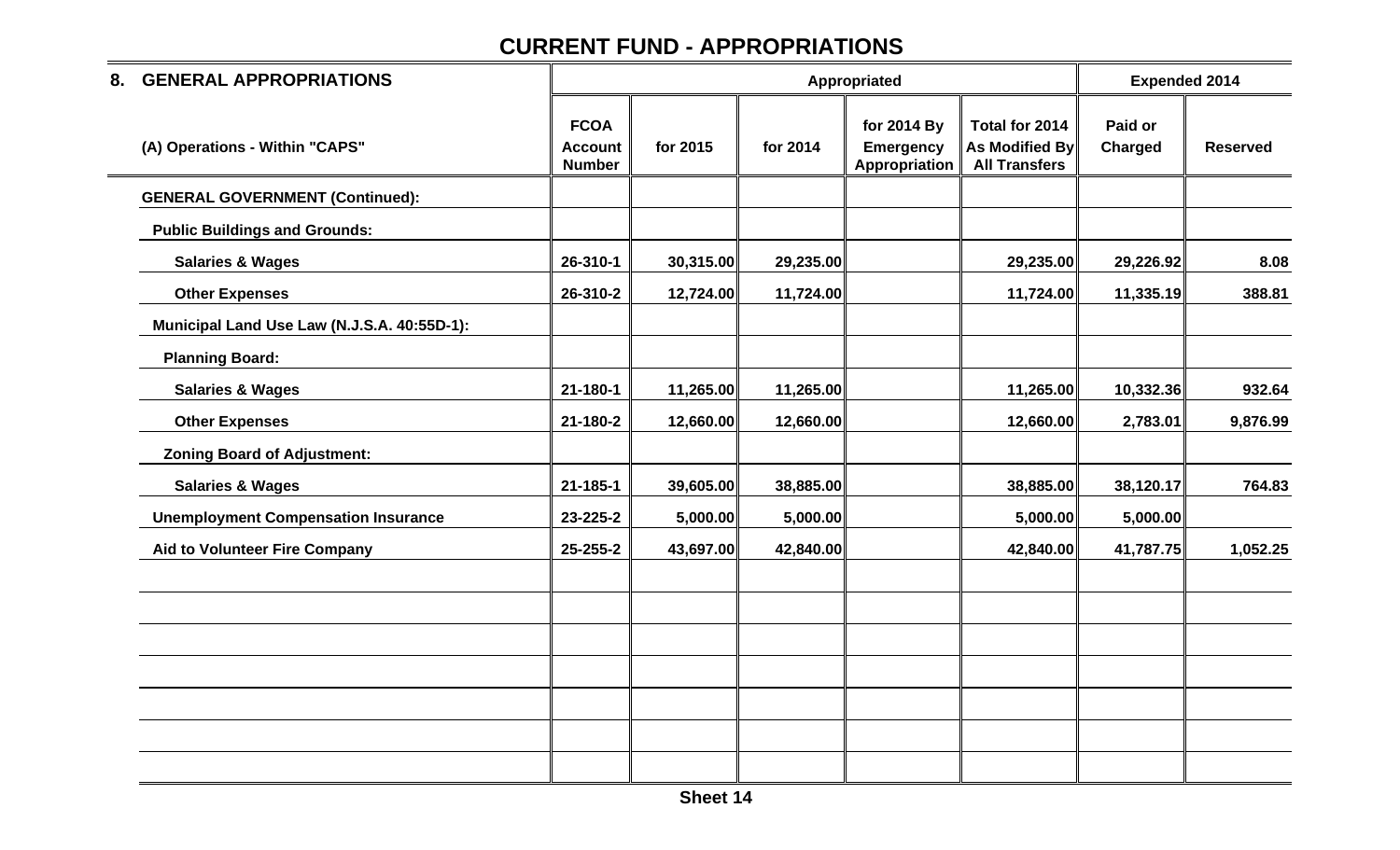| 8. | <b>GENERAL APPROPRIATIONS</b>                   |                                                |            |            | Appropriated                                     |                                                                 | <b>Expended 2014</b>      |                 |
|----|-------------------------------------------------|------------------------------------------------|------------|------------|--------------------------------------------------|-----------------------------------------------------------------|---------------------------|-----------------|
|    | (A) Operations - Within "CAPS"                  | <b>FCOA</b><br><b>Account</b><br><b>Number</b> | for 2015   | for 2014   | for 2014 By<br><b>Emergency</b><br>Appropriation | Total for 2014<br><b>As Modified By</b><br><b>All Transfers</b> | Paid or<br><b>Charged</b> | <b>Reserved</b> |
|    | <b>PUBLIC SAFETY:</b>                           |                                                |            |            |                                                  |                                                                 |                           |                 |
|    | <b>Fire Department:</b>                         |                                                |            |            |                                                  |                                                                 |                           |                 |
|    | <b>Other Expenses - Building Rent</b>           | 25-255-2                                       | 30,883.00  | 30,883.00  |                                                  | 30,883.00                                                       | 29,183.00                 | 1,700.00        |
|    | Police:                                         |                                                |            |            |                                                  |                                                                 |                           |                 |
|    | <b>Salaries &amp; Wages</b>                     | 25-240-1                                       | 898,535.00 | 885,720.00 |                                                  | 885,720.00                                                      | 611,271.04                | 274,448.96      |
|    | <b>Other Expenses</b>                           | 25-240-2                                       | 209,850.00 | 209,850.00 |                                                  | 209,850.00                                                      | 193,344.13                | 16,505.87       |
|    | <b>Dispatchers:</b>                             |                                                |            |            |                                                  |                                                                 |                           |                 |
|    | <b>Other Expenses</b>                           | 25-250-2                                       | 134,400.00 | 132,925.00 |                                                  | 132,925.00                                                      | 132,418.03                | 506.97          |
|    | <b>Emergency Management Services:</b>           |                                                |            |            |                                                  |                                                                 |                           |                 |
|    | <b>Salaries &amp; Wages</b>                     | 25-252-1                                       | 3,505.00   | 2,945.00   |                                                  | 2,945.00                                                        | 2,870.84                  | 74.16           |
|    | <b>Other Expenses</b>                           | 25-252-2                                       | 5,350.00   | 5,350.00   |                                                  | 5,350.00                                                        | 18.90                     | 5,331.10        |
|    | <b>PUBLIC WORKS:</b>                            |                                                |            |            |                                                  |                                                                 |                           |                 |
|    | <b>Street and Road Repairs and Maintenance:</b> |                                                |            |            |                                                  |                                                                 |                           |                 |
|    | <b>Salaries &amp; Wages</b>                     | 25-252-1                                       | 280,235.00 | 257,490.00 |                                                  | 257,490.00                                                      | 195,541.63                | 61,948.37       |
|    | <b>Other Expenses</b>                           | 25-252-2                                       | 176,400.00 | 176,400.00 |                                                  | 176,400.00                                                      | 175,752.68                | 647.32          |
|    |                                                 |                                                |            |            |                                                  |                                                                 |                           |                 |
|    |                                                 |                                                |            |            |                                                  |                                                                 |                           |                 |
|    |                                                 |                                                |            |            |                                                  |                                                                 |                           |                 |
|    |                                                 |                                                |            |            |                                                  |                                                                 |                           |                 |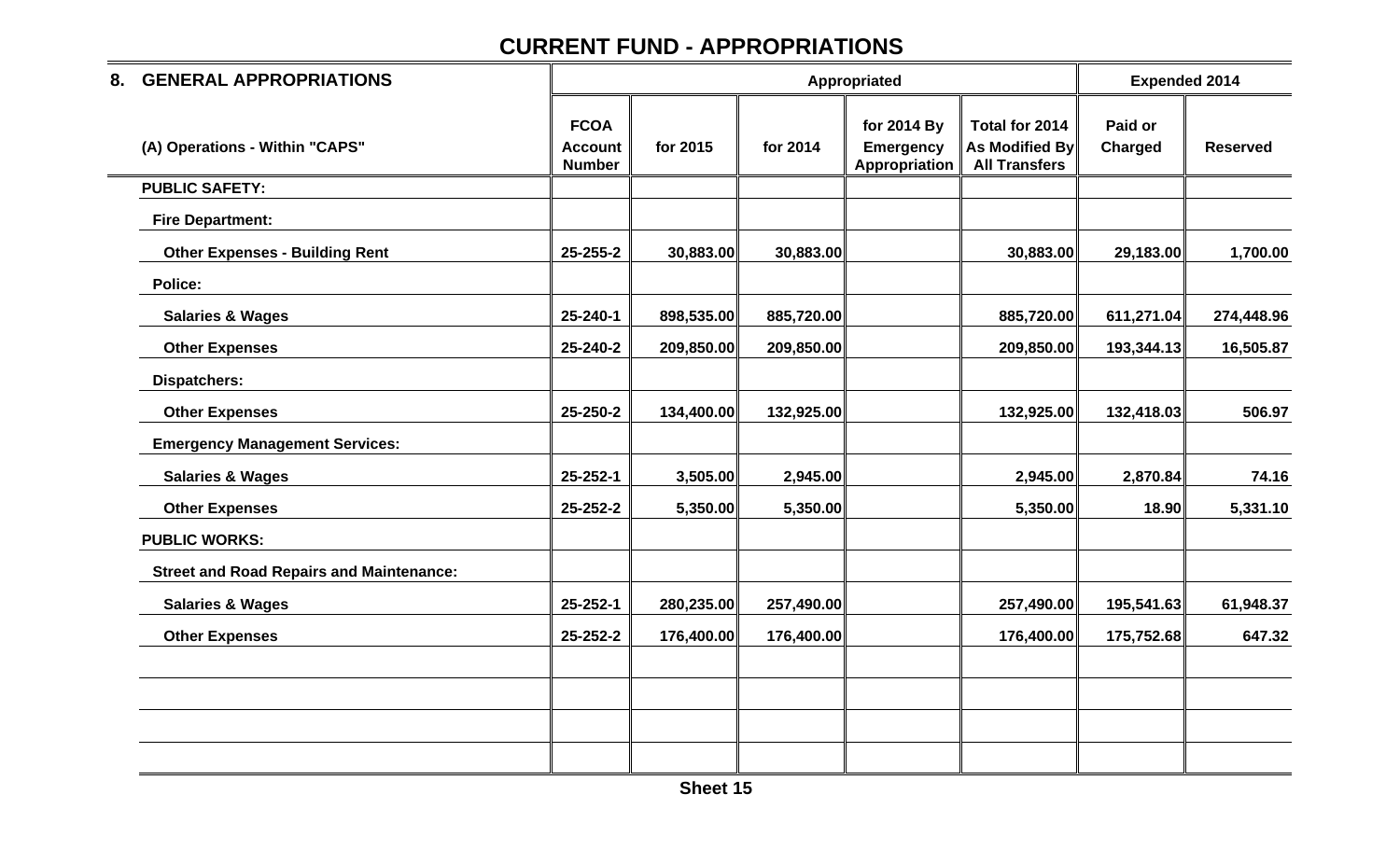| 8. | <b>GENERAL APPROPRIATIONS</b>                               |                                                |           |           | Appropriated                                     |                                                                 | <b>Expended 2014</b> |                 |
|----|-------------------------------------------------------------|------------------------------------------------|-----------|-----------|--------------------------------------------------|-----------------------------------------------------------------|----------------------|-----------------|
|    | (A) Operations - Within "CAPS"                              | <b>FCOA</b><br><b>Account</b><br><b>Number</b> | for 2015  | for 2014  | for 2014 By<br><b>Emergency</b><br>Appropriation | Total for 2014<br><b>As Modified By</b><br><b>All Transfers</b> | Paid or<br>Charged   | <b>Reserved</b> |
|    | <b>HEALTH AND HUMAN SERVICES:</b>                           |                                                |           |           |                                                  |                                                                 |                      |                 |
|    | <b>Board of Health:</b>                                     |                                                |           |           |                                                  |                                                                 |                      |                 |
|    | <b>Salaries &amp; Wages</b>                                 | 27-330-1                                       | 42,805.00 | 42,095.00 |                                                  | 42,095.00                                                       | 34,026.93            | 8,068.07        |
|    | <b>Other Expenses</b>                                       | 27-330-2                                       | 61,691.00 | 60,619.00 |                                                  | 60,619.00                                                       | 55,831.69            | 4,787.31        |
|    | <b>Mandated Inoculations: Hepatitis B Vaccine</b>           | 27-330-2                                       | 500.00    | 500.00    |                                                  | 500.00                                                          |                      | 500.00          |
|    | <b>Animal Control</b>                                       |                                                |           |           |                                                  |                                                                 |                      |                 |
|    | <b>Salaries &amp; Wages</b>                                 | 27-340-1                                       | 2,500.00  | 2,500.00  |                                                  | 2,500.00                                                        |                      | 2,500.00        |
|    | <b>Other Expenses</b>                                       | 27-340-2                                       | 4,000.00  | 4,000.00  |                                                  | 4,000.00                                                        |                      | 4,000.00        |
|    | Contribution to Senior Citizen's Center (40:48-9.4)         | 27-360-2                                       | 2,500.00  | 2,500.00  |                                                  | 2,500.00                                                        | 2,500.00             |                 |
|    | <b>RECREATION AND EDUCATION:</b>                            |                                                |           |           |                                                  |                                                                 |                      |                 |
|    | <b>Parks and Playgrounds:</b>                               |                                                |           |           |                                                  |                                                                 |                      |                 |
|    | <b>Other Expenses</b>                                       | 28-375-2                                       | 18,450.00 | 16,950.00 |                                                  | 16,950.00                                                       | 16,789.89            | 160.11          |
|    | <b>Recreation:</b>                                          |                                                |           |           |                                                  |                                                                 |                      |                 |
|    | <b>Salaries &amp; Wages</b>                                 | 28-370-1                                       | 18,395.00 | 18,125.00 |                                                  | 18,125.00                                                       | 17,570.05            | 554.95          |
|    | <b>Other Expenses</b>                                       | 28-370-2                                       | 32,894.00 | 32,894.00 |                                                  | 32,894.00                                                       | 25,175.55            | 7,718.45        |
|    | <b>Celebration of Public Events, Anniversary or Holiday</b> |                                                |           |           |                                                  |                                                                 |                      |                 |
|    | (R.S. 40:48-5.4):                                           | 30-420-2                                       | 20,700.00 | 19,700.00 |                                                  | 19,700.00                                                       | 16,200.99            | 3,499.01        |
|    |                                                             |                                                |           |           |                                                  |                                                                 |                      |                 |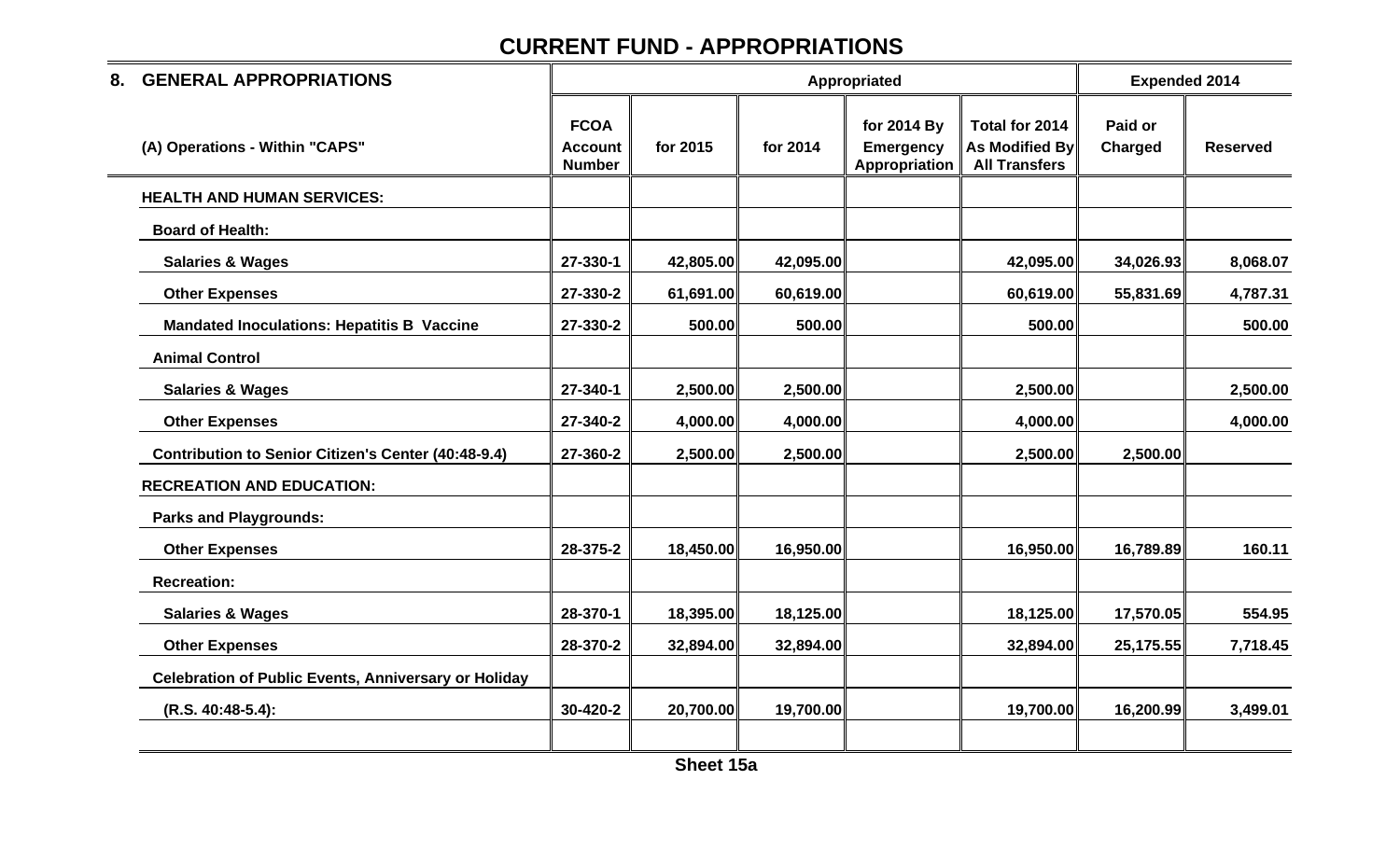| 8. GENERAL APPROPRIATIONS        |          |            | Appropriated |                                                  | <b>Expended 2014</b>                                            |                           |                 |
|----------------------------------|----------|------------|--------------|--------------------------------------------------|-----------------------------------------------------------------|---------------------------|-----------------|
| (A) Operations - Within "CAPS"   |          | for 2015   | for 2014     | for 2014 By<br><b>Emergency</b><br>Appropriation | Total for 2014<br><b>As Modified By</b><br><b>All Transfers</b> | Paid or<br><b>Charged</b> | <b>Reserved</b> |
| <b>RECREATION AND EDUCATION:</b> |          |            |              |                                                  |                                                                 |                           |                 |
| <b>Senior Citizen Van:</b>       |          |            |              |                                                  |                                                                 |                           |                 |
| <b>Salaries &amp; Wages</b>      | 28-370-1 | 31,980.00  | 31,350.00    |                                                  | 31,350.00                                                       | 16,800.80                 | 14,549.20       |
| <b>Other Expenses</b>            | 28-370-2 | 3,500.00   | 3,500.00     |                                                  | 3,500.00                                                        | 486.47                    | 3,013.53        |
| <b>UTILITIES:</b>                |          |            |              |                                                  |                                                                 |                           |                 |
| <b>Bulk Utilities</b>            | 31-460-2 | 222,200.00 | 222,200.00   |                                                  | 222,200.00                                                      | 149,724.28                | 72,475.72       |
|                                  |          |            |              |                                                  |                                                                 |                           |                 |
|                                  |          |            |              |                                                  |                                                                 |                           |                 |
|                                  |          |            |              |                                                  |                                                                 |                           |                 |
|                                  |          |            |              |                                                  |                                                                 |                           |                 |
|                                  |          |            |              |                                                  |                                                                 |                           |                 |
|                                  |          |            |              |                                                  |                                                                 |                           |                 |
|                                  |          |            |              |                                                  |                                                                 |                           |                 |
|                                  |          |            |              |                                                  |                                                                 |                           |                 |
|                                  |          |            |              |                                                  |                                                                 |                           |                 |
|                                  |          |            |              |                                                  |                                                                 |                           |                 |
|                                  |          |            |              |                                                  |                                                                 |                           |                 |
|                                  |          |            |              |                                                  |                                                                 |                           |                 |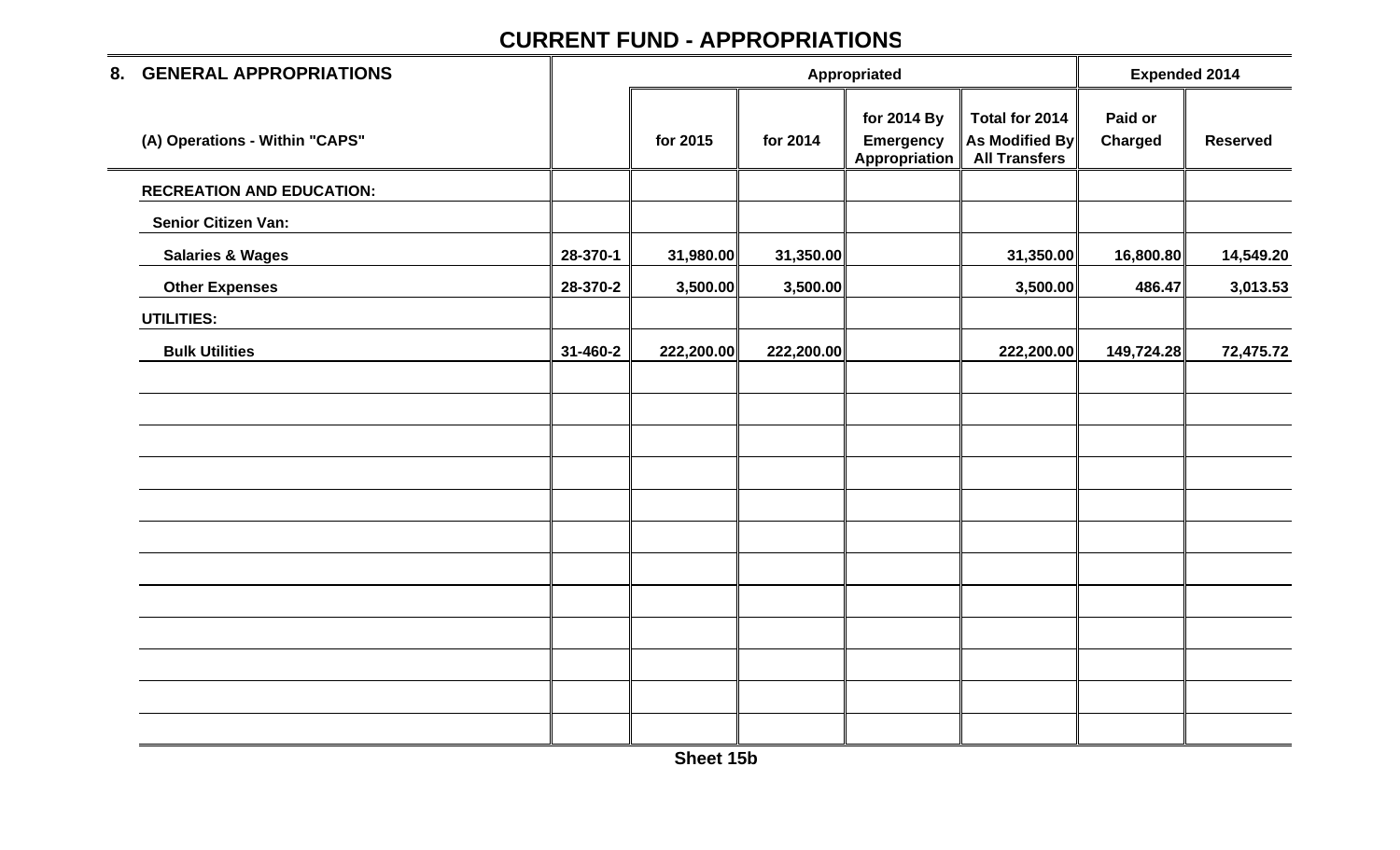| 8. GENERAL APPROPRIATIONS      | Do Not                                  |          |          | Appropriated                              |                                                   | <b>Expended 2014</b>      |                 |
|--------------------------------|-----------------------------------------|----------|----------|-------------------------------------------|---------------------------------------------------|---------------------------|-----------------|
| (A) Operations - Within "CAPS" | Write in<br><b>This</b><br><b>Space</b> | for 2015 | for 2014 | for 2014 By<br>Emergency<br>Appropriation | Total for 2014<br>As Modified By<br>All Transfers | Paid or<br><b>Charged</b> | <b>Reserved</b> |
|                                |                                         |          |          |                                           |                                                   |                           |                 |
|                                |                                         |          |          |                                           |                                                   |                           |                 |
|                                |                                         |          |          |                                           |                                                   |                           |                 |
|                                |                                         |          |          |                                           |                                                   |                           |                 |
|                                |                                         |          |          |                                           |                                                   |                           |                 |
|                                |                                         |          |          |                                           |                                                   |                           |                 |
|                                |                                         |          |          |                                           |                                                   |                           |                 |
|                                |                                         |          |          |                                           |                                                   |                           |                 |
|                                |                                         |          |          |                                           |                                                   |                           |                 |
|                                |                                         |          |          |                                           |                                                   |                           |                 |
|                                |                                         |          |          |                                           |                                                   |                           |                 |
|                                |                                         |          |          |                                           |                                                   |                           |                 |
|                                |                                         |          |          |                                           |                                                   |                           |                 |
|                                |                                         |          |          |                                           |                                                   |                           |                 |
|                                |                                         |          |          |                                           |                                                   |                           |                 |
|                                |                                         |          |          |                                           |                                                   |                           |                 |
|                                |                                         |          |          |                                           |                                                   |                           |                 |
|                                |                                         |          |          |                                           |                                                   |                           |                 |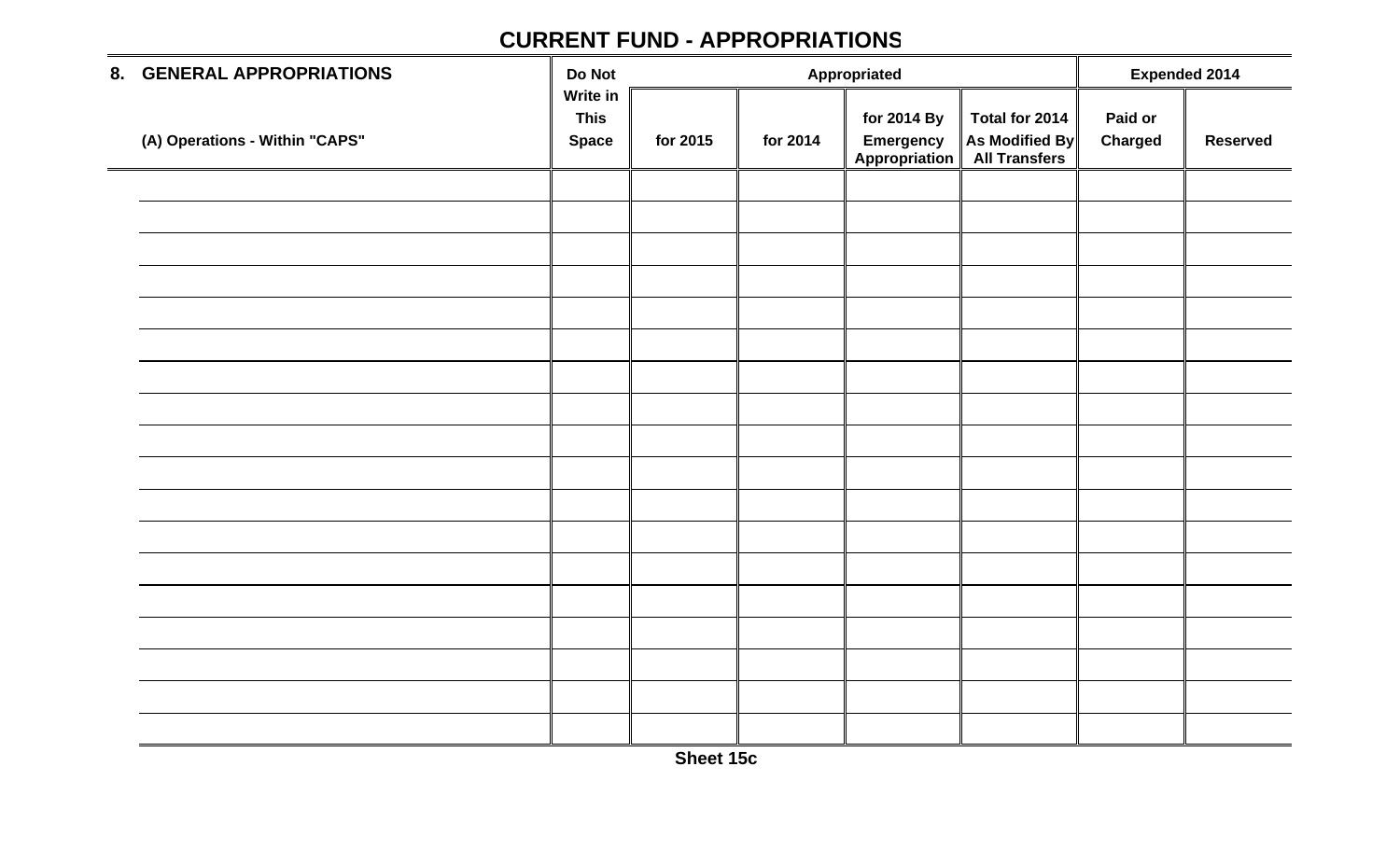| 8. GENERAL APPROPRIATIONS                | Do Not         |                  | Appropriated     |                  | <b>Expended 2014</b>  |                  |                  |
|------------------------------------------|----------------|------------------|------------------|------------------|-----------------------|------------------|------------------|
|                                          | Write in       |                  |                  |                  |                       |                  |                  |
|                                          | <b>This</b>    |                  |                  | for 2014 By      | Total for 2014        | Paid or          |                  |
| (A) Operations - Within "CAPS"           | <b>Space</b>   | for 2015         | for 2014         | <b>Emergency</b> | <b>As Modified By</b> | <b>Charged</b>   | <b>Reserved</b>  |
|                                          |                |                  |                  | Appropriation    | <b>All Transfers</b>  |                  |                  |
| <b>Uniform Construction Code-</b>        | <b>XXXXXXX</b> | <b>XXXXXXXXX</b> | <b>XXXXXXXXX</b> | <b>XXXXXXXXX</b> | <b>XXXXXXXXX</b>      | <b>XXXXXXXXX</b> | <b>XXXXXXXXX</b> |
| <b>Appropriation Offset by Dedicated</b> |                |                  |                  |                  |                       |                  |                  |
| Revenues (N.J.A.C. 5:23-4.17)            | <b>XXXXXXX</b> | <b>XXXXXXXXX</b> | <b>XXXXXXXXX</b> | <b>XXXXXXXXX</b> | <b>XXXXXXXXX</b>      | <b>XXXXXXXXX</b> | <b>XXXXXXXXX</b> |
| <b>Construction Official:</b>            |                |                  |                  |                  |                       |                  |                  |
| <b>Salaries &amp; Wages</b>              | 22-195-1       | 86,797.97        | 135,795.00       |                  | 135,795.00            | 127,638.36       | 8,156.64         |
| <b>Other Expenses</b>                    | 22-195-2       | 3,200.00         | 3,200.00         |                  | 3,200.00              | 1,764.28         | 1,435.72         |
| <b>Housing Inspector:</b>                |                |                  |                  |                  |                       |                  |                  |
| <b>Salaries &amp; Wages</b>              | 22-200-1       | 27,785.00        | 27,230.00        |                  | 27,230.00             | 26,514.94        | 715.06           |
| <b>Other Expenses</b>                    | 22-200-2       | 3,800.00         | 3,800.00         |                  | 3,800.00              | 2,159.83         | 1,640.17         |
| <b>Fire Safety:</b>                      |                |                  |                  |                  |                       |                  |                  |
| <b>Salaries &amp; Wages</b>              | 22-200-1       | 14,465.00        | 14,190.00        |                  | 14,190.00             | 11,505.62        | 2,684.38         |
| <b>Other Expenses</b>                    | 22-200-2       | 4,500.00         | 4,500.00         |                  | 4,500.00              | 2,420.31         | 2,079.69         |
|                                          |                |                  |                  |                  |                       |                  |                  |
|                                          |                |                  |                  |                  |                       |                  |                  |
|                                          |                |                  |                  |                  |                       |                  |                  |
|                                          |                |                  |                  |                  |                       |                  |                  |
|                                          |                |                  |                  |                  |                       |                  |                  |
|                                          |                |                  |                  |                  |                       |                  |                  |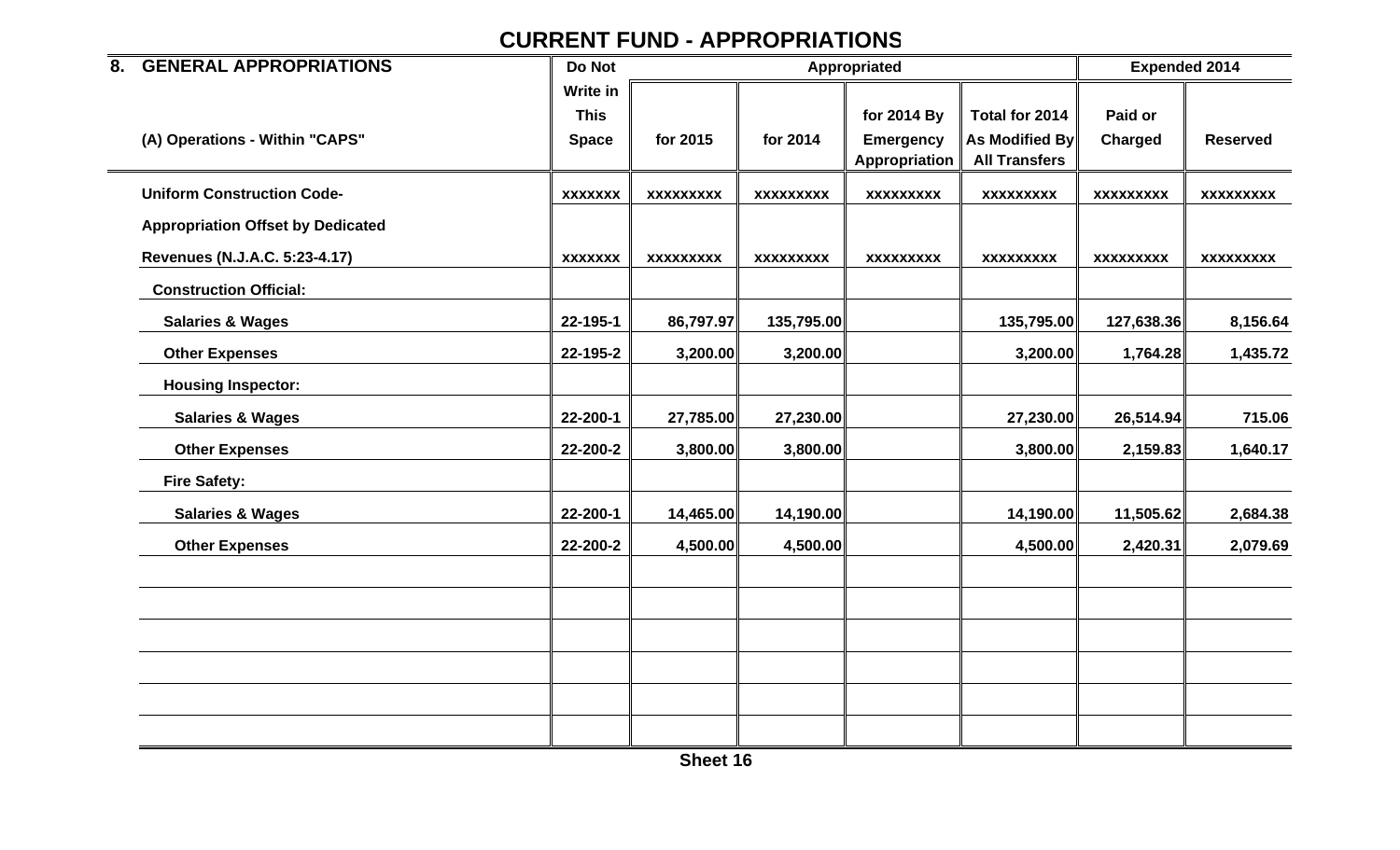| 8. GENERAL APPROPRIATIONS                                                  |                                                |                  | Appropriated     |                                                  | <b>Expended 2014</b>                                     |                    |                  |
|----------------------------------------------------------------------------|------------------------------------------------|------------------|------------------|--------------------------------------------------|----------------------------------------------------------|--------------------|------------------|
| (A) Operations - Within "CAPS"                                             | <b>FCOA</b><br><b>Account</b><br><b>Number</b> | for 2015         | for 2014         | for 2014 By<br><b>Emergency</b><br>Appropriation | Total for 2014<br>As Modified By<br><b>All Transfers</b> | Paid or<br>Charged | <b>Reserved</b>  |
| <b>Uniform Construction Code-</b>                                          | <b>XXXXXXX</b>                                 | <b>XXXXXXXXX</b> | <b>XXXXXXXXX</b> | <b>XXXXXXXXX</b>                                 | <b>XXXXXXXXX</b>                                         | <b>XXXXXXXXX</b>   | <b>XXXXXXXXX</b> |
| <b>Appropriation Offset by Dedicated<br/>Revenues (N.J.A.C. 5:23-4.17)</b> | <b>XXXXXXX</b>                                 | <b>XXXXXXXXX</b> | <b>XXXXXXXXX</b> | <b>XXXXXXXXX</b>                                 | <b>XXXXXXXXX</b>                                         | <b>XXXXXXXXX</b>   | <b>XXXXXXXXX</b> |
|                                                                            |                                                |                  |                  |                                                  |                                                          |                    |                  |
|                                                                            |                                                |                  |                  |                                                  |                                                          |                    |                  |
|                                                                            |                                                |                  |                  |                                                  |                                                          |                    |                  |
|                                                                            |                                                |                  |                  |                                                  |                                                          |                    |                  |
|                                                                            |                                                |                  |                  |                                                  |                                                          |                    |                  |
|                                                                            |                                                |                  |                  |                                                  |                                                          |                    |                  |
|                                                                            |                                                |                  |                  |                                                  |                                                          |                    |                  |
|                                                                            |                                                |                  |                  |                                                  |                                                          |                    |                  |
|                                                                            |                                                |                  |                  |                                                  |                                                          |                    |                  |
|                                                                            |                                                |                  |                  |                                                  |                                                          |                    |                  |
|                                                                            |                                                |                  |                  |                                                  |                                                          |                    |                  |
|                                                                            |                                                |                  |                  |                                                  |                                                          |                    |                  |
|                                                                            |                                                |                  |                  |                                                  |                                                          |                    |                  |
|                                                                            |                                                |                  |                  |                                                  |                                                          |                    |                  |
|                                                                            |                                                |                  |                  |                                                  |                                                          |                    |                  |
|                                                                            |                                                |                  |                  |                                                  |                                                          |                    |                  |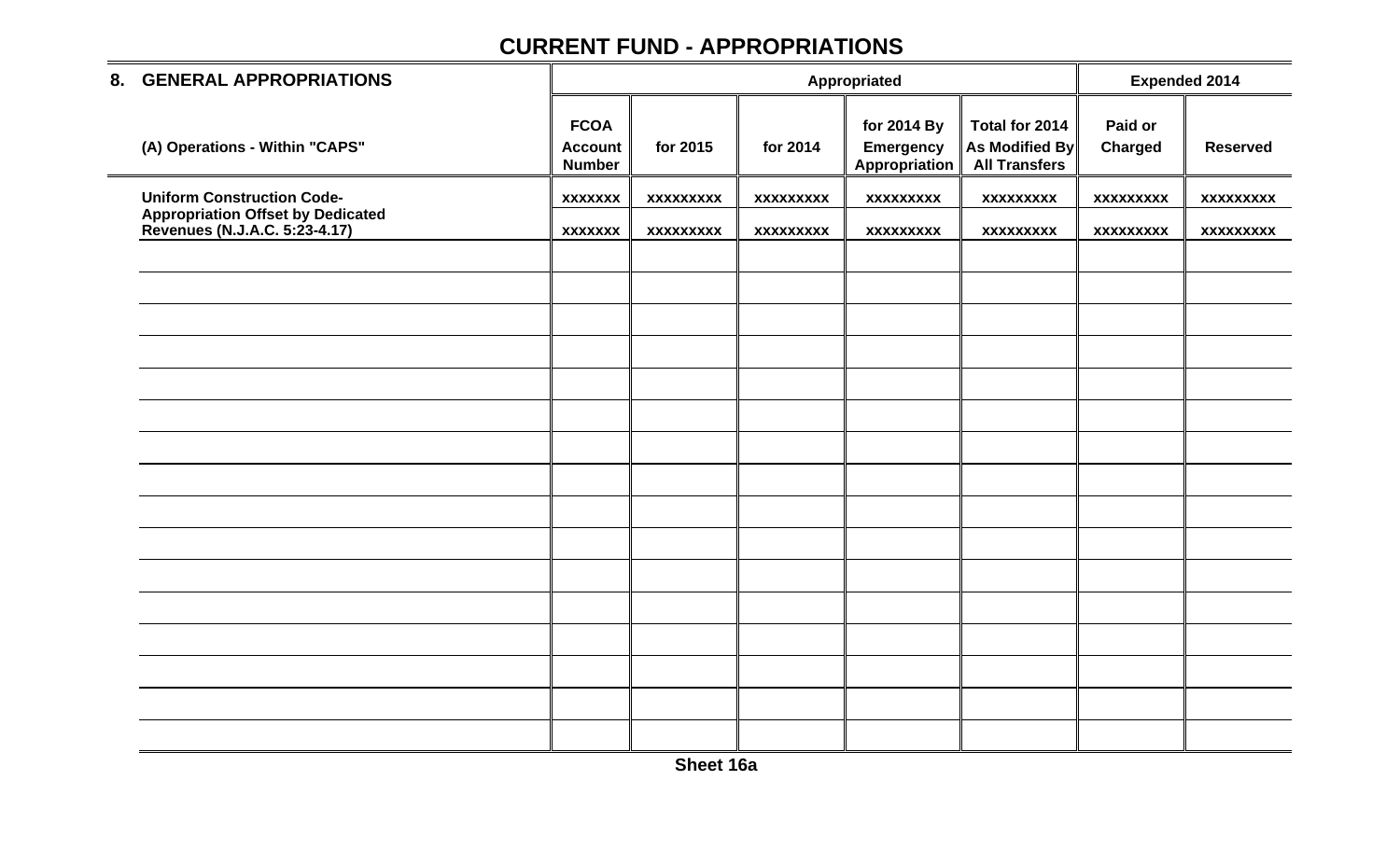| <b>GENERAL APPROPRIATIONS</b><br>8.                           |                                                |                  |                  | Appropriated                                     |                                                                 | <b>Expended 2014</b> |                  |
|---------------------------------------------------------------|------------------------------------------------|------------------|------------------|--------------------------------------------------|-----------------------------------------------------------------|----------------------|------------------|
| (A) Operations - Within "CAPS"                                | <b>FCOA</b><br><b>Account</b><br><b>Number</b> | for 2015         | for 2014         | for 2014 By<br><b>Emergency</b><br>Appropriation | Total for 2014<br><b>As Modified By</b><br><b>All Transfers</b> | Paid or<br>Charged   | <b>Reserved</b>  |
| <b>UNCLASSIFIED:</b>                                          | <b>XXXXXXX</b>                                 | <b>XXXXXXXXX</b> | <b>XXXXXXXXX</b> | <b>XXXXXXXXX</b>                                 | <b>XXXXXXXXX</b>                                                | <b>XXXXXXXXX</b>     | <b>XXXXXXXXX</b> |
| <b>Regionalization Feasibility Study</b>                      | 20-170-2                                       | 3,000.00         | 3,000.00         |                                                  | 3,000.00                                                        |                      | 3,000.00         |
| <b>Evaluation/Upgrade Office Hardware/Software:</b>           |                                                |                  |                  |                                                  |                                                                 |                      |                  |
| <b>Other Expenses</b>                                         | 26-310-2                                       | 8,000.00         | 7,715.00         |                                                  | 7,715.00                                                        |                      | 7,715.00         |
|                                                               |                                                |                  |                  |                                                  |                                                                 |                      |                  |
|                                                               |                                                |                  |                  |                                                  |                                                                 |                      |                  |
|                                                               |                                                |                  |                  |                                                  |                                                                 |                      |                  |
| Total Operations (Item 8(A)) within "CAPS"                    | 34-199                                         | 3,838,452.97     | 3,770,837.00     |                                                  | 3,770,837.00                                                    | 2,807,593.12         | 963,243.88       |
| <b>B.</b> Contingent                                          | 35-470                                         |                  |                  | <b>XXXXXXXXXXXX</b>                              |                                                                 |                      |                  |
| <b>Total Operations Including Contingent</b><br>within "CAPS" | 34-201                                         | 3,838,452.97     | 3,770,837.00     |                                                  | 3,770,837.00                                                    | 2,807,593.12         | 963,243.88       |
| Detail:                                                       |                                                |                  |                  |                                                  |                                                                 |                      |                  |
| <b>Salaries &amp; Wages</b>                                   | 34-201-1                                       | 1,838,237.97     | 1,802,640.00     |                                                  | 1,802,640.00                                                    | 1,408,024.95         | 394,615.05       |
| <b>Other Expenses (Including Contingent)</b>                  | 34-201-2                                       | 2,000,215.00     | 1,968,197.00     |                                                  | 1,968,197.00                                                    | 1,399,568.17         | 568,628.83       |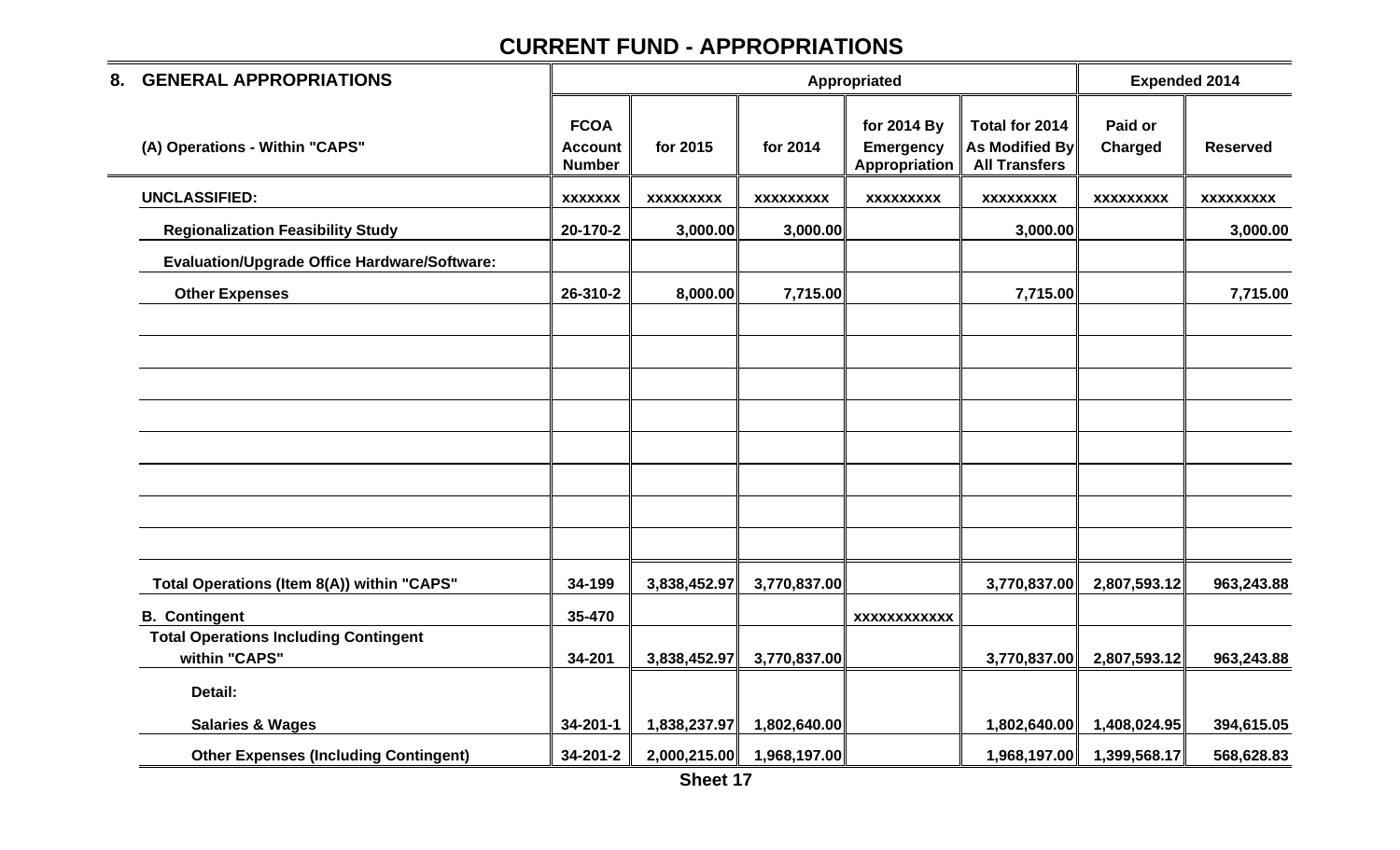| 8. GENERAL APPROPRIATIONS                        |                                                |                  |                  | Appropriated                                     |                                                          |                    | <b>Expended 2014</b> |
|--------------------------------------------------|------------------------------------------------|------------------|------------------|--------------------------------------------------|----------------------------------------------------------|--------------------|----------------------|
| (A) Operations - Within "CAPS"                   | <b>FCOA</b><br><b>Account</b><br><b>Number</b> | for 2015         | for 2014         | for 2014 By<br><b>Emergency</b><br>Appropriation | Total for 2014<br>As Modified By<br><b>All Transfers</b> | Paid or<br>Charged | <b>Reserved</b>      |
| (E) Deferred Charges and Statutory Expenditures- | <b>XXXXXXX</b>                                 | <b>XXXXXXXXX</b> | <b>XXXXXXXXX</b> | <b>XXXXXXXXX</b>                                 | <b>XXXXXXXXX</b>                                         | <b>XXXXXXXXX</b>   | <b>XXXXXXXXX</b>     |
| (1) DEFERRED CHARGES                             | <b>XXXXXXX</b>                                 | <b>XXXXXXXXX</b> | <b>XXXXXXXXX</b> | <b>XXXXXXXXX</b>                                 | XXXXXXXXX                                                | <b>XXXXXXXXX</b>   | <b>XXXXXXXXX</b>     |
| <b>Emergency Authorizations</b>                  | 46-870                                         |                  |                  | <b>XXXXXXXXX</b>                                 |                                                          |                    | <b>XXXXXXXXX</b>     |
|                                                  |                                                |                  |                  | <b>XXXXXXXXX</b>                                 |                                                          |                    | <b>XXXXXXXXX</b>     |
|                                                  |                                                |                  |                  | XXXXXXXXX                                        |                                                          |                    | <b>XXXXXXXXX</b>     |
|                                                  |                                                |                  |                  | <b>XXXXXXXXX</b>                                 |                                                          |                    | <b>XXXXXXXXX</b>     |
|                                                  |                                                |                  |                  | <b>XXXXXXXXX</b>                                 |                                                          |                    | <b>XXXXXXXXX</b>     |
|                                                  |                                                |                  |                  | <b>XXXXXXXXX</b>                                 |                                                          |                    | <b>XXXXXXXXX</b>     |
|                                                  |                                                |                  |                  | <b>XXXXXXXXX</b>                                 |                                                          |                    | <b>XXXXXXXXX</b>     |
|                                                  |                                                |                  |                  | <b>XXXXXXXXX</b>                                 |                                                          |                    | <b>XXXXXXXXX</b>     |
|                                                  |                                                |                  |                  | <b>XXXXXXXXX</b>                                 |                                                          |                    | <b>XXXXXXXXX</b>     |
|                                                  |                                                |                  |                  | <b>XXXXXXXXX</b>                                 |                                                          |                    | <b>XXXXXXXXX</b>     |
|                                                  |                                                |                  |                  | <b>XXXXXXXXX</b>                                 |                                                          |                    | <b>XXXXXXXXX</b>     |
|                                                  |                                                |                  |                  | <b>XXXXXXXXX</b>                                 |                                                          |                    | <b>XXXXXXXXX</b>     |
|                                                  |                                                |                  |                  | <b>XXXXXXXXX</b>                                 |                                                          |                    | <b>XXXXXXXXX</b>     |
|                                                  |                                                |                  |                  | <b>XXXXXXXXX</b>                                 |                                                          |                    | <b>XXXXXXXXX</b>     |
|                                                  |                                                |                  |                  | <b>XXXXXXXXX</b>                                 |                                                          |                    | <b>XXXXXXXXX</b>     |
|                                                  |                                                |                  |                  | <b>XXXXXXXXX</b>                                 |                                                          |                    | <b>XXXXXXXXX</b>     |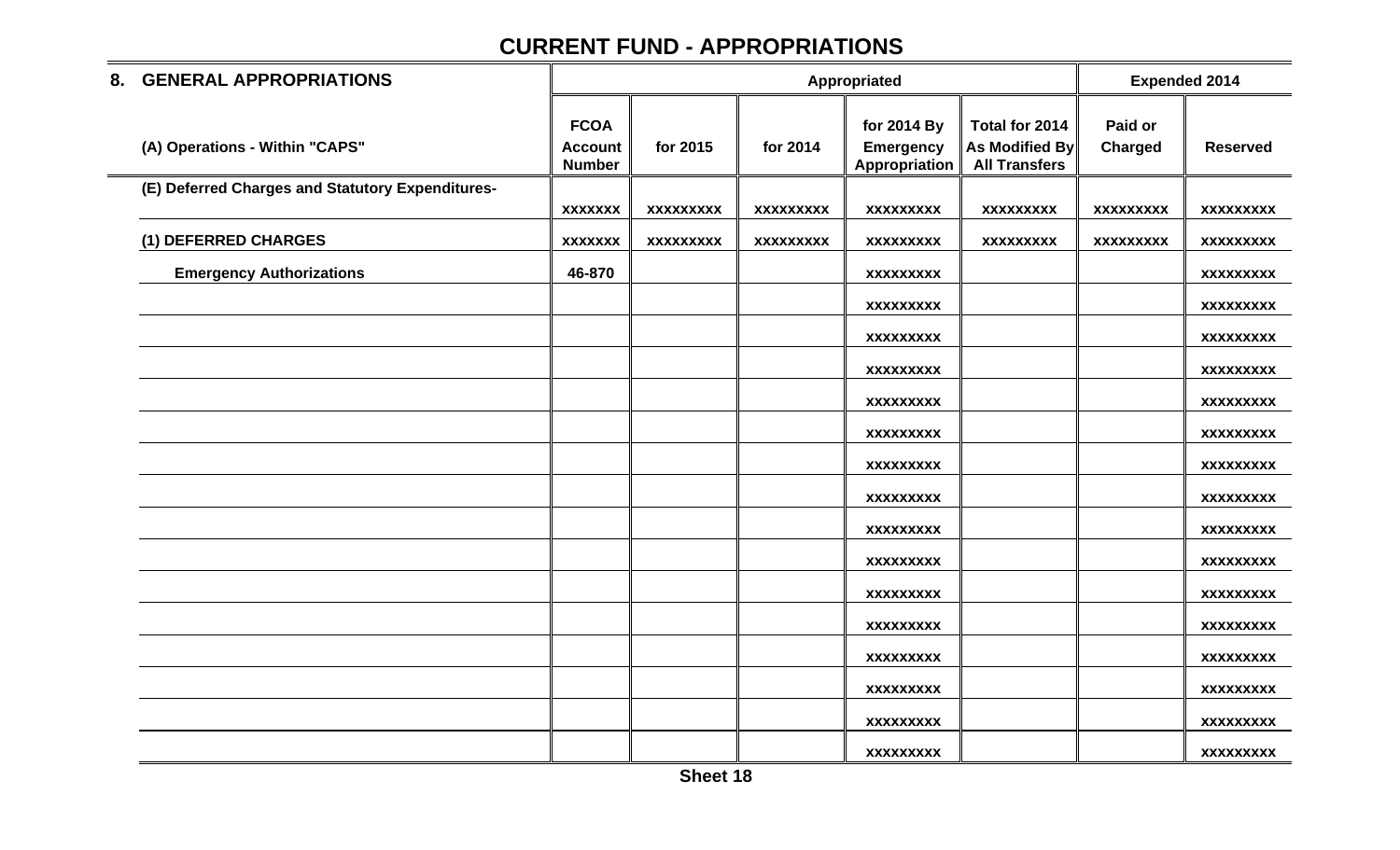| <b>GENERAL APPROPRIATIONS</b><br>8.                                                          |                                                |                  |                  | Appropriated                                     |                                                                 | <b>Expended 2014</b> |                  |  |
|----------------------------------------------------------------------------------------------|------------------------------------------------|------------------|------------------|--------------------------------------------------|-----------------------------------------------------------------|----------------------|------------------|--|
|                                                                                              | <b>FCOA</b><br><b>Account</b><br><b>Number</b> | for 2015         | for 2014         | for 2014 By<br><b>Emergency</b><br>Appropriation | Total for 2014<br><b>As Modified By</b><br><b>All Transfers</b> | Paid or<br>Charged   | <b>Reserved</b>  |  |
| (E) Deferred Charges and Statutory Expenditures-                                             | <b>XXXXXXX</b>                                 | <b>XXXXXXXXX</b> | <b>XXXXXXXXX</b> | <b>XXXXXXXXX</b>                                 | <b>XXXXXXXXX</b>                                                | <b>XXXXXXXXX</b>     | <b>XXXXXXXXX</b> |  |
| (2) STATUTORY EXPENDITURES:                                                                  |                                                |                  |                  |                                                  |                                                                 |                      |                  |  |
| <b>Contribution to:</b><br><b>Public Employees' Retirement System</b>                        | 36-471                                         | 114,684.00       | 96,074.00        |                                                  | 96,074.00                                                       | 96,074.00            |                  |  |
| <b>Social Security System (O.A.S.I)</b>                                                      | 36-472                                         | 143,322.00       | 140,495.00       |                                                  | 140,495.00                                                      | 105,394.38           | 35,100.62        |  |
| <b>Consolidated Police and Firemen's Pension Fund</b>                                        | 36-474                                         |                  |                  |                                                  |                                                                 |                      |                  |  |
| Police and Firemen's Retirement System of N.J.                                               | 36-475                                         | 506,312.00       | 474,328.00       |                                                  | 474,328.00                                                      | 474,328.00           |                  |  |
| <b>Unemployment Insurance</b>                                                                | 23-225                                         |                  |                  |                                                  |                                                                 |                      |                  |  |
| <b>Defined Contribution Retirement Program</b>                                               | 36-477                                         | 5,000.00         | 1,500.00         |                                                  | 1,500.00                                                        | 1,462.19             | 37.81            |  |
| <b>Total Deferred Charges and Statutory</b><br><b>Expenditures - Municipal Within "CAPS"</b> | 34-209                                         | 769,318.00       | 712,397.00       |                                                  | 712,397.00                                                      | 677,258.57           | 35,138.43        |  |
|                                                                                              |                                                |                  |                  |                                                  |                                                                 |                      |                  |  |
| G) Cash Deficit of Preceeding Year                                                           | 46-855                                         |                  |                  |                                                  |                                                                 |                      |                  |  |
| (H-1) Total General Appropriations for Municipal<br><b>Purposes Within "CAPS"</b>            | 34-299                                         | 4,607,770.97     | 4,483,234.00     |                                                  | 4,483,234.00                                                    | 3,484,851.69         | 998,382.31       |  |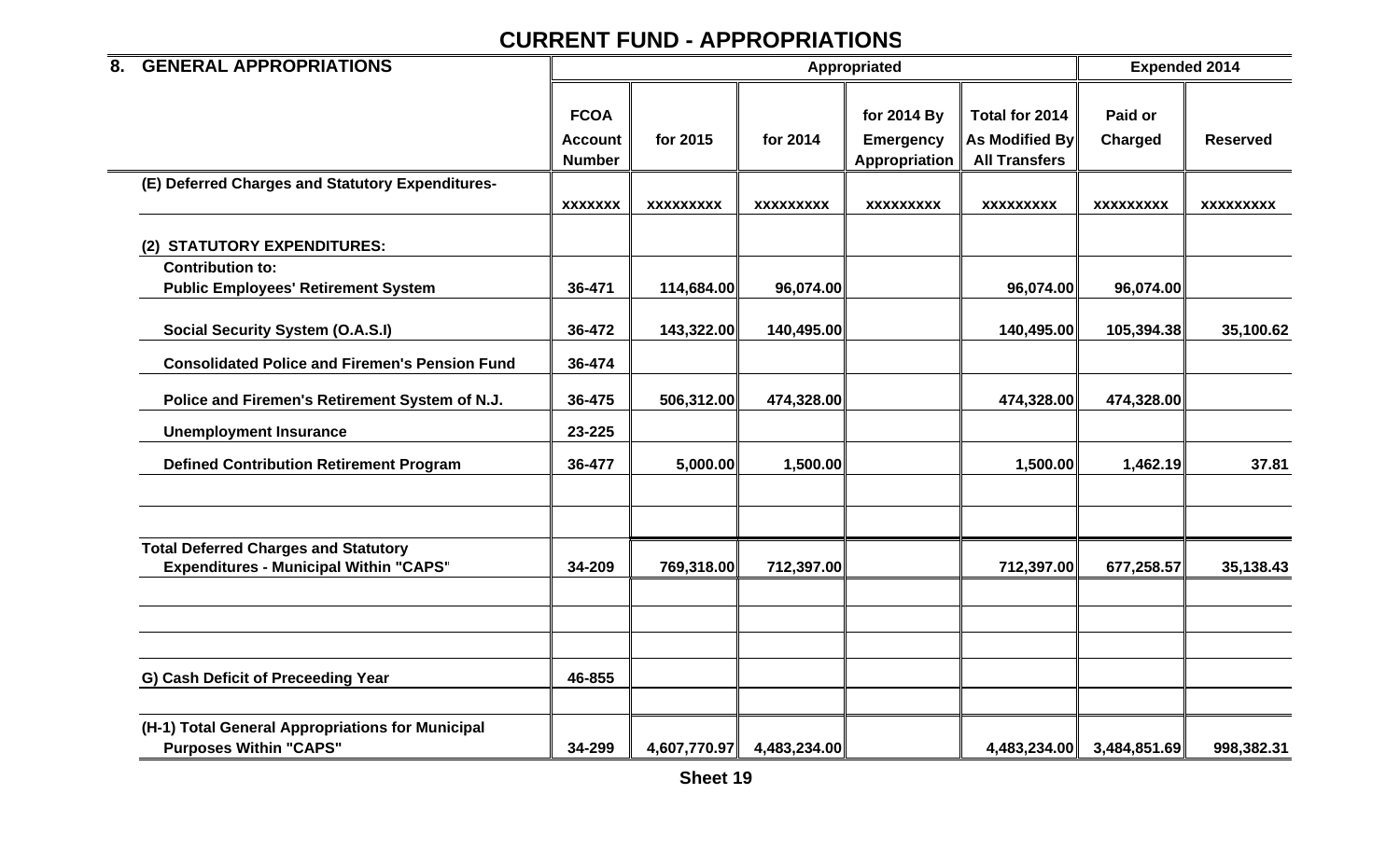| 8. GENERAL APPROPRIATIONS                 |                                                |                  |                  | <b>Expended 2014</b>                             |                                                          |                           |                  |
|-------------------------------------------|------------------------------------------------|------------------|------------------|--------------------------------------------------|----------------------------------------------------------|---------------------------|------------------|
| (A) Operations - Excluded from "CAPS"     | <b>FCOA</b><br><b>Account</b><br><b>Number</b> | for 2015         | for 2014         | for 2014 By<br><b>Emergency</b><br>Appropriation | Total for 2014<br>As Modified By<br><b>All Transfers</b> | Paid or<br><b>Charged</b> | <b>Reserved</b>  |
|                                           | <b>XXXXXXX</b>                                 | <b>XXXXXXXXX</b> | <b>XXXXXXXXX</b> | <b>XXXXXXXXX</b>                                 | <b>XXXXXXXXX</b>                                         | <b>XXXXXXXXX</b>          | <b>XXXXXXXXX</b> |
| <b>Maintenance of Free Public Library</b> | 29-390                                         | 245,171.86       | 254,127.64       |                                                  | 254,127.64                                               | 235,146.42                | 18,981.22        |
| <b>Supplemental Library Funding</b>       | 29-390                                         | 17,533.14        | 21,991.36        |                                                  | 21,991.36                                                |                           | 21,991.36        |
|                                           |                                                |                  |                  |                                                  |                                                          |                           |                  |
|                                           |                                                |                  |                  |                                                  |                                                          |                           |                  |
|                                           |                                                |                  |                  |                                                  |                                                          |                           |                  |
|                                           |                                                |                  |                  |                                                  |                                                          |                           |                  |
|                                           |                                                |                  |                  |                                                  |                                                          |                           |                  |
|                                           |                                                |                  |                  |                                                  |                                                          |                           |                  |
|                                           |                                                |                  |                  |                                                  |                                                          |                           |                  |
|                                           |                                                |                  |                  |                                                  |                                                          |                           |                  |
|                                           |                                                |                  |                  |                                                  |                                                          |                           |                  |
|                                           |                                                |                  |                  |                                                  |                                                          |                           |                  |
|                                           |                                                |                  |                  |                                                  |                                                          |                           |                  |
|                                           |                                                |                  |                  |                                                  |                                                          |                           |                  |
|                                           |                                                |                  |                  |                                                  |                                                          |                           |                  |
|                                           |                                                |                  |                  |                                                  |                                                          |                           |                  |
|                                           |                                                |                  |                  |                                                  |                                                          |                           |                  |
|                                           |                                                |                  |                  |                                                  |                                                          |                           |                  |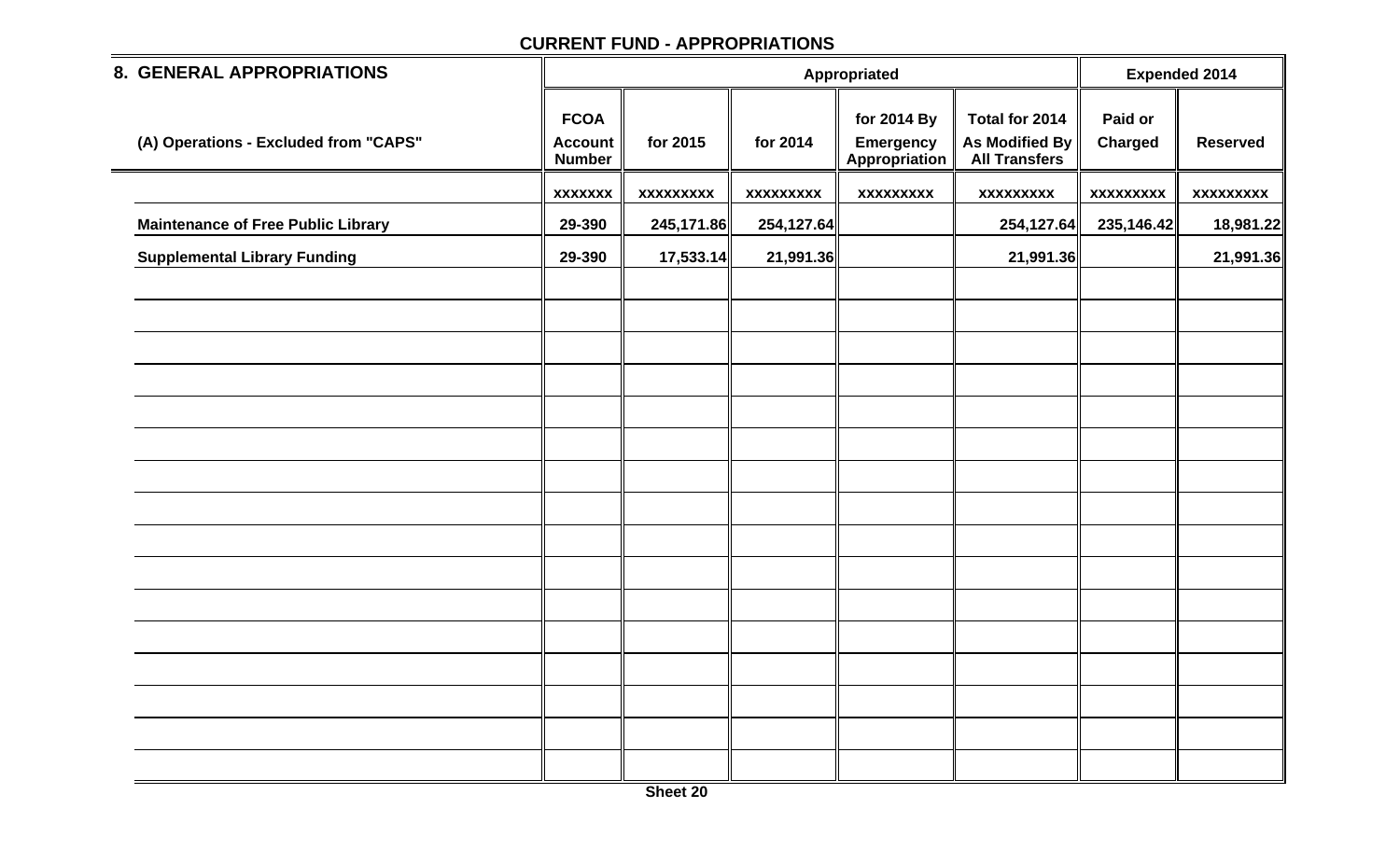| 8. GENERAL APPROPRIATIONS                            |                                                |            |            | <b>Expended 2014</b>                                                    |                                                          |                       |                 |
|------------------------------------------------------|------------------------------------------------|------------|------------|-------------------------------------------------------------------------|----------------------------------------------------------|-----------------------|-----------------|
| (A) Operations - Excluded from "CAPS"                | <b>FCOA</b><br><b>Account</b><br><b>Number</b> | for 2015   | for 2014   | Appropriated<br>for 2014 By<br><b>Emergency</b><br><b>Appropriation</b> | Total for 2014<br>As Modified By<br><b>All Transfers</b> | Paid or<br>Charged    | <b>Reserved</b> |
|                                                      |                                                |            |            |                                                                         |                                                          |                       |                 |
|                                                      |                                                |            |            |                                                                         |                                                          |                       |                 |
|                                                      |                                                |            |            |                                                                         |                                                          |                       |                 |
|                                                      |                                                |            |            |                                                                         |                                                          |                       |                 |
|                                                      |                                                |            |            |                                                                         |                                                          |                       |                 |
|                                                      |                                                |            |            |                                                                         |                                                          |                       |                 |
|                                                      |                                                |            |            |                                                                         |                                                          |                       |                 |
|                                                      |                                                |            |            |                                                                         |                                                          |                       |                 |
|                                                      |                                                |            |            |                                                                         |                                                          |                       |                 |
|                                                      |                                                |            |            |                                                                         |                                                          |                       |                 |
|                                                      |                                                |            |            |                                                                         |                                                          |                       |                 |
|                                                      |                                                |            |            |                                                                         |                                                          |                       |                 |
|                                                      |                                                |            |            |                                                                         |                                                          |                       |                 |
|                                                      |                                                |            |            |                                                                         |                                                          |                       |                 |
|                                                      |                                                |            |            |                                                                         |                                                          |                       |                 |
|                                                      |                                                |            |            |                                                                         |                                                          |                       |                 |
|                                                      |                                                |            |            |                                                                         |                                                          |                       |                 |
| <b>Total Other Operations - Excluded from "CAPS"</b> | 34-300                                         | 262,705.00 | 276,119.00 |                                                                         |                                                          | 276,119.00 235,146.42 | 40,972.58       |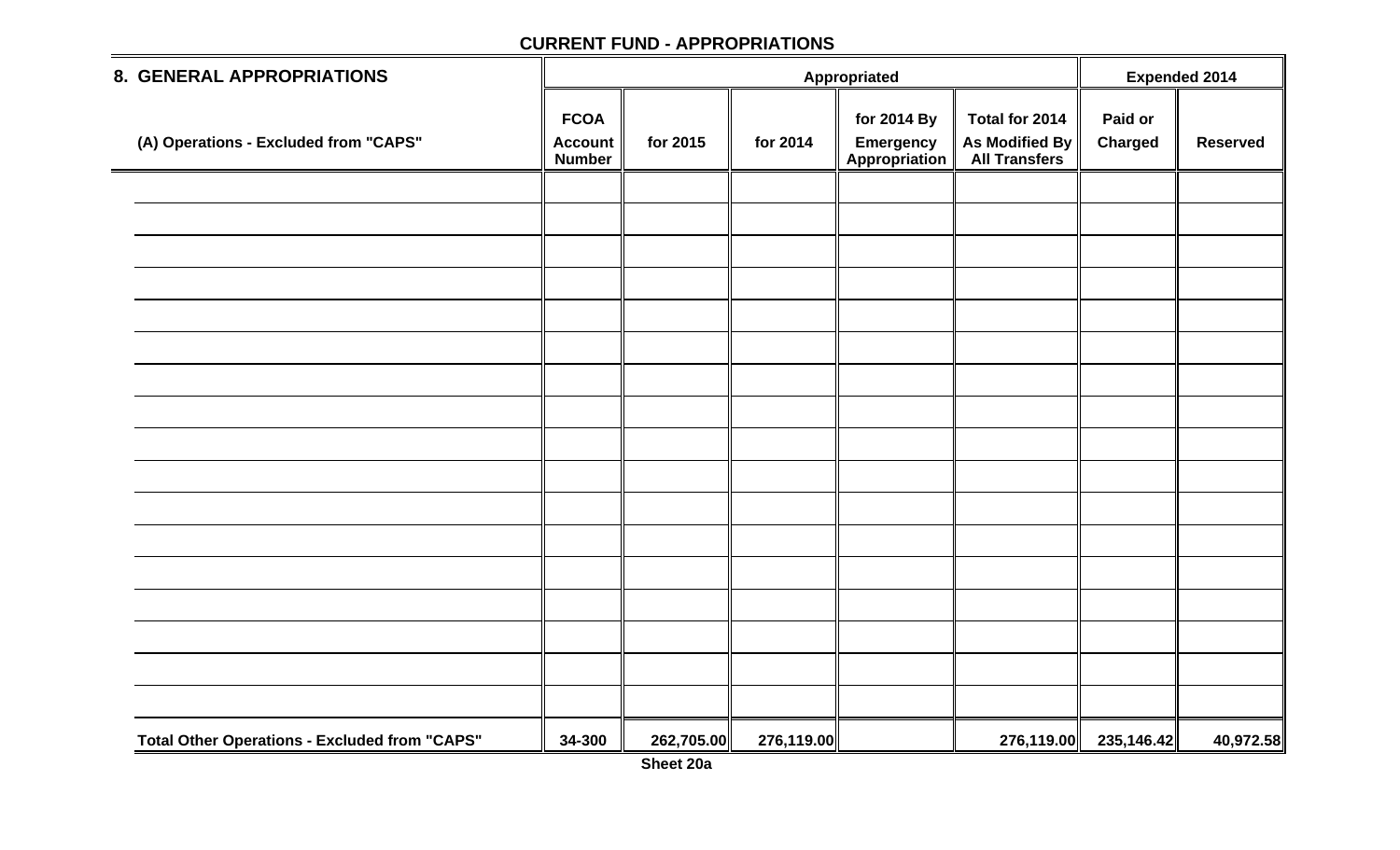| <b>8. GENERAL APPROPRIATIONS</b>                                              |                                                |                  |                  | Appropriated                                     |                                                          | <b>Expended 2014</b>      |                  |
|-------------------------------------------------------------------------------|------------------------------------------------|------------------|------------------|--------------------------------------------------|----------------------------------------------------------|---------------------------|------------------|
| (A) Operations - Excluded from "CAPS"                                         | <b>FCOA</b><br><b>Account</b><br><b>Number</b> | for 2015         | for 2014         | for 2014 By<br><b>Emergency</b><br>Appropriation | Total for 2014<br>As Modified By<br><b>All Transfers</b> | Paid or<br><b>Charged</b> | <b>Reserved</b>  |
| <b>Uniform Construction Code</b>                                              | <b>XXXXXX</b>                                  | <b>XXXXXXXXX</b> | <b>XXXXXXXXX</b> | <b>XXXXXXXXX</b>                                 | <b>XXXXXXXXX</b>                                         | <b>XXXXXXXXX</b>          | <b>XXXXXXXXX</b> |
| <b>Appropriation Offset by Increased</b><br>Fee Revenues (N.J.A.C. 5:23-4.17) | <b>XXXXXX</b>                                  | <b>XXXXXXXXX</b> | <b>XXXXXXXXX</b> | <b>XXXXXXXXX</b>                                 | <b>XXXXXXXXX</b>                                         | <b>XXXXXXXXX</b>          | <b>XXXXXXXXX</b> |
|                                                                               |                                                |                  |                  |                                                  |                                                          |                           |                  |
|                                                                               |                                                |                  |                  |                                                  |                                                          |                           |                  |
|                                                                               |                                                |                  |                  |                                                  |                                                          |                           |                  |
|                                                                               |                                                |                  |                  |                                                  |                                                          |                           |                  |
|                                                                               |                                                |                  |                  |                                                  |                                                          |                           |                  |
|                                                                               |                                                |                  |                  |                                                  |                                                          |                           |                  |
|                                                                               |                                                |                  |                  |                                                  |                                                          |                           |                  |
|                                                                               |                                                |                  |                  |                                                  |                                                          |                           |                  |
|                                                                               |                                                |                  |                  |                                                  |                                                          |                           |                  |
|                                                                               |                                                |                  |                  |                                                  |                                                          |                           |                  |
|                                                                               |                                                |                  |                  |                                                  |                                                          |                           |                  |
|                                                                               |                                                |                  |                  |                                                  |                                                          |                           |                  |
|                                                                               |                                                |                  |                  |                                                  |                                                          |                           |                  |
|                                                                               |                                                |                  |                  |                                                  |                                                          |                           |                  |
|                                                                               |                                                |                  |                  |                                                  |                                                          |                           |                  |
| <b>Total Uniform Construction Code Appropriations</b>                         | 22-999                                         |                  |                  |                                                  |                                                          |                           |                  |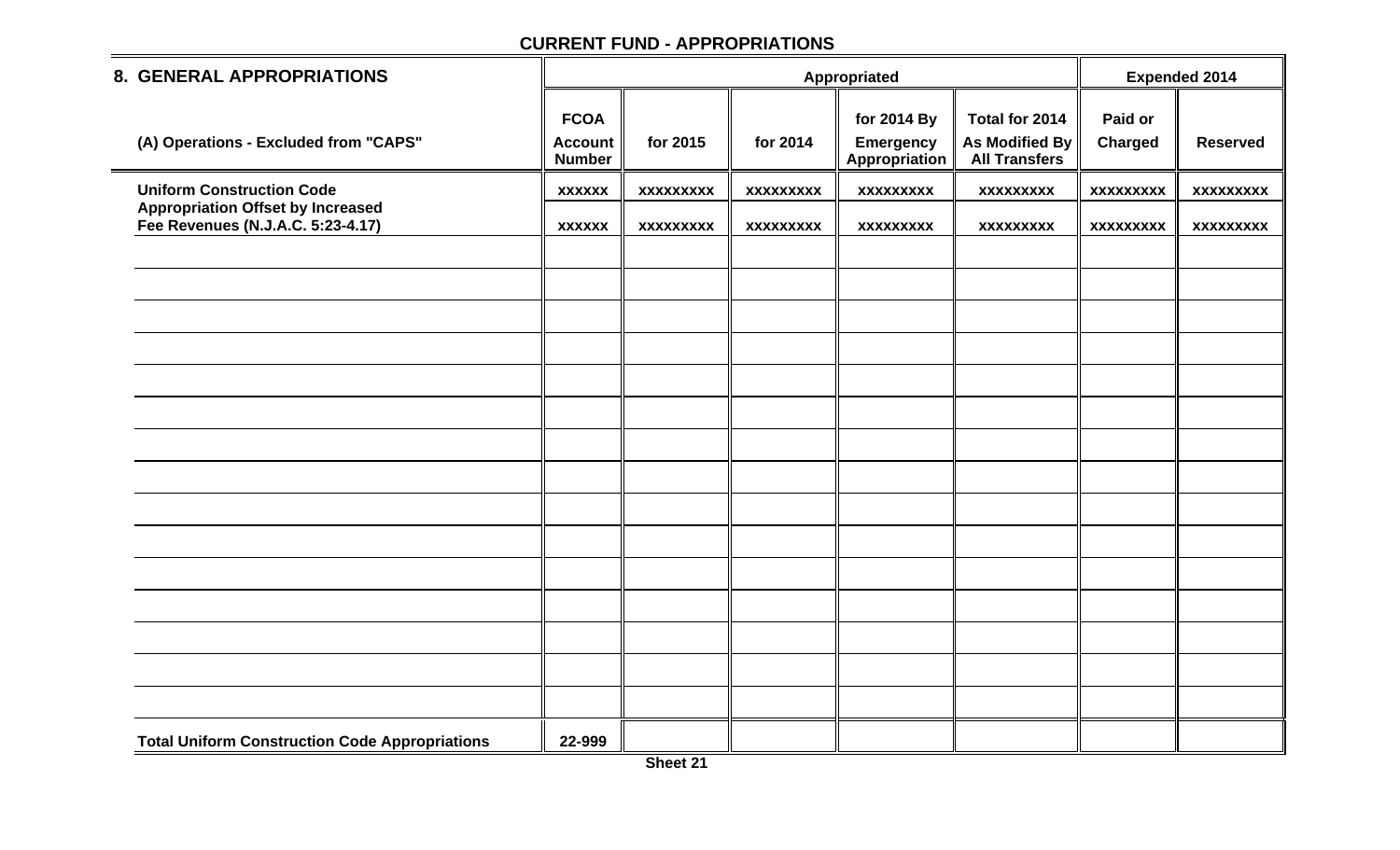| <b>8. GENERAL APPROPRIATIONS</b>                        |                                                |                  |                  | Appropriated                                     |                                                          | <b>Expended 2014</b>      |                  |
|---------------------------------------------------------|------------------------------------------------|------------------|------------------|--------------------------------------------------|----------------------------------------------------------|---------------------------|------------------|
| (A) Operations - Excluded from "CAPS"                   | <b>FCOA</b><br><b>Account</b><br><b>Number</b> | for 2015         | for 2014         | for 2014 By<br><b>Emergency</b><br>Appropriation | Total for 2014<br>As Modified By<br><b>All Transfers</b> | Paid or<br>Charged        | <b>Reserved</b>  |
| <b>Shared Service Agreements</b>                        | <b>XXXXXX</b>                                  | <b>XXXXXXXXX</b> | <b>XXXXXXXXX</b> | <b>XXXXXXXXX</b>                                 | <b>XXXXXXXXX</b>                                         | <b>XXXXXXXXX</b>          | <b>XXXXXXXXX</b> |
| <b>Police Salaries &amp; Wages - Mine Hill Township</b> | 42-490-1                                       | 1,506,145.00     | 1,472,080.00     |                                                  |                                                          | 1,472,080.00 1,472,080.00 |                  |
| Five Town Joint Court - Town of Dover                   | 42-490-2                                       | 115,500.00       | 110,500.00       |                                                  | 110,500.00                                               | 90,000.00                 | 20,500.00        |
|                                                         |                                                |                  |                  |                                                  |                                                          |                           |                  |
|                                                         |                                                |                  |                  |                                                  |                                                          |                           |                  |
|                                                         |                                                |                  |                  |                                                  |                                                          |                           |                  |
|                                                         |                                                |                  |                  |                                                  |                                                          |                           |                  |
|                                                         |                                                |                  |                  |                                                  |                                                          |                           |                  |
|                                                         |                                                |                  |                  |                                                  |                                                          |                           |                  |
|                                                         |                                                |                  |                  |                                                  |                                                          |                           |                  |
|                                                         |                                                |                  |                  |                                                  |                                                          |                           |                  |
|                                                         |                                                |                  |                  |                                                  |                                                          |                           |                  |
|                                                         |                                                |                  |                  |                                                  |                                                          |                           |                  |
|                                                         |                                                |                  |                  |                                                  |                                                          |                           |                  |
|                                                         |                                                |                  |                  |                                                  |                                                          |                           |                  |
|                                                         |                                                |                  |                  |                                                  |                                                          |                           |                  |
|                                                         |                                                |                  |                  |                                                  |                                                          |                           |                  |
| <b>Total Shared Service Agreements</b>                  | 42-999                                         | 1,621,645.00     | 1,582,580.00     |                                                  |                                                          | 1,582,580.00 1,562,080.00 | 20,500.00        |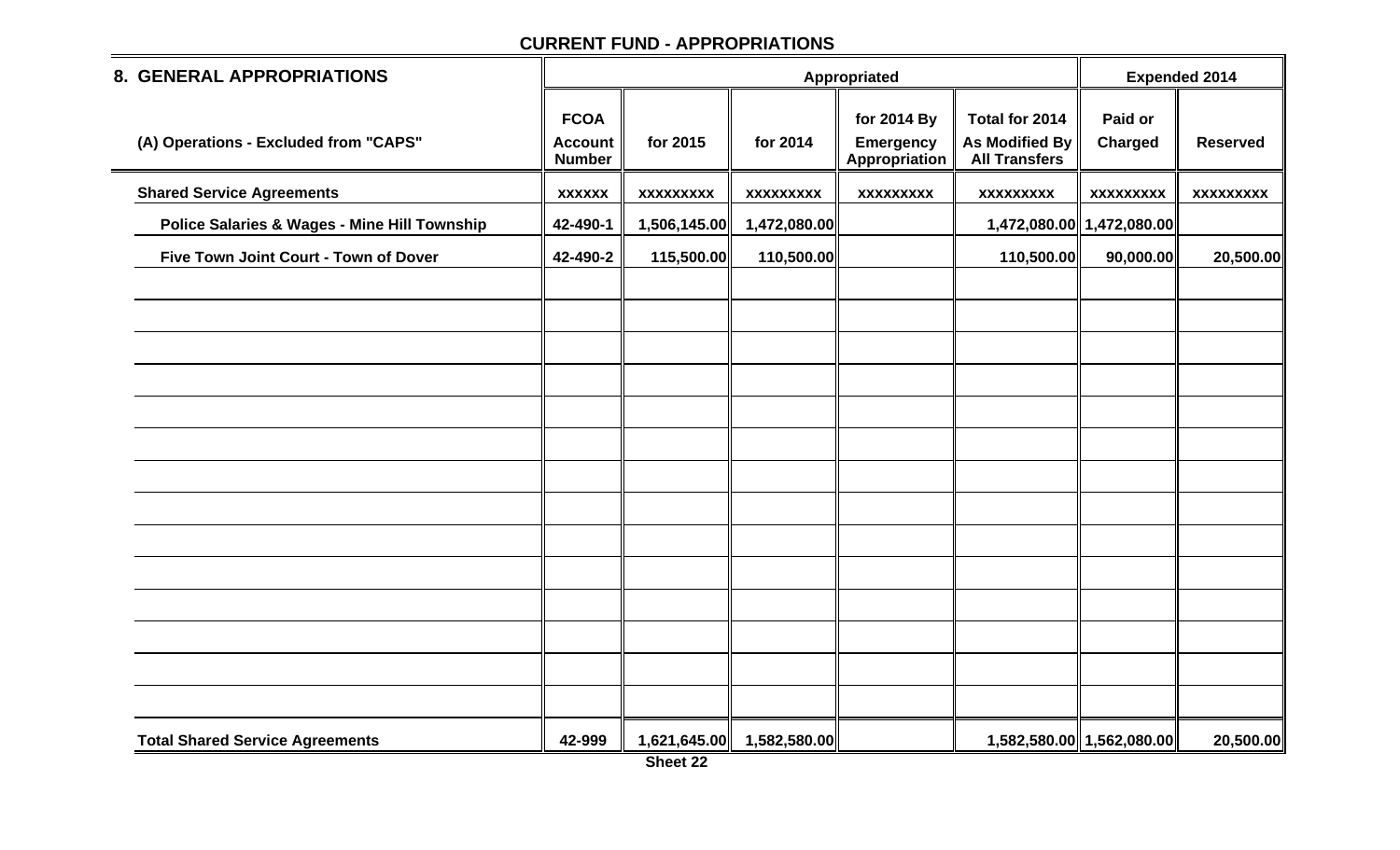| 8. GENERAL APPROPRIATIONS                                                         |                                                |                  |                  | <b>Expended 2014</b>                                    |                                                          |                           |                  |
|-----------------------------------------------------------------------------------|------------------------------------------------|------------------|------------------|---------------------------------------------------------|----------------------------------------------------------|---------------------------|------------------|
| (A) Operations - Excluded from "CAPS"                                             | <b>FCOA</b><br><b>Account</b><br><b>Number</b> | for 2015         | for 2014         | for 2014 By<br><b>Emergency</b><br><b>Appropriation</b> | Total for 2014<br>As Modified By<br><b>All Transfers</b> | Paid or<br><b>Charged</b> | <b>Reserved</b>  |
| <b>Additional Appropriations Offset by</b>                                        |                                                |                  |                  |                                                         |                                                          |                           |                  |
| Revenues (N.J.S. 40A:4-43.3h)                                                     | <b>XXXXXX</b>                                  | <b>XXXXXXXXX</b> | <b>XXXXXXXXX</b> | <b>XXXXXXXXX</b>                                        | <b>XXXXXXXXX</b>                                         | <b>XXXXXXXXX</b>          | <b>XXXXXXXXX</b> |
|                                                                                   |                                                |                  |                  |                                                         |                                                          |                           |                  |
|                                                                                   |                                                |                  |                  |                                                         |                                                          |                           |                  |
|                                                                                   |                                                |                  |                  |                                                         |                                                          |                           |                  |
|                                                                                   |                                                |                  |                  |                                                         |                                                          |                           |                  |
|                                                                                   |                                                |                  |                  |                                                         |                                                          |                           |                  |
|                                                                                   |                                                |                  |                  |                                                         |                                                          |                           |                  |
|                                                                                   |                                                |                  |                  |                                                         |                                                          |                           |                  |
|                                                                                   |                                                |                  |                  |                                                         |                                                          |                           |                  |
|                                                                                   |                                                |                  |                  |                                                         |                                                          |                           |                  |
|                                                                                   |                                                |                  |                  |                                                         |                                                          |                           |                  |
|                                                                                   |                                                |                  |                  |                                                         |                                                          |                           |                  |
|                                                                                   |                                                |                  |                  |                                                         |                                                          |                           |                  |
|                                                                                   |                                                |                  |                  |                                                         |                                                          |                           |                  |
|                                                                                   |                                                |                  |                  |                                                         |                                                          |                           |                  |
|                                                                                   |                                                |                  |                  |                                                         |                                                          |                           |                  |
|                                                                                   |                                                |                  |                  |                                                         |                                                          |                           |                  |
| <b>Total Additional Appropriations Offset by</b><br>Revenues (N.J.S. 40A:4-43.3h) | 34-303                                         |                  |                  |                                                         |                                                          |                           |                  |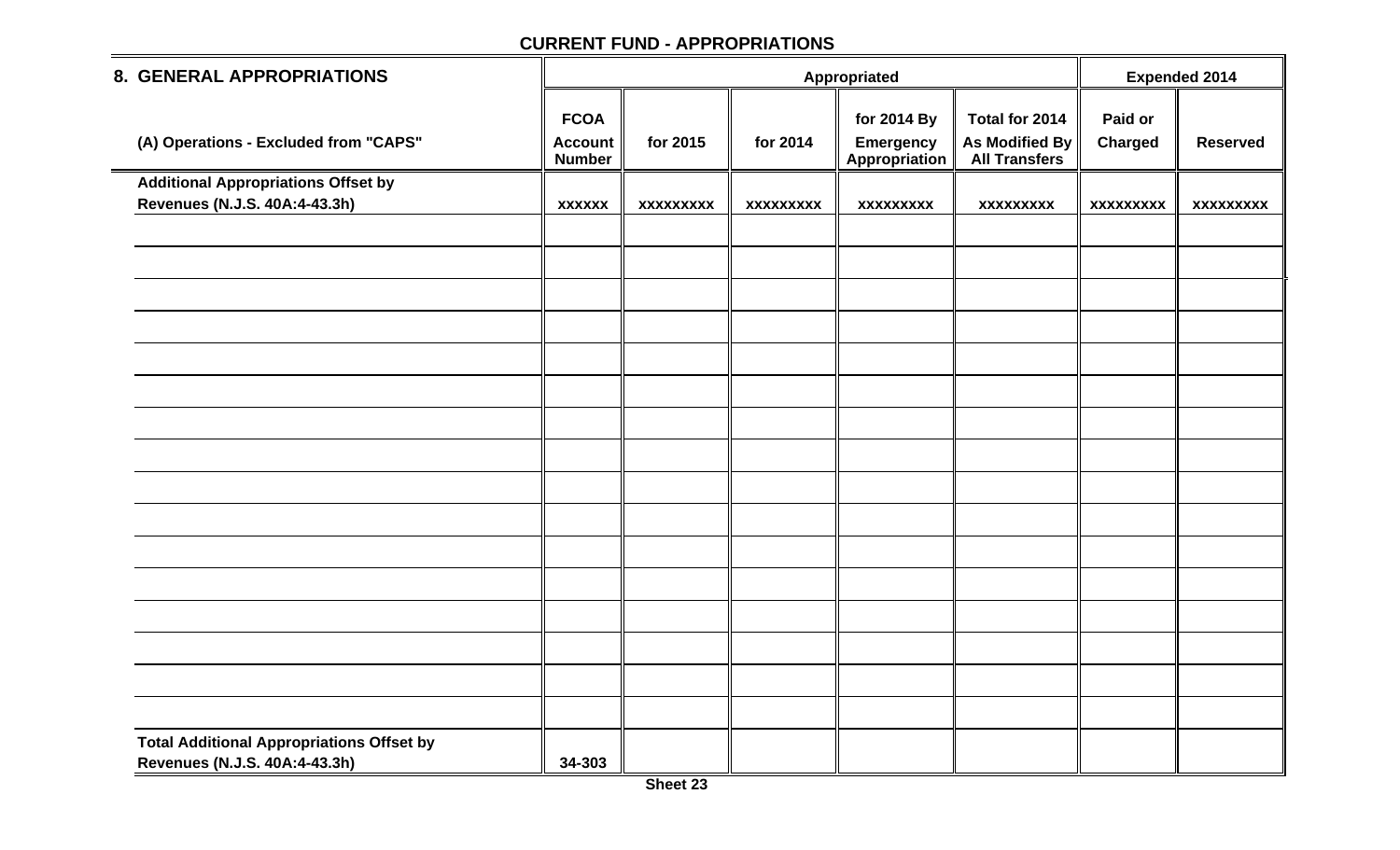| <b>8. GENERAL APPROPRIATIONS</b>                      |                                                |          |           | Appropriated                                     |                                                                 | <b>Expended 2014</b> |                 |
|-------------------------------------------------------|------------------------------------------------|----------|-----------|--------------------------------------------------|-----------------------------------------------------------------|----------------------|-----------------|
| (A) Operations - Excluded from "CAPS"                 | <b>FCOA</b><br><b>Account</b><br><b>Number</b> | for 2015 | for 2014  | for 2014 By<br><b>Emergency</b><br>Appropriation | Total for 2014<br><b>As Modified By</b><br><b>All Transfers</b> | Paid or<br>Charged   | <b>Reserved</b> |
| <b>Public and Private Programs Offset by Revenues</b> |                                                |          |           |                                                  |                                                                 |                      |                 |
| <b>Clean Communities Program</b>                      | 41-770-2                                       |          | 9,781.30  |                                                  | 9,781.30                                                        | 9,781.30             |                 |
| Municipal Alliance on Alcoholism and Drug Abuse       | 41-703-2                                       |          | 16,364.50 |                                                  | 16,364.50                                                       | 16,364.50            |                 |
| <b>Matching Funds:</b>                                |                                                |          |           |                                                  |                                                                 |                      |                 |
| Municipal Alliance on Alcoholism and Drug Abuse       | 41-899-2                                       | 4,880.00 | 4,880.00  |                                                  | 4,880.00                                                        | 4,591.13             | 288.87          |
| <b>Body Armor Replacement Fund</b>                    | 41-708-2                                       | 2,187.03 | 2,783.30  |                                                  | 2,783.30                                                        | 2,783.30             |                 |
| <b>Alcohol Education and Rehabilitiation Fund</b>     | 41-702-2                                       |          | 413.56    |                                                  | 413.56                                                          | 413.56               |                 |
| <b>New Jersey Historical Commission Grant</b>         | 41-709-2                                       |          | 5,000.00  |                                                  | 5,000.00                                                        | 5,000.00             |                 |
|                                                       |                                                |          |           |                                                  |                                                                 |                      |                 |
|                                                       |                                                |          |           |                                                  |                                                                 |                      |                 |
|                                                       |                                                |          |           |                                                  |                                                                 |                      |                 |
|                                                       |                                                |          |           |                                                  |                                                                 |                      |                 |
|                                                       |                                                |          |           |                                                  |                                                                 |                      |                 |
|                                                       |                                                |          |           |                                                  |                                                                 |                      |                 |
|                                                       |                                                |          |           |                                                  |                                                                 |                      |                 |
|                                                       |                                                |          |           |                                                  |                                                                 |                      |                 |
|                                                       |                                                |          |           |                                                  |                                                                 |                      |                 |
|                                                       |                                                |          |           |                                                  |                                                                 |                      |                 |
|                                                       |                                                |          |           |                                                  |                                                                 |                      |                 |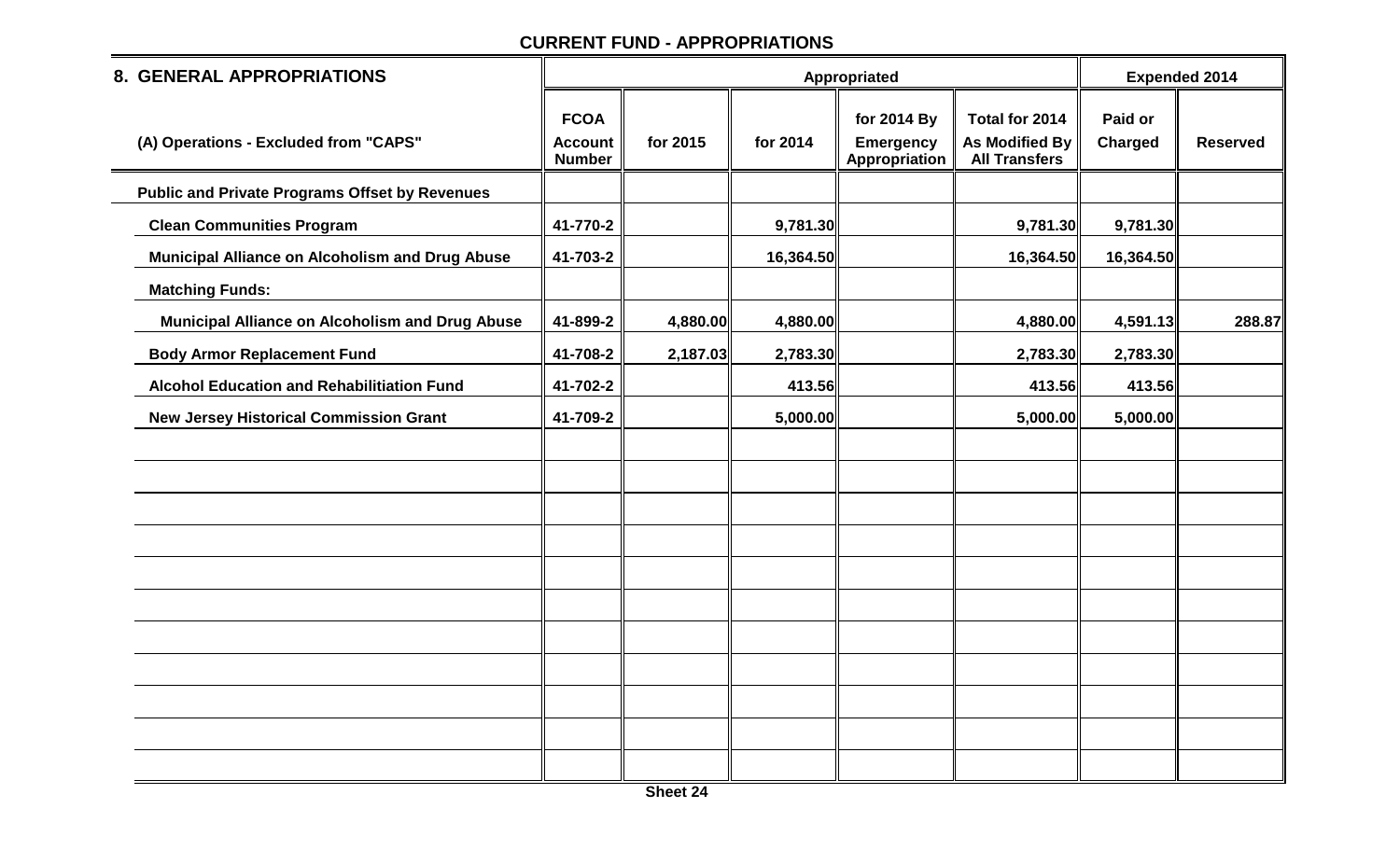| <b>8. GENERAL APPROPRIATIONS</b>                |                                                |                  |                  | Appropriated                                     |                                                          | <b>Expended 2014</b>      |                  |
|-------------------------------------------------|------------------------------------------------|------------------|------------------|--------------------------------------------------|----------------------------------------------------------|---------------------------|------------------|
| (A) Operations-Excluded from "CAPS" (continued) | <b>FCOA</b><br><b>Account</b><br><b>Number</b> | for 2015         | for 2014         | for 2014 By<br><b>Emergency</b><br>Appropriation | Total for 2014<br>As Modified By<br><b>All Transfers</b> | Paid or<br>Charged        | <b>Reserved</b>  |
| <b>Public and Private Programs Offset</b>       |                                                |                  |                  |                                                  |                                                          |                           |                  |
| by Revenues (continued)                         | <b>XXXXXX</b>                                  | <b>XXXXXXXXX</b> | <b>XXXXXXXXX</b> | <b>XXXXXXXXX</b>                                 | <b>XXXXXXXXX</b>                                         | <b>XXXXXXXXX</b>          | <b>XXXXXXXXX</b> |
|                                                 |                                                |                  |                  |                                                  |                                                          |                           |                  |
|                                                 |                                                |                  |                  |                                                  |                                                          |                           |                  |
|                                                 |                                                |                  |                  |                                                  |                                                          |                           |                  |
|                                                 |                                                |                  |                  |                                                  |                                                          |                           |                  |
|                                                 |                                                |                  |                  |                                                  |                                                          |                           |                  |
|                                                 |                                                |                  |                  |                                                  |                                                          |                           |                  |
|                                                 |                                                |                  |                  |                                                  |                                                          |                           |                  |
|                                                 |                                                |                  |                  |                                                  |                                                          |                           |                  |
|                                                 |                                                |                  |                  |                                                  |                                                          |                           |                  |
|                                                 |                                                |                  |                  |                                                  |                                                          |                           |                  |
|                                                 |                                                |                  |                  |                                                  |                                                          |                           |                  |
| <b>Total Public and Private Programs Offset</b> |                                                |                  |                  |                                                  |                                                          |                           |                  |
| by Revenues                                     | 40-999                                         | 7,067.03         | 39,222.66        |                                                  | 39,222.66                                                | 38,933.79                 | 288.87           |
|                                                 |                                                |                  |                  |                                                  |                                                          |                           |                  |
| <b>Total Operations - Excluded from "CAPS"</b>  | 34-305                                         | 1,891,417.03     | 1,897,921.66     |                                                  |                                                          | 1,897,921.66 1,836,160.21 | 61,761.45        |
| Detail:                                         |                                                |                  |                  |                                                  |                                                          |                           |                  |
| <b>Salaries &amp; Wages</b>                     | 34-305-1                                       | 1,506,145.00     | 1,472,080.00     |                                                  |                                                          | 1,472,080.00 1,472,080.00 |                  |
| <b>Other Expenses</b>                           | 34-305-2                                       | 385,272.03       | 425,841.66       |                                                  | 425,841.66                                               | 364,080.21                | 61,761.45        |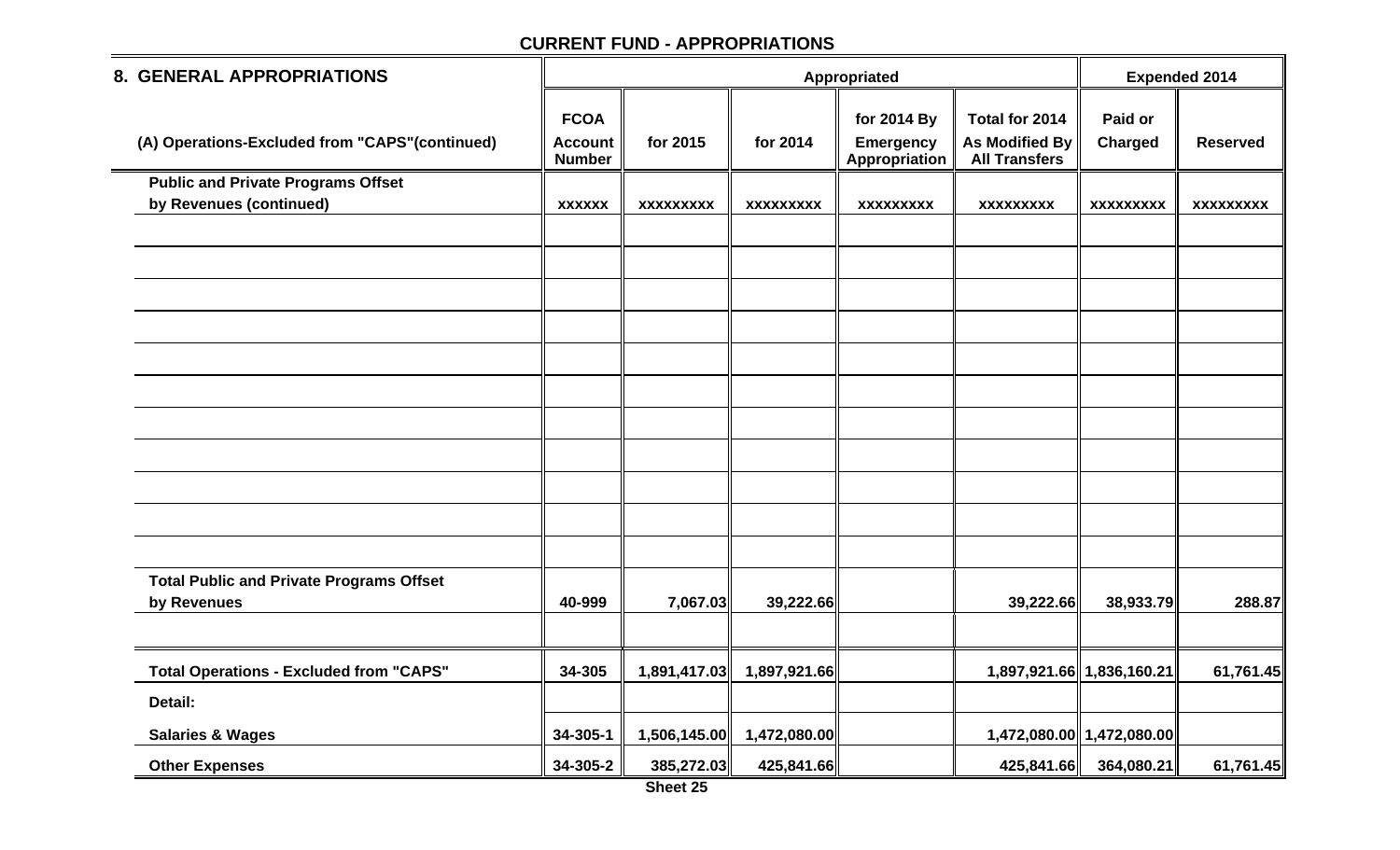| 8. GENERAL APPROPRIATIONS             |                                                |            |            | <b>Expended 2014</b>                             |                                                                 |                           |                 |
|---------------------------------------|------------------------------------------------|------------|------------|--------------------------------------------------|-----------------------------------------------------------------|---------------------------|-----------------|
| (A) Operations - Excluded from "CAPS" | <b>FCOA</b><br><b>Account</b><br><b>Number</b> | for 2015   | for 2014   | for 2014 By<br><b>Emergency</b><br>Appropriation | Total for 2014<br><b>As Modified By</b><br><b>All Transfers</b> | Paid or<br><b>Charged</b> | <b>Reserved</b> |
| <b>Down Payments on Improvements</b>  | 44-902                                         |            |            |                                                  |                                                                 |                           |                 |
| <b>Capital Improvement Fund</b>       | 44-901                                         | 104,000.00 | 101,404.00 | <b>XXXXXXXXXXX</b>                               | 101,404.00                                                      | 101,404.00                |                 |
| <b>Down Payments on Improvements:</b> |                                                |            |            |                                                  |                                                                 |                           |                 |
| <b>Senior Bus</b>                     | 44-902                                         | 7,500.00   | 7,500.00   |                                                  | 7,500.00                                                        | 7,500.00                  |                 |
| <b>Emergency Service Vehicles</b>     | 44-902                                         | 31,000.00  | 31,000.00  |                                                  | 31,000.00                                                       | 31,000.00                 |                 |
|                                       |                                                |            |            |                                                  |                                                                 |                           |                 |
|                                       |                                                |            |            |                                                  |                                                                 |                           |                 |
|                                       |                                                |            |            |                                                  |                                                                 |                           |                 |
|                                       |                                                |            |            |                                                  |                                                                 |                           |                 |
|                                       |                                                |            |            |                                                  |                                                                 |                           |                 |
|                                       |                                                |            |            |                                                  |                                                                 |                           |                 |
|                                       |                                                |            |            |                                                  |                                                                 |                           |                 |
|                                       |                                                |            |            |                                                  |                                                                 |                           |                 |
|                                       |                                                |            |            |                                                  |                                                                 |                           |                 |
|                                       |                                                |            |            |                                                  |                                                                 |                           |                 |
|                                       |                                                |            |            |                                                  |                                                                 |                           |                 |
|                                       |                                                |            |            |                                                  |                                                                 |                           |                 |
|                                       |                                                |            |            |                                                  |                                                                 |                           |                 |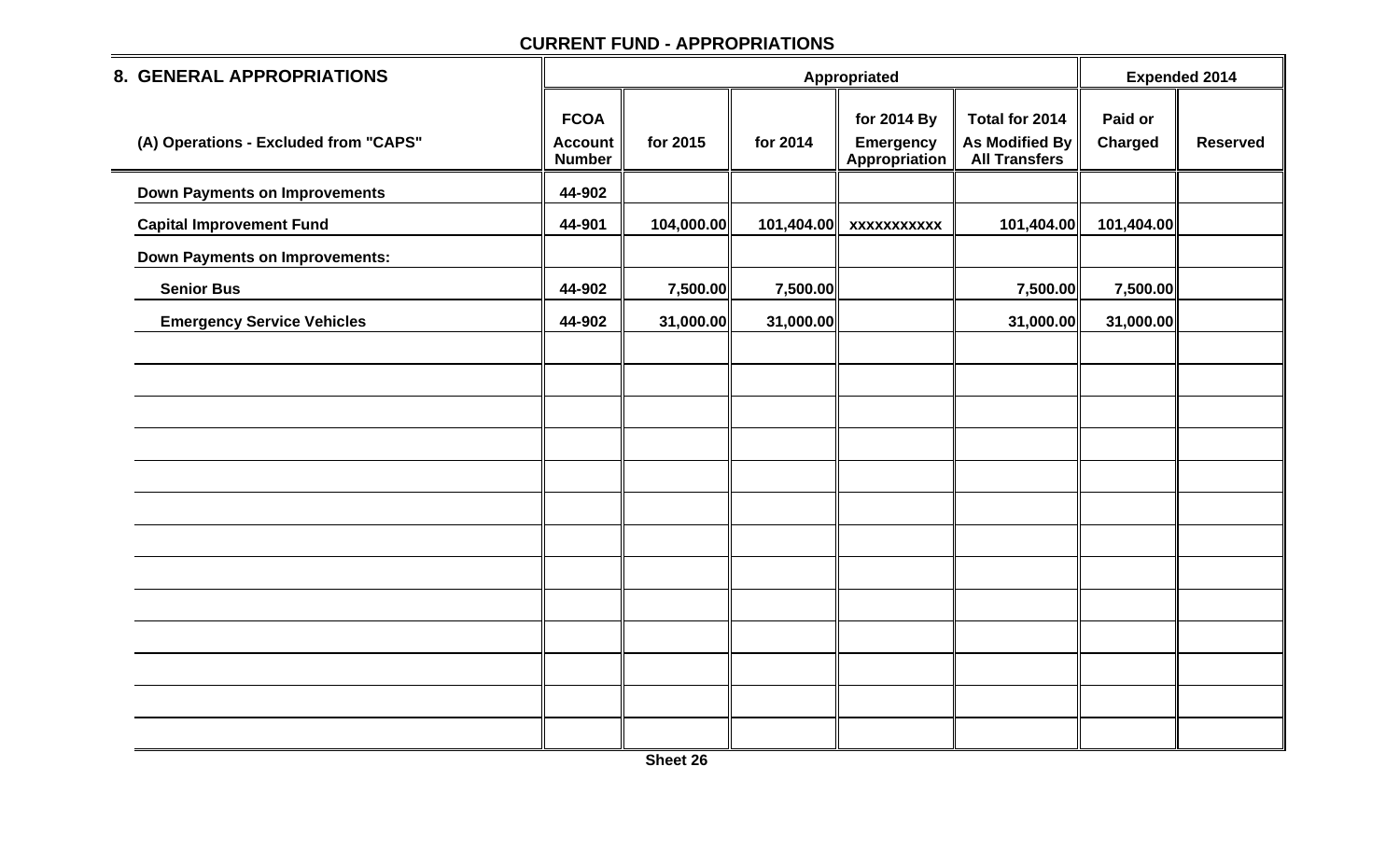| <b>8. GENERAL APPROPRIATIONS</b>                                                                             |                                                |                  |                  | Appropriated                                            |                                                          | <b>Expended 2014</b>      |                  |
|--------------------------------------------------------------------------------------------------------------|------------------------------------------------|------------------|------------------|---------------------------------------------------------|----------------------------------------------------------|---------------------------|------------------|
| (C) Capital Improvements - Excluded from "CAPS"                                                              | <b>FCOA</b><br><b>Account</b><br><b>Number</b> | for 2015         | for 2014         | for 2014 By<br><b>Emergency</b><br><b>Appropriation</b> | Total for 2014<br>As Modified By<br><b>All Transfers</b> | Paid or<br><b>Charged</b> | <b>Reserved</b>  |
|                                                                                                              |                                                |                  |                  |                                                         |                                                          |                           |                  |
|                                                                                                              |                                                |                  |                  |                                                         |                                                          |                           |                  |
|                                                                                                              |                                                |                  |                  |                                                         |                                                          |                           |                  |
| <b>Public and Private Programs Offset by Revenues:</b><br>New Jersey Transportation Trust Fund Authority Act | <b>XXXXXX</b><br>41-865                        | <b>XXXXXXXXX</b> | <b>XXXXXXXXX</b> | <b>XXXXXXXXX</b>                                        | <b>XXXXXXXXX</b>                                         | <b>XXXXXXXXX</b>          | <b>XXXXXXXXX</b> |
|                                                                                                              |                                                |                  |                  |                                                         |                                                          |                           |                  |
|                                                                                                              |                                                |                  |                  |                                                         |                                                          |                           |                  |
|                                                                                                              |                                                |                  |                  |                                                         |                                                          |                           |                  |
|                                                                                                              |                                                |                  |                  |                                                         |                                                          |                           |                  |
|                                                                                                              |                                                |                  |                  |                                                         |                                                          |                           |                  |
|                                                                                                              |                                                |                  |                  |                                                         |                                                          |                           |                  |
|                                                                                                              |                                                |                  |                  |                                                         |                                                          |                           |                  |
|                                                                                                              |                                                |                  |                  |                                                         |                                                          |                           |                  |
|                                                                                                              |                                                |                  |                  |                                                         |                                                          |                           |                  |
|                                                                                                              |                                                |                  |                  |                                                         |                                                          |                           |                  |
| <b>Total Capital Improvements Excluded from "CAPS"</b>                                                       | 44-999                                         | 142,500.00       | 139,904.00       |                                                         | 139,904.00                                               | 139,904.00                |                  |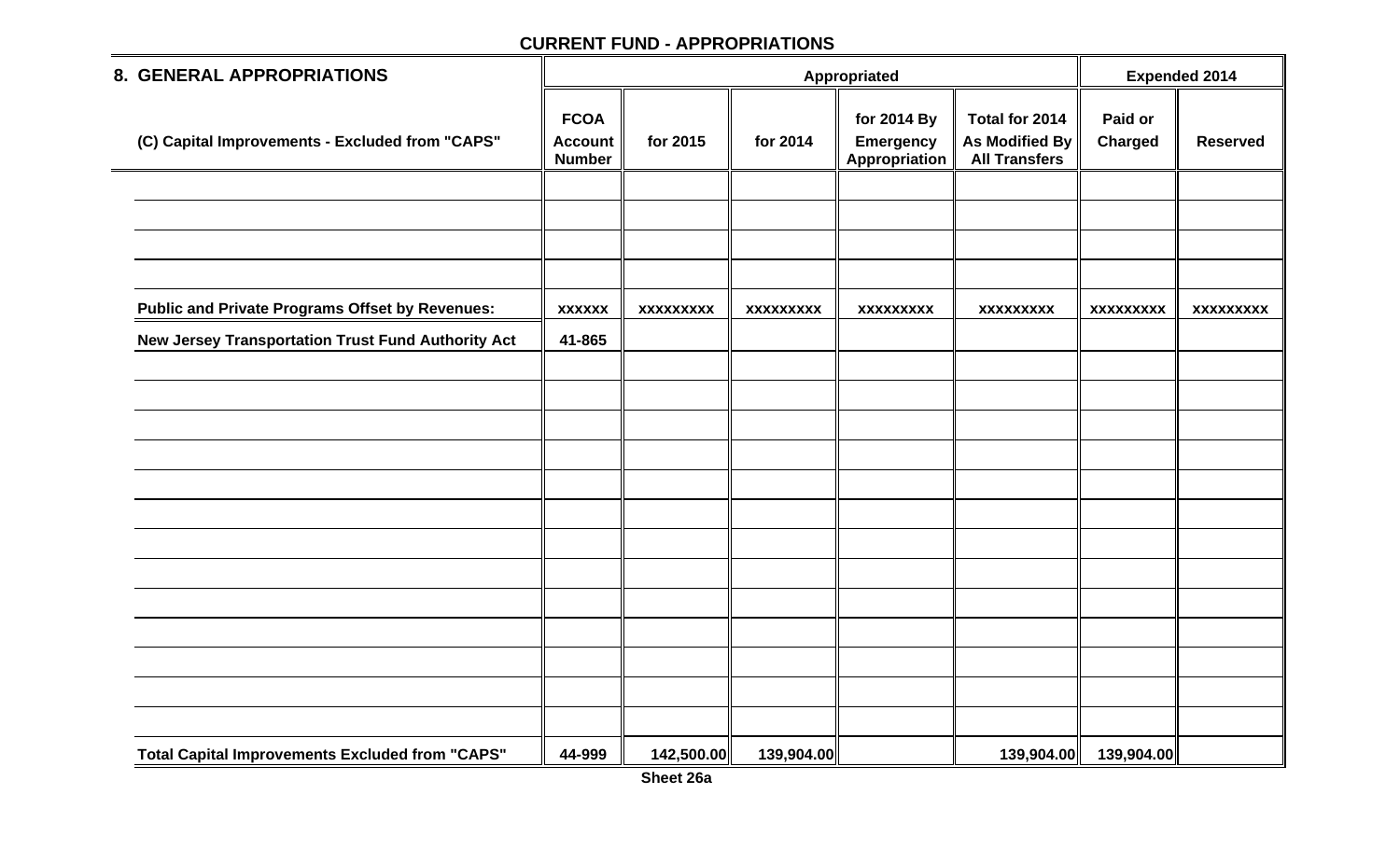| <b>GENERAL APPROPRIATIONS</b>                               |                                                |                  |                  | Appropriated                                     |                                                                 | <b>Expended 2014</b>      |                  |
|-------------------------------------------------------------|------------------------------------------------|------------------|------------------|--------------------------------------------------|-----------------------------------------------------------------|---------------------------|------------------|
| (D) Municipal Debt Service - Excluded from "CAPS"           | <b>FCOA</b><br><b>Account</b><br><b>Number</b> | for 2015         | for 2014         | for 2014 By<br><b>Emergency</b><br>Appropriation | Total for 2014<br><b>As Modified By</b><br><b>All Transfers</b> | Paid or<br><b>Charged</b> | <b>Reserved</b>  |
| <b>Payment of Bond Principal</b>                            | 45-920                                         |                  |                  |                                                  |                                                                 |                           | <b>XXXXXXXXX</b> |
| <b>Payment of Bond Anticipation Notes and Capital Notes</b> | 45-925                                         | 602,000.00       | 588,000.00       |                                                  | 588,000.00                                                      | 588,000.00                | <b>XXXXXXXXX</b> |
| <b>Interest on Bonds</b>                                    | 45-930                                         |                  |                  |                                                  |                                                                 |                           | <b>XXXXXXXXX</b> |
| <b>Interest on Notes</b>                                    | 45-935                                         | 6,000.00         | 8,000.00         |                                                  | 8,000.00                                                        | 7,919.40                  | <b>XXXXXXXXX</b> |
| <b>Green Trust Loan Program:</b>                            | <b>XXXXXXX</b>                                 | <b>XXXXXXXXX</b> | <b>XXXXXXXXX</b> | <b>XXXXXXXXX</b>                                 | <b>XXXXXXXXX</b>                                                | <b>XXXXXXXXX</b>          | <b>XXXXXXXXX</b> |
| <b>Loan Repayments for Principal and Interest</b>           | 45-940                                         |                  |                  |                                                  |                                                                 |                           | <b>XXXXXXXXX</b> |
|                                                             |                                                |                  |                  |                                                  |                                                                 |                           | <b>XXXXXXXXX</b> |
|                                                             |                                                |                  |                  |                                                  |                                                                 |                           | <b>XXXXXXXXX</b> |
|                                                             |                                                |                  |                  |                                                  |                                                                 |                           | <b>XXXXXXXXX</b> |
|                                                             |                                                |                  |                  |                                                  |                                                                 |                           | <b>XXXXXXXXX</b> |
|                                                             |                                                |                  |                  |                                                  |                                                                 |                           | <b>XXXXXXXXX</b> |
| Capital Lease Obligation Approved prior to 7/1/2007         |                                                |                  |                  |                                                  |                                                                 |                           | <b>XXXXXXXXX</b> |
| <b>Principal</b>                                            | 45-941                                         |                  |                  |                                                  |                                                                 |                           | <b>XXXXXXXXX</b> |
| <b>Interest</b>                                             | 45-941                                         |                  |                  |                                                  |                                                                 |                           | <b>XXXXXXXXX</b> |
| <b>Capital Lease Obligation Approved after 7/1/2007</b>     |                                                |                  |                  |                                                  |                                                                 |                           | <b>XXXXXXXXX</b> |
| <b>Principal</b>                                            | 45-941                                         |                  |                  |                                                  |                                                                 |                           | <b>XXXXXXXXX</b> |
| <b>Interest</b>                                             | 45-941                                         |                  |                  |                                                  |                                                                 |                           | <b>XXXXXXXXX</b> |
| <b>Total Municipal Debt Service-Excluded from "CAPS"</b>    | 45-999                                         | 608,000.00       | 596,000.00       |                                                  | 596,000.00                                                      | 595,919.40                | <b>XXXXXXXXX</b> |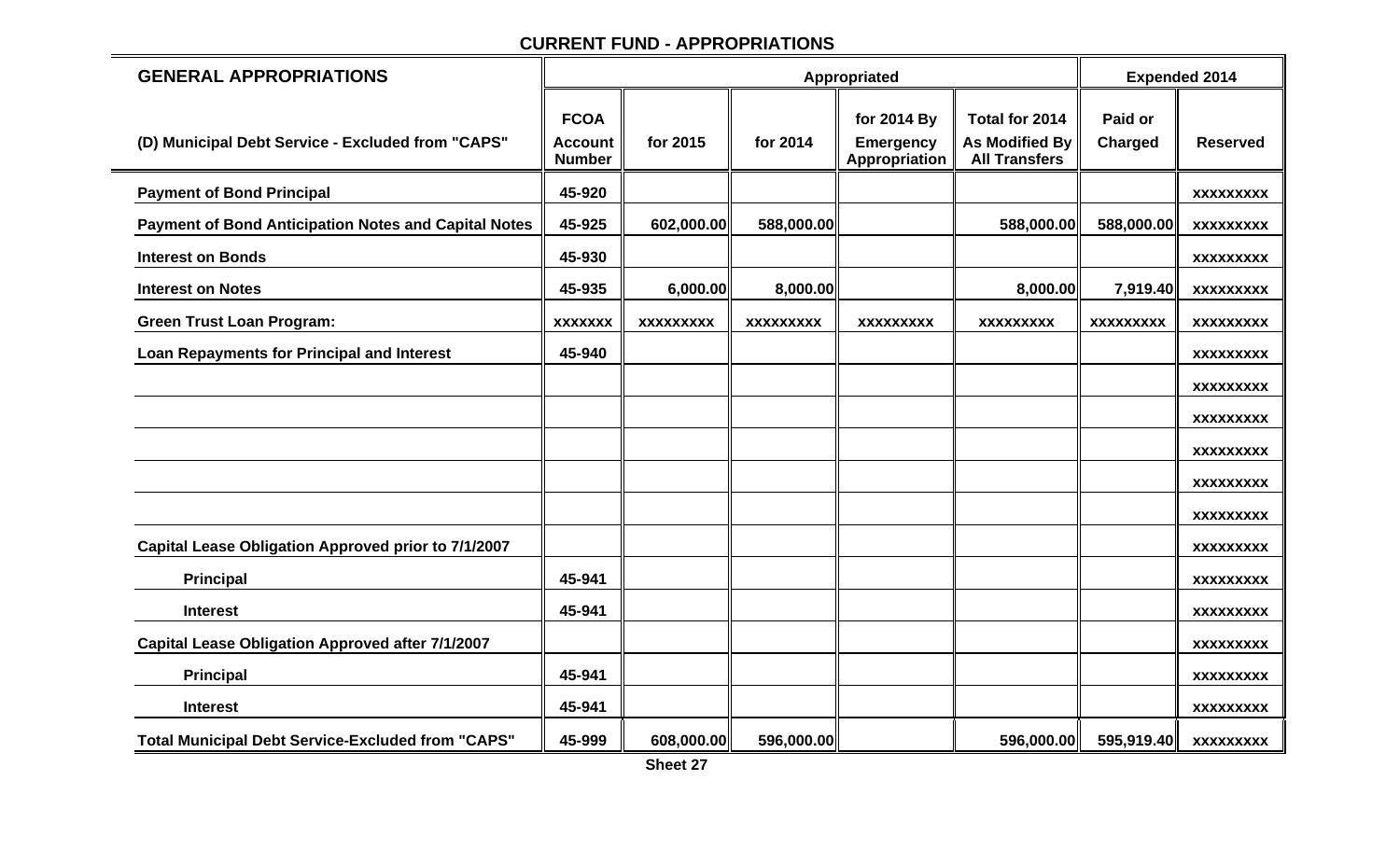| <b>8. GENERAL APPROPRIATIONS</b>                                                              |                                                |                   |                           | <b>Expended 2014</b>                             |                                                          |                           |                   |
|-----------------------------------------------------------------------------------------------|------------------------------------------------|-------------------|---------------------------|--------------------------------------------------|----------------------------------------------------------|---------------------------|-------------------|
| (E) Deferred Charges - Municipal -<br><b>Excluded from "CAPS"</b>                             | <b>FCOA</b><br><b>Account</b><br><b>Number</b> | for 2015          | for 2014                  | for 2014 By<br><b>Emergency</b><br>Appropriation | Total for 2014<br>As Modified By<br><b>All Transfers</b> | Paid or<br><b>Charged</b> | <b>Reserved</b>   |
| (1) DEFERRED CHARGES:                                                                         | <b>XXXXXXX</b>                                 | <b>XXXXXXXXXX</b> | <b>XXXXXXXXXX</b>         | <b>XXXXXXXXXX</b>                                | <b>XXXXXXXXXX</b>                                        | <b>XXXXXXXXXX</b>         | XXXXXXXXXX        |
| <b>Emergency Authorizations</b><br><b>Special Emergency Authorizations-</b>                   | 46-870                                         |                   |                           | <b>XXXXXXXXXX</b>                                |                                                          |                           | <b>XXXXXXXXXX</b> |
| 5 Years (N.J.S.A.40A:4-55)                                                                    | 46-875                                         |                   |                           | <b>XXXXXXXXXX</b>                                |                                                          |                           | <b>XXXXXXXXXX</b> |
| <b>Special Emergency Authorizations-</b><br>3 Years (N.J.S.A.40A:4-55.1 & 40A:4-55.13)        | 46-871                                         |                   |                           | <b>XXXXXXXXXX</b>                                |                                                          |                           | <b>XXXXXXXXXX</b> |
|                                                                                               |                                                |                   |                           | <b>XXXXXXXXXX</b>                                |                                                          |                           | <b>XXXXXXXXXX</b> |
| <b>Deferred Charges to Future Taxation Unfunded:</b>                                          |                                                |                   |                           | <b>XXXXXXXXXX</b>                                |                                                          |                           | <b>XXXXXXXXXX</b> |
|                                                                                               | 46-872                                         |                   |                           | <b>XXXXXXXXXX</b>                                |                                                          |                           | <b>XXXXXXXXXX</b> |
|                                                                                               |                                                |                   |                           | <b>XXXXXXXXXX</b>                                |                                                          |                           | <b>XXXXXXXXXX</b> |
|                                                                                               |                                                |                   |                           | <b>XXXXXXXXXX</b>                                |                                                          |                           | <b>XXXXXXXXXX</b> |
|                                                                                               |                                                |                   |                           | <b>XXXXXXXXXX</b>                                |                                                          |                           | <b>XXXXXXXXXX</b> |
|                                                                                               |                                                |                   |                           | <b>XXXXXXXXXX</b>                                |                                                          |                           | <b>XXXXXXXXXX</b> |
| <b>Total Deferred Charges - Municipal -</b>                                                   |                                                |                   |                           |                                                  |                                                          |                           |                   |
| <b>Excluded from "CAPS"</b>                                                                   | 49-999                                         |                   |                           | <b>XXXXXXXXXX</b>                                |                                                          |                           | <b>XXXXXXXXXX</b> |
| (F) Judgements                                                                                | 37-480                                         |                   |                           | <b>XXXXXXXXXX</b>                                |                                                          |                           | XXXXXXXXXX        |
| (N) Transferred to Board of Education for Use of<br>Local Schools (N.J.S.A.40:48-17.1 & 17.3) | 29-405                                         |                   |                           | <b>XXXXXXXXXX</b>                                |                                                          |                           | <b>XXXXXXXXXX</b> |
|                                                                                               |                                                |                   |                           | <b>XXXXXXXXXX</b>                                |                                                          |                           | <b>XXXXXXXXXX</b> |
| (G) With Prior Consent of Local Finance Board:<br><b>Cash Deficit of Preceding Year</b>       | 46-885                                         |                   |                           | <b>XXXXXXXXXX</b>                                |                                                          |                           | <b>XXXXXXXXXX</b> |
|                                                                                               |                                                |                   |                           | <b>XXXXXXXXXX</b>                                |                                                          |                           | <b>XXXXXXXXXX</b> |
| (H-2) Total General Appropriations for Municipal<br><b>Purposes Excluded from "CAPS"</b>      | 34-309                                         |                   | 2,641,917.03 2,633,825.66 |                                                  |                                                          | 2,633,825.66 2,571,983.61 | 61,761.45         |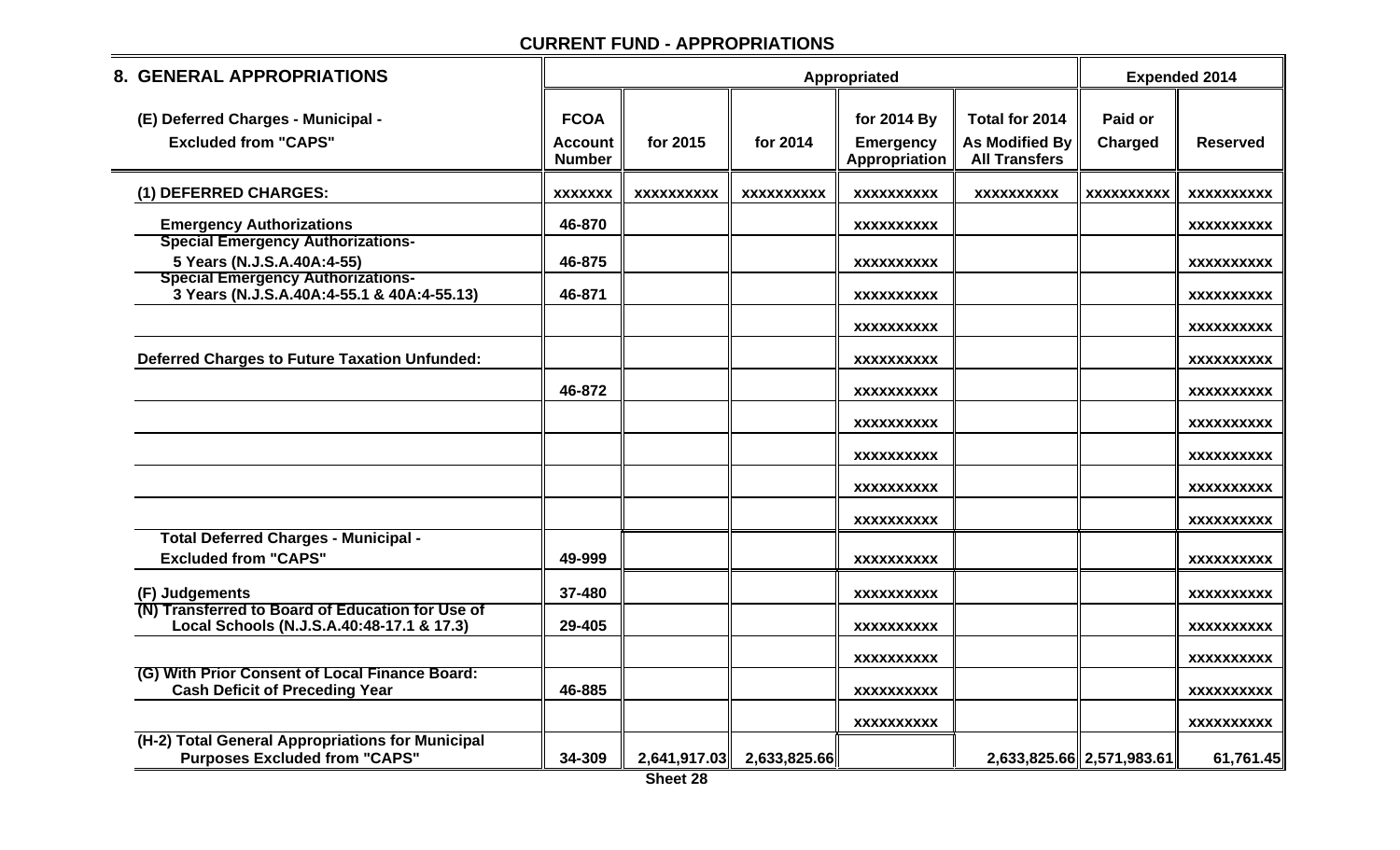| <b>8. GENERAL APPROPRIATIONS</b>                                                                                 |                                                |                   |                   | Appropriated                                     |                                                                 | <b>Expended 2014</b>      |                                 |
|------------------------------------------------------------------------------------------------------------------|------------------------------------------------|-------------------|-------------------|--------------------------------------------------|-----------------------------------------------------------------|---------------------------|---------------------------------|
|                                                                                                                  | <b>FCOA</b><br><b>Account</b><br><b>Number</b> | for 2015          | for 2014          | for 2014 By<br><b>Emergency</b><br>Appropriation | Total for 2014<br><b>As Modified By</b><br><b>All Transfers</b> | Paid or<br><b>Charged</b> | <b>Reserved</b>                 |
| <b>For Local District School Purposes-</b><br><b>Excluded from "CAPS"</b>                                        | <b>XXXXXX</b>                                  | <b>XXXXXXXXXX</b> | <b>XXXXXXXXXX</b> | <b>XXXXXXXXXX</b>                                | <b>XXXXXXXXXX</b>                                               | <b>XXXXXXXXXX</b>         | <b>XXXXXXXXXX</b>               |
| <b>Type 1 District School Debt Service</b><br>$\mathbf{U}$                                                       | <b>XXXXXX</b>                                  | <b>XXXXXXXXXX</b> | <b>XXXXXXXXXX</b> | XXXXXXXXXX                                       | <b>XXXXXXXXXX</b>                                               | <b>XXXXXXXXXX</b>         | <b>XXXXXXXXXX</b>               |
| <b>Payment of Bond Principal</b>                                                                                 | 48-920                                         |                   |                   |                                                  |                                                                 |                           | <b>XXXXXXXXXX</b>               |
| <b>Payment of Bond Anticipation Notes</b>                                                                        | 48-925                                         |                   |                   |                                                  |                                                                 |                           | XXXXXXXXXX                      |
| <b>Interest on Bonds</b>                                                                                         | 48-930                                         |                   |                   |                                                  |                                                                 |                           | <b>XXXXXXXXXX</b>               |
| <b>Interest on Notes</b>                                                                                         | 48-935                                         |                   |                   |                                                  |                                                                 |                           | <b>XXXXXXXXXX</b><br>XXXXXXXXXX |
| <b>Total of Type 1 District School Debt Service</b><br>-Excluded from "CAPS"                                     | 48-999                                         |                   |                   |                                                  |                                                                 |                           |                                 |
| <b>Deferred Charges and Statutory Expenditures-</b><br>Local School - Excluded from "CAPS"                       | <b>XXXXXX</b>                                  | <b>XXXXXXXXXX</b> | <b>XXXXXXXXXX</b> | <b>XXXXXXXXXX</b>                                | <b>XXXXXXXXXX</b>                                               | <b>XXXXXXXXXX</b>         | <b>XXXXXXXXXX</b>               |
| <b>Emergency Authorizations - Schools</b>                                                                        | 29-406                                         |                   |                   | <b>XXXXXXXXXX</b>                                |                                                                 |                           | <b>XXXXXXXXXX</b>               |
| <b>Capital Project for Land, Building or Equipment</b><br>N.J.S. 18A:22-20                                       | 29-407                                         |                   |                   |                                                  |                                                                 |                           |                                 |
| <b>Total of Deferred Charges and Statutory Expend-</b><br>itures-Local School-Excluded from "CAPS"               | 29-409                                         |                   |                   |                                                  |                                                                 |                           |                                 |
| (K) Total Municipal Appropriations for Local District School<br>Purposes {Items(I) and (J)}-Excluded from "CAPS" | 29-410                                         |                   |                   |                                                  |                                                                 |                           |                                 |
| (O) Total General Appropriations - Excluded from<br>"CAPS"                                                       | 34-399                                         | 2,641,917.03      | 2,633,825.66      |                                                  | 2,633,825.66 2,571,983.61                                       |                           | 61,761.45                       |
| (L) Subtotal General Appropriations<br>{Items $(H-I)$ and $(O)$ }                                                | 34-400                                         | 7,249,688.00      | 7,117,059.66      |                                                  |                                                                 | 7,117,059.66 6,056,835.30 | 1,060,143.76                    |
| <b>Reserve for Uncollected Taxes</b><br>(M)                                                                      | 50-899                                         | 750,312.00        |                   | 735,600.00 xxxxxxxxxxxxx                         | 735,600.00                                                      | 735,600.00                | <b>XXXXXXXXXX</b>               |
| <b>Total General Appropriations</b><br>9.                                                                        | 34-499                                         | 8,000,000.00      | 7,852,659.66      |                                                  |                                                                 | 7,852,659.66 6,792,435.30 | 1,060,143.76                    |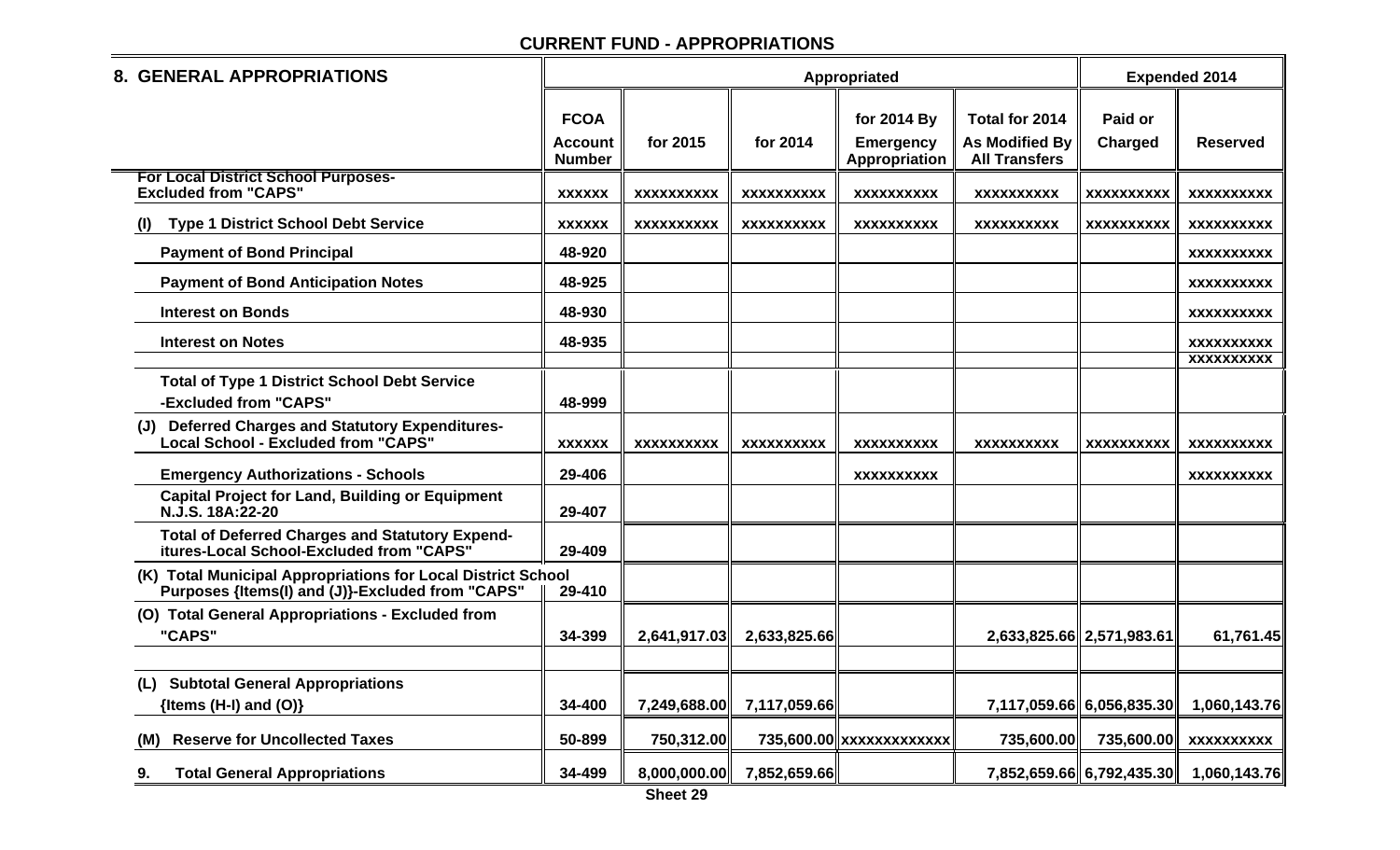| 8. GENERAL APPROPRIATIONS                        |                                                |                  |                  | Appropriated                                     |                                                                 | <b>Expended 2014</b>      |                  |
|--------------------------------------------------|------------------------------------------------|------------------|------------------|--------------------------------------------------|-----------------------------------------------------------------|---------------------------|------------------|
| <b>Summary of Appropriations</b>                 | <b>FCOA</b><br><b>Account</b><br><b>Number</b> | for 2015         | for 2014         | for 2014 By<br><b>Emergency</b><br>Appropriation | Total for 2014<br><b>As Modified By</b><br><b>All Transfers</b> | Paid or<br>Charged        | <b>Reserved</b>  |
| (A) Operations:                                  |                                                |                  |                  |                                                  |                                                                 |                           |                  |
| (a+b) Within "CAPS" - Including Contingent       | 34-299                                         | 3,838,452.97     | 3,770,837.00     |                                                  |                                                                 | 3,770,837.00 2,807,593.12 | 963,243.88       |
| <b>Statutory Expenditures</b>                    | <b>XXXXXXX</b>                                 | 769,318.00       | 712,397.00       |                                                  | 712,397.00                                                      | 677,258.57                | 35,138.43        |
| (a) Operations - Excluded from "CAPS"            | <b>XXXXXXX</b>                                 | <b>XXXXXXXXX</b> | <b>XXXXXXXXX</b> | <b>XXXXXXXXX</b>                                 | <b>XXXXXXXXX</b>                                                | XXXXXXXXX                 | <b>XXXXXXXXX</b> |
| <b>Other Operations</b>                          | 34-300                                         | 262,705.00       | 276,119.00       |                                                  | 276,119.00                                                      | 235,146.42                | 40,972.58        |
| <b>Uniform Construction Code</b>                 | 22-999                                         |                  |                  |                                                  |                                                                 |                           |                  |
| <b>Interlocal Municipal Service Agreements</b>   | 42-999                                         | 1,621,645.00     | 1,582,580.00     |                                                  |                                                                 | 1,582,580.00 1,562,080.00 | 20,500.00        |
| <b>Additional Appropriations Offset by Revs.</b> | 34-303                                         |                  |                  |                                                  |                                                                 |                           |                  |
| Public & Private Progs Offset by Revs.           | 40-999                                         | 7,067.03         | 39,222.66        |                                                  | 39,222.66                                                       | 38,933.79                 | 288.87           |
| <b>Total Operations - Excluded from "CAPS"</b>   | 34-305                                         | 1,891,417.03     | 1,897,921.66     |                                                  |                                                                 | 1,897,921.66 1,836,160.21 | 61,761.45        |
| (C) Capital Improvements                         | 44-999                                         | 142,500.00       | 139,904.00       |                                                  | 139,904.00                                                      | 139,904.00                |                  |
| (D) Municipal Debt Service                       | 45-999                                         | 608,000.00       | 596,000.00       |                                                  | 596,000.00                                                      | 595,919.40                | <b>XXXXXXXXX</b> |
| (E) Deferred Charges - Excluded from "CAPS"      | 46-999                                         |                  |                  | <b>XXXXXXXXX</b>                                 |                                                                 |                           | <b>XXXXXXXXX</b> |
| (F) Judgements                                   | 37-480                                         |                  |                  |                                                  |                                                                 |                           |                  |
| (G) Cash Deficit - With Prior Consent of LFB     | 46-885                                         |                  |                  | <b>XXXXXXXXX</b>                                 |                                                                 |                           | <b>XXXXXXXXX</b> |
| (K) Local School District Purposes               | 29-410                                         |                  |                  |                                                  |                                                                 |                           | <b>XXXXXXXXX</b> |
| (N) Transferred to Board of Education            | 29-405                                         |                  |                  | <b>XXXXXXXXX</b>                                 |                                                                 |                           | <b>XXXXXXXXX</b> |
| (M) Reserve for Uncollected Taxes                | 50-899                                         | 750,312.00       | 735,600.00       | <b>XXXXXXXXX</b>                                 | 735,600.00                                                      | 735,600.00                | <b>XXXXXXXXX</b> |
| <b>Total General Appropriations</b>              | 34-499                                         | 8,000,000.00     | 7,852,659.66     |                                                  |                                                                 | 7,852,659.66 6,792,435.30 | 1,060,143.76     |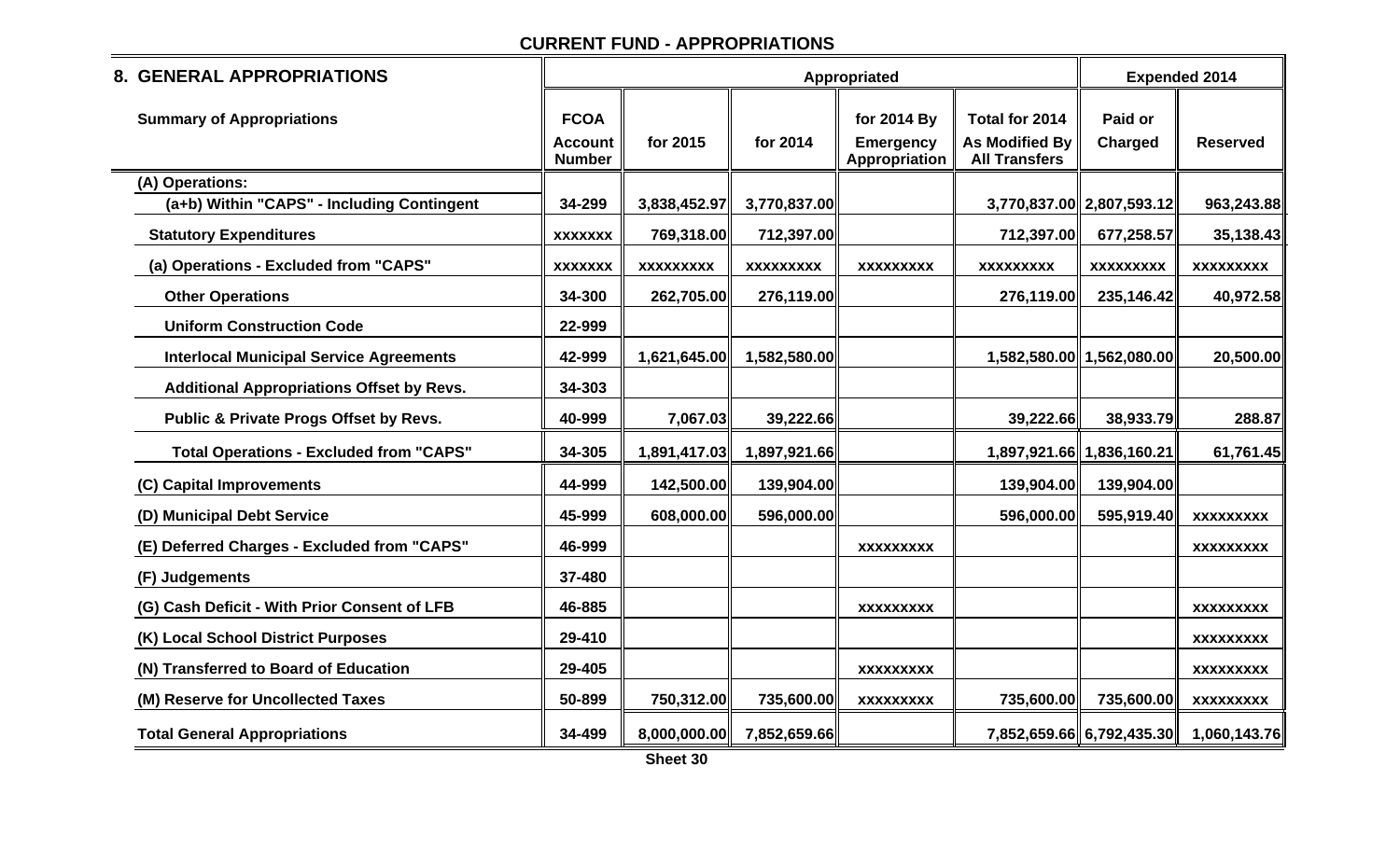# **DEDICATED WATER UTILITY BUDGET**

|                                                          | <b>FCOA</b>    |                     | Anticipated         |                     |                                                           |
|----------------------------------------------------------|----------------|---------------------|---------------------|---------------------|-----------------------------------------------------------|
| <b>10. DEDICATED REVENUES FROM WATER UTILITY</b>         | <b>Account</b> |                     |                     | <b>Realized in</b>  |                                                           |
|                                                          | <b>Number</b>  | for 2015            | for 2014            | Cash in 2014        |                                                           |
| <b>Operating Surplus Anticipated</b>                     | 08-501         | 525,000.00          | 525,000.00          | 525,000.00          |                                                           |
| <b>Operating Surplus Anticipated with Prior Written</b>  |                |                     |                     |                     |                                                           |
| <b>Consent of Director of Local Government Services</b>  | 08-502         |                     |                     |                     |                                                           |
| <b>Total Operating Surplus Anticipated</b>               | 08-500         | 525,000.00          | 525,000.00          | 525,000.00          |                                                           |
| <b>Rents</b>                                             | 08-503         | 1,646,518.00        | 1,618,281.00        | 1,712,526.03        |                                                           |
| <b>Fire Hydrant Service</b>                              | 08-504         |                     |                     |                     | * Note: Use pages 31,32 and 33 for<br>water utility only. |
| <b>Miscellaneous</b>                                     | 08-505         | 13,200.00           | 13,200.00           | 15,399.85           |                                                           |
| <b>Interest on Investments and Deposits</b>              | 08-506         |                     |                     |                     | All other utilities use sheets 34,35<br>and 36.           |
|                                                          |                |                     |                     |                     |                                                           |
| Water Capital - Reserve for Payment of Debt Service      | 08-508         |                     |                     |                     |                                                           |
|                                                          |                |                     |                     |                     |                                                           |
| Special Items of General Revenue Anticipated with Prior  |                |                     |                     |                     |                                                           |
| Written Consent of Director of Local Government Services | <b>XXXXXXX</b> | <b>XXXXXXXXXXXX</b> | <b>XXXXXXXXXXXX</b> | <b>XXXXXXXXXXXX</b> |                                                           |
| Developer's Agreement - MUA Loan Repayment               | 08-507         | 49,445.00           | 49,445.00           | 49,444.44           |                                                           |
|                                                          |                |                     |                     |                     |                                                           |
|                                                          |                |                     |                     |                     |                                                           |
| <b>Deficit (General Budget)</b>                          | 08-549         |                     |                     |                     |                                                           |
| <b>Total Water Utility Revenues</b>                      | 08-599         | 2,234,163.00        | 2,205,926.00        | 2,302,370.32        |                                                           |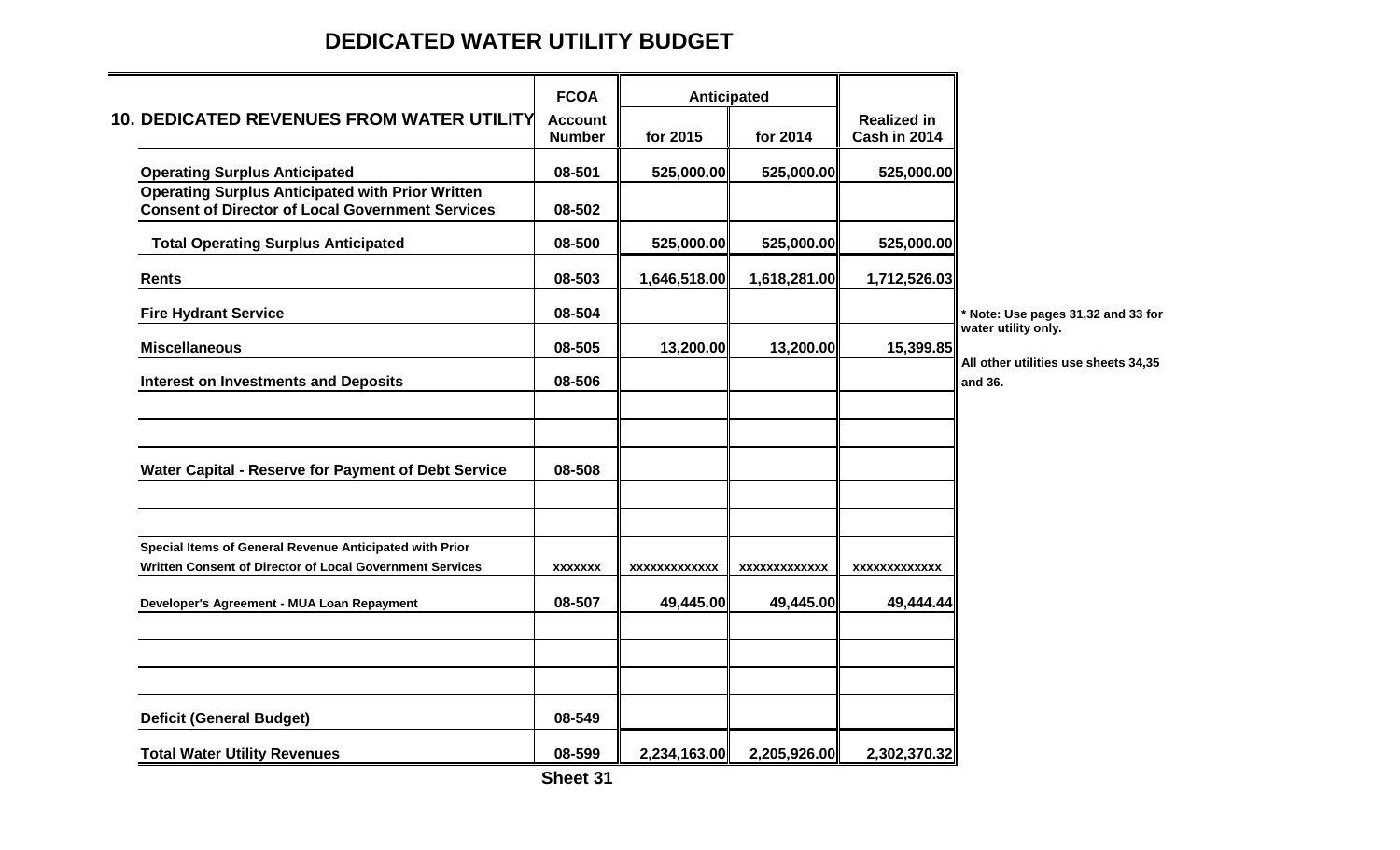# **DEDICATED WATER UTILITY BUDGET - (Continued)** Note: Use Sheet 32 for Water Utility only.

|                                                                       |                                                |                    |                    | Appropriated                                     |                                                                 |                           | <b>Expended 2014</b>     |
|-----------------------------------------------------------------------|------------------------------------------------|--------------------|--------------------|--------------------------------------------------|-----------------------------------------------------------------|---------------------------|--------------------------|
| <b>11. APPROPRIATIONS FOR WATER UTILITY</b>                           | <b>FCOA</b><br><b>Account</b><br><b>Number</b> | for 2015           | for 2014           | for 2014 By<br><b>Emergency</b><br>Appropriation | Total for 2014<br><b>As Modified By</b><br><b>All Transfers</b> | Paid or<br><b>Charged</b> | <b>Reserved</b>          |
| <b>Operating:</b>                                                     | <b>XXXXXXX</b>                                 | <b>XXXXXXXXXXX</b> | <b>XXXXXXXXXXX</b> | <b>XXXXXXXXXXX</b>                               | <b>XXXXXXXXXXX</b>                                              | <b>XXXXXXXXXXXX</b>       | <b>XXXXXXXXXXXX</b>      |
| <b>Salaries &amp; Wages</b>                                           | 55-501                                         | 325,715.00         | 336,635.00         |                                                  | 336,635.00                                                      | 287,940.55                | 48,694.45                |
| <b>Other Expenses</b>                                                 | 55-502                                         | 1,228,948.00       | 1,203,491.00       |                                                  | 1,203,491.00                                                    | 833,121.94                | 370,369.06               |
| <b>Capital Improvements:</b>                                          | <b>XXXXXXX</b>                                 | <b>XXXXXXXXXXX</b> | <b>XXXXXXXXXXX</b> | <b>XXXXXXXXXXX</b>                               | <b>XXXXXXXXXXX</b>                                              | <b>XXXXXXXXXXXX</b>       | <b>XXXXXXXXXXXX</b>      |
| <b>Down Payments on Improvements</b>                                  | 55-510                                         |                    |                    |                                                  |                                                                 |                           |                          |
| <b>Capital Improvement Fund</b>                                       | 55-511                                         | 50,000.00          | 50,000.00          | <b>XXXXXXXXXXX</b>                               | 50,000.00                                                       | 50,000.00                 |                          |
| <b>Capital Outlay</b>                                                 | 55-512                                         | 60,000.00          | 60,000.00          |                                                  | 60,000.00                                                       | 22,127.75                 | 37,872.25                |
|                                                                       |                                                |                    |                    |                                                  |                                                                 |                           |                          |
| <b>Debt Service:</b>                                                  | <b>XXXXXXX</b>                                 | <b>XXXXXXXXXXX</b> | <b>XXXXXXXXXXX</b> | <b>XXXXXXXXXXX</b>                               | <b>XXXXXXXXXXX</b>                                              | <b>XXXXXXXXXXXX</b>       | <b>XXXXXXXXXXXX</b>      |
| <b>Payment of Bond Principal</b>                                      | 55-520                                         |                    |                    |                                                  |                                                                 |                           | XXXXXXXXXXX              |
| <b>Payment of Bond Anticipation Notes and</b><br><b>Capital Notes</b> | 55-521                                         | 399,000.00         | 390,000.00         |                                                  | 390,000.00                                                      |                           | 390,000.00 xxxxxxxxxxx   |
| <b>Interest on Bonds</b>                                              | 55-522                                         |                    |                    |                                                  |                                                                 |                           | <b>XXXXXXXXXXXX</b>      |
| <b>Interest on Notes</b>                                              | 55-523                                         | 30,000.00          | 29,000.00          |                                                  | 29,000.00                                                       |                           | $11,751.23$ xxxxxxxxxxxx |
| <b>Developer's MUA Loan Repayment</b>                                 | 55-525                                         | 50,500.00          | 50,000.00          |                                                  | 50,000.00                                                       |                           | 49,164.90 xxxxxxxxxxxx   |
| <b>NJEIT Loan - Principal &amp; Interest</b>                          | 55-525                                         | 29,500.00          | 29,500.00          |                                                  | 29,500.00                                                       |                           | 27,029.40 xxxxxxxxxxx    |
|                                                                       |                                                |                    |                    |                                                  |                                                                 |                           | XXXXXXXXXXX              |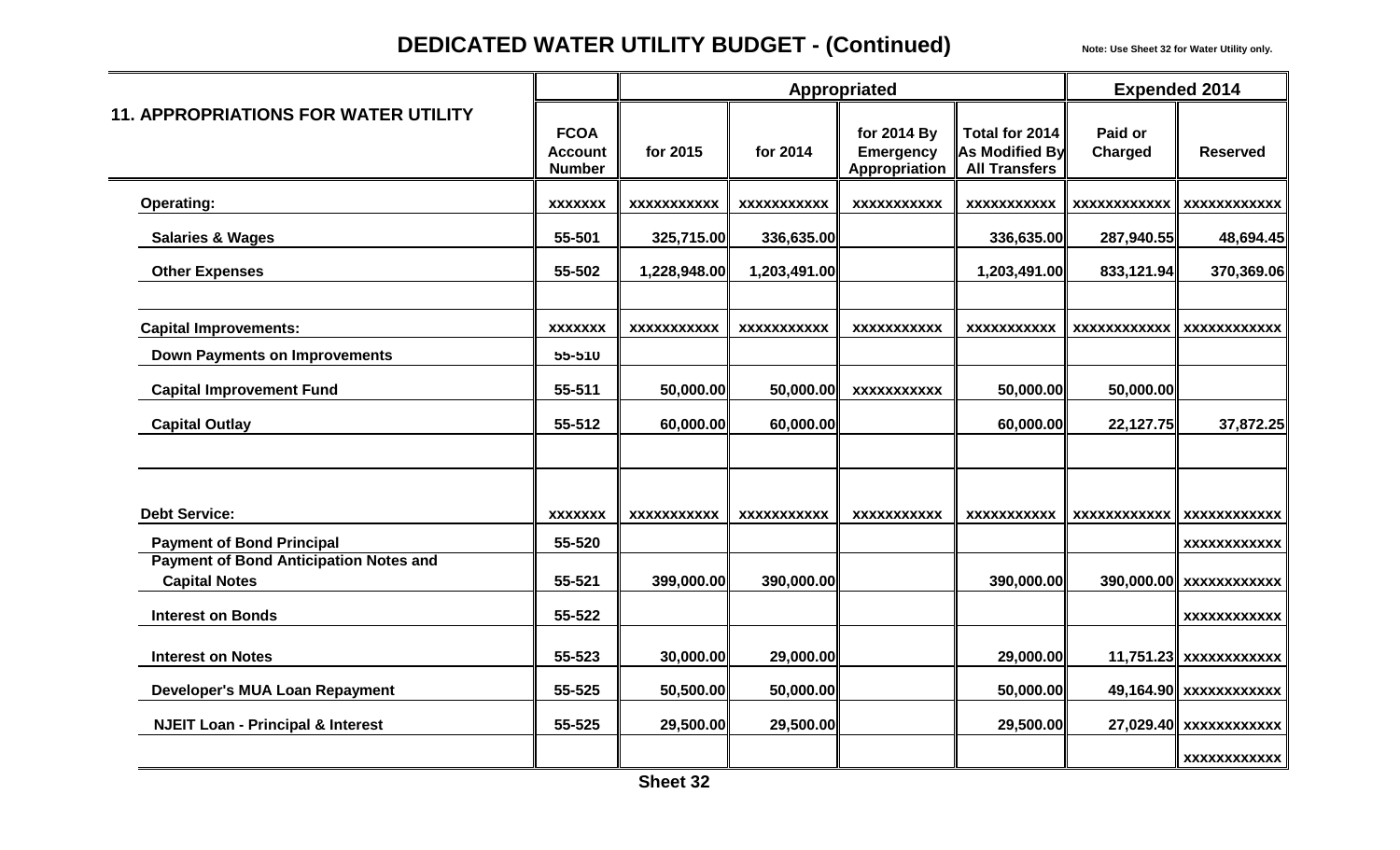# **DEDICATED WATER UTILITY BUDGET - (Continued)** Note: Use Sheet 33 for Water Utility only.

|                                                                           |                                                |                   |                   | Appropriated                                     |                                                          | <b>Expended 2014</b>      |                    |
|---------------------------------------------------------------------------|------------------------------------------------|-------------------|-------------------|--------------------------------------------------|----------------------------------------------------------|---------------------------|--------------------|
| <b>11. APPROPRIATIONS FOR WATER UTILITY</b>                               | <b>FCOA</b><br><b>Account</b><br><b>Number</b> | for 2015          | for 2014          | for 2014 By<br><b>Emergency</b><br>Appropriation | Total for 2014<br>As Modified By<br><b>All Transfers</b> | Paid or<br><b>Charged</b> | <b>Reserved</b>    |
| <b>Deferred Charges and Statutory Expenditures:</b>                       | <b>XXXXXXX</b>                                 | <b>XXXXXXXXXX</b> | <b>XXXXXXXXXX</b> | <b>XXXXXXXXXX</b>                                | <b>XXXXXXXXXX</b>                                        | <b>XXXXXXXXXXX</b>        | <b>XXXXXXXXXXX</b> |
| <b>DEFERRED CHARGES:</b>                                                  | <b>XXXXXXX</b>                                 | XXXXXXXXXX        | <b>XXXXXXXXXX</b> | XXXXXXXXXX                                       | <b>XXXXXXXXXX</b>                                        | <b>XXXXXXXXXXX</b>        | <b>XXXXXXXXXXX</b> |
| <b>Emergency Authorization</b>                                            | 55-530                                         |                   |                   | XXXXXXXXXX                                       |                                                          |                           | XXXXXXXXXX         |
|                                                                           |                                                |                   |                   | <b>XXXXXXXXXX</b>                                |                                                          |                           | <b>XXXXXXXXXXX</b> |
|                                                                           |                                                |                   |                   | XXXXXXXXXX                                       |                                                          |                           | <b>XXXXXXXXXXX</b> |
|                                                                           |                                                |                   |                   | XXXXXXXXXX                                       |                                                          |                           | <b>XXXXXXXXXXX</b> |
| <b>STATUTORY EXPENDITURES:</b>                                            | <b>XXXXXXX</b>                                 | <b>XXXXXXXXXX</b> | <b>XXXXXXXXXX</b> | <b>XXXXXXXXXX</b>                                | <b>XXXXXXXXXX</b>                                        | <b>XXXXXXXXXXX</b>        | <b>XXXXXXXXXXX</b> |
| <b>Contribution To:</b><br><b>Public Employees' Retirement System</b>     | 55-540                                         | 24,900.00         | 22,500.00         |                                                  | 22,500.00                                                | 22,500.00                 |                    |
| <b>Social Security System (O.A.S.I.)</b>                                  | 55-541                                         | 30,600.00         | 29,800.00         |                                                  | 29,800.00                                                | 22,119.33                 | 7,680.67           |
| <b>Unemployment Compensation Insurance</b><br>(N.J.S.A. 43:21-3 et. Seq.) | 55-542                                         | 5,000.00          | 5,000.00          |                                                  | 5,000.00                                                 | 5,000.00                  |                    |
|                                                                           |                                                |                   |                   |                                                  |                                                          |                           |                    |
| <b>Judgments</b>                                                          | 55-531                                         |                   |                   |                                                  |                                                          |                           |                    |
| Deficit in Operations in Prior years                                      | 55-532                                         |                   |                   | XXXXXXXXXX                                       |                                                          |                           | <b>XXXXXXXXXXX</b> |
| <b>Surplus (General Budget)</b>                                           | 55-545                                         |                   |                   | <b>XXXXXXXXXX</b>                                |                                                          |                           | <b>XXXXXXXXXXX</b> |
| <b>Total Water Utility Appropriations</b>                                 | 55-599                                         | 2,234,163.00      | 2,205,926.00      |                                                  | 2,205,926.00                                             | 1,720,755.10              | 464,616.43         |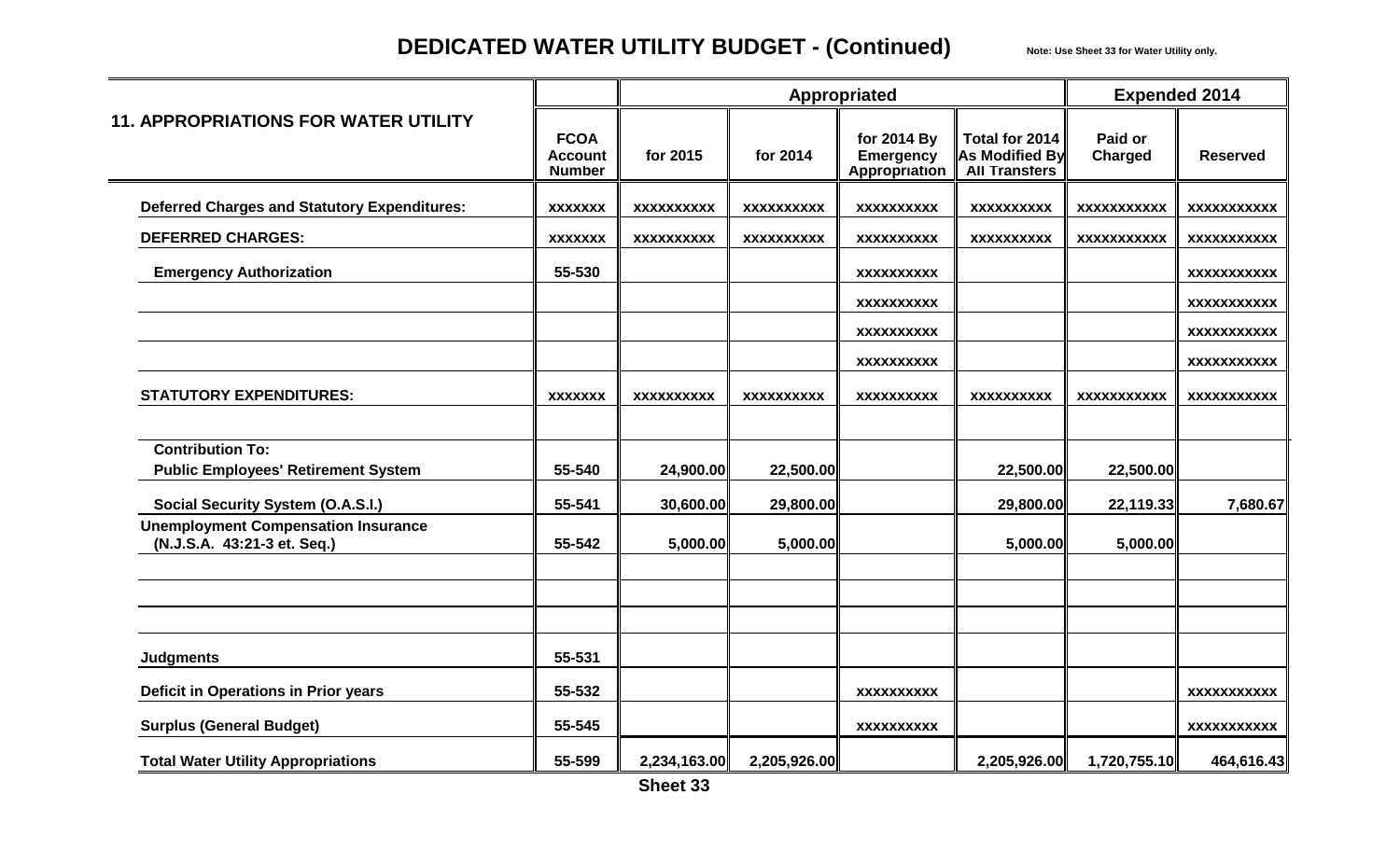#### **DEDICATED UTILITY BUDGET SEWER**

| <b>12. DEDICATED REVENUES FROM</b>                                                                                  | <b>FCOA</b>    |                   | Anticipated       |                    |                                                            |
|---------------------------------------------------------------------------------------------------------------------|----------------|-------------------|-------------------|--------------------|------------------------------------------------------------|
| <b>Sewer Utility</b>                                                                                                | <b>Account</b> |                   |                   | <b>Realized in</b> |                                                            |
|                                                                                                                     | <b>Number</b>  | for 2015          | for 2014          | Cash in 2014       |                                                            |
| <b>Operating Surplus Anticipated</b>                                                                                | 08-501         | 335,000.00        | 235,000.00        | 235,000.00         |                                                            |
| <b>Operating Surplus Anticipated with Prior Written</b><br><b>Consent of Director of Local Government Services</b>  | 08-502         |                   |                   |                    |                                                            |
| <b>Total Operating Surplus Anticipated</b>                                                                          | 08-500         | 335,000.00        | 235,000.00        | 235,000.00         |                                                            |
| <b>User Charges</b>                                                                                                 | 08-503         | 1,312,217.00      | 1,375,282.00      | 1,412,747.65       |                                                            |
| <b>Miscellaneous</b>                                                                                                | 08-505         | 31,420.00         | 5,420.00          | 96,967.77          |                                                            |
|                                                                                                                     |                |                   |                   |                    | Use a separate set of sheets for<br>each separate utility. |
| Sewer Capital - Reserve for Payment of Debt Service                                                                 | 08-509         |                   |                   |                    |                                                            |
|                                                                                                                     |                |                   |                   |                    |                                                            |
|                                                                                                                     |                |                   |                   |                    |                                                            |
| Special Items of General Revenue Anticipated with Prior<br>Written Consent of Director of Local Government Services | <b>XXXXXXX</b> | <b>XXXXXXXXXX</b> | <b>XXXXXXXXXX</b> | <b>XXXXXXXXXX</b>  |                                                            |
|                                                                                                                     |                |                   |                   |                    |                                                            |
|                                                                                                                     |                |                   |                   |                    |                                                            |
| <b>Deficit (General Budget)</b>                                                                                     | 08-549         |                   |                   |                    |                                                            |
| <b>Total Sewer Utility Revenues</b>                                                                                 | 08-599         | 1,678,637.00      | 1,615,702.00      | 1,744,715.42       |                                                            |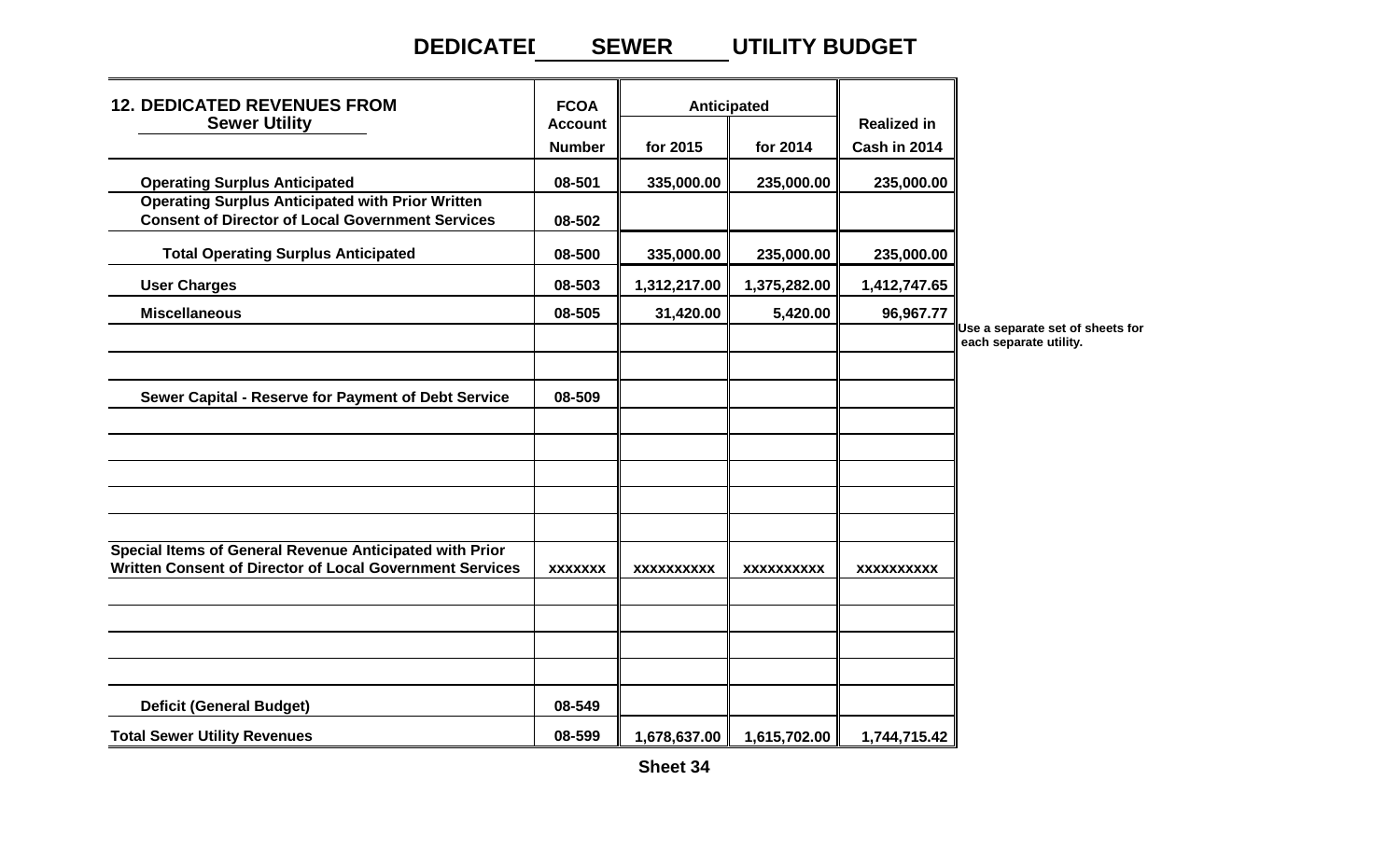#### **DEDICATI UTILITY BUDGET - (Continued) SEWER**

|                                                                       |                                                |                 | Appropriated       |                                                  | <b>Expended 2014</b>                                     |                     |                     |
|-----------------------------------------------------------------------|------------------------------------------------|-----------------|--------------------|--------------------------------------------------|----------------------------------------------------------|---------------------|---------------------|
| <b>13. APPROPRIATIONS FOR</b><br><b>Sewer Utility</b>                 | <b>FCOA</b><br><b>Account</b><br><b>Number</b> | for 2015        | for 2014           | for 2014 By<br><b>Emergency</b><br>Appropriation | Total for 2014<br>As Modified By<br><b>All Transfers</b> | Paid or<br>Charged  | <b>Reserved</b>     |
| <b>Operating:</b>                                                     | <b>XXXXXXX</b>                                 | XXXXXXXXXXX     | <b>XXXXXXXXXXX</b> | <b>XXXXXXXXXXX</b>                               | <b>XXXXXXXXXXX</b>                                       | <b>XXXXXXXXXXXX</b> | <b>XXXXXXXXXXXX</b> |
| <b>Salaries &amp; Wages</b>                                           | 55-501                                         | 296,610.00      | 293,790.00         |                                                  | 293,790.00                                               | 253,638.34          | 40,151.66           |
| <b>Other Expenses</b>                                                 | 55-502                                         | 991,587.00      | 944,417.00         |                                                  | 944,417.00                                               | 643,661.67          | 300,755.33          |
|                                                                       |                                                |                 |                    |                                                  | ٠                                                        |                     | $\blacksquare$      |
| <b>Capital Improvements:</b>                                          | <b>XXXXXXX</b>                                 | XXXXXXXXXXX     | XXXXXXXXXXX        | <b>XXXXXXXXXX</b>                                | xxxxxxxxxxx                                              | <b>XXXXXXXXXXXX</b> | <b>XXXXXXXXXXXX</b> |
| <b>Down Payments on Improvements</b>                                  | 55-510                                         |                 |                    |                                                  |                                                          |                     |                     |
| <b>Capital Improvement Fund</b>                                       | 55-511                                         | 10,000.00       | 10,000.00          | <b>XXXXXXXXXXX</b>                               | 10,000.00                                                | 10,000.00           |                     |
| <b>Capital Outlay</b>                                                 | 55-512                                         | 35,000.00       | 35,000.00          |                                                  | 35,000.00                                                | 27,927.75           | 7,072.25            |
|                                                                       |                                                |                 |                    |                                                  |                                                          |                     |                     |
| <b>Debt Service:</b>                                                  | <b>XXXXXXX</b>                                 | <b>XXXXXXXX</b> | <b>XXXXXXXX</b>    | <b>XXXXXXXXXXX</b>                               | xxxxxxxxxxx                                              | <b>XXXXXXXXXXXX</b> | <b>XXXXXXXXXXXX</b> |
| <b>Payment of Bond Principal</b>                                      | 55-520                                         |                 |                    |                                                  |                                                          |                     | xxxxxxxxxxxx        |
| <b>Payment of Bond Anticipation Notes and</b><br><b>Capital Notes</b> | 55-521                                         | 275,000.00      | 263,000.00         |                                                  | 263,000.00                                               | 263,000.00          | <b>XXXXXXXXXXXX</b> |
| <b>Interest on Bonds</b>                                              | 55-522                                         |                 |                    |                                                  |                                                          |                     | <b>XXXXXXXXXXXX</b> |
| <b>Interest on Notes</b>                                              | 55-523                                         | 15,000.00       | 17,000.00          |                                                  | 17,000.00                                                | 5,550.12            | <b>XXXXXXXXXXXX</b> |
|                                                                       |                                                |                 |                    |                                                  |                                                          |                     | <b>XXXXXXXXXXXX</b> |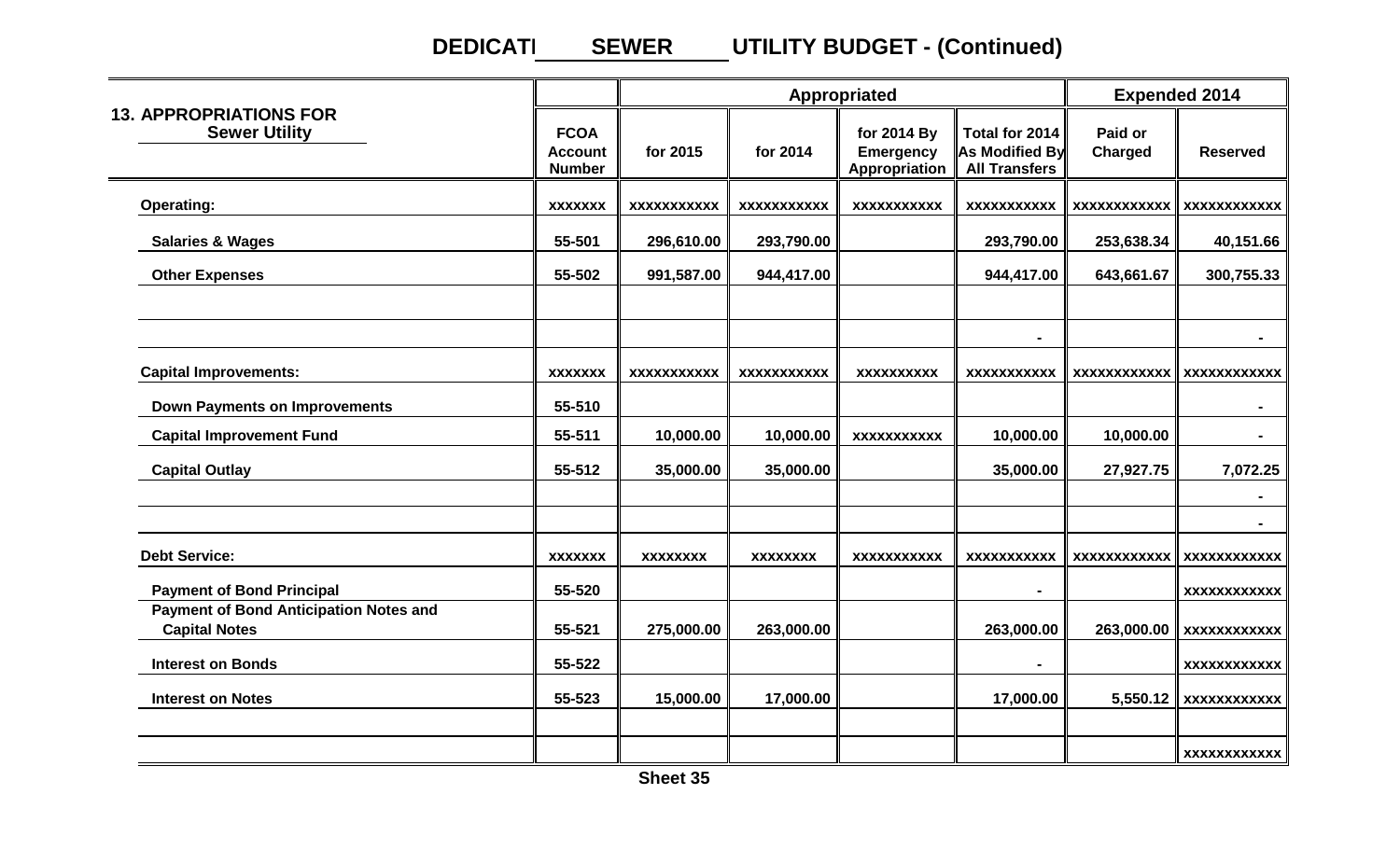#### **DEDICATI UTILITY BUDGET - (Continued) SEWER**

|                                                                          |                                                |                    |                    | Appropriated                                     |                                                          | <b>Expended 2014</b>      |                     |
|--------------------------------------------------------------------------|------------------------------------------------|--------------------|--------------------|--------------------------------------------------|----------------------------------------------------------|---------------------------|---------------------|
| <b>13. APPROPRIATIONS FOR</b><br><b>Sewer Utility</b>                    | <b>FCOA</b><br><b>Account</b><br><b>Number</b> | for 2015           | for 2014           | for 2014 By<br><b>Emergency</b><br>Appropriation | Total for 2014<br>As Modified By<br><b>All Transfers</b> | Paid or<br><b>Charged</b> | <b>Reserved</b>     |
| <b>Deferred Charges and Statutory Expenditures:</b>                      | <b>XXXXXXX</b>                                 | <b>XXXXXXXXXXX</b> | <b>XXXXXXXXXXX</b> | <b>XXXXXXXXXXX</b>                               | XXXXXXXXXXX                                              | xxxxxxxxxxxx              | <b>XXXXXXXXXXXX</b> |
| <b>DEFERRED CHARGES:</b>                                                 | <b>XXXXXXX</b>                                 | XXXXXXXXXXX        | <b>XXXXXXXXXXX</b> | <b>XXXXXXXXXXX</b>                               | <b>XXXXXXXXXXX</b>                                       | <b>XXXXXXXXXXXX</b>       | <b>XXXXXXXXXXXX</b> |
| <b>Emergency Authorizations</b>                                          | 55-530                                         |                    |                    | <b>XXXXXXXXXXX</b>                               |                                                          |                           | <b>XXXXXXXXXXXX</b> |
|                                                                          |                                                |                    |                    | <b>XXXXXXXXXXX</b>                               |                                                          |                           | <b>XXXXXXXXXXXX</b> |
|                                                                          |                                                |                    |                    | <b>XXXXXXXXXXX</b>                               |                                                          |                           | <b>XXXXXXXXXXXX</b> |
|                                                                          |                                                |                    |                    | <b>XXXXXXXXXXX</b>                               |                                                          |                           | <b>XXXXXXXXXXXX</b> |
|                                                                          |                                                |                    |                    | <b>XXXXXXXXXXX</b>                               |                                                          |                           | <b>XXXXXXXXXXXX</b> |
| <b>STATUTORY EXPENDITURES:</b>                                           | <b>XXXXXXX</b>                                 | <b>XXXXXXXXXXX</b> | <b>XXXXXXXXXXX</b> | <b>XXXXXXXXXXX</b>                               | XXXXXXXXXXX                                              | <b>XXXXXXXXXXXX</b>       | <b>XXXXXXXXXXXX</b> |
| <b>Contribution To:</b><br><b>Public Employees' Retirement System</b>    | 55-540                                         | 21,940.00          | 19,820.00          |                                                  | 19,820.00                                                | 19,820.00                 |                     |
| <b>Social Security System (O.A.S.I.)</b>                                 | 55-541                                         | 28,500.00          | 27,675.00          |                                                  | 27,675.00                                                | 19,427.65                 | 8,247.35            |
| <b>Unemployment Compensation Insurance</b><br>(N.J.S.A.43:21-3 et. seq.) | 55-542                                         | 5,000.00           | 5,000.00           |                                                  | 5,000.00                                                 | 5,000.00                  |                     |
|                                                                          |                                                |                    |                    |                                                  |                                                          |                           |                     |
| <b>Judgments</b>                                                         | 55-531                                         |                    |                    |                                                  |                                                          |                           |                     |
| <b>Deficits in Operations in Prior Years</b>                             | 55-532                                         |                    |                    | <b>XXXXXXXXXXX</b>                               |                                                          |                           | <b>XXXXXXXXXXXX</b> |
| <b>Surplus (General Budget)</b>                                          | 55-545                                         |                    |                    | <b>XXXXXXXXXXX</b>                               |                                                          |                           | <b>XXXXXXXXXXXX</b> |
| <b>Total Sewer Utility Appropriations</b>                                | 55-599                                         | 1,678,637.00       | 1,615,702.00       |                                                  | 1,615,702.00                                             | 1,248,025.53              | 356,226.59          |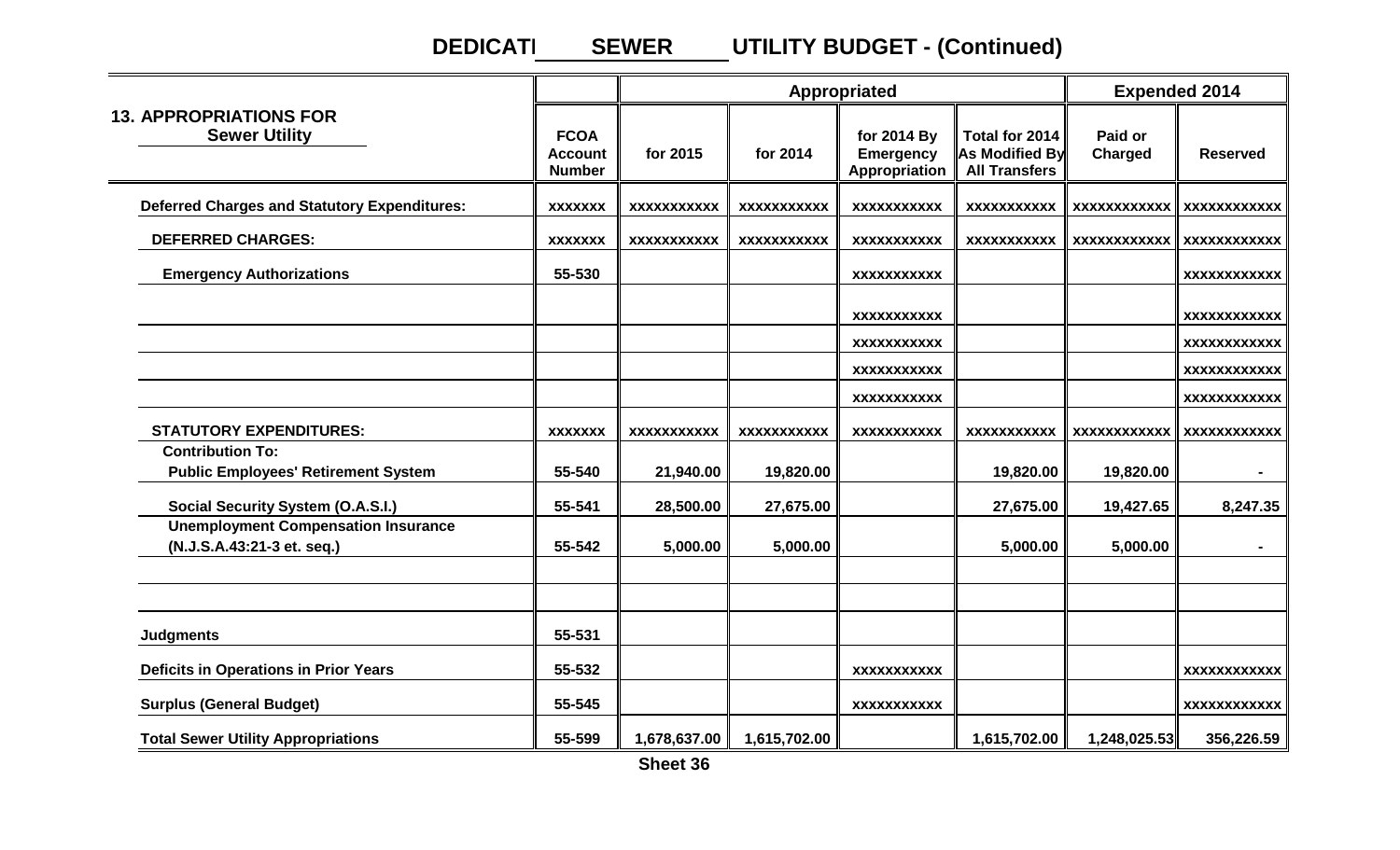# **DEDICATED ASSESSMENT BUDGET**

|                                               |             |      | <b>Anticipated</b> | <b>Realized in</b>   |
|-----------------------------------------------|-------------|------|--------------------|----------------------|
| <b>14. DEDICATED REVENUES FROM</b>            | <b>FCOA</b> | 2015 | 2014               | Cash in 2014         |
| <b>Assessment Cash</b>                        | 51-101      |      |                    |                      |
|                                               |             |      |                    |                      |
| <b>Deficit (General Budget)</b>               | 51-885      |      |                    |                      |
| <b>Total Assessment Revenues</b>              | 51-899      |      |                    |                      |
|                                               |             |      | Appropriated       | <b>Expended 2014</b> |
| <b>15. APPROPRIATIONS FOR ASSESSMENT DEBT</b> |             | 2015 | 2014               | Paid or Charged      |
| <b>Payment of Bond Principal</b>              | 51-920      |      |                    |                      |
| <b>Payment of Bond Anticipation Notes</b>     | 51-925      |      |                    |                      |
| <b>Total Assessment Appropriations</b>        | 51-999      |      |                    |                      |

### **DEDICATED WATER UTILITY ASSESSMENT BUDGET**

|                                                      |             | Anticipated |              | <b>Realized in</b>   |
|------------------------------------------------------|-------------|-------------|--------------|----------------------|
| <b>14. DEDICATED REVENUES FROM</b>                   | <b>FCOA</b> | 2015        | 2014         | Cash in 2014         |
| <b>Assessment Cash</b>                               | 52-101      |             |              |                      |
|                                                      |             |             |              |                      |
| <b>Deficit Water Utility Budget</b>                  | 52-885      |             |              |                      |
| <b>Total Water Utility Assessment Revenues</b>       | 52-899      |             |              |                      |
|                                                      |             |             | Appropriated | <b>Expended 2014</b> |
| <b>15. APPROPRIATIONS FOR ASSESSMENT DEBT</b>        |             | 2015        | 2014         | Paid or Charged      |
| <b>Payment of Bond Principal</b>                     | 52-920      |             |              |                      |
| <b>Payment of Bond Anticipation Notes</b>            | 52-925      |             |              |                      |
| <b>Total Water Utility Assessment Appropriations</b> | 52-999      |             |              |                      |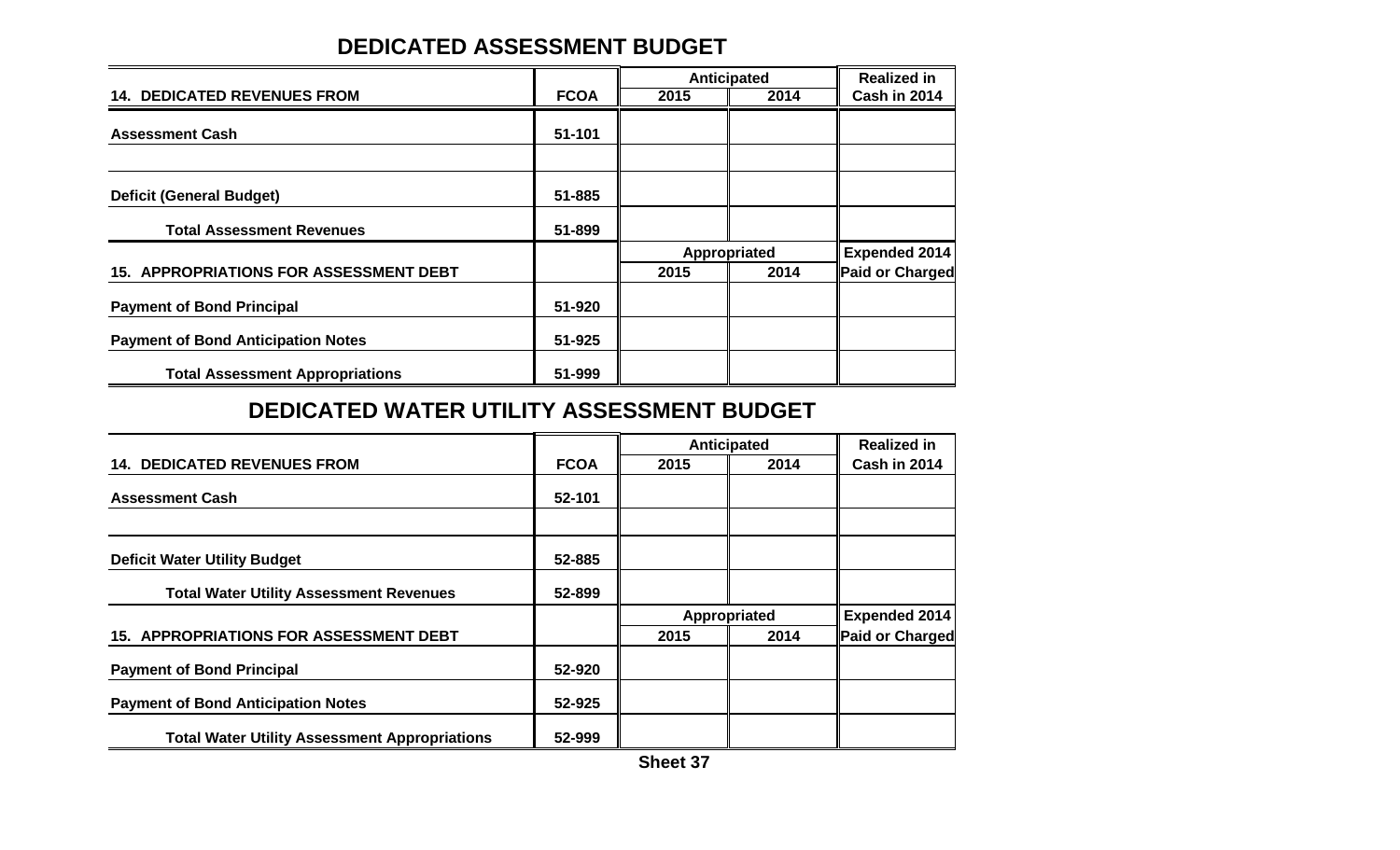#### **DEDICATED ASSESSMENT BUDGET UTILITY**

|                                               |             |      | Anticipated  | <b>Realized in</b>   |
|-----------------------------------------------|-------------|------|--------------|----------------------|
| <b>DEDICATED REVENUE FROM</b><br>14.          | <b>FCOA</b> | 2015 | 2014         | Cash in 2014         |
| <b>Assessment Cash</b>                        | 53-101      |      |              |                      |
|                                               |             |      |              |                      |
| <b>Deficit</b>                                | 53-885      |      |              |                      |
| <b>Total</b><br><b>Assessment Revenues</b>    | 53-899      |      |              |                      |
|                                               |             |      |              |                      |
|                                               |             |      | Appropriated | <b>Expended 2014</b> |
| <b>15. APPROPRIATIONS FOR ASSESSMENT DEBT</b> | <b>FCOA</b> | 2015 | 2014         | Paid or Charged      |
| <b>Payment of Bond Principal</b>              | 53-920      |      |              |                      |
| <b>Payment of Bond Anticipation Notes</b>     | 53-925      |      |              |                      |
| <b>Utility</b><br>Total                       |             |      |              |                      |

Dedication by Rider - (N.J.S.A. 40A:4-39) "The dedicated revenues anticipated during the year 2013 from Animal Control, State or Federal Aid for Maintenance of Libraries, Bequest, Escheat; Federal Grant; Construction Code Fees Due Hackensack Meadowlands Development Commission; Outside Employment of Off-Duty Municipal Police Officers; Unemployment Compensation Insurance; Reimbursement of Sale of Gasoline to State Automobiles; State Training Fees - Uniform Construction Code Act; Older Americans Act - Program Contributions; Municipal Alliance on Alcoholism and Drug Abuse - Program Income, Housing and Community Development Act of 1974, Uniform Fire Safety Act Penalty Monies (NJSA 52:27D-192), Developer's Escrow Fund (NJSA 40:55D-53.1), Municipal Public Defender P.L. 1997 c.256, Open Space, Recreation, Farmland and Historic Preservation Trust, Accumulated Absences NJAC 5:30-15, Snow Removal Trust Fund P.L. 2001 c.138, Disposal of Forfeited Property P.L. 1986, c.135, Recycling Program P.L. 1981 c.278 amended by P.L. 1987, c.102, Parking Offenses Adjudication Act P.L. 1989, c.137, Wharton Pride Donations NJSA 40A:5-29, Uniform Fire Safety Act Penalty Monies (NJSA 52:27D-192), Recreation Trust Fund P.L. 199, c.292, Self Insurance Programs (NJSA 40:10-1), Relocation Assistance Fund (NJSA 20:4-4.1a)

**are hereby anticipated as revenue and are hereby appropriated for the purposes to which said revenue is dedicated by statute or other legal requirement."**

*(Insert additional, appropriate titles in space above when applicable, if resolution for rider has been approved by the Director)*

**Sheet 38**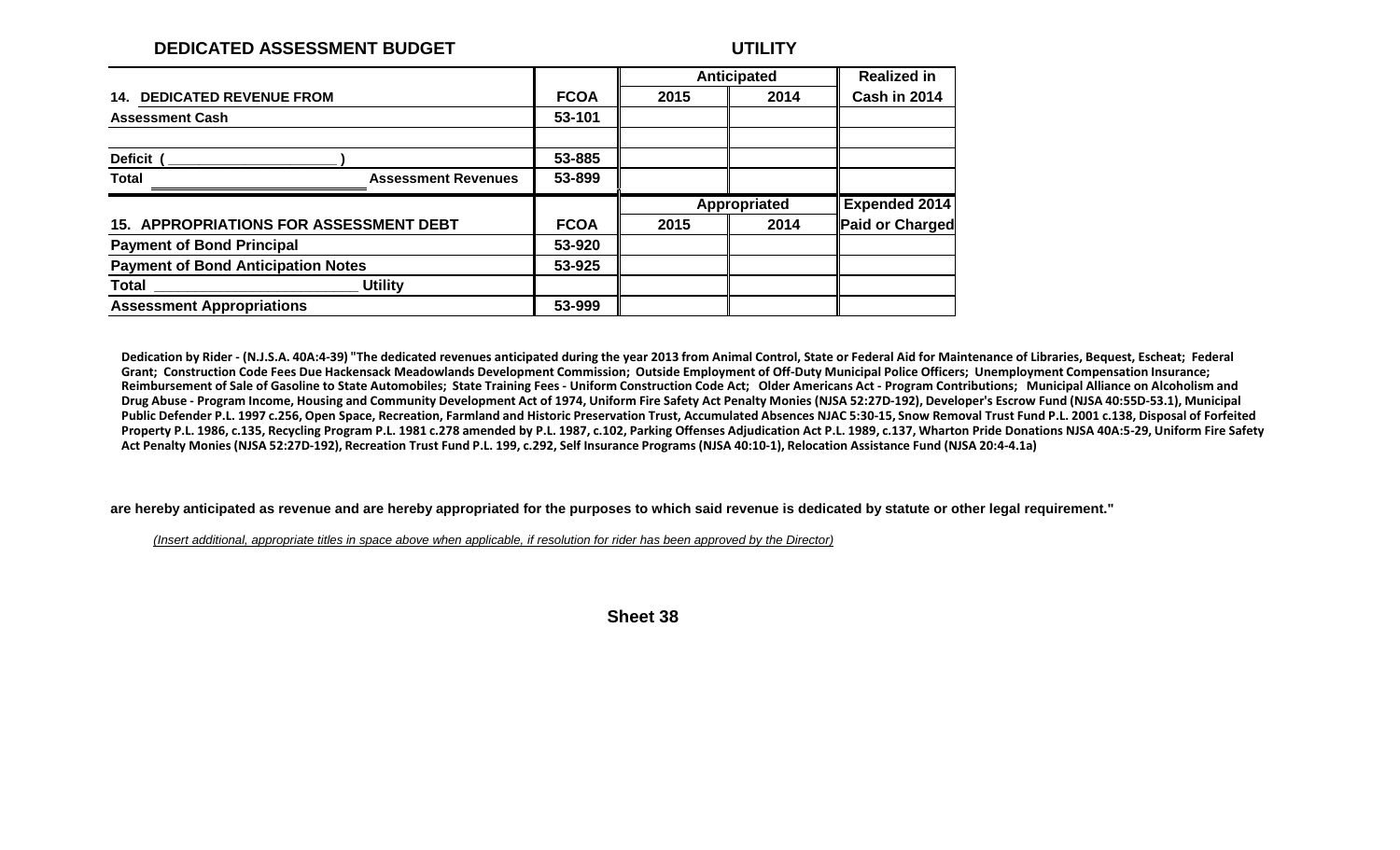#### **APPENDIX TO BUDGET STATEMENT**

#### **COMPARATIVE STATEMENT OF CURRENT FUND OPERATIONS AND CHANGE IN**

#### **CURRENT FUND BALANCE SHEET - DECEMBER 31, 2014 CURRENT SURPLUS**

| <b>ASSETS</b>                                                    |                 |                 |                                                                              |         |
|------------------------------------------------------------------|-----------------|-----------------|------------------------------------------------------------------------------|---------|
| <b>Cash and Investments</b>                                      | 1110100         | 5,504,785.79    | Surplus Balance, January 1st                                                 | 2310100 |
| Due from State of N.J.(c.20 P.L. 1971)                           | 1111000         |                 | <b>ICURRENT REVENUES ON A CASH BASIS:</b>                                    |         |
| <b>Federal and State Grants Receivable</b>                       | 1110200         |                 | <b>Current Taxes</b><br>(Percentage collected: 2014 98.80% 2013 99.08%)      | 2310200 |
| <b>Receivables with Offsetting Reserves:</b>                     | <b>XXXXXXXX</b> | <b>XXXXXXXX</b> | <b>Delinquent Taxes</b>                                                      | 2310300 |
| <b>Taxes Receivable</b>                                          | 1110300         | 225,592.60      | <b>Other Revenues and Additions to Income</b>                                | 2310400 |
| <b>Tax Title Liens Receivable</b>                                | 1110400         | 26,367.20       | <b>Total Funds</b>                                                           | 2310500 |
| <b>Property Acquired by Tax Title Lien</b><br>Liquidation        | 1110500         | 71,300.00       | <b>EXPENDITURES AND TAX REQUIREMENTS:</b><br><b>Municipal Appropriations</b> | 2310600 |
| <b>Other Receivables</b>                                         | 1110600         |                 | <b>School Taxes (Including Local and Regional)</b>                           | 2310700 |
| Deferred Charges Required to be in 2015 Budget                   | 1110700         |                 | <b>County Taxes (Including Added Tax Amounts)</b>                            | 2310800 |
| Deferred Charges Required to be in Budgets<br>Subsequent to 2015 | 1110800         |                 | <b>Special District Taxes</b>                                                | 2310900 |
| <b>Total Assets</b>                                              | 1110900         | 5,828,045.59    | Other Expenditures and Deductions from Income                                | 2311000 |
| <b>LIABILITIES, RESERVES, AND SURPLUS</b>                        |                 |                 | <b>Total Expenditures and Tax Requirements</b>                               | 2311100 |
| * Cash Liabilities                                               | 2110100         | 3,877,078.66    | Less: Expenditures to be Raised by Future Taxes                              | 2311200 |
| <b>Reserves for Receivables</b>                                  | 2110200         | 323,259.80      | <b>Total Adjusted Expenditures and Tax Requirements</b>                      | 2311300 |
| <b>Surplus</b>                                                   | 2110300         | 1,627,707.13    | Surplus Balance - December 31st                                              | 2311400 |
| <b>Total Liabilities, Reserves and Surplus</b>                   |                 | 5,828,045.59    | * Nearest even percentage may be used                                        |         |

|                 |                                           |                                                                              |                      | <b>YEAR 2014</b> | <b>YEAR 2013</b> |
|-----------------|-------------------------------------------|------------------------------------------------------------------------------|----------------------|------------------|------------------|
| 1110100         | 5,504,785.79                              | Surplus Balance, January 1st                                                 | 2310100              | 1,624,463.12     | 1,353,889.52     |
| 1111000         |                                           | <b>CURRENT REVENUES ON A CASH BASIS:</b>                                     |                      |                  |                  |
| 1110200         |                                           | "(Percentage collected: 2014 98.80% 2013 99.08%)                             | 2310200              | 19,596,721.82    | 19,348,696.61    |
| <b>XXXXXXXX</b> | <b>XXXXXXXX</b>                           | <b>Delinquent Taxes</b>                                                      | 2310300              | 177,981.42       | 302,481.77       |
| 1110300         | 225,592.60                                | <b>Other Revenues and Additions to Income</b>                                | 2310400              | 3,740,852.30     | 3,478,477.68     |
| 1110400         | 26,367.20                                 | <b>Total Funds</b>                                                           | 2310500              | 25,140,018.66    | 24,483,545.58    |
| 1110500         | 71,300.00                                 | <b>EXPENDITURES AND TAX REQUIREMENTS:</b><br><b>Municipal Appropriations</b> | 2310600              | 7,116,979.06     | 7,046,061.79     |
| 1110600         |                                           | <b>School Taxes (Including Local and Regional)</b>                           | 2310700              | 13,138,343.00    | 12,914,511.00    |
| 1110700         |                                           | <b>County Taxes (Including Added Tax Amounts)</b>                            | 2310800              | 1,793,430.05     | 1,824,124.91     |
| 1110800         |                                           | <b>Special District Taxes</b>                                                | 2310900              | 1,095,972.42     | 1,069,634.76     |
| 1110900         | 5,828,045.59                              | Other Expenditures and Deductions from Income                                | 2311000              | 367,587.00       | 4,750.00         |
|                 |                                           | <b>Total Expenditures and Tax Requirements</b>                               | 2311100              | 23,512,311.53    | 22,859,082.46    |
| 2110100         | 3,877,078.66                              | Less: Expenditures to be Raised by Future Taxes                              | 2311200              |                  |                  |
| 2110200         | 323,259.80                                | <b>Total Adjusted Expenditures and Tax Requirements</b>                      | 2311300              | 23,512,311.53    | 22,859,082.46    |
| 2110300         | 1,627,707.13                              | Surplus Balance - December 31st                                              | 2311400              | 1,627,707.13     | 1,624,463.12     |
|                 | <b>LIABILITIES, RESERVES, AND SURPLUS</b> |                                                                              | <b>Current Taxes</b> |                  |                  |

#### **Proposed Use of Current Fund Surplus in 2015 Budget**

| <b>School Tax Levy Unpaid</b>     | 2220100 |  |
|-----------------------------------|---------|--|
|                                   |         |  |
| <b>ILess: School Tax Deferred</b> | 2220200 |  |
| l*Balance Included in Above       |         |  |
| l"Cash Liabilities"               | 2220300 |  |

**(Important: This appendix must be included in advertisement of budget.)**

| School Tax Levy Unpaid                           | 2220100 | Surplus Balance December 31, 2014                 | 2311500 | 1,627,707.13   |
|--------------------------------------------------|---------|---------------------------------------------------|---------|----------------|
| Less: School Tax Deferred                        | 2220200 | <b>Current Surplus Anticipated in 2015 Budget</b> | 2311600 | ∣157,794.00. ا |
| *Balance Included in Above<br>"Cash Liabilities" | 2220300 | Surplus Balance Remaining                         | 2311700 | 469,913.13     |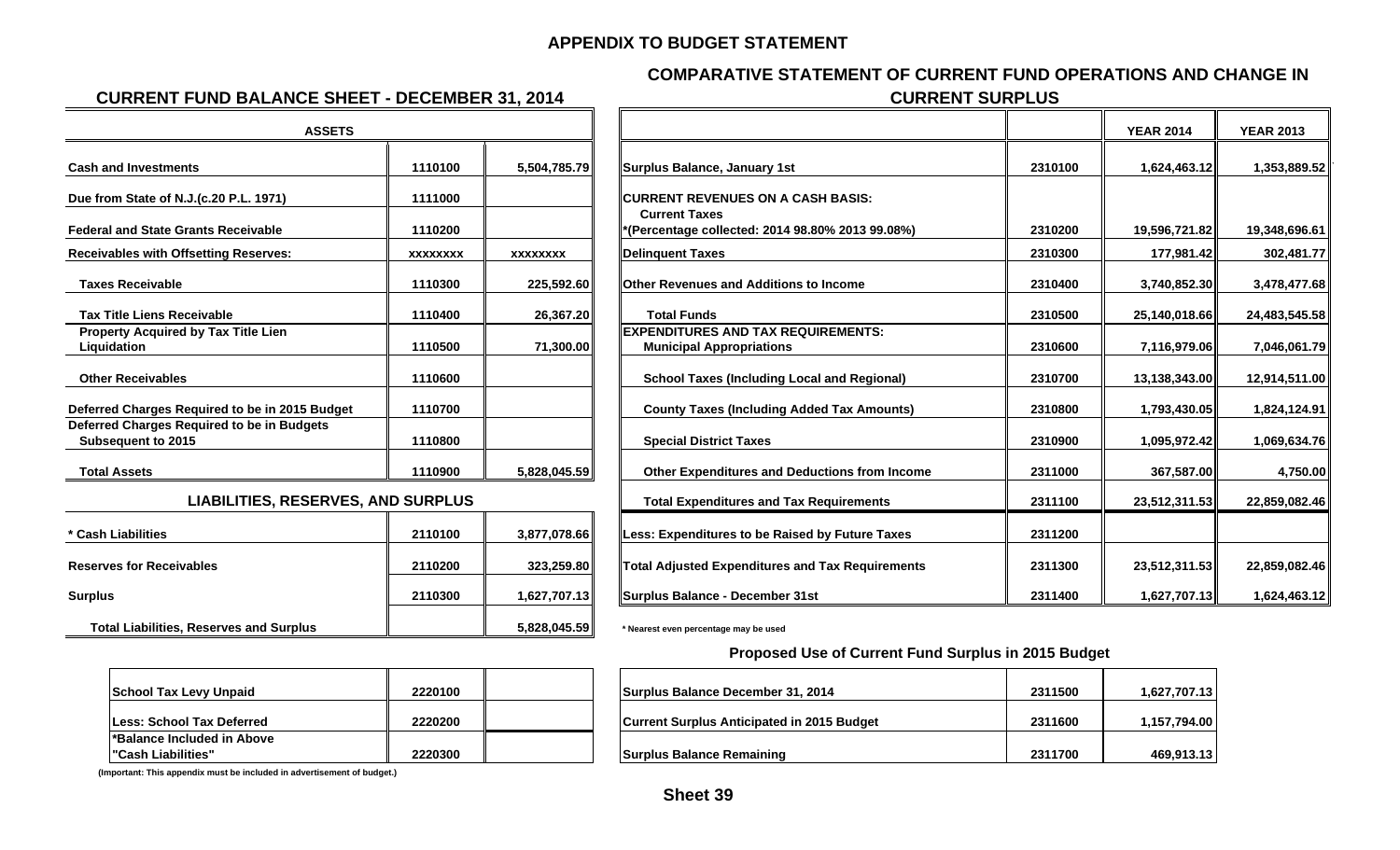#### **2015 CAPITAL BUDGET AND CAPITAL IMPROVEMENT PROGRAM**

| This section is included with the Annual Budget pursuant to N.J.A.C. 5:30-4. It does not in itself confer any authorization to raise or expend<br>funds. Rather it is a document used as part of the local unit's planning and management program. Specific authorization to expend funds for purposes<br>described in this section must be granted elsewhere, by a separate bond ordinance, by inclusion of a line item in the Capital Improvement Section of this<br>budget, by an ordinance taking the money from the Capital Improvement Fund, or other lawful means. |
|---------------------------------------------------------------------------------------------------------------------------------------------------------------------------------------------------------------------------------------------------------------------------------------------------------------------------------------------------------------------------------------------------------------------------------------------------------------------------------------------------------------------------------------------------------------------------|
| <b>CAPITAL BUDGET</b>                                                                                                                                                                                                                                                                                                                                                                                                                                                                                                                                                     |

|                                    | Total capital expenditures this year do not exceed \$25,000, including appropriations for Capital Improvement Fund,<br>Capital Line Items and Down Payments on Improvements. |
|------------------------------------|------------------------------------------------------------------------------------------------------------------------------------------------------------------------------|
|                                    | No bond ordinances are planned on improvements.                                                                                                                              |
| <b>CAPITAL IMPROVEMENT PROGRAM</b> | A multi-year list of planned capital projects, including the current year.<br>Check appropriate box for number of years covered, including current year:                     |
|                                    | 3 years. (Population under 10,000)                                                                                                                                           |
|                                    | 6 years. (Over 10,000 and all county governments)                                                                                                                            |
|                                    | years. (Exceeding minimum time period)                                                                                                                                       |
|                                    | Check if municipality is under 10,000 has not expended more than \$25,000 annually for capital purposes in immediately<br>previous three years, and is not adopting CIP.     |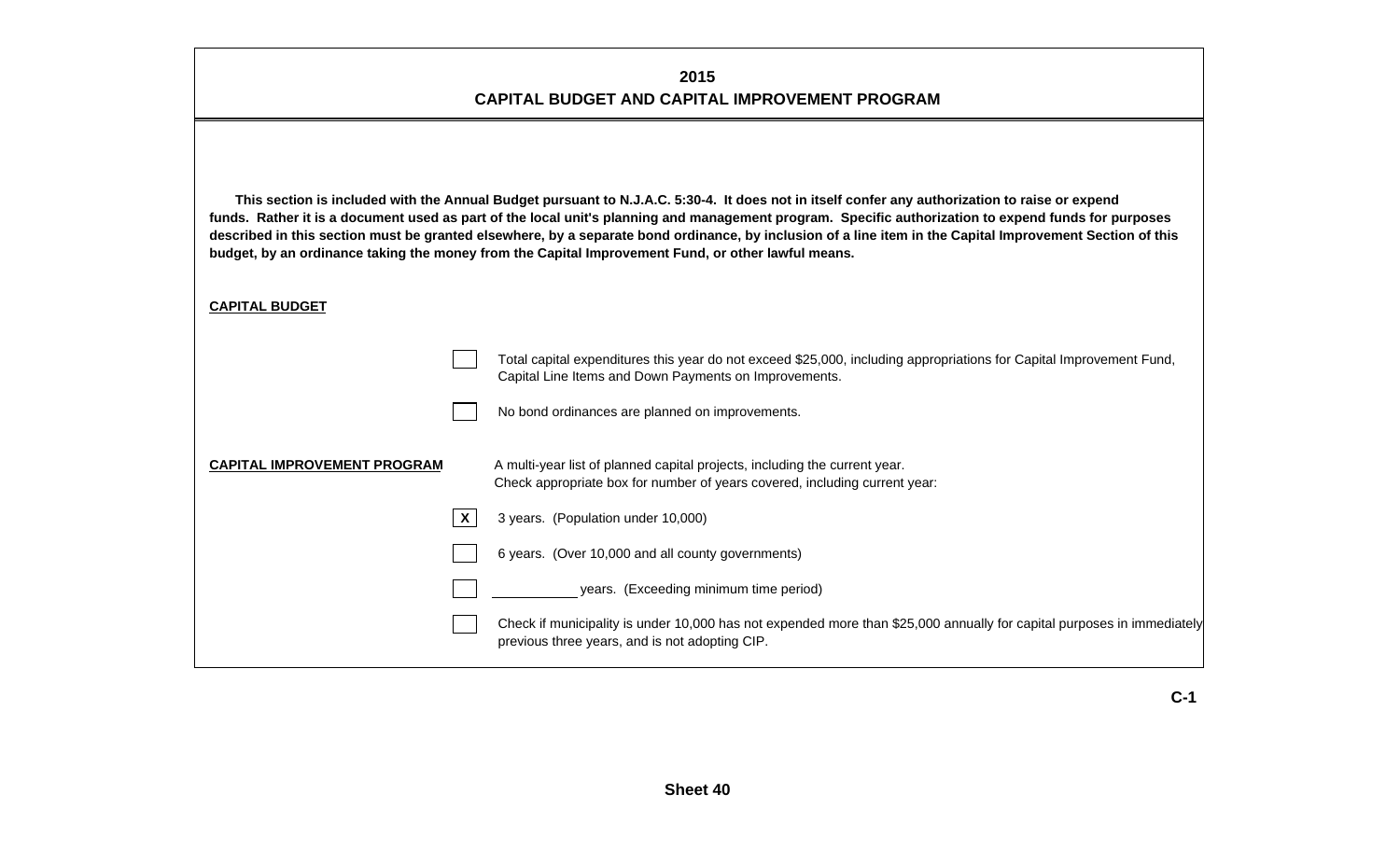### **NARRATIVE FOR CAPITAL IMPROVEMENT PROGRAM**

The following pages reflect the estimated needs for the Borough of Wharton for the years 2015 thru 2017, as required by New Jersey State Statute. We retain the right to make changes as a result of our growth or as the occasion merits.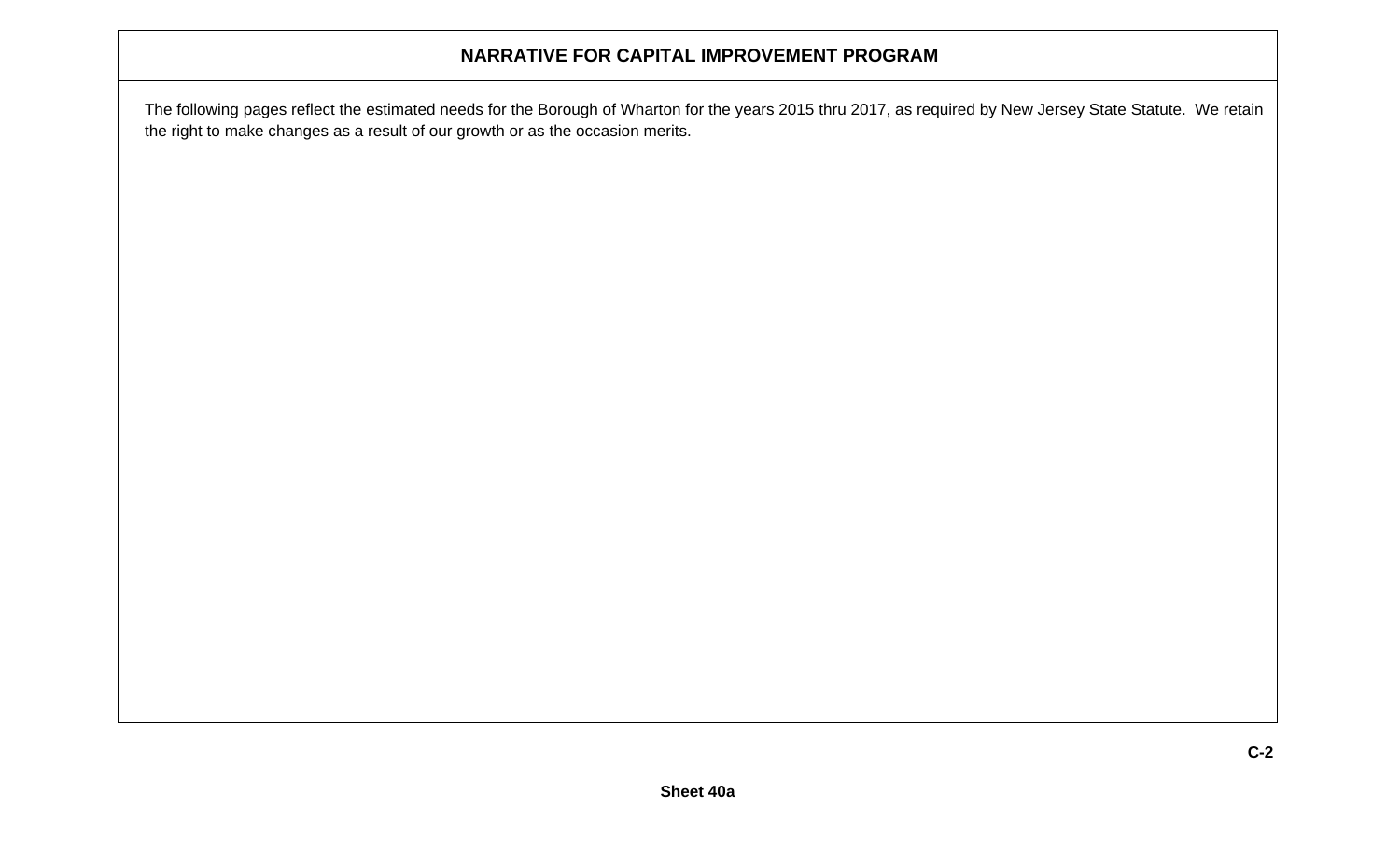### **CAPITAL BUDGET (Current Year Action) 2015**

**Local Unit Consumersion Borough of Wharton 1 23 4 6 AMOUNTS PLANNED FUNDING SERVICES FOR CURRENT YEAR - 2015 TO BEPROJECT TITLE PROJECT ESTIMATED RESERVED 5a 5b 5c 5d 5e FUNDED INNUMBER TOTAL IN PRIOR 2015 Budget Capital Im- Capital Grants in Aid Debt FUTURE COST YEARS Appropriations provement Fund Surplus and Other Authorized YEARS Funds General Capital:** Acquisition of Various Vehicles & Equipment **50,000 50,000** Various Street Improvements **20,000 20,000 20,000 20,000** Emergency Services Equipment **60,000 60,000** Various Office Equipment & Software  $\|\qquad\|$  20,000  $\|\qquad\|$  20,000 **20,000** Various Municipal Building Improvements **-** Parks and Playgrounds **Fig. 1 Fig. 1 --**Total General Improvements ┃ ┃ 150,000 ┃ - ┃ - 150,000 ┃ - ┃ - - - -**TOTALS - ALL PROJECTS 33-199**33-199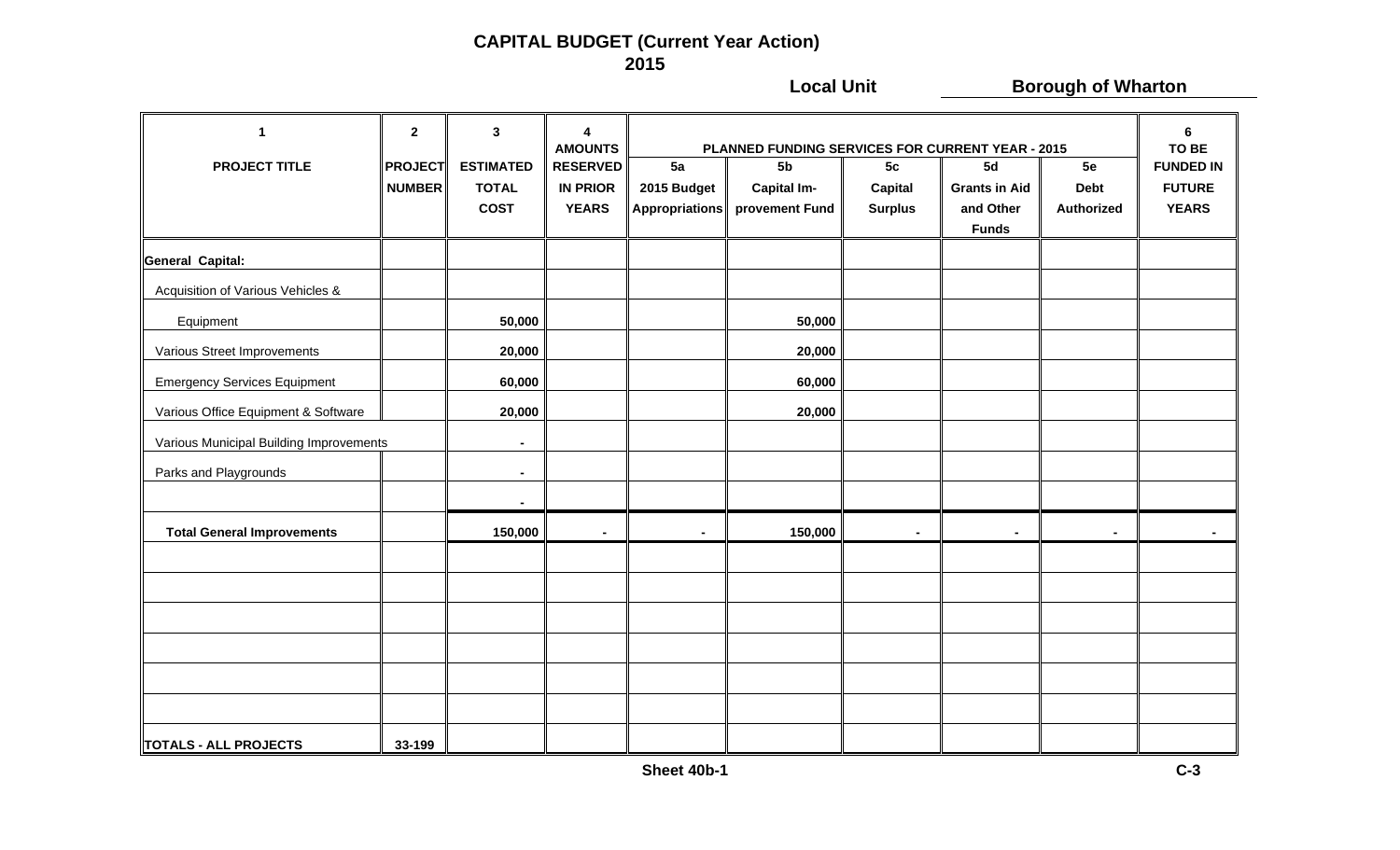### **CAPITAL BUDGET (Current Year Action) 2015**

**Local Unit Consumersion Borough of Wharton 1 23 4 6 AMOUNTS PLANNED FUNDING SERVICES FOR CURRENT YEAR - 2015 TO BEPROJECT TITLE PROJECT ESTIMATED RESERVED 5a 5b 5c 5d 5e FUNDED INNUMBER TOTAL IN PRIOR 2015 Budget Capital Im- Capital Grants in Aid Debt FUTURE COST YEARS Appropriations provement Fund Surplus and Other Authorized YEARS Funds Water Utility Capital:** Water System Improvements and Updates **100000 100000 100000 100000 100000 100000** 100,000 **80,000** 270,000 — Total Water Utility Improvements │ │ 450,000 │ - │ 100,000 │ - │ 80,000 │ 270,000 │ -**Sewer Utility Capital:** Sewer System Improvements and Updates **200,000 200,000 Total Water Utility Improvements 200,000 - - - - - 200,000 -**  $\parallel$ TOTALS - ALL PROJECTS │ 33-199 │ 800,000 │ - │ - │ 250,000 │ - │ 80,000 │ 470,000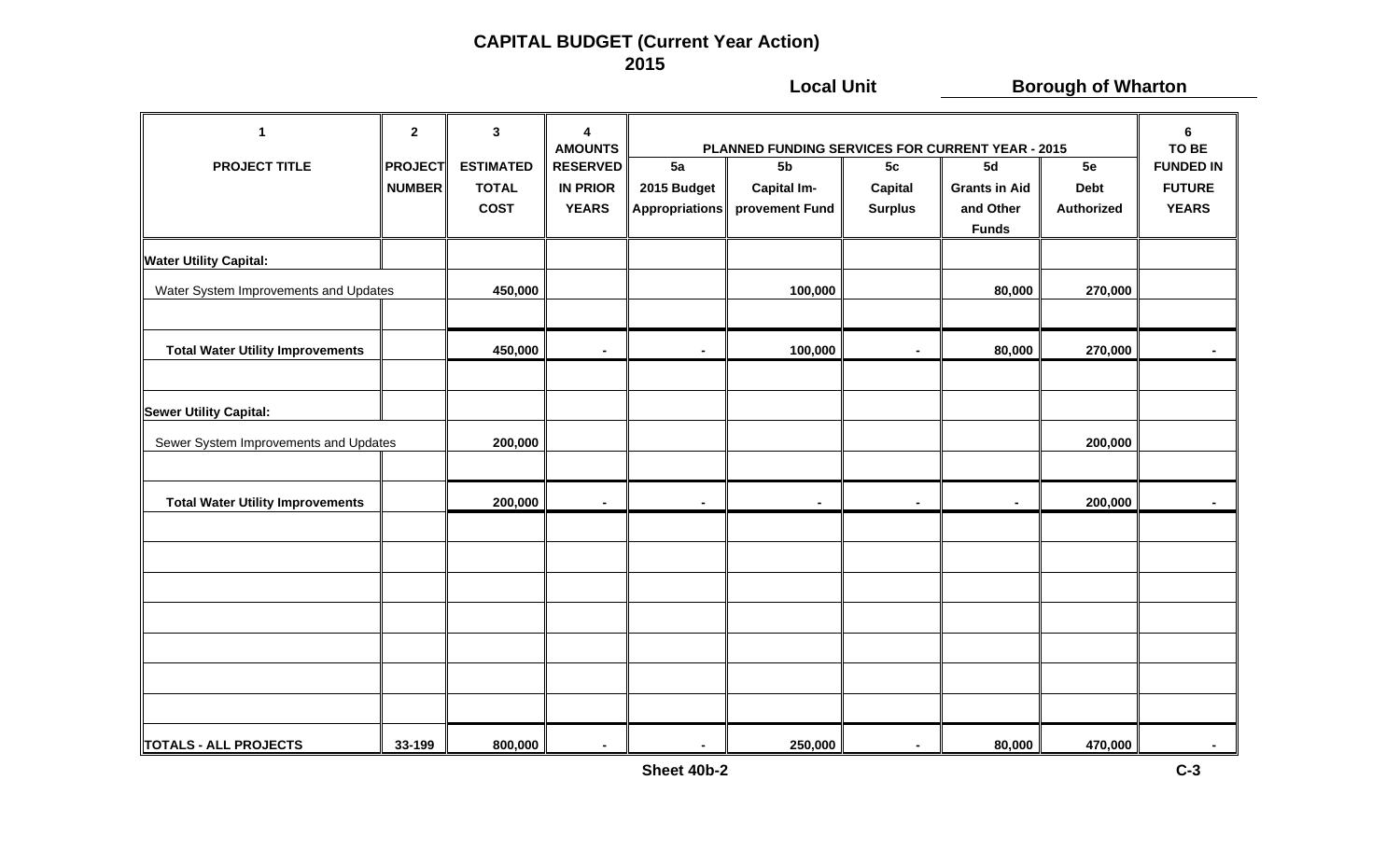#### **3 YEAR CAPITAL PROGRAM - 2015 - 2017**

 **Anticipated Project Schedule and Funding Requirements**

**Local Unit COLOGOCOLOGOCOLOGOCOLOGOCOLOGOCOLOGOCOLOGOCOLOGOCOLOGOCOLOGOCOLOGOCOLOGOCOLOGOCOLOGOCOLOGOCOLOGOCOLOGOCOLOGOCOLOGOCOLOGOCOLOGOCOLOGOCOLOGOCOLOGOCOLOGOCOLOGOCOLOGOCOLOGOCOLOGOCOLOGOCOLOGOCOLOGOCOLOGOCOLOGOCOLO** 

| 1                                       | $\mathbf{2}$<br><b>PROJECT</b> | $\mathbf{3}$<br><b>ESTIMATED</b><br><b>TOTAL</b><br><b>COST</b> | 4<br><b>ESTIMATED</b> | <b>FUNDING AMOUNTS PER BUDGET YEAR</b> |            |                        |                        |            |            |            |  |
|-----------------------------------------|--------------------------------|-----------------------------------------------------------------|-----------------------|----------------------------------------|------------|------------------------|------------------------|------------|------------|------------|--|
| <b>PROJECT TITLE</b>                    | <b>NUMBER</b>                  |                                                                 |                       | <b>COMPLETION</b><br><b>TIME</b>       | 5a<br>2015 | 5 <sub>b</sub><br>2016 | 5 <sub>c</sub><br>2017 | 5d<br>2018 | 5e<br>2019 | 5f<br>2020 |  |
| General Capital:                        |                                |                                                                 |                       |                                        |            |                        |                        |            |            |            |  |
| Acquisition of Various Vehicles &       |                                |                                                                 |                       |                                        |            |                        |                        |            |            |            |  |
| Equipment                               |                                | 1,088,000                                                       |                       | 50,000                                 | 75,000     | 35,000                 | 188,000                | 550,000    | 190,000    |            |  |
| Various Street Improvements             |                                | 1,424,000                                                       |                       | 20,000                                 | 180,000    | 364,000                | 320,000                | 270,000    | 270,000    |            |  |
| <b>Emergency Services Equipment</b>     |                                | 260,000                                                         |                       | 60,000                                 | 50,000     | 50,000                 | 50,000                 | 50,000     |            |            |  |
| Various Office Equipment & Software     |                                | 70,000                                                          |                       | 20,000                                 | 10,000     | 10,000                 | 10,000                 | 10,000     | 10,000     |            |  |
| Various Municipal Building Improvements |                                | 150,000                                                         |                       |                                        |            | 50,000                 | 50,000                 | 50,000     |            |            |  |
| Parks and Playgrounds                   |                                | 55,000                                                          |                       |                                        |            | 55,000                 |                        |            |            |            |  |
|                                         |                                |                                                                 |                       |                                        |            |                        |                        |            |            |            |  |
| <b>Total General Improvements</b>       |                                | 3,047,000                                                       |                       | 150,000                                | 315,000    | 564,000                | 618,000                | 930,000    | 470,000    |            |  |
|                                         |                                |                                                                 |                       |                                        |            |                        |                        |            |            |            |  |
|                                         |                                |                                                                 |                       |                                        |            |                        |                        |            |            |            |  |
|                                         |                                |                                                                 |                       |                                        |            |                        |                        |            |            |            |  |
|                                         |                                |                                                                 |                       |                                        |            |                        |                        |            |            |            |  |
|                                         |                                |                                                                 |                       |                                        |            |                        |                        |            |            |            |  |
|                                         |                                |                                                                 |                       |                                        |            |                        |                        |            |            |            |  |
| <b>TOTAL ALL PROJECTS</b>               | 33-299                         |                                                                 |                       |                                        |            |                        |                        |            |            |            |  |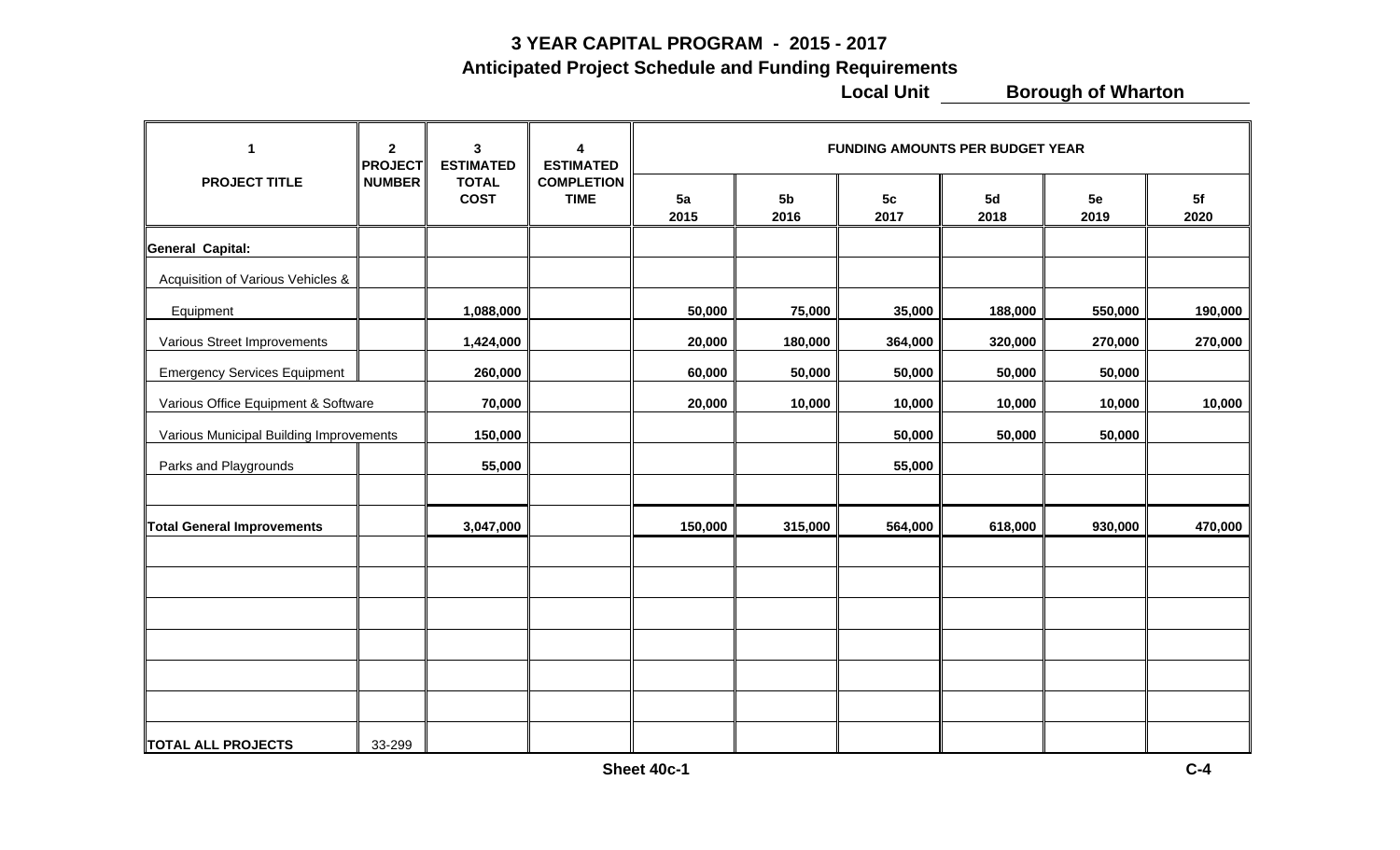#### **3 YEAR CAPITAL PROGRAM - 2015 - 2017**

 **Anticipated Project Schedule and Funding Requirements**

**Local Unit COLOGOCOLOGOCOLOGOCOLOGOCOLOGOCOLOGOCOLOGOCOLOGOCOLOGOCOLOGOCOLOGOCOLOGOCOLOGOCOLOGOCOLOGOCOLOGOCOLOGOCOLOGOCOLOGOCOLOGOCOLOGOCOLOGOCOLOGOCOLOGOCOLOGOCOLOGOCOLOGOCOLOGOCOLOGOCOLOGOCOLOGOCOLOGOCOLOGOCOLOGOCOLO** 

| 1                                | $\overline{2}$<br><b>PROJECT</b> | $\mathbf{3}$<br><b>ESTIMATED</b> | 4<br><b>ESTIMATED</b><br><b>COMPLETION</b><br><b>TIME</b> | <b>FUNDING AMOUNTS PER BUDGET YEAR</b> |                        |            |            |            |            |  |
|----------------------------------|----------------------------------|----------------------------------|-----------------------------------------------------------|----------------------------------------|------------------------|------------|------------|------------|------------|--|
| <b>PROJECT TITLE</b>             | <b>NUMBER</b>                    | <b>TOTAL</b><br><b>COST</b>      |                                                           | 5a<br>2015                             | 5 <sub>b</sub><br>2016 | 5c<br>2017 | 5d<br>2018 | 5e<br>2019 | 5f<br>2020 |  |
| <b>Water Utility Capital:</b>    |                                  |                                  |                                                           |                                        |                        |            |            |            |            |  |
| Water System Improvements and    |                                  | 1,075,000                        |                                                           | 450,000                                | 125,000                | 125,000    | 125,000    | 125,000    | 125,000    |  |
| Total Water Utility Improvements |                                  | 1,075,000                        |                                                           | 450,000                                | 125,000                | 125,000    | 125,000    | 125,000    | 125,000    |  |
|                                  |                                  |                                  |                                                           |                                        |                        |            |            |            |            |  |
| <b>Sewer Utility Capital:</b>    |                                  |                                  |                                                           |                                        |                        |            |            |            |            |  |
| Sewer System Improvements and    |                                  | 870,000                          |                                                           | 200,000                                | 200,000                | 170,000    | 100,000    | 100,000    | 100,000    |  |
| Total Water Utility Improvements |                                  | 870,000                          |                                                           | 200,000                                | 200,000                | 170,000    | 100,000    | 100,000    | 100,000    |  |
|                                  |                                  |                                  |                                                           |                                        |                        |            |            |            |            |  |
|                                  |                                  |                                  |                                                           |                                        |                        |            |            |            |            |  |
|                                  |                                  |                                  |                                                           |                                        |                        |            |            |            |            |  |
|                                  |                                  |                                  |                                                           |                                        |                        |            |            |            |            |  |
| <b>TOTAL ALL PROJECTS</b>        | 33-299                           | 4,992,000                        |                                                           | 800,000                                | 640,000                | 859,000    | 843,000    | 1,155,000  | 695,000    |  |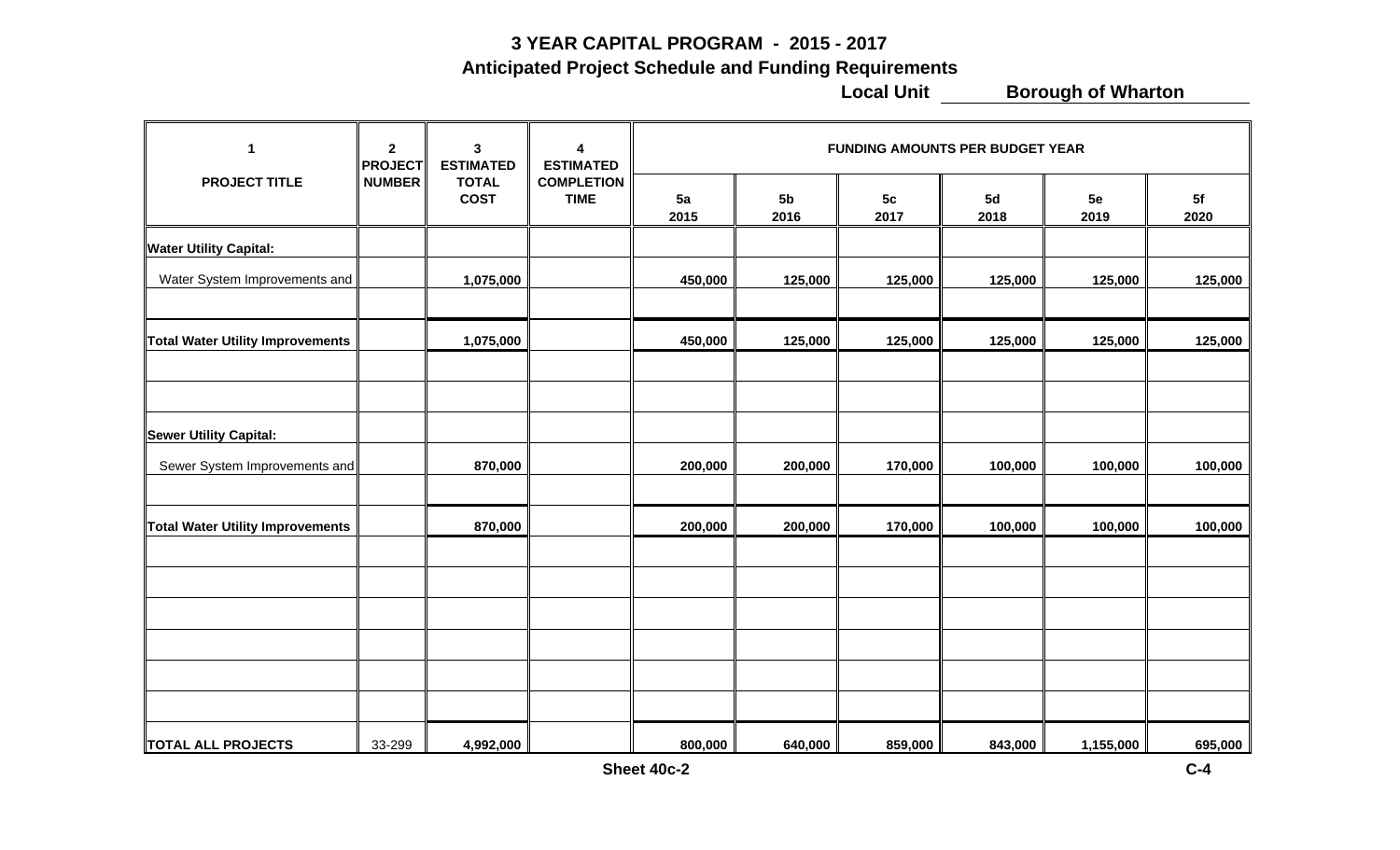#### **3 YEAR CAPITAL PROGRAM - 2015 - 2017 SUMMARY OF ANTICIPATED FUNDING SOURCES AND AMOUNTS**

**Local Unit COLOGIST BOROUGH OF Wharton** 

| 1                                       | $\overline{2}$                        |                                                                             | <b>BUDGET APPROPRIATIONS</b> | 4                      | 5                         | 6                                    | <b>BONDS AND NOTES</b> |                           |                         |                |
|-----------------------------------------|---------------------------------------|-----------------------------------------------------------------------------|------------------------------|------------------------|---------------------------|--------------------------------------|------------------------|---------------------------|-------------------------|----------------|
| <b>Project Title</b>                    | <b>Estimated</b><br><b>Total Cost</b> | 3a<br>3 <sub>b</sub><br>Current Year   Future Years   Improvement  <br>2015 |                              | Capital<br><b>Fund</b> | Capital<br><b>Surplus</b> | Grants-in-<br>Aid and<br>Other Funds | 7a<br>General          | 7b<br>Self<br>Liquidating | 7c<br><b>Assessment</b> | 7d<br>School   |
| <b>General Capital:</b>                 |                                       |                                                                             |                              |                        |                           |                                      |                        |                           |                         |                |
| Acquisition of Various Vehicles &       |                                       |                                                                             |                              |                        |                           |                                      | $\sim$                 |                           |                         |                |
| Equipment                               | 1,088,000                             |                                                                             |                              | 1,088,000              |                           |                                      | $\blacksquare$         |                           |                         |                |
| Various Street Improvements             | 1,424,000                             |                                                                             |                              | 674,000                |                           | 750,000                              |                        |                           |                         |                |
| <b>Emergency Services Equipment</b>     | 260,000                               |                                                                             |                              | 260,000                |                           |                                      |                        |                           |                         |                |
| Various Office Equipment & Software     | 70,000                                |                                                                             |                              | 70,000                 |                           |                                      |                        |                           |                         |                |
| Various Municipal Building Improvements | 150,000                               |                                                                             |                              | 150,000                |                           |                                      |                        |                           |                         |                |
| Parks and Playgrounds                   | 55,000                                |                                                                             |                              | $\blacksquare$         |                           | 55,000                               |                        |                           |                         |                |
|                                         |                                       |                                                                             |                              |                        |                           |                                      |                        |                           |                         |                |
| <b>Total General Improvements</b>       | 3,047,000                             | $\sim$                                                                      | $\blacksquare$               | 2,242,000              | $\blacksquare$            | 805,000                              | $\blacksquare$         | ۰.                        | $\blacksquare$          | $\blacksquare$ |
|                                         |                                       |                                                                             |                              |                        |                           |                                      |                        |                           |                         |                |
|                                         |                                       |                                                                             |                              |                        |                           |                                      |                        |                           |                         |                |
|                                         |                                       |                                                                             |                              |                        |                           |                                      |                        |                           |                         |                |
|                                         |                                       |                                                                             |                              |                        |                           |                                      |                        |                           |                         |                |
|                                         |                                       |                                                                             |                              |                        |                           |                                      |                        |                           |                         |                |
|                                         |                                       |                                                                             |                              |                        |                           |                                      |                        |                           |                         |                |
|                                         |                                       |                                                                             |                              |                        |                           |                                      |                        |                           |                         |                |
| TOTAL ALL PROJECTS 33-399               |                                       |                                                                             |                              |                        |                           |                                      |                        |                           |                         |                |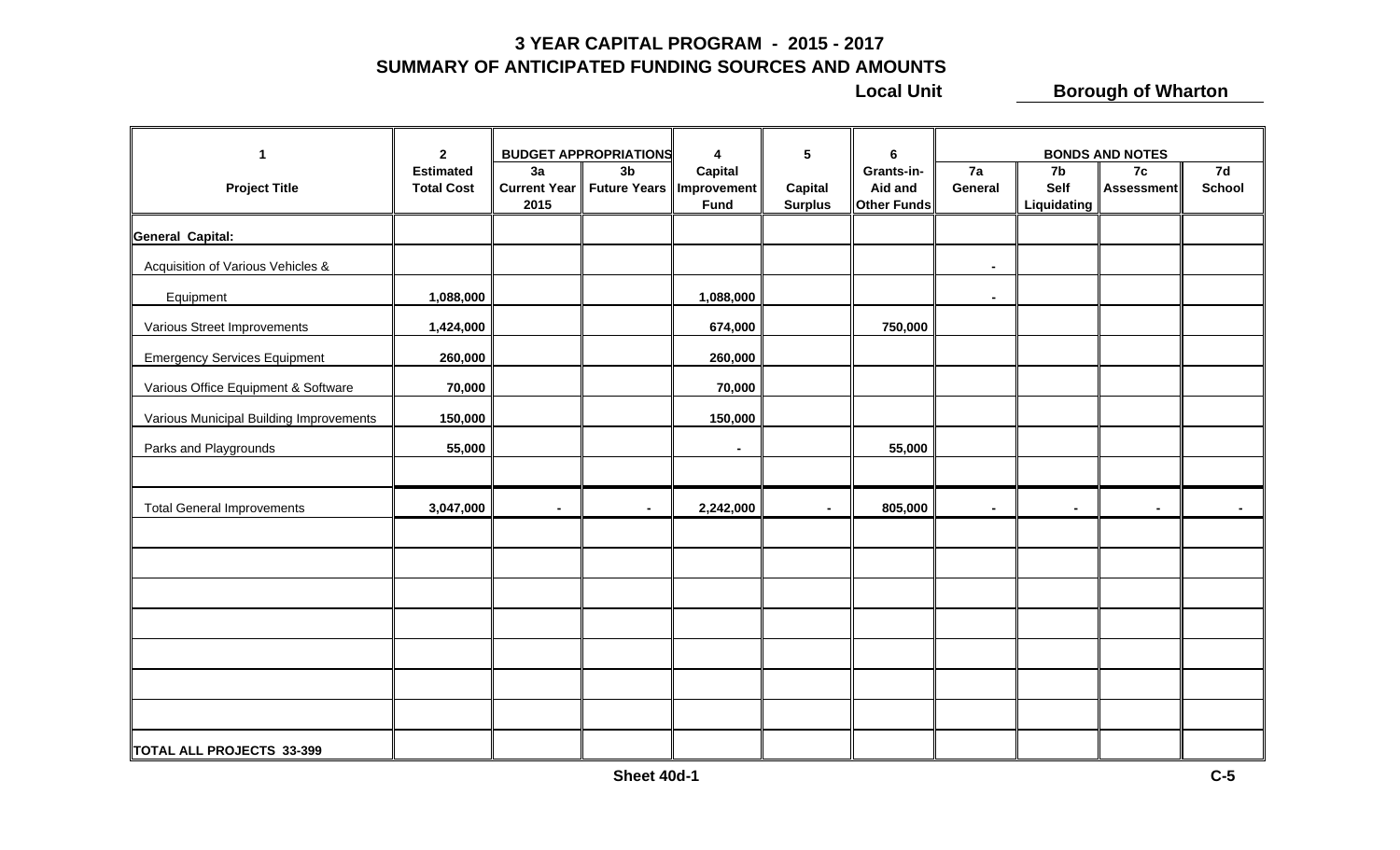#### **3 YEAR CAPITAL PROGRAM - 2015 - 2017 SUMMARY OF ANTICIPATED FUNDING SOURCES AND AMOUNTS**

**Local Unit COLOGIST BOROUGH OF Wharton** 

| $\mathbf{1}$                            | $\overline{2}$                        |                                   | <b>BUDGET APPROPRIATIONS</b> | $\boldsymbol{4}$                                     | $5\phantom{a}$                   | 6                                           |                | <b>BONDS AND NOTES</b>    |                          |                     |
|-----------------------------------------|---------------------------------------|-----------------------------------|------------------------------|------------------------------------------------------|----------------------------------|---------------------------------------------|----------------|---------------------------|--------------------------|---------------------|
| <b>Project Title</b>                    | <b>Estimated</b><br><b>Total Cost</b> | 3a<br><b>Current Year</b><br>2015 | 3 <sub>b</sub>               | <b>Capital</b><br>Future Years   Improvement<br>Fund | <b>Capital</b><br><b>Surplus</b> | Grants-in-<br>Aid and<br><b>Other Funds</b> | 7a<br>General  | 7b<br>Self<br>Liquidating | 7c<br><b>Assessment</b>  | 7d<br><b>School</b> |
| <b>Water Utility Capital:</b>           |                                       |                                   |                              |                                                      |                                  |                                             |                |                           |                          |                     |
| Water System Improvements and Updates   | 1,075,000                             |                                   |                              | 100,000                                              |                                  | 80,000                                      |                | 895,000                   |                          |                     |
| <b>Total Water Utility Improvements</b> | 1,075,000                             | $\sim$                            | $\blacksquare$               | 100,000                                              | $\blacksquare$                   | 80,000                                      | $\blacksquare$ | 895,000                   | $\blacksquare$           | $\blacksquare$      |
|                                         |                                       |                                   |                              |                                                      |                                  |                                             |                |                           |                          |                     |
| <b>Sewer Utility Capital:</b>           |                                       |                                   |                              |                                                      |                                  |                                             |                |                           |                          |                     |
| Sewer System Improvements and Updates   | 870,000                               |                                   |                              |                                                      |                                  |                                             |                | 870,000                   |                          |                     |
|                                         |                                       |                                   |                              |                                                      |                                  |                                             |                |                           |                          |                     |
| <b>Total Water Utility Improvements</b> | 870,000                               | $\sim$                            | $\blacksquare$               | $\blacksquare$                                       | $\sim$                           | $\blacksquare$                              | $\blacksquare$ | 870,000                   | $\blacksquare$           |                     |
|                                         |                                       |                                   |                              |                                                      |                                  |                                             |                |                           |                          |                     |
|                                         |                                       |                                   |                              |                                                      |                                  |                                             |                |                           |                          |                     |
|                                         |                                       |                                   |                              |                                                      |                                  |                                             |                |                           |                          |                     |
|                                         |                                       |                                   |                              |                                                      |                                  |                                             |                |                           |                          |                     |
|                                         |                                       |                                   |                              |                                                      |                                  |                                             |                |                           |                          |                     |
|                                         |                                       |                                   |                              |                                                      |                                  |                                             |                |                           |                          |                     |
|                                         |                                       |                                   |                              |                                                      |                                  |                                             |                |                           |                          |                     |
|                                         |                                       |                                   |                              |                                                      |                                  |                                             |                |                           |                          |                     |
| TOTAL ALL PROJECTS 33-399               | 4,992,000                             | $\blacksquare$                    | $\sim$                       | 2,342,000                                            | $\blacksquare$                   | 885,000                                     | $\sim$         | 1,765,000                 | $\overline{\phantom{a}}$ |                     |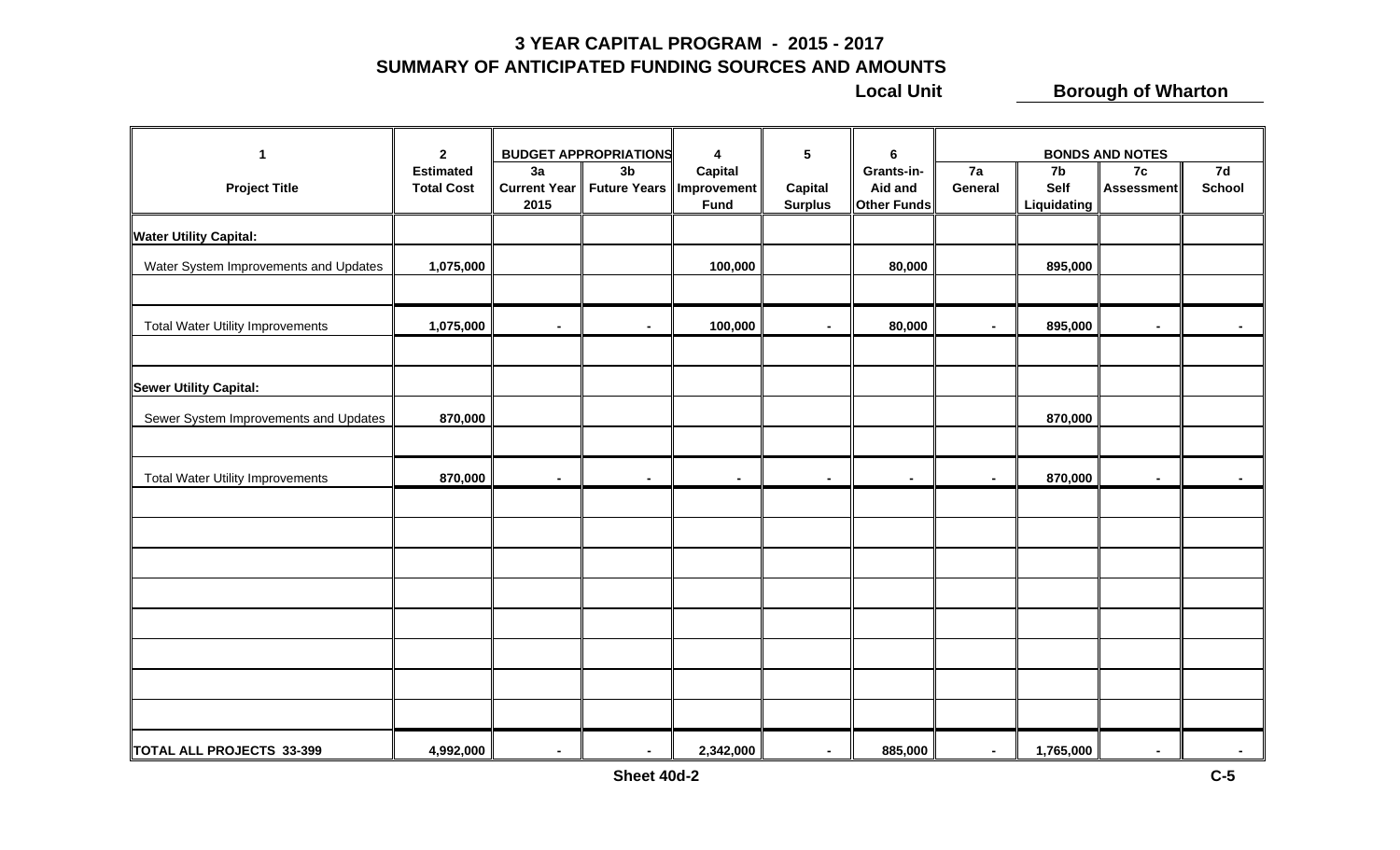#### **SECTION 2 - UPON ADOPTION FOR YEAR 2015**

**(Only to be included in the Budget as Finally Adopted)**

#### **RESOLUTION**

| Be It Resolved by the                                   | <b>Governing Body</b>                   |                                                                                                                                                                      |                           | of the                                            |        | <b>Borough</b>                |        |    |              |  |
|---------------------------------------------------------|-----------------------------------------|----------------------------------------------------------------------------------------------------------------------------------------------------------------------|---------------------------|---------------------------------------------------|--------|-------------------------------|--------|----|--------------|--|
| Wharton<br>of                                           |                                         | <b>County of</b>                                                                                                                                                     | <b>Morris</b>             | that the budget herein before set forth is hereby |        |                               |        |    |              |  |
|                                                         |                                         | adopted and shall constitute an appropriation for the purposes stated of the sums therein set forth as appropriations, and authorization of the amount of:           |                           |                                                   |        |                               |        |    |              |  |
| $(a)$ \$<br>3,630,606.11                                |                                         | (item 2 below) for municipal purposes and                                                                                                                            |                           |                                                   |        |                               |        |    |              |  |
| $(b)$ \$                                                |                                         | (item 3 below) for school purposes in Type I School Districts only (N.J.S.A. 18A:9-2) to be raised by taxation and,                                                  |                           |                                                   |        |                               |        |    |              |  |
| $(c)$ \$                                                |                                         | (item 4 below) to be added to the certificate of amount to be raised by taxation for local school purposes in                                                        |                           |                                                   |        |                               |        |    |              |  |
|                                                         |                                         | Type II School Districts only (N.J.S. 18A:9-3) and certification to the County Board of Taxation of<br>the following summary of general revenues and appropriations. |                           |                                                   |        |                               |        |    |              |  |
| $(d)$ \$<br>97,827.12                                   |                                         | (Sheet 43) Open Space, Recreation, Farmland and Historic Preservation Trust Fund Levy                                                                                |                           |                                                   |        |                               |        |    |              |  |
| $(e)$ \$<br>223,203.22                                  |                                         | (Sheet 38) Minimum Library Levy (R.S. 40:54-8 et seq.)                                                                                                               |                           |                                                   |        |                               |        |    |              |  |
| <b>RECORDED VOTE</b>                                    |                                         |                                                                                                                                                                      |                           |                                                   |        | <b>Abstained</b>              |        |    |              |  |
| (insert last name)                                      | <b>AYES</b>                             |                                                                                                                                                                      | <b>Nays</b>               |                                                   |        |                               |        |    |              |  |
|                                                         |                                         |                                                                                                                                                                      |                           |                                                   |        | <b>Absent</b>                 |        |    |              |  |
|                                                         |                                         | <b>SUMMARY OF REVENUES</b>                                                                                                                                           |                           |                                                   |        |                               |        |    |              |  |
|                                                         |                                         |                                                                                                                                                                      |                           |                                                   |        |                               |        |    |              |  |
| 1. General Revenues                                     |                                         |                                                                                                                                                                      |                           |                                                   |        |                               |        |    |              |  |
| <b>Surplus Anticipated</b>                              |                                         |                                                                                                                                                                      |                           |                                                   |        |                               | 08-100 | \$ | 1,157,794.00 |  |
| <b>Miscellaneous Revenues Anticipated</b>               |                                         |                                                                                                                                                                      |                           |                                                   |        |                               | 13-099 | \$ | 2,774,396.67 |  |
| <b>Receipts from Delinquent Taxes</b>                   |                                         |                                                                                                                                                                      |                           |                                                   |        |                               | 15-499 | \$ | 214,000.00   |  |
|                                                         |                                         |                                                                                                                                                                      |                           |                                                   |        |                               |        |    |              |  |
|                                                         |                                         | 2. AMOUNT TO BE RAISED BY TAXATION FOR MUNICIPAL PURPOSES (Item 6(a), Sheet 11}                                                                                      |                           |                                                   |        |                               | 07-190 | \$ | 3,630,606.11 |  |
| 3. AMOUNT TO BE RAISED BY TAXATION FOR                  |                                         | <b>SCHOOL DISTRICTS ONLY:</b><br><b>SCHOOLS IN TYPE I</b>                                                                                                            |                           |                                                   |        |                               |        |    |              |  |
| Item 6, Sheet 41                                        |                                         |                                                                                                                                                                      |                           |                                                   | 07-195 | \$                            |        |    |              |  |
|                                                         | Item 6(b), Sheet 11 (N.J.S.A. 40A:4-14) |                                                                                                                                                                      |                           |                                                   | 07-191 | -\$                           |        |    |              |  |
|                                                         |                                         | Total Amount to be Raised by Taxation for Schools in Type I School Districts Only                                                                                    |                           |                                                   |        |                               |        |    |              |  |
|                                                         |                                         | 4. To Be Added TO THE CERTIFICATE FOR AMOUNT TO BE RAISED BY TAXATION FOR                                                                                            | <b>SCHOOLS IN TYPE II</b> |                                                   |        | <b>SCHOOL DISTRICTS ONLY:</b> |        |    |              |  |
|                                                         | Item 6(b), Sheet 11 (N.J.S.A. 40A:4-14) |                                                                                                                                                                      |                           |                                                   |        |                               | 07-191 | \$ |              |  |
| 5. AMOUNT TO BE RAISED BY TAXATION MINIMUM LIBRARY LEVY |                                         |                                                                                                                                                                      |                           |                                                   |        |                               | 07-192 |    | 223,203.22   |  |
| <b>Total Revenues</b>                                   |                                         |                                                                                                                                                                      |                           |                                                   |        |                               | 13-299 | £. | 8,000,000.00 |  |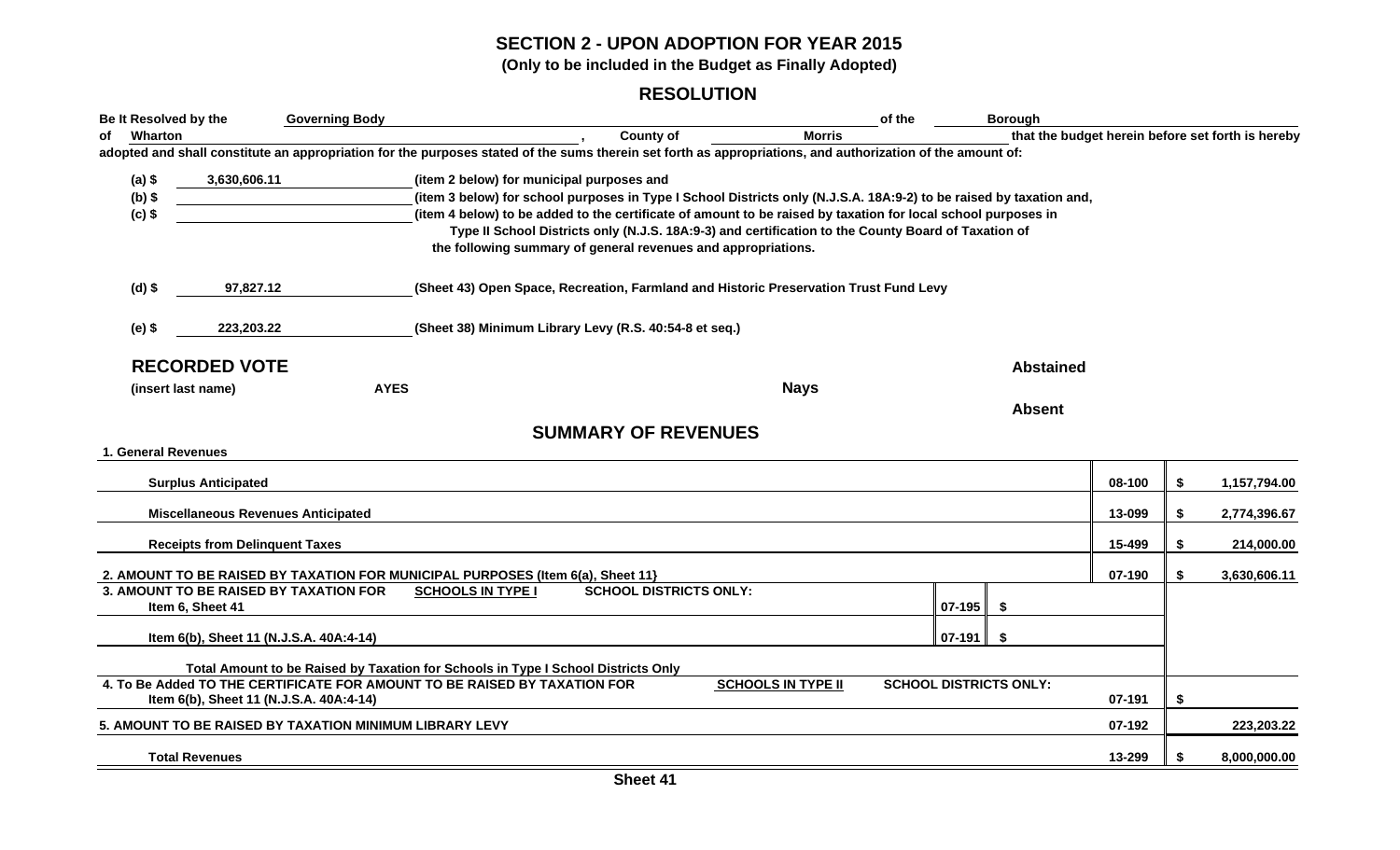#### **SUMMARY OF APPROPRIATIONS**

| <b>5. GENERAL APPROPRIATIONS:</b>                                                           | <b>XXXXXXX</b> | <b>XXXXXXXXXXXXX</b> |
|---------------------------------------------------------------------------------------------|----------------|----------------------|
| <b>Within "CAPS"</b>                                                                        | <b>XXXXXXX</b> | XXXXXXXXXXXX         |
| (a&b) Operations Including Contingent                                                       | 34-201         | \$<br>3,838,452.97   |
| (e) Deferred Charges and Statutory Expenditures - Municipal                                 | 34-209         | \$<br>769,318.00     |
| (g) Cash Deficit                                                                            | 46-885         |                      |
| <b>Excluded from "CAPS"</b>                                                                 | <b>XXXXXXX</b> | <b>XXXXXXXXXXXXX</b> |
| (a) Operations - Total Operations Excluded from "CAPS"                                      | 34-305         | 1,891,417.03<br>\$   |
| (c) Capital Improvements                                                                    | 44-999         | 142,500.00<br>\$     |
| (d) Municipal Debt Service                                                                  | 45-999         | 608,000.00<br>\$     |
| (e) Deferred Charges - Municipal                                                            | 46-999         | \$                   |
| (f) Judgements                                                                              | 37-480         | \$                   |
| (n) Transferred to Board of Education for Use of Local Schools (N.J.S.A. 40:48-17.1 & 17.3) | 29-405         | S                    |
| (g) Cash Deficit                                                                            | 46-885         | \$                   |
| (k) For Local District School Purposes                                                      | 29-410         | \$                   |
| (m) Reserve for Uncollected Taxes (Include Other Reserves If Any)                           | 50-899         | 750,312.00<br>\$     |
| 6. SCHOOL APPROPRIATIONS - TYPE 1 SCHOOL DISTRICTS ONLY (N.J.S.A. 40A:4-13)                 | 07-195         | \$                   |
| <b>Total Appropriations</b>                                                                 | 34-499         | 8,000,000.00<br>S    |

It is hereby certified that the within budget is a true copy of the budget finally adopted by resolution of the Governing Body on the day of **, 2015. It is further certified that each item of revenue and appropriation is set forth in the same amount and by the same title as**

**appeared in the 2014 approved budget and all amendments thereto, if any, which have been previously approved by the Director of Local Government Services.**

**Certified by me this day of , 2015, \_\_\_\_\_\_\_\_\_\_\_\_\_\_\_\_\_\_\_\_\_\_\_\_\_\_\_\_\_\_\_\_\_\_\_\_\_\_\_\_\_\_\_\_\_\_\_\_\_\_\_\_\_\_\_\_\_\_\_\_, Clerk**

*Signature*

**Sheet 42**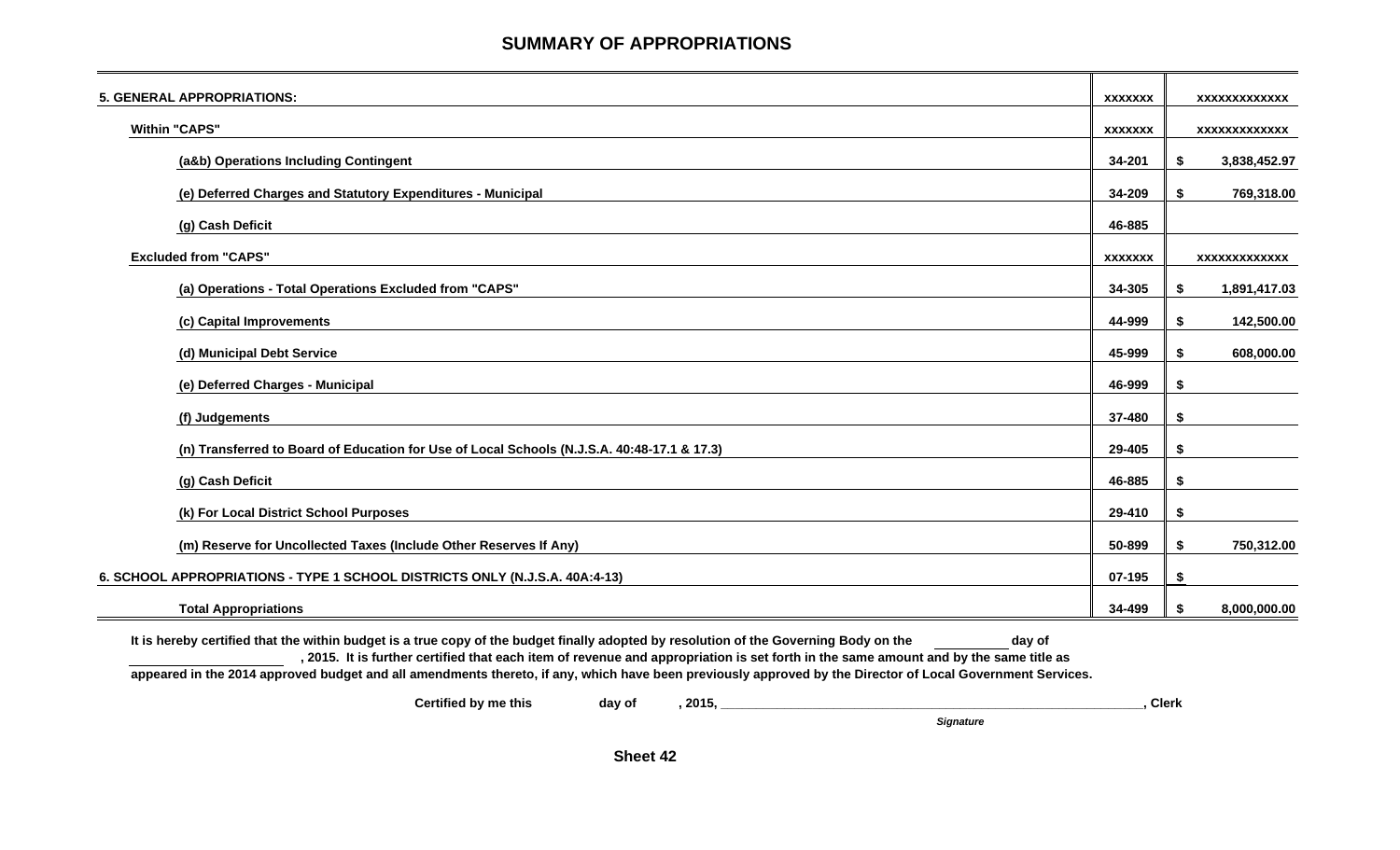### **MUNICIPALITY BOROUGH OF WHARTON OPEN SPACE, RECREATION, FARMLAND AND HISTORIC PRESERVATION TRUST FUND**

| <b>DEDICATED REVENUES</b>              |             |                           |           |                        | <b>APPROPRIATIONS</b>                                                  |             | Appropriated    |                 | <b>Expended 2014</b> |                 |  |
|----------------------------------------|-------------|---------------------------|-----------|------------------------|------------------------------------------------------------------------|-------------|-----------------|-----------------|----------------------|-----------------|--|
| <b>FROM TRUST FUND</b>                 | <b>FCOA</b> | Anticipated               |           | <b>Realized in</b>     |                                                                        | <b>FCOA</b> |                 |                 | Paid or              |                 |  |
|                                        |             | 2015                      | 2014      | Cash in 2014           |                                                                        |             | for 2015        | for 2014        | <b>Charged</b>       | <b>Reserved</b> |  |
| <b>Amount To Be Raised</b>             |             |                           |           |                        | <b>Development of Lands for</b>                                        |             |                 |                 |                      |                 |  |
| <b>By Taxation</b>                     | 54-190      | 97,827.12                 | 97,227.42 | 97,227.42              | <b>Recreation and Conservation:</b>                                    |             | <b>XXXXXXXX</b> | <b>XXXXXXXX</b> | <b>XXXXXXXX</b>      | <b>XXXXXXXX</b> |  |
|                                        |             |                           |           |                        | <b>Salaries &amp; Wages</b>                                            | 54-385-1    |                 |                 |                      |                 |  |
| <b>Interest Income</b>                 | 54-113      |                           |           |                        | <b>Other Expenses</b>                                                  | 54-385-2    |                 |                 |                      |                 |  |
|                                        |             |                           |           |                        | <b>Maintenance of Lands for</b><br><b>Recreation and Conservation:</b> |             | <b>XXXXXXXX</b> | <b>XXXXXXXX</b> | <b>XXXXXXXX</b>      | <b>XXXXXXXX</b> |  |
| <b>Reserve Funds:</b>                  |             |                           |           |                        | <b>Salaries &amp; Wages</b>                                            | 54-375-1    |                 |                 |                      |                 |  |
| <b>Reserve for Municipal</b>           |             |                           |           |                        | <b>Other Expenses</b>                                                  | 54-375-2    | 25,827.12       | 20,227.42       | 18,760.77            | 1,466.65        |  |
| <b>Open Space Trust Fund</b>           | 54-115      |                           |           |                        | <b>Historic Preservation:</b>                                          |             | <b>XXXXXXXX</b> | <b>XXXXXXXX</b> | <b>XXXXXXXX</b>      | <b>XXXXXXXX</b> |  |
|                                        |             |                           |           |                        | <b>Salaries &amp; Wages</b>                                            | 54-176-1    |                 |                 |                      |                 |  |
| <b>Public &amp; Private Revenues:</b>  |             |                           |           |                        | <b>Other Expenses</b>                                                  | 54-176-2    |                 |                 |                      |                 |  |
|                                        |             |                           |           |                        | <b>Acquisition of Lands for Recre -</b>                                |             |                 |                 |                      |                 |  |
|                                        |             |                           |           |                        | ation and Conservation                                                 | 54-915-2    |                 |                 |                      |                 |  |
| <b>Total Trust Fund Revenues:</b>      | 54-299      | 97,827.12                 | 97,227.42 | 97,227.42              | <b>Acquisition of Farmland</b>                                         | 54-916-2    |                 |                 |                      |                 |  |
|                                        |             | <b>Summary of Program</b> |           |                        | <b>Down Payments on Improvements</b>                                   | 54-902-2    |                 |                 |                      |                 |  |
| Year Referendum Passed/Implemented     |             |                           |           | 1998                   | <b>Debt Service:</b>                                                   |             | <b>XXXXXXXX</b> | <b>XXXXXXXX</b> | <b>XXXXXXXX</b>      | <b>XXXXXXXX</b> |  |
| <b>Rate Assessed</b>                   |             |                           | \$        | (Date)<br>0.015        | <b>Payment of Bond Principal</b>                                       | 54-920-2    |                 |                 |                      | <b>XXXXXXXX</b> |  |
|                                        |             |                           |           |                        | <b>Payment of Bond Anticipation</b>                                    |             |                 |                 |                      |                 |  |
| <b>Total Tax Collected to date</b>     |             |                           | \$        | 1,226,295.19           |                                                                        | 54-925-2    |                 |                 |                      |                 |  |
|                                        |             |                           |           |                        | <b>Notes and Capital Notes</b>                                         |             | 40,000.00       | 45,000.00       | 40,000.00            | <b>XXXXXXXX</b> |  |
| <b>Total Expended to date</b>          |             |                           |           | \$1,283,077.95         | <b>Interest on Bonds</b>                                               | 54-930-2    |                 |                 |                      | <b>XXXXXXXX</b> |  |
| <b>Total Acreage Preserved to date</b> |             |                           |           | 138.13                 | <b>Interest on Notes</b>                                               | 54-935-2    |                 |                 |                      | <b>XXXXXXXX</b> |  |
| Recreation land preserved in 2014:     |             |                           |           | (Acres)<br><b>None</b> | <b>Green Acres Trust Loan</b>                                          | 54-936-2    | 32,000.00       | 32,000.00       | 31,091.59            | <b>XXXXXXXX</b> |  |
|                                        |             |                           |           | (Acres)                |                                                                        |             |                 |                 |                      |                 |  |
| Farmland preserved in 2014:            |             |                           |           | <b>None</b>            | <b>Reserve for Future Use</b>                                          | 54-950-2    |                 |                 |                      |                 |  |
|                                        |             |                           |           | (Acres)                | <b>Total Trust Fund Appropriations:</b>                                | 54-499      | 97,827.12       | 97,227.42       | 89,852.36            | 1,466.65        |  |
|                                        |             |                           |           |                        |                                                                        |             |                 |                 |                      |                 |  |

**Sheet 43**